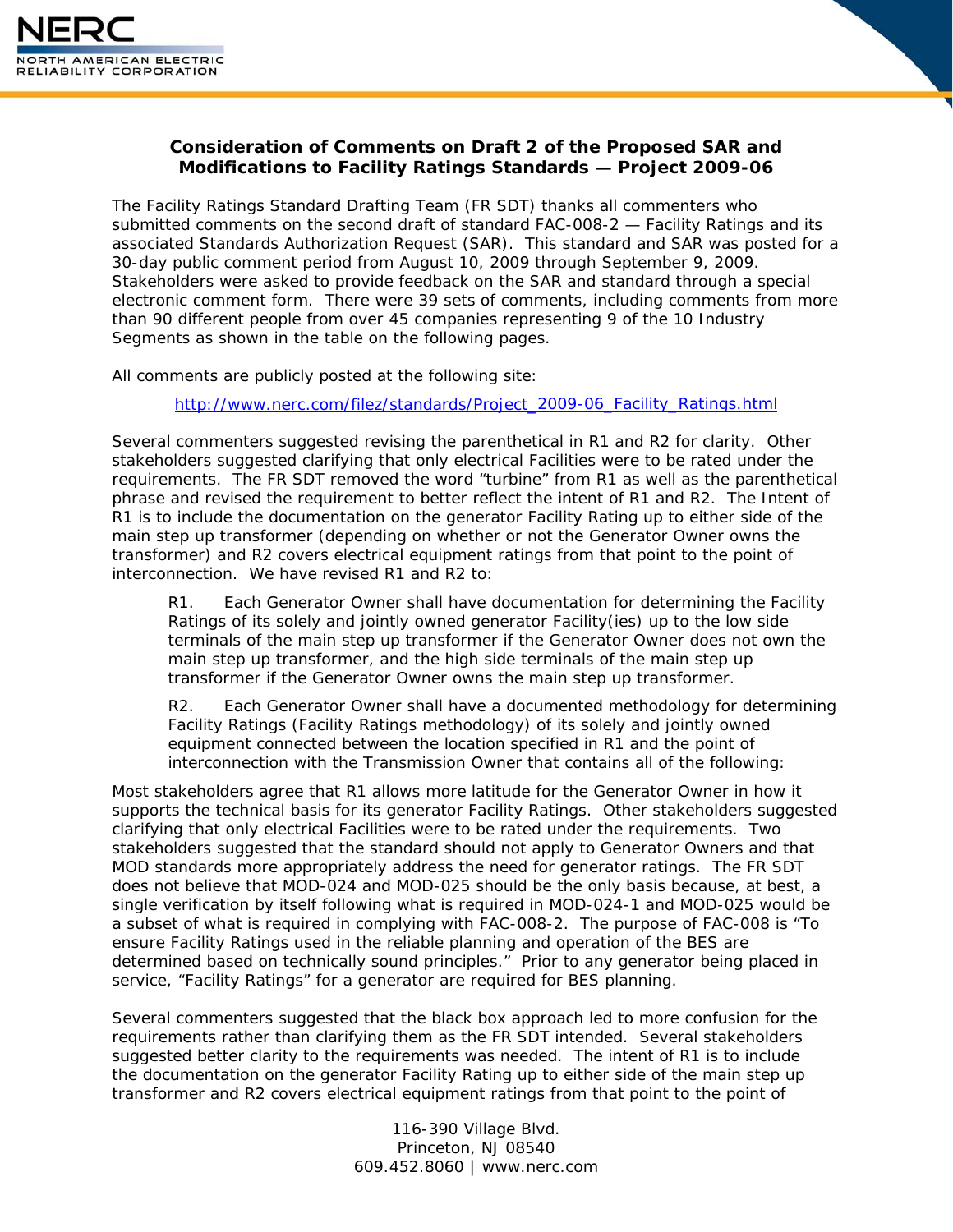interconnection. We have revised R1 and R2 (see above).Several stakeholders suggested that Requirement R2 should address both Normal and Emergency Ratings, consistent with Requirement R3. We have revised Requirement R2, Part 2.4.2 to "The scope of Ratings addressed shall include, as a minimum, both Normal and Emergency Ratings." Still other stakeholders suggested that more clarity for R2 was needed (see revised R2 above).

Several stakeholders pointed out that there are 2 sets of VSLs for R3. The first set is for R3 and the second set is for R4. The FR SDT corrected this error. Other stakeholders suggested revising Requirement R2, Part 2.3 to change the word "respect" to "reflect" or "corresponds to". The FR SDT disagrees because the intent of Requirement R1, Part 1.2 is to make sure that the most limiting Facility is not exceeded. The rating may be lower for other reasons. Similar comments were received regarding Requirement R3, Part 3.3. Several commenters suggested revisions to the VSLs. The FR SDT agreed and made the suggested revisions unless they were no longer applicable due to revisions to the requirement. It was also suggested that Requirement R7 should include Transmission Owner(s). The FR SDT agrees and has made the revision.

One commenter noted the following: {We note that the consideration of comments to the August comments stated that "The FR SDT reviewed the VRF guidelines and agrees with the suggestion to revise the VRF to "Lower". " However we note that several of the VRFs in this current draft are Medium, not Lower. Please make the appropriate changes to the VRFs.}

The FR SDT revised the VRF's to lower for R1 and R2.

If you feel that your comment has been overlooked, please let us know immediately. Our goal is to give every comment serious consideration in this process! If you feel there has been an error or omission, you can contact the Vice President and Director of Standards, Gerry Adamski, at 609-452-8060 or at [gerry.adamski@nerc.net](mailto:gerry.adamski@nerc.net). In addition, there is a NERC Reliability Standards Appeals Process.<sup>[1](#page-1-0)</sup>

 $\overline{a}$ 

<span id="page-1-0"></span><sup>&</sup>lt;sup>1</sup> The appeals process is in the Reliability Standards Development Procedures: http://www.nerc.com/standards/newstandardsprocess.html.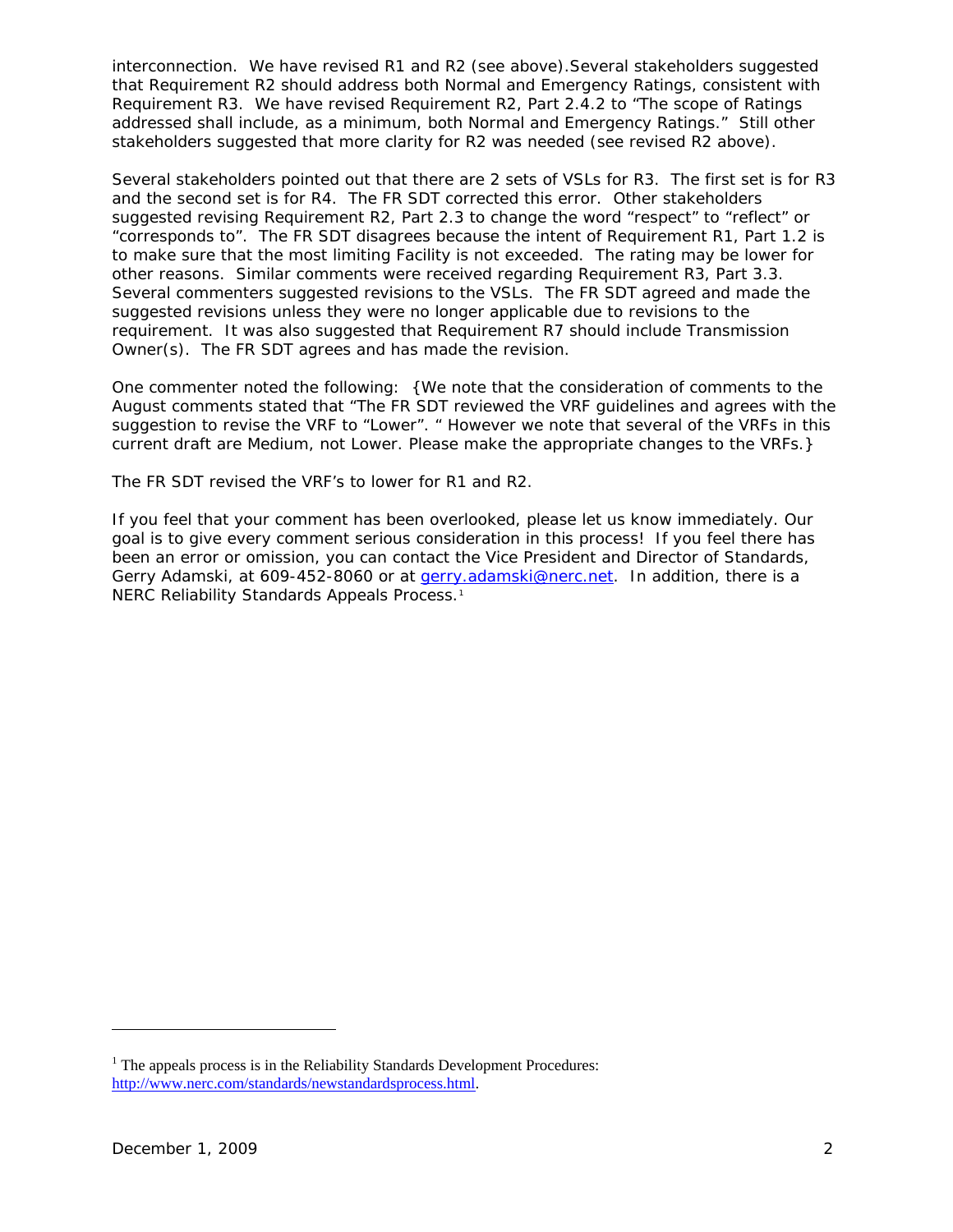# **Index to Questions, Comments, and Responses**

| 1.             | Do you agree that Requirement R1 removes the ambiguity of and simplifies the                                                                                                                                                                                          |
|----------------|-----------------------------------------------------------------------------------------------------------------------------------------------------------------------------------------------------------------------------------------------------------------------|
| 2.             | Do you agree that Requirement R1 allows more latitude for the Generator Owner in<br>how he supports the technical basis for his generator Facility Ratings?                                                                                                           |
| 3 <sub>1</sub> | Do you agree that the 'black-box' approach (please refer to the background material<br>above) for providing generating unit Facility Ratings provides the Facility ratings that<br>can be "used in the reliable planning and operation of the Bulk Electric System?32 |
| 4.             | Do you agree that the selection of "generator terminals or the low side terminals of the<br>step up transformer, or the high side terminal of the step up transformer" in<br>Requirement R1 provides sufficient latitude to the Generator Owner? If not, provide      |
| 5.             | Do you agree that Requirement R2 properly addresses the rating responsibilities of<br>generator owned Facilities outside the 'black box' that are not addressed (or not able to                                                                                       |
| 6.             | If you have any other comments on this standard that you have not already submitted<br>.54                                                                                                                                                                            |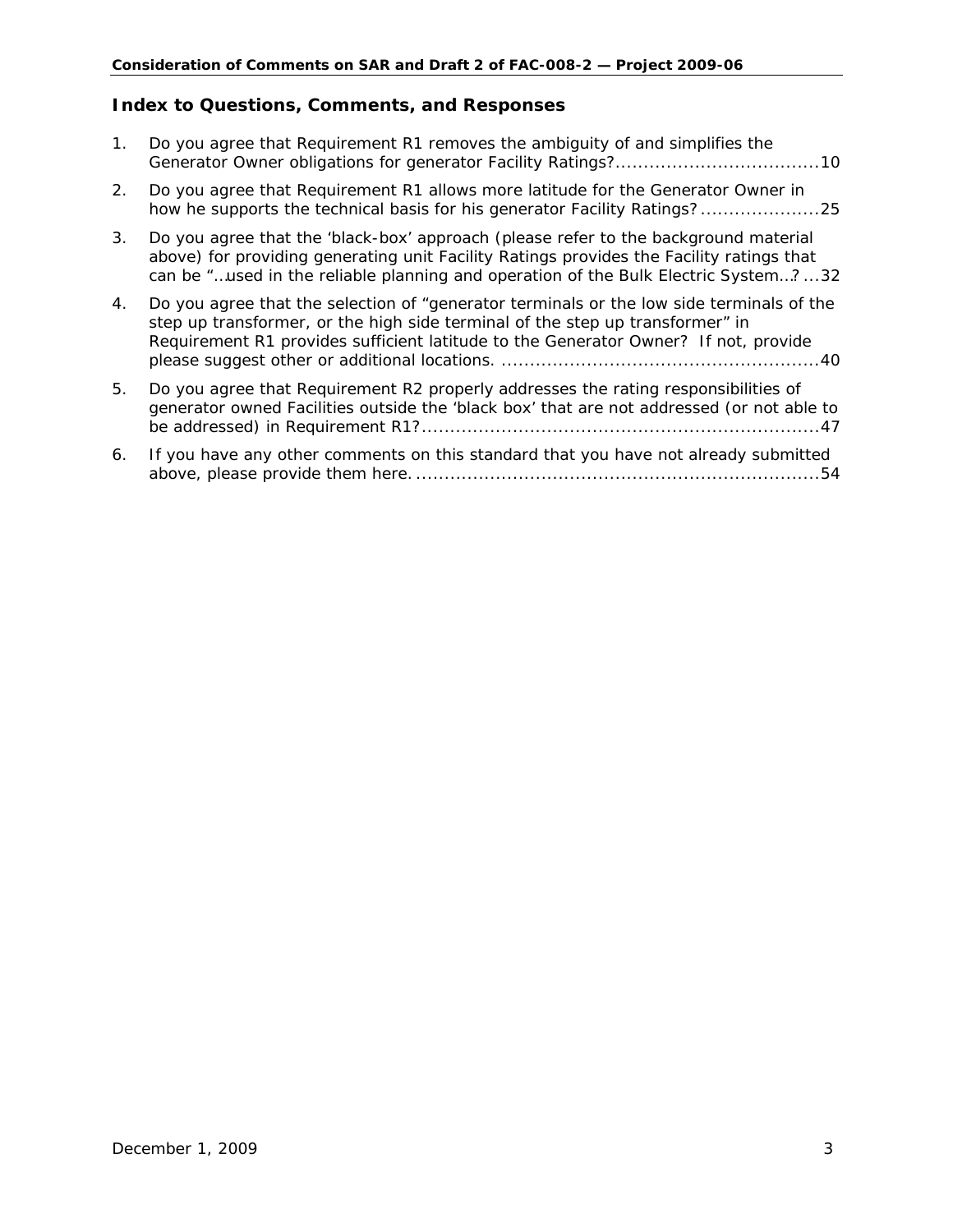The Industry Segments are:

- 1 Transmission Owners
- 2 RTOs, ISOs
- 3 Load-serving Entities
- 4 Transmission-dependent Utilities
- 5 Electric Generators
- 6 Electricity Brokers, Aggregators, and Marketers
- 7 Large Electricity End Users
- 8 Small Electricity End Users
- 9 Federal, State, Provincial Regulatory or other Government Entities
- 10 Regional Reliability Organizations, Regional Entities

|                                                            |                                                         |                            | <b>Commenter</b>                                      | Organization                    |                                                |                                      |  | <b>Industry Segment</b> |   |   |   |   |  |   |   |    |  |
|------------------------------------------------------------|---------------------------------------------------------|----------------------------|-------------------------------------------------------|---------------------------------|------------------------------------------------|--------------------------------------|--|-------------------------|---|---|---|---|--|---|---|----|--|
|                                                            |                                                         |                            |                                                       |                                 |                                                |                                      |  | $\overline{2}$          | 3 | 4 | 5 | 6 |  | 8 | 9 | 10 |  |
| 1.                                                         | Group                                                   |                            | Philip R. Kleckley                                    |                                 | <b>SERC Planning Standards</b><br>Subcommittee |                                      |  |                         | Χ |   |   |   |  |   |   |    |  |
| <b>Additional Member</b><br><b>Additional Organization</b> |                                                         |                            |                                                       |                                 | <b>Region Segment Selection</b>                |                                      |  |                         |   |   |   |   |  |   |   |    |  |
|                                                            | 1. Bob Jones                                            |                            | Southern Company Services                             |                                 | SERC <sub>1</sub>                              |                                      |  |                         |   |   |   |   |  |   |   |    |  |
|                                                            | 2. David Marler                                         | Tennessee Valley Authority |                                                       |                                 | SERC 1                                         |                                      |  |                         |   |   |   |   |  |   |   |    |  |
|                                                            | 3. John Sullivan<br>Ameren Services Company             |                            |                                                       |                                 | SERC 1                                         |                                      |  |                         |   |   |   |   |  |   |   |    |  |
|                                                            | 4. Charles Long                                         |                            | Entergy                                               |                                 | SERC 1                                         |                                      |  |                         |   |   |   |   |  |   |   |    |  |
|                                                            | 5. James Manning                                        |                            | North Carolina Electric Membership Corporation SERC 3 |                                 |                                                |                                      |  |                         |   |   |   |   |  |   |   |    |  |
|                                                            | 6. Pat Huntley                                          |                            | <b>SERC Reliability Corporation</b>                   |                                 | SERC 10                                        |                                      |  |                         |   |   |   |   |  |   |   |    |  |
| 2.                                                         | Group                                                   |                            | Guy Zito                                              |                                 |                                                | Northeast Power Coordinating Council |  |                         |   |   |   |   |  |   |   | X  |  |
|                                                            | <b>Additional Member</b>                                |                            | <b>Additional Organization</b>                        | <b>Region Segment Selection</b> |                                                |                                      |  |                         |   |   |   |   |  |   |   |    |  |
| 1.                                                         | Ralph Rufrano                                           |                            | New York Power Authority                              |                                 | NPCC <sub>5</sub>                              |                                      |  |                         |   |   |   |   |  |   |   |    |  |
| 2.                                                         | New York State Reliability Council, LLC<br>Alan Adamson |                            | NPCC 10                                               |                                 |                                                |                                      |  |                         |   |   |   |   |  |   |   |    |  |
| 3.                                                         | Gregory Campoli<br>New York Independent System Operator |                            |                                                       | NPCC <sub>2</sub>               |                                                |                                      |  |                         |   |   |   |   |  |   |   |    |  |
| 4.                                                         | Hydro-Quebec TransEnergie<br>Roger Champagne            |                            |                                                       |                                 | NPCC <sub>2</sub>                              |                                      |  |                         |   |   |   |   |  |   |   |    |  |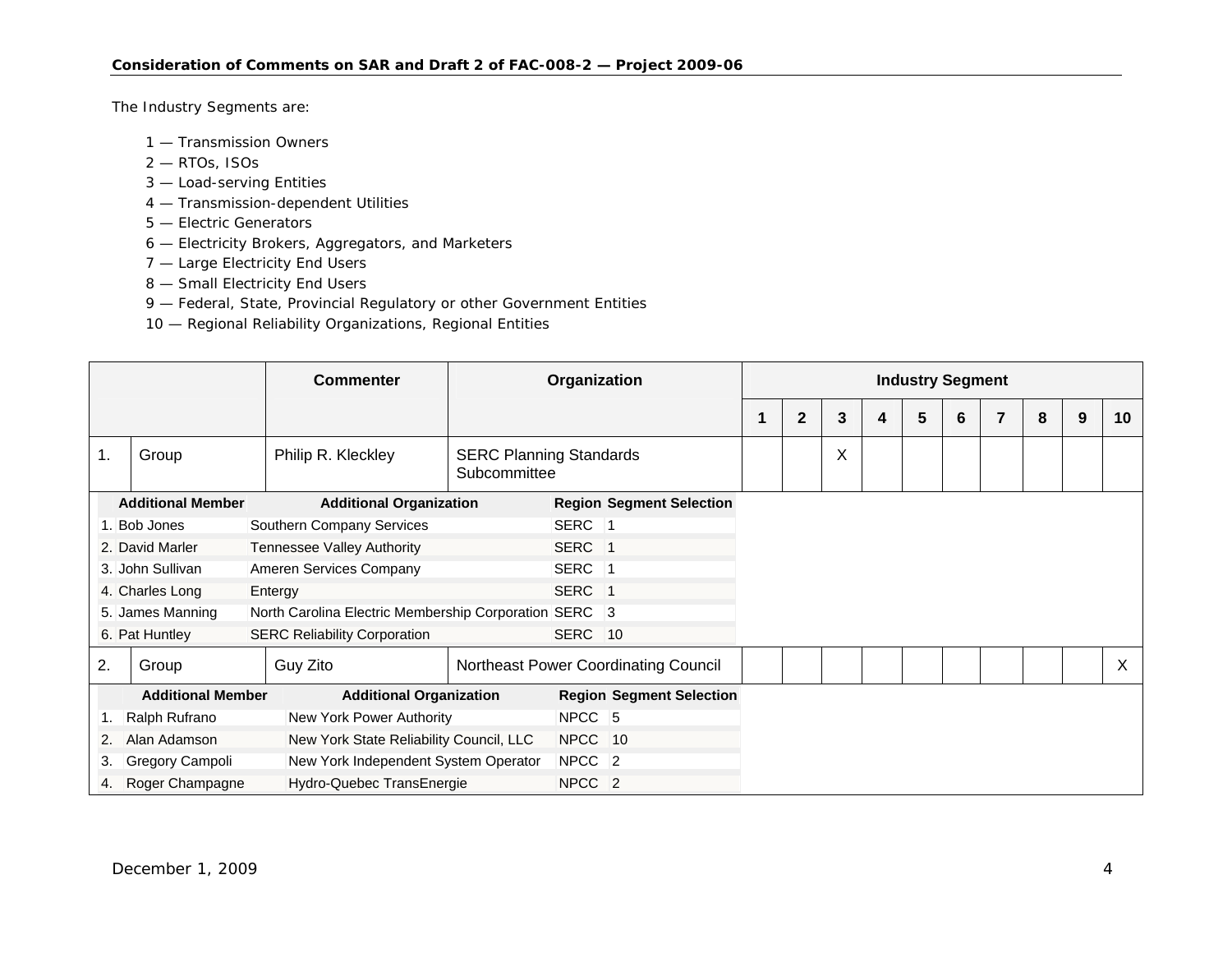|    |                                         | <b>Commenter</b>                                                   | Organization                           |                   |                |   |              |   | <b>Industry Segment</b> |                           |   |   |   |   |    |
|----|-----------------------------------------|--------------------------------------------------------------------|----------------------------------------|-------------------|----------------|---|--------------|---|-------------------------|---------------------------|---|---|---|---|----|
|    |                                         |                                                                    |                                        |                   |                | 1 | $\mathbf{2}$ | 3 | 4                       | 5                         | 6 | 7 | 8 | 9 | 10 |
| 5. | Kurtis Chong                            | Independent Electricity System Operator                            |                                        | NPCC <sub>2</sub> |                |   |              |   |                         |                           |   |   |   |   |    |
| 6. | <b>Sylvain Clermont</b>                 | Hydro-Quebec TransEnergie                                          |                                        | NPCC <sub>1</sub> |                |   |              |   |                         |                           |   |   |   |   |    |
| 7. | <b>Manuel Couto</b>                     | <b>National Grid</b>                                               |                                        | NPCC <sub>1</sub> |                |   |              |   |                         |                           |   |   |   |   |    |
|    | Chris de Graffenried                    | Consolidated Edison Co. of New York                                |                                        | <b>NPCC</b>       | $\overline{1}$ |   |              |   |                         |                           |   |   |   |   |    |
| 9. | Brian D. Evans-Mongeon Utility Services |                                                                    |                                        | NPCC <sub>8</sub> |                |   |              |   |                         |                           |   |   |   |   |    |
|    | 10. Mike Garton                         | Dominion Resources Services, Inc.                                  |                                        | NPCC 5            |                |   |              |   |                         |                           |   |   |   |   |    |
|    | 11. Brian L. Gooder                     | Ontario Power Generation Incorporated                              |                                        | NPCC 5            |                |   |              |   |                         |                           |   |   |   |   |    |
|    | 12. Kathleen Goodman                    | ISO - New England                                                  |                                        | NPCC <sub>2</sub> |                |   |              |   |                         |                           |   |   |   |   |    |
|    | 13. David Kiguel                        | Hydro One Networks Inc.                                            |                                        | NPCC <sub>1</sub> |                |   |              |   |                         |                           |   |   |   |   |    |
|    | 14. Michael R. Lombardi                 | Northeast Utilities                                                |                                        | NPCC <sub>1</sub> |                |   |              |   |                         |                           |   |   |   |   |    |
|    | 15. Randy MacDonald                     | New Brunswick System Operator                                      |                                        | NPCC <sub>2</sub> |                |   |              |   |                         |                           |   |   |   |   |    |
|    | 16. Greg Mason                          | <b>Dynegy Generation</b>                                           |                                        | NPCC <sub>5</sub> |                |   |              |   |                         |                           |   |   |   |   |    |
|    | 17. Bruce Metruck                       | New York Power Authority                                           |                                        | NPCC <sub>6</sub> |                |   |              |   |                         |                           |   |   |   |   |    |
|    | 18. Chris Orzel                         | FPL Energy/NextEra Energy                                          |                                        | NPCC 5            |                |   |              |   |                         |                           |   |   |   |   |    |
|    | 19. Robert Pellegrini                   | The United Illuminating Company                                    |                                        | NPCC <sub>1</sub> |                |   |              |   |                         |                           |   |   |   |   |    |
|    | 20. Michael Schiavone                   | <b>National Grid</b>                                               |                                        | NPCC <sub>1</sub> |                |   |              |   |                         |                           |   |   |   |   |    |
|    | 21. Peter Yost                          | Consolidated Edison Co. of New York, Inc. NPCC 3                   |                                        |                   |                |   |              |   |                         |                           |   |   |   |   |    |
|    | 22. Gerry Dunbar                        | Northeast Power Coordinating Council                               |                                        | <b>NPCC</b>       | 10             |   |              |   |                         |                           |   |   |   |   |    |
|    | 23. Lee Pedowicz                        | Northeast Power Coordinating Council                               |                                        | <b>NPCC</b>       | 10             |   |              |   |                         |                           |   |   |   |   |    |
| 3. | Group                                   | <b>Jalal Babik</b>                                                 | <b>Electric Market Policy</b>          |                   |                | X |              | X |                         | X                         | X |   |   |   |    |
|    |                                         | Additional Member Additional Organization Region Segment Selection |                                        |                   |                |   |              |   |                         |                           |   |   |   |   |    |
|    | 1. Louis Slade                          | SERC <sub>6</sub>                                                  |                                        |                   |                |   |              |   |                         |                           |   |   |   |   |    |
|    | 2. Mike Garton                          | NPCC <sub>5</sub>                                                  |                                        |                   |                |   |              |   |                         |                           |   |   |   |   |    |
| 4. | Group                                   | Denise Koehn                                                       | <b>Bonneville Power Administration</b> |                   |                | X |              | X |                         | $\boldsymbol{\mathsf{X}}$ | X |   |   |   |    |
|    | <b>Additional Member</b>                | <b>Additional Organization</b>                                     | <b>Region Segment Selection</b>        |                   |                |   |              |   |                         |                           |   |   |   |   |    |
|    | 1. Thong Trinh                          | Communications & Grid Modeling WECC 1                              |                                        |                   |                |   |              |   |                         |                           |   |   |   |   |    |
|    | 2. Jack Allison                         | Federal Hydro Projects                                             | WECC 3, 5, 6                           |                   |                |   |              |   |                         |                           |   |   |   |   |    |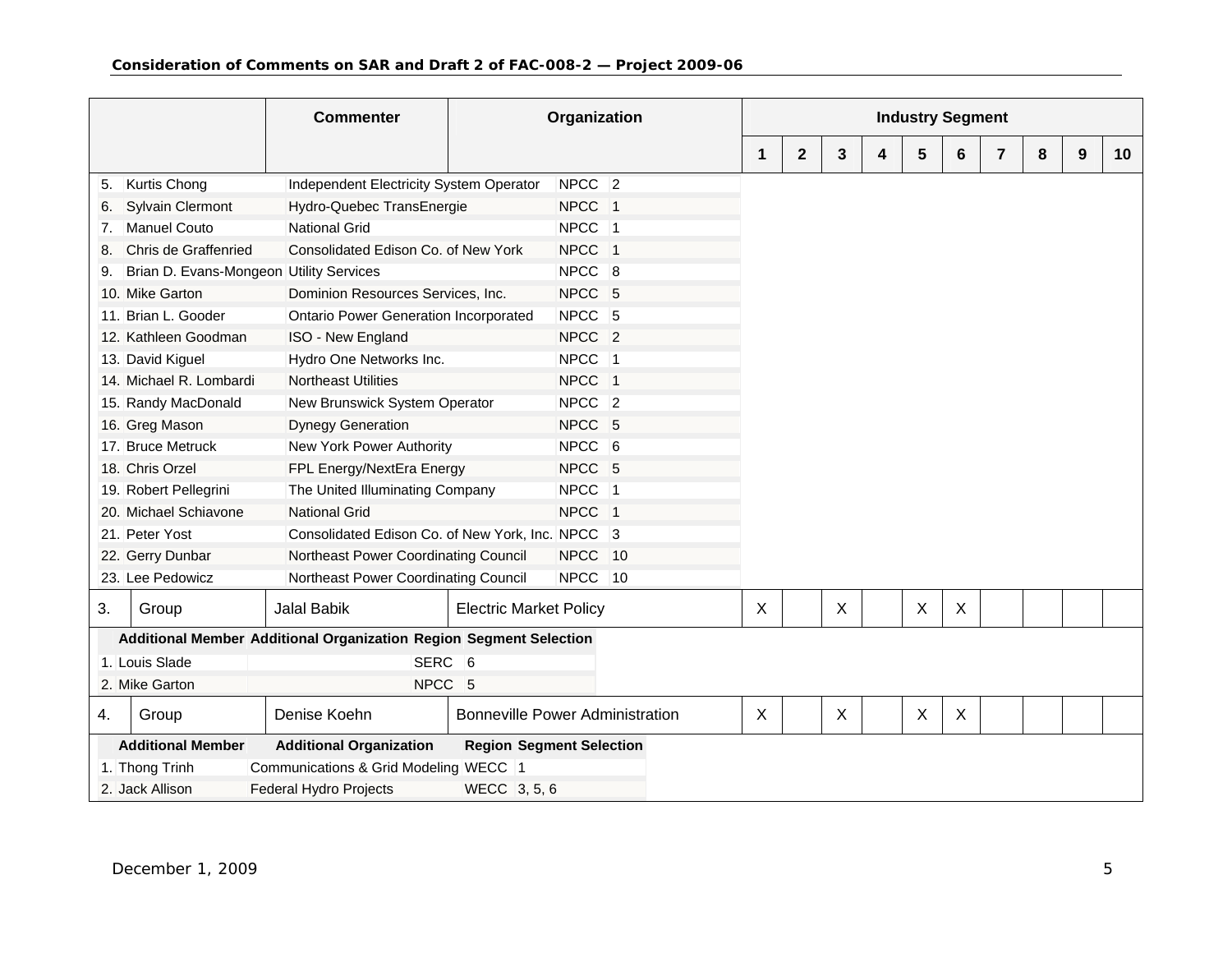|    |                          | <b>Commenter</b>                                                   | Organization                                 |                      |              |   |   | <b>Industry Segment</b> |   |                |   |   |    |
|----|--------------------------|--------------------------------------------------------------------|----------------------------------------------|----------------------|--------------|---|---|-------------------------|---|----------------|---|---|----|
|    |                          |                                                                    |                                              | $\blacktriangleleft$ | $\mathbf{2}$ | 3 | 4 | 5                       | 6 | $\overline{7}$ | 8 | 9 | 10 |
| 5. | Group                    | <b>Richard Kafka</b>                                               | Pepco Holdings, Inc. - Affiliates            | $\pmb{\times}$       |              | X |   | X                       | X |                |   |   |    |
|    |                          | Additional Member Additional Organization Region Segment Selection |                                              |                      |              |   |   |                         |   |                |   |   |    |
|    | 1. Jane Verner           | Potomac Electric Power Co RFC                                      | $\vert$ 1                                    |                      |              |   |   |                         |   |                |   |   |    |
|    | 2. Anne Morgan           | Potomac Electric Power Co RFC                                      | $\overline{1}$                               |                      |              |   |   |                         |   |                |   |   |    |
|    | 3. Chih Chow             | Potomac Electric Power Co RFC                                      | $\vert$ 1                                    |                      |              |   |   |                         |   |                |   |   |    |
| 6. | Group                    | Tom Bradish                                                        | <b>RRI</b> Energy Inc                        |                      |              |   |   | X                       | X |                |   |   |    |
|    |                          | Additional Member Additional Organization Region Segment Selection |                                              |                      |              |   |   |                         |   |                |   |   |    |
|    | 1. Tom Bradish           | <b>RRI</b> Energy Inc<br><b>RFC</b>                                | 5, 6                                         |                      |              |   |   |                         |   |                |   |   |    |
|    | 2. John Simpson          | <b>RRI Energy Inc</b>                                              | <b>WECC</b> 5, 6                             |                      |              |   |   |                         |   |                |   |   |    |
| 7. | Group                    | Sam Ciccone                                                        | FirstEnergy                                  | $\times$             |              | X | X | X                       | X |                |   |   |    |
|    |                          | Additional Member Additional Organization Region Segment Selection |                                              |                      |              |   |   |                         |   |                |   |   |    |
|    | 1. Doug Hohlbaugh        | <b>RFC</b><br><b>FE</b>                                            |                                              |                      |              |   |   |                         |   |                |   |   |    |
|    | 2. Ken Dresner           | <b>RFC</b><br><b>FE</b>                                            |                                              |                      |              |   |   |                         |   |                |   |   |    |
|    | 3. Brian Orians          | FE<br><b>RFC</b>                                                   |                                              |                      |              |   |   |                         |   |                |   |   |    |
|    | 4. Bill Duge             | <b>RFC</b><br><b>FE</b>                                            |                                              |                      |              |   |   |                         |   |                |   |   |    |
|    | 5. Ed Baznik             | <b>RFC</b><br><b>FE</b>                                            |                                              |                      |              |   |   |                         |   |                |   |   |    |
|    | 6. Diane Spidle          | <b>RFC</b><br><b>FE</b>                                            |                                              |                      |              |   |   |                         |   |                |   |   |    |
| 8. | Group                    | Carol Gerou                                                        | <b>NERC Standards Review</b><br>Subcommittee |                      |              |   |   |                         |   |                |   |   | X  |
|    | <b>Additional Member</b> | <b>Additional Organization</b>                                     | <b>Region Segment Selection</b>              |                      |              |   |   |                         |   |                |   |   |    |
| 1. | Joe DePoorter            | Madison Gas & Electric                                             | <b>MRO</b><br>3, 4, 5, 6                     |                      |              |   |   |                         |   |                |   |   |    |
| 2. | <b>Neal Balu</b>         | <b>WPS Corporation</b>                                             | <b>MRO</b><br>3, 4, 5, 6                     |                      |              |   |   |                         |   |                |   |   |    |
| 3. | <b>Terry Bilke</b>       | Midwest ISO Inc.                                                   | <b>MRO</b><br>$\overline{2}$                 |                      |              |   |   |                         |   |                |   |   |    |
| 4. | Ken Goldsmith            | <b>Alliant Energy</b>                                              | <b>MRO</b><br>$\overline{4}$                 |                      |              |   |   |                         |   |                |   |   |    |
| 5. | Jodi Jenson              | Western Area Power Administration MRO                              | 1, 6                                         |                      |              |   |   |                         |   |                |   |   |    |
| 6. | <b>Terry Harbour</b>     | MidAmerican Energy Company                                         | <b>MRO</b><br>1, 3, 5, 6                     |                      |              |   |   |                         |   |                |   |   |    |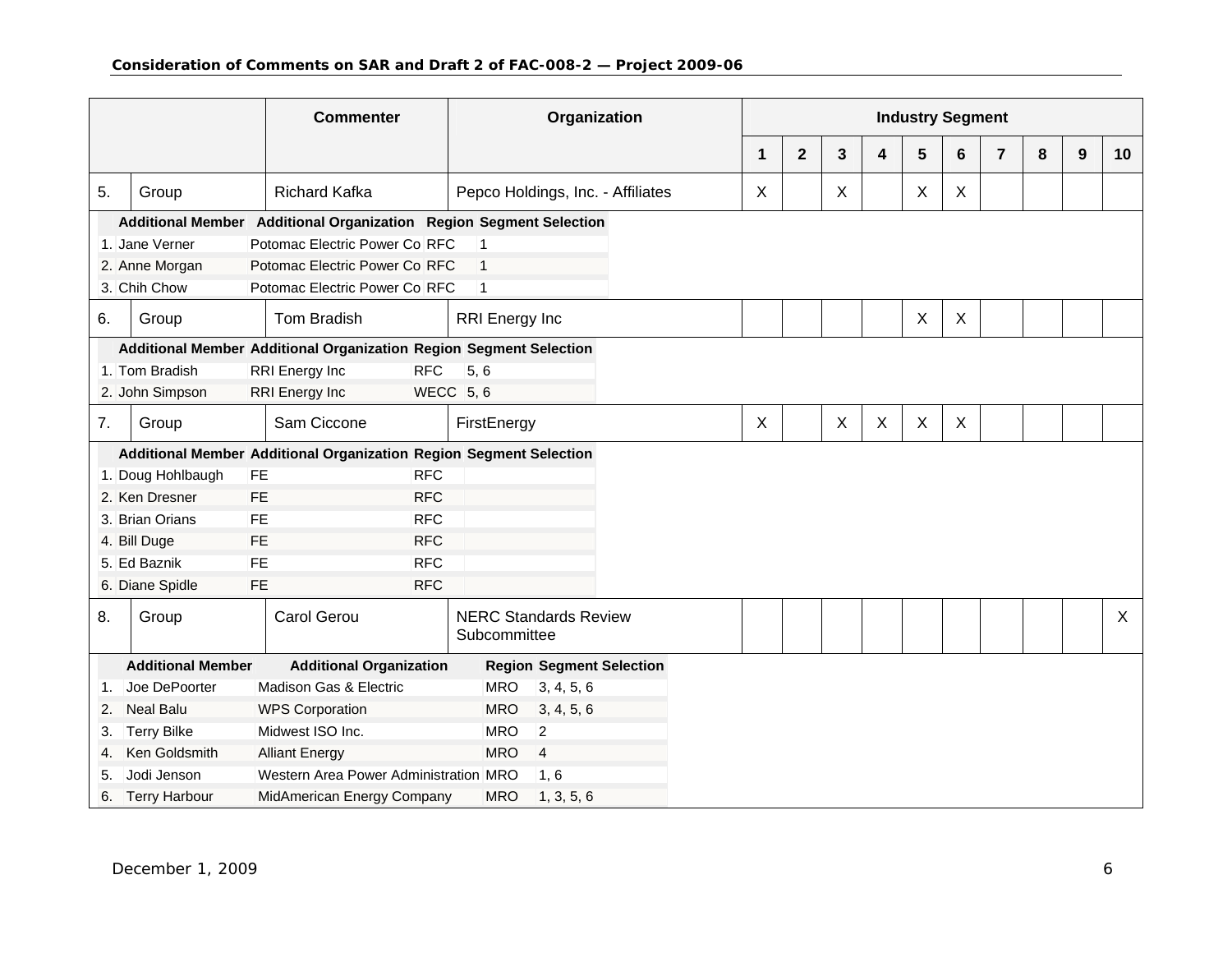|     |                      |                          | <b>Commenter</b>                        |                                                                    | Organization                                 |                |                                                                                 |   |                           |   |                           | <b>Industry Segment</b> |   |   |   |   |                 |
|-----|----------------------|--------------------------|-----------------------------------------|--------------------------------------------------------------------|----------------------------------------------|----------------|---------------------------------------------------------------------------------|---|---------------------------|---|---------------------------|-------------------------|---|---|---|---|-----------------|
|     |                      |                          |                                         |                                                                    |                                              |                |                                                                                 | 1 | $\mathbf{2}$              | 3 | 4                         | 5                       | 6 | 7 | 8 | 9 | 10 <sup>°</sup> |
| 7.  | Joseph Knight        |                          | <b>Great River Energy</b>               |                                                                    | <b>MRO</b>                                   | 1, 3, 5, 6     |                                                                                 |   |                           |   |                           |                         |   |   |   |   |                 |
| 8.  | <b>Alice Murdock</b> |                          | <b>Xcel Energy</b>                      |                                                                    | <b>MRO</b>                                   | 1, 3, 5, 6     |                                                                                 |   |                           |   |                           |                         |   |   |   |   |                 |
| 9.  | <b>Scott Nickels</b> |                          | <b>Rochester Public Utilties</b>        |                                                                    | <b>MRO</b>                                   | $\overline{4}$ |                                                                                 |   |                           |   |                           |                         |   |   |   |   |                 |
|     | 10. Dave Rudolph     |                          | <b>Basin Electric Power Cooperative</b> |                                                                    | <b>MRO</b>                                   | 1, 3, 5, 6     |                                                                                 |   |                           |   |                           |                         |   |   |   |   |                 |
|     | 11. Eric Ruskamp     |                          | Lincoln Electric System                 |                                                                    | <b>MRO</b>                                   | 1, 3, 5, 6     |                                                                                 |   |                           |   |                           |                         |   |   |   |   |                 |
| 9.  | Group                |                          | Ben Li                                  |                                                                    |                                              |                | <b>IRC Standards Review Committee</b>                                           |   | $\boldsymbol{\mathsf{X}}$ |   |                           |                         |   |   |   |   |                 |
|     |                      |                          |                                         | Additional Member Additional Organization Region Segment Selection |                                              |                |                                                                                 |   |                           |   |                           |                         |   |   |   |   |                 |
|     | 1. Matt Goldberg     |                          | <b>ISO-NE</b>                           | NPCC <sub>2</sub>                                                  |                                              |                |                                                                                 |   |                           |   |                           |                         |   |   |   |   |                 |
|     | 2. Bill Phillips     |                          | <b>MISO</b>                             | <b>MRO</b>                                                         | $\overline{2}$                               |                |                                                                                 |   |                           |   |                           |                         |   |   |   |   |                 |
|     | 3. Anita Lee         |                          | <b>AESO</b>                             | WECC <sub>2</sub>                                                  |                                              |                |                                                                                 |   |                           |   |                           |                         |   |   |   |   |                 |
|     | 4. Charles Yeung     | <b>SPP</b><br><b>SPP</b> |                                         |                                                                    | 2                                            |                |                                                                                 |   |                           |   |                           |                         |   |   |   |   |                 |
|     | 5. Patrick Brown     | <b>PJM</b>               |                                         | <b>RFC</b>                                                         | $\overline{2}$                               |                |                                                                                 |   |                           |   |                           |                         |   |   |   |   |                 |
|     | 6. Steve Myers       |                          | <b>ERCOT</b>                            | ERCOT <sub>2</sub>                                                 |                                              |                |                                                                                 |   |                           |   |                           |                         |   |   |   |   |                 |
|     | 7. James Castle      |                          | <b>NYISO</b>                            | NPCC <sub>2</sub>                                                  |                                              |                |                                                                                 |   |                           |   |                           |                         |   |   |   |   |                 |
| 10. | Individual           |                          | Benjamin Church                         |                                                                    | <b>NextEra Energy Resources</b>              |                |                                                                                 |   |                           |   |                           | X                       |   |   |   |   |                 |
| 11. | Individual           |                          | <b>Hugh Francis</b>                     |                                                                    | Southern Company                             |                |                                                                                 | X |                           | X |                           | X                       |   |   |   |   |                 |
| 12. | Individual           |                          | Sandra Shaffer                          |                                                                    | PacifiCorp                                   |                |                                                                                 | X |                           | X |                           | X                       | X |   |   |   |                 |
| 13. | Individual           |                          | Duncan Brown                            |                                                                    | <b>Calpine Corporation</b>                   |                |                                                                                 |   |                           |   |                           | $\times$                |   |   |   |   |                 |
| 14. | Individual           |                          | <b>Frank Gaffney</b>                    |                                                                    | Authority and Kissimmee Utility<br>Authority |                | Florida Municipal Power Agency, and its<br>Member Cities, Fort Pierce Utilities | X |                           | X | $\boldsymbol{\mathsf{X}}$ |                         | X |   |   |   |                 |
| 15. | Individual           |                          | <b>Ed Stein</b>                         |                                                                    | Self-retired                                 |                |                                                                                 |   |                           |   |                           |                         |   |   | X |   |                 |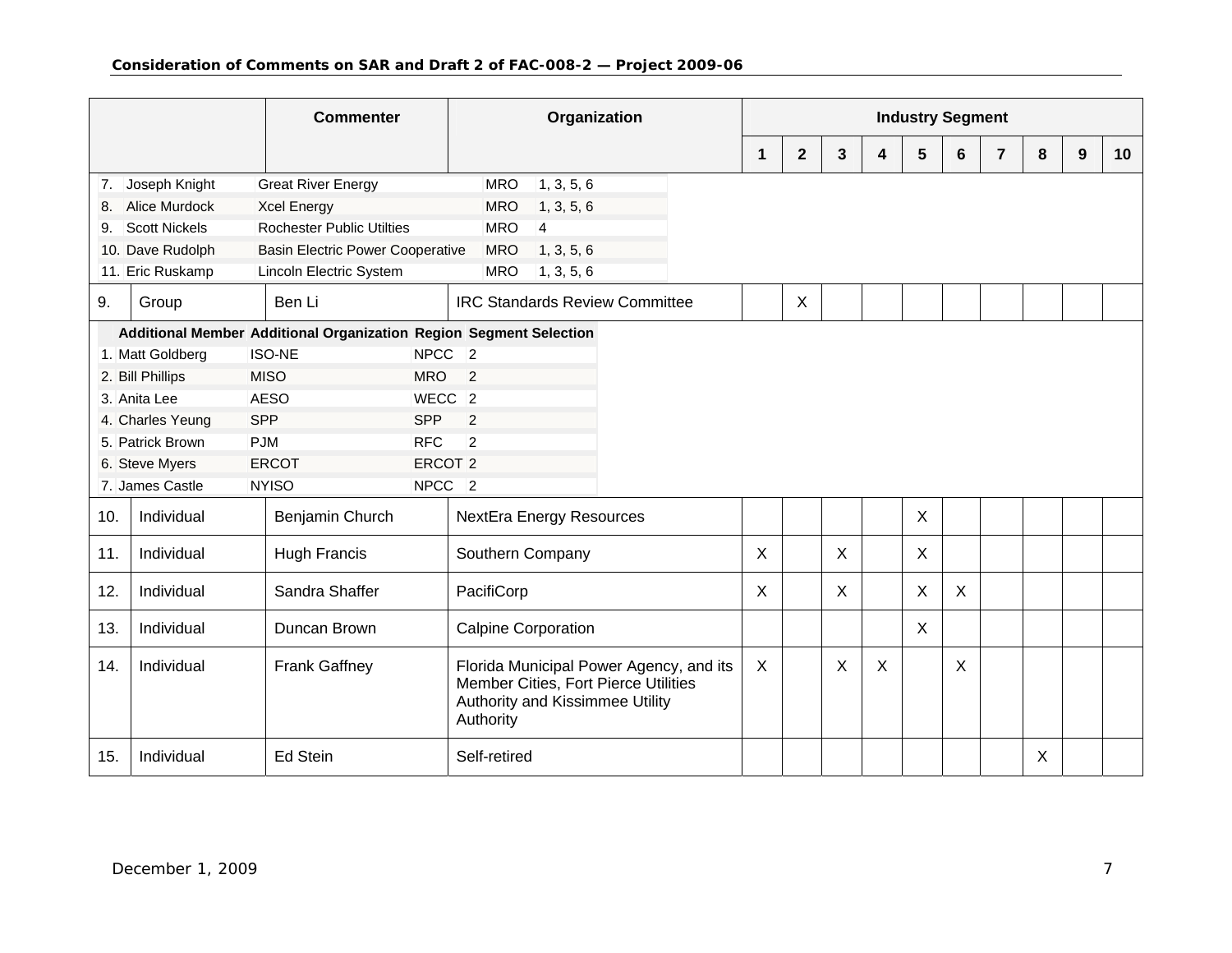|     |            | <b>Commenter</b><br>Organization                  |                                                       |          |              |   |   | <b>Industry Segment</b> |   |                |    |   |    |
|-----|------------|---------------------------------------------------|-------------------------------------------------------|----------|--------------|---|---|-------------------------|---|----------------|----|---|----|
|     |            |                                                   |                                                       | 1        | $\mathbf{2}$ | 3 | 4 | $5\phantom{.0}$         | 6 | $\overline{7}$ | 8  | 9 | 10 |
| 16. | Individual | James Starling                                    | SCE&G                                                 | X        |              | X |   | X                       | X |                |    |   |    |
| 17. | Individual | Baj Agrawal                                       | Arizona Public Service Co.                            | X        |              |   |   | X                       |   |                |    |   |    |
| 18. | Individual | Alice Murdock                                     | <b>Xcel Energy</b>                                    | $\times$ |              | X |   | X                       | X |                |    |   |    |
| 19. | Individual | Kasia Mihalchuk                                   | Manitoba Hydro                                        | X        |              | X |   | X                       | X |                |    |   |    |
| 20. | Individual | Chifong Thomas                                    | Pacific Gas and Electric Co.                          | $\times$ |              | X |   | X                       |   |                |    |   |    |
| 21. | Individual | James Stanton                                     | <b>SPS Energy</b>                                     |          |              |   |   |                         |   |                | X. |   |    |
| 22. | Individual | <b>Edward Davis</b>                               | Entergy Services, Inc                                 | $\times$ |              | Χ |   | X                       | X |                |    |   |    |
| 23. | Individual | <b>Vladimir Stanisic</b>                          | <b>Ontario Power Generation</b>                       |          |              |   |   | X                       | X |                |    |   |    |
| 24. | Individual | Greg Mason                                        | Dynegy Inc.                                           |          |              |   |   | $\mathsf{X}$            |   |                |    |   |    |
| 25. | Individual | <b>John Sullivan</b>                              | Ameren                                                | X        |              | X |   | X                       | X |                |    |   |    |
| 26. | Individual | <b>Mark Kuras</b>                                 | <b>PJM</b>                                            |          | $\sf X$      |   |   |                         |   |                |    |   |    |
| 27. | Individual | Brent Ingebrigtson                                | E.ON U.S.                                             | X        |              | X |   | X                       | X |                |    |   |    |
| 28. | Individual | <b>Martin Bauer</b>                               | <b>US Bureau of Reclamation</b>                       |          |              |   |   | X                       |   |                |    | X |    |
| 29. | Individual | <b>Greg Rowland</b>                               | Duke Energy                                           | X        |              | X |   | X                       | X |                |    |   |    |
| 30. | Individual | Daniel J. Hansen                                  | <b>RRI</b> Energy                                     |          |              | X |   |                         |   |                |    |   |    |
| 31. | Individual | Scott Etnoyer, Director<br><b>NERC Compliance</b> | <b>Constellation Power Source</b><br>Generation, Inc. |          |              | X |   |                         |   |                |    |   |    |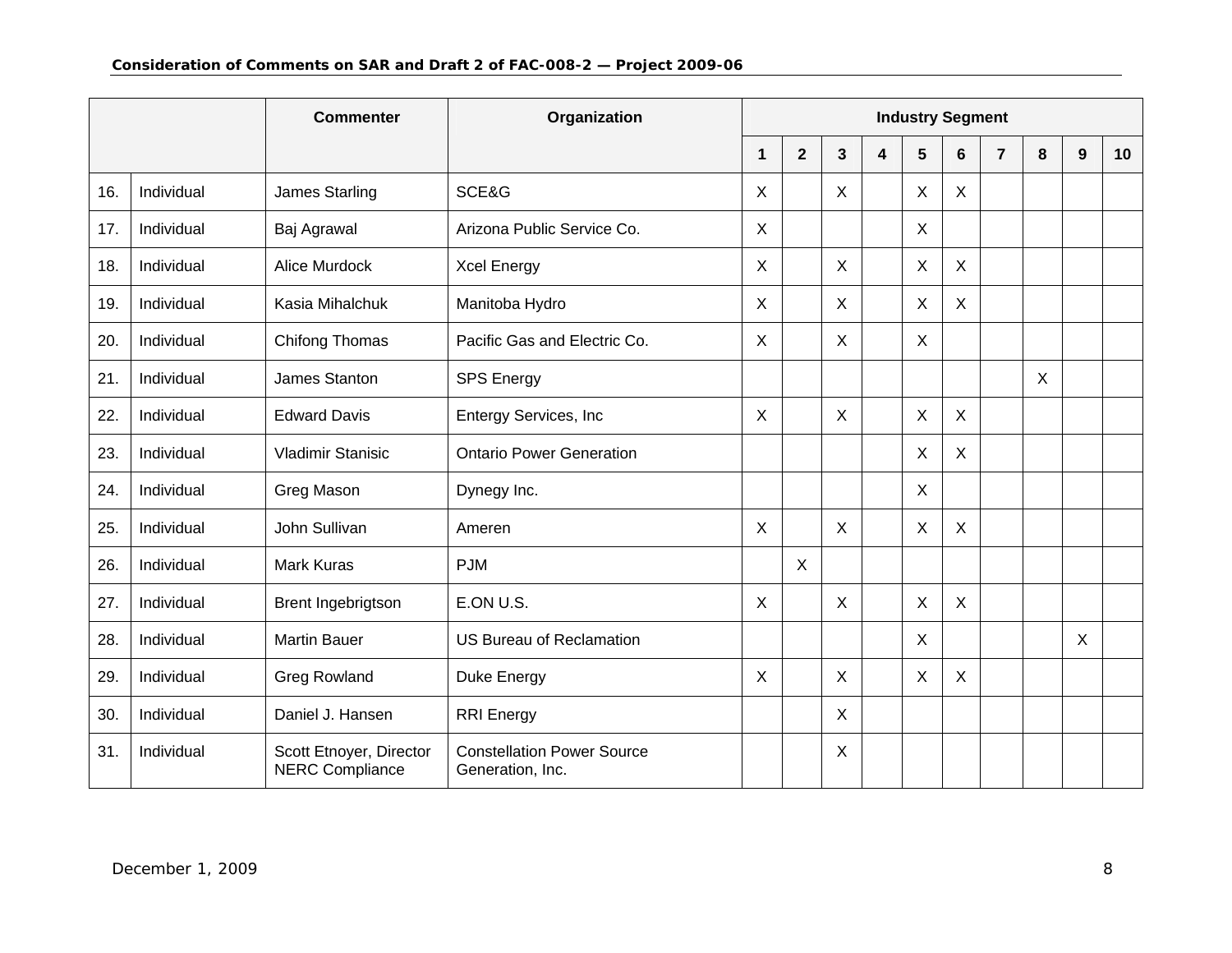| <b>Commenter</b> |            |                         | Organization                               | <b>Industry Segment</b> |                |   |   |         |   |  |   |   |                 |
|------------------|------------|-------------------------|--------------------------------------------|-------------------------|----------------|---|---|---------|---|--|---|---|-----------------|
|                  |            |                         |                                            |                         | $\overline{2}$ | 3 | 4 | 5       | 6 |  | 8 | 9 | 10 <sup>°</sup> |
| 32.              | Individual | Scott Barfield-McGinnis | Georgia System Operations<br>Corporation   |                         |                | X | X |         |   |  |   |   |                 |
| 33.              | Individual | James H. Sorrels, Jr.   | <b>AEP</b>                                 | X                       |                | X |   | $\sf X$ | X |  |   |   |                 |
| 34.              | Individual | Angela Battle           | Georgia Transmission Corporation           | X                       |                |   |   |         |   |  |   |   |                 |
| 35.              | Individual | Catherine Koch          | <b>Puget Sound Energy</b>                  | X                       |                |   |   |         |   |  |   |   |                 |
| 36.              | Individual | Armin Klusman           | <b>CenterPoint Energy</b>                  | X                       |                |   |   |         |   |  |   |   |                 |
| 37.              | Individual | John P. Mayhan          | <b>Omaha Public Power District</b>         | X                       |                | X |   | X       | X |  |   |   |                 |
| 38.              | Individual | Dan Rochester           | Independent Electricity System<br>Operator |                         | X              |   |   |         |   |  |   |   |                 |
| 39.              | Individual | Joe Knight              | <b>Great River Energy</b>                  | X                       |                | Χ |   | X       | X |  |   |   |                 |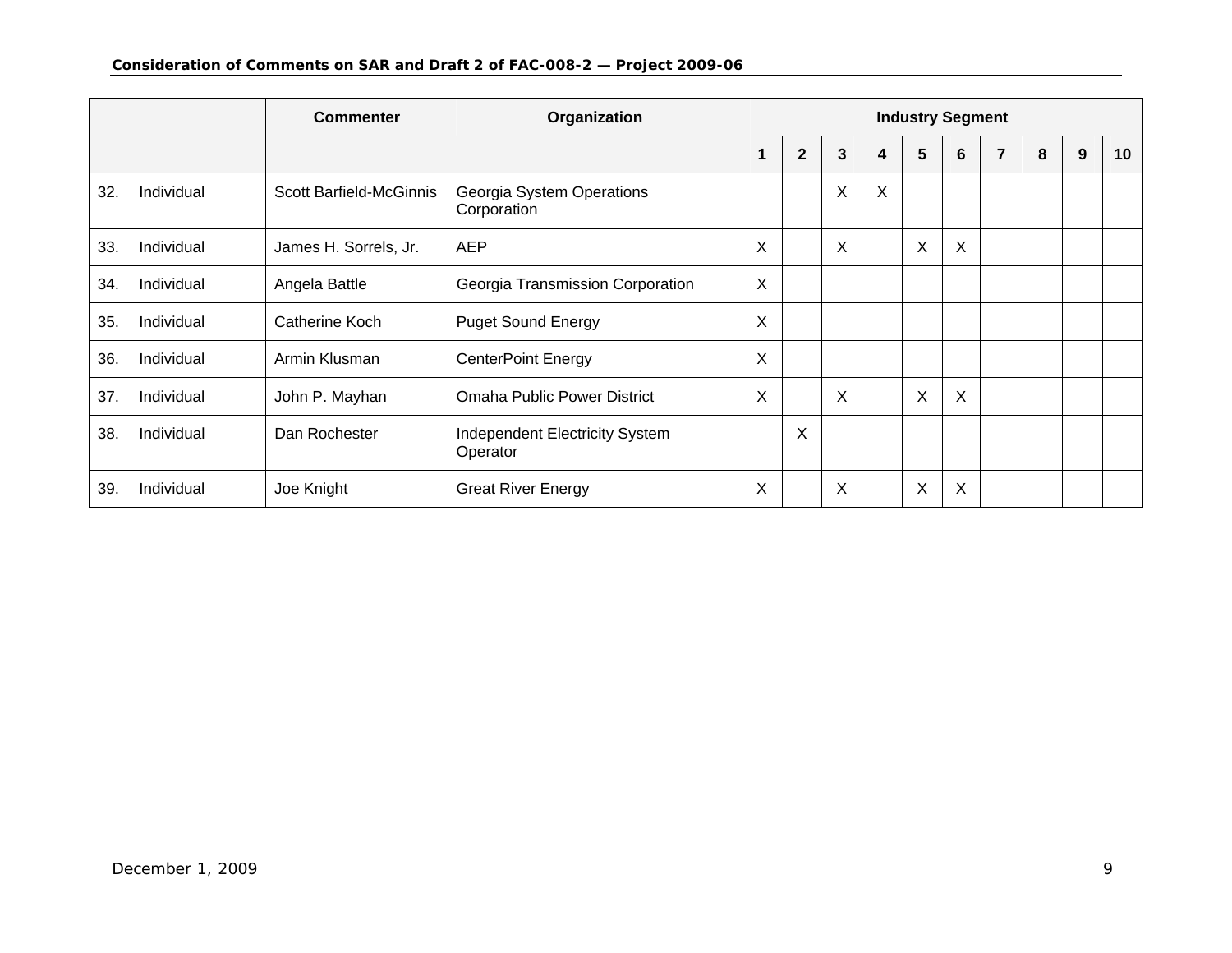#### **1. Do you agree that Requirement R1 removes the ambiguity of and simplifies the Generator Owner obligations for generator Facility Ratings?**

**Summary Consideration:** Several commenters suggested revising the parenthetical which said, "location as specified by the Generator Owner" in R1 and R2 for clarity. Other stakeholders suggested clarifying that only electrical Facilities were to be rated under the requirements, indicating that the inclusion of the word, "turbine" was confusing. The FR SDT removed the word "turbine" from R1 as well as the parenthetical phrase and revised the requirement to better reflect the intent of R1 and R2. The Intent of R1 is to include the documentation on the generator Facility Rating up to either side of the main step up transformer (depending on whether or not the Generator Owner owns the transformer) and R2 covers electrical equipment ratings from that point to the point of interconnection. We have revised R1 and R2 to:

 R1. Each Generator Owner shall have documentation for determining the Facility Ratings of its solely and jointly owned generator Facility(ies) up to the low side terminals of the main step up transformer if the Generator Owner does not own the main step up transformer, and the high side terminals of the main step up transformer if the Generator Owner owns the main step up transformer.

<span id="page-9-0"></span>

| Organization                  | <b>Yes or No</b> | <b>Question 1 Comment</b>                                                                                                                                                                                                                                                                                                                                                                                                                                                                                                                                                                                                                                                                                                                          |
|-------------------------------|------------------|----------------------------------------------------------------------------------------------------------------------------------------------------------------------------------------------------------------------------------------------------------------------------------------------------------------------------------------------------------------------------------------------------------------------------------------------------------------------------------------------------------------------------------------------------------------------------------------------------------------------------------------------------------------------------------------------------------------------------------------------------|
| <b>Electric Market Policy</b> | No.              | Requirement R1 - The wording in the parentheses should be revised to read: "consistent with the<br>change in ownership between the Generator and Transmission Owners." This will ensure there are<br>no gaps between GO and TO owned equipment and reinforces the SDT's stated view in paragraph 3<br>on page 2 of 5.                                                                                                                                                                                                                                                                                                                                                                                                                              |
|                               |                  | 2 Requirement R1.1.1 The phrase "an established engineering practice having a successful<br>implementation record" should be replaced, for clarity, with the language used in Requirements<br>R2.1.3 and R3.1.3: A practice that has been verified by testing or engineering analysis.                                                                                                                                                                                                                                                                                                                                                                                                                                                             |
|                               |                  | 3 Requirement R1.1.2 It is not clear how testing could be used as a means of documentation for<br>determining a Facility Rating. We don't agree that testing is an appropriate means to rate a facility. It<br>may validate the rating, but then again may prove it wrong (failure). We don't see similar language in<br>R3 and we assume it's because the SDT didn't believe it appropriate to develop transmission ratings<br>through a "test to fail" methodology. Secondly, we disagree because testing will produce a unit<br>capability that will vary season-to-season. Such tests should not be allowed to exceed the facility<br>rating. Also, if a GO modifies the generator to increase its output, we suggest that the Facility Rating |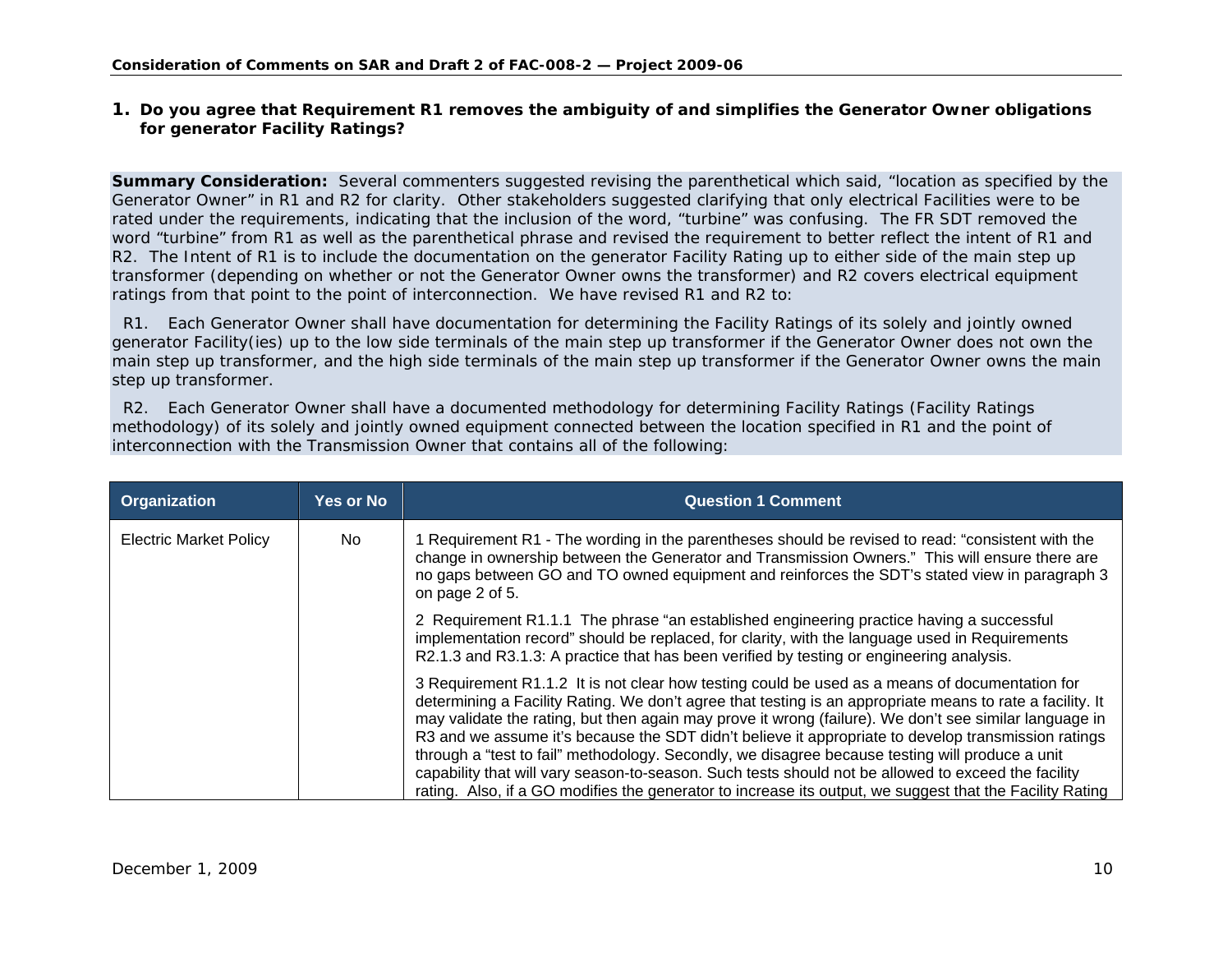|              | <b>Organization</b>                                                                                                                                        | <b>Yes or No</b> | <b>Question 1 Comment</b>                                                                                                                                                                                                                                                                                                                                                                                                                                                                                                                                                                                                                                                                                                                                                                                                                                                                                                                                                                                                                                                                                                                                                                                                                                                                                                                                                                                                                                                                                                                                                                                                                                                                                  |  |  |  |  |  |
|--------------|------------------------------------------------------------------------------------------------------------------------------------------------------------|------------------|------------------------------------------------------------------------------------------------------------------------------------------------------------------------------------------------------------------------------------------------------------------------------------------------------------------------------------------------------------------------------------------------------------------------------------------------------------------------------------------------------------------------------------------------------------------------------------------------------------------------------------------------------------------------------------------------------------------------------------------------------------------------------------------------------------------------------------------------------------------------------------------------------------------------------------------------------------------------------------------------------------------------------------------------------------------------------------------------------------------------------------------------------------------------------------------------------------------------------------------------------------------------------------------------------------------------------------------------------------------------------------------------------------------------------------------------------------------------------------------------------------------------------------------------------------------------------------------------------------------------------------------------------------------------------------------------------------|--|--|--|--|--|
|              |                                                                                                                                                            |                  | methodology should be reviewed in advance of scheduling a performance test.                                                                                                                                                                                                                                                                                                                                                                                                                                                                                                                                                                                                                                                                                                                                                                                                                                                                                                                                                                                                                                                                                                                                                                                                                                                                                                                                                                                                                                                                                                                                                                                                                                |  |  |  |  |  |
|              | Response: The FR SDT thanks you for your comment.                                                                                                          |                  |                                                                                                                                                                                                                                                                                                                                                                                                                                                                                                                                                                                                                                                                                                                                                                                                                                                                                                                                                                                                                                                                                                                                                                                                                                                                                                                                                                                                                                                                                                                                                                                                                                                                                                            |  |  |  |  |  |
| 1            |                                                                                                                                                            |                  | The FR SDT removed the parenthetical phrase and revised the requirement to: R1. Each Generator Owner shall have<br>documentation for determining the Facility Ratings of its solely and jointly owned generator Facility(ies) up to the low side<br>terminals of the main step up transformer if the Generator Owner does not own the main step up transformer, and the high side<br>terminals of the main step up transformer if the Generator Owner owns the main step up transformer.                                                                                                                                                                                                                                                                                                                                                                                                                                                                                                                                                                                                                                                                                                                                                                                                                                                                                                                                                                                                                                                                                                                                                                                                                   |  |  |  |  |  |
| $\mathbf{2}$ | We have revised the phrase to: "An established engineering practice that has been verified by testing or engineering analysis."                            |                  |                                                                                                                                                                                                                                                                                                                                                                                                                                                                                                                                                                                                                                                                                                                                                                                                                                                                                                                                                                                                                                                                                                                                                                                                                                                                                                                                                                                                                                                                                                                                                                                                                                                                                                            |  |  |  |  |  |
| 3            | We agree that it is inappropriate to "test to fail", however the requirement does not indicate this. Testing is but one way to satisfy<br>the requirement. |                  |                                                                                                                                                                                                                                                                                                                                                                                                                                                                                                                                                                                                                                                                                                                                                                                                                                                                                                                                                                                                                                                                                                                                                                                                                                                                                                                                                                                                                                                                                                                                                                                                                                                                                                            |  |  |  |  |  |
|              | <b>Calpine Corporation</b>                                                                                                                                 | No               | 1. The proposed limiting of the R1 to turbine-generator units raises the question as to why R1 should<br>apply only to generators operated by a specific type of prime mover. Any generation source (such as<br>diesel-generators), regardless of technology should be subject to the Facility Rating Standard.                                                                                                                                                                                                                                                                                                                                                                                                                                                                                                                                                                                                                                                                                                                                                                                                                                                                                                                                                                                                                                                                                                                                                                                                                                                                                                                                                                                            |  |  |  |  |  |
|              |                                                                                                                                                            |                  | 2. More importantly, it's not clear what "Facility Ratings" are required by the proposed Standard.<br>There appears to be significant confusion within the industry as to whether the Standard is proposed<br>to require "capacity ratings" of a generating unit as a whole, or whether its scope is limited to the<br>electrical ratings of the electrical equipment from the generator to the point of interconnection with<br>the grid, as indicated by the current definitions of "Facility Ratings" and "Facility" in the NERC<br>Glossary of Terms. Clarification is needed as to whether the drafting committee's intent is to require<br>that Facility Ratings be provided that reflect the generating facility's overall electrical output capacity<br>based on evaluation of the numerous non-electrical systems that comprise a generating facility and<br>that may, depending on numerous variables, be the actual limiting factor of the output of the<br>generation facility at any given time. The Drafting team's statement could be read to indicate either<br>interpretation: "The intent is to identify any equipment whose rating(s) could limit the overall<br>generator Facility Ratings (voltage, current, frequency, real, or reactive power flow). If the intent of<br>the proposed Standard is to encompass anything other than the electrical ratings of the equipment<br>from the generator to the point of interconnection. Then a large amount of specific information to<br>delineate the scope of the Requirements in a way that would allow consistent ratings and appropriate<br>enforcement of the Standard would be needed before such a Standard should be submitted. |  |  |  |  |  |

**Response: The FR SDT thanks you for your comment.** 

**1 We have removed the word "turbine" from R1.** 

**2 The intent is to identify any equipment whose rating(s) could limit the overall generator Facility Ratings (voltage, current,**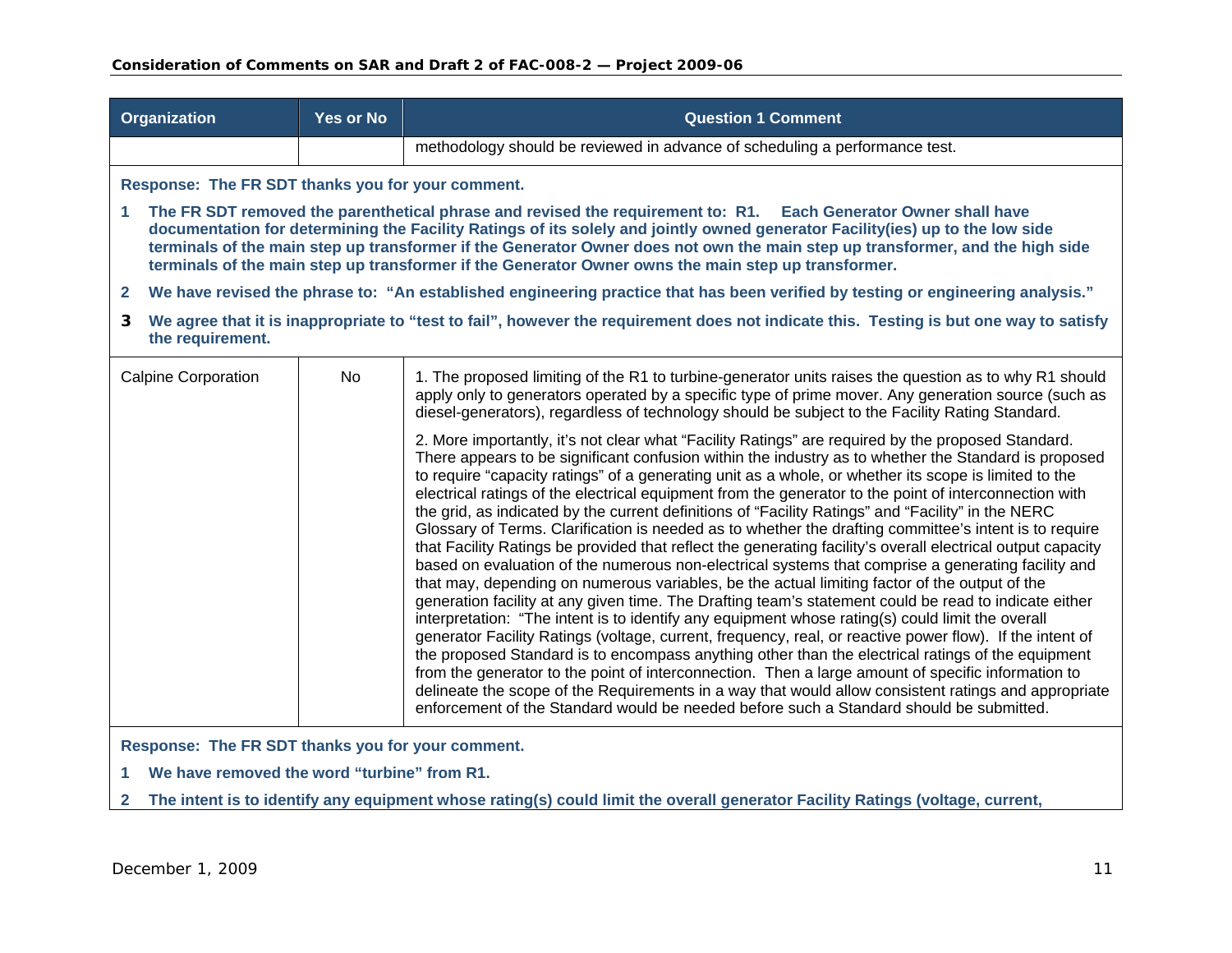| Organization                                        | <b>Yes or No</b> | <b>Question 1 Comment</b>                                                                                                                                                                                                                                                                                                                                                                                                                                                                                                                                                                                                                                                                                                                                                                                                                                                                                                                                                                                                                                                                                                                                                                                                                                                                                                                                                                                                                                                                                                                                                                                                                                                                                                                                                                                                                                                                                                                                                                                       |
|-----------------------------------------------------|------------------|-----------------------------------------------------------------------------------------------------------------------------------------------------------------------------------------------------------------------------------------------------------------------------------------------------------------------------------------------------------------------------------------------------------------------------------------------------------------------------------------------------------------------------------------------------------------------------------------------------------------------------------------------------------------------------------------------------------------------------------------------------------------------------------------------------------------------------------------------------------------------------------------------------------------------------------------------------------------------------------------------------------------------------------------------------------------------------------------------------------------------------------------------------------------------------------------------------------------------------------------------------------------------------------------------------------------------------------------------------------------------------------------------------------------------------------------------------------------------------------------------------------------------------------------------------------------------------------------------------------------------------------------------------------------------------------------------------------------------------------------------------------------------------------------------------------------------------------------------------------------------------------------------------------------------------------------------------------------------------------------------------------------|
|                                                     |                  | frequency, real, or reactive power flow). This only includes the electrical facilities.                                                                                                                                                                                                                                                                                                                                                                                                                                                                                                                                                                                                                                                                                                                                                                                                                                                                                                                                                                                                                                                                                                                                                                                                                                                                                                                                                                                                                                                                                                                                                                                                                                                                                                                                                                                                                                                                                                                         |
| <b>NERC Standards</b><br><b>Review Subcommittee</b> | No.              | A. R1 says that the documentation of the facility rating includes everything up to the generator<br>terminals, or low side GSU Transformer terminals, or high side GSU Transformer terminals. This<br>implies, but does not directly state, that all of the equipment behind the generator (e.g. the turbine,<br>boiler, pumps, fans, pulverizers, conveyor belts, etc.) must be given a rating. The MRO NSRS feels<br>the draft standard is more ambiguous in this area than in the current version. The standard should<br>specify that the scope includes only the electrical equipment from the generator out to the point of<br>interconnection. The MRO NSRS strongly feels that it should be limited to the electrical equipment<br>between the generator and the point of interconnection. In addition, rating responsibility should be<br>based on ownership and not the selection of any particular boundary.<br>B. There are many pieces of equipment that are "behind" the generator that ensure MWs and<br>MVARs are available to the interconnection. R1 states all "turbine generator Facilities" shall have<br>documentation to determine its Facility Ratings. This could be construed as all generators are<br>"turbine" driven, except solar. Does this take into consideration the 20 MVA (individual unit) and 75<br>MVA (plant/ facility) as stated in the NERC Statement of Compliance Criteria?<br>C. MRO NSRS agrees with the concept that each piece of electrical equipment should have a rating<br>and how they are reported will depend on the how the generator owners facilities are modeled in<br>various models. If a step up transformer is modeled separately from the generator, a rating for the<br>step up transformer should be determined individually and reported along with a rating for a<br>generator. However, the MRO NSRS believes that R2 may actually create confusion surrounding<br>the issue of NERC registering Generation Owners as Transmission Owners. |

**Response: The FR SDT thanks you for your comment. We have removed the word "turbine' to clarify that the requirement only applies to electrical facilities. The intent of R1 is to include the documentation on the generator Facility Rating up to either side of the main step up transformer and R2 covers electrical equipment ratings from that point to the point of interconnection. We have revised R1 and R2 to:** 

**R1. Each Generator Owner shall have documentation for determining the Facility Ratings of its solely and jointly owned generator Facility(ies) up to the low side terminals of the main step up transformer if the Generator Owner does not own the main step up transformer, and the high side terminals of the main step up transformer if the Generator Owner owns the main step up transformer.**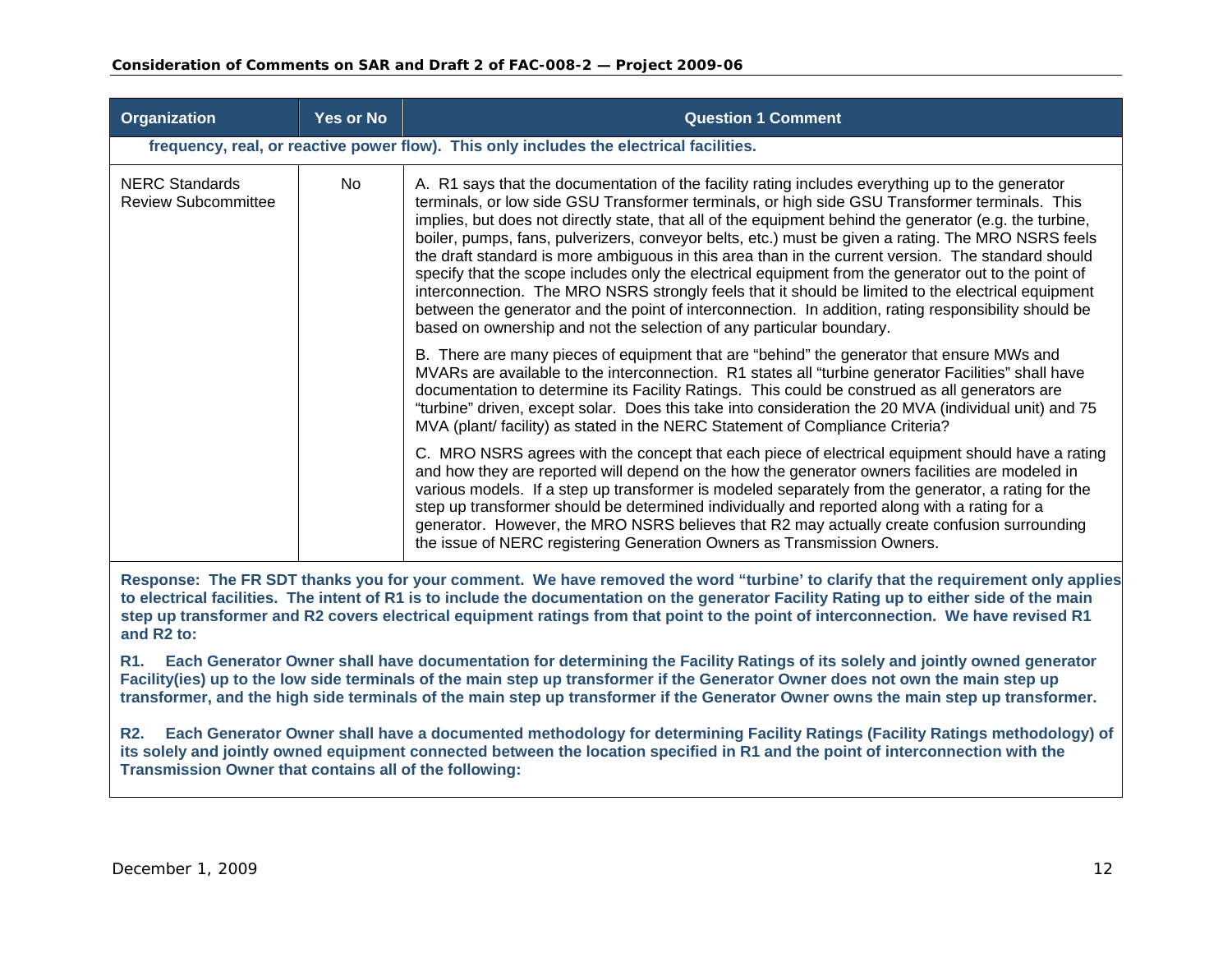| <b>Organization</b>                                                                                                                                                                                                                                                                                                                                                                                                                         | <b>Yes or No</b>                                                                                                                                                                                                                                                                                                             | <b>Question 1 Comment</b>                                                                                                                                                                                                                                                                                                                                                                                                                                                                                                                                                                                                                                                                                                                                                                                                                                                                                                                                                                 |  |  |  |  |  |  |  |  |  |
|---------------------------------------------------------------------------------------------------------------------------------------------------------------------------------------------------------------------------------------------------------------------------------------------------------------------------------------------------------------------------------------------------------------------------------------------|------------------------------------------------------------------------------------------------------------------------------------------------------------------------------------------------------------------------------------------------------------------------------------------------------------------------------|-------------------------------------------------------------------------------------------------------------------------------------------------------------------------------------------------------------------------------------------------------------------------------------------------------------------------------------------------------------------------------------------------------------------------------------------------------------------------------------------------------------------------------------------------------------------------------------------------------------------------------------------------------------------------------------------------------------------------------------------------------------------------------------------------------------------------------------------------------------------------------------------------------------------------------------------------------------------------------------------|--|--|--|--|--|--|--|--|--|
| E.ON U.S.                                                                                                                                                                                                                                                                                                                                                                                                                                   | No                                                                                                                                                                                                                                                                                                                           | E.ON U.S. believes that in providing more choice R1 actually adds to the ambiguity. Additionally,<br>E.ON U.S. questions whether this requirement will prompt NERC to reconsider past penalties for<br>entities that had utilized actual performance tests to comply with FAC-008/009.                                                                                                                                                                                                                                                                                                                                                                                                                                                                                                                                                                                                                                                                                                    |  |  |  |  |  |  |  |  |  |
|                                                                                                                                                                                                                                                                                                                                                                                                                                             | Response: The FR SDT thanks you for your comment. The intent of R1 is to include the documentation on the generator Facility<br>Rating up to either side of the main step up transformer and R2 covers electrical equipment ratings from that point to the point of<br>interconnection. We have revised R1 and R2 to:        |                                                                                                                                                                                                                                                                                                                                                                                                                                                                                                                                                                                                                                                                                                                                                                                                                                                                                                                                                                                           |  |  |  |  |  |  |  |  |  |
| R1. Each Generator Owner shall have documentation for determining the Facility Ratings of its solely and jointly owned generator<br>Facility(ies) up to the low side terminals of the main step up transformer if the Generator Owner does not own the main step up<br>transformer, and the high side terminals of the main step up transformer if the Generator Owner owns the main step up transformer.                                   |                                                                                                                                                                                                                                                                                                                              |                                                                                                                                                                                                                                                                                                                                                                                                                                                                                                                                                                                                                                                                                                                                                                                                                                                                                                                                                                                           |  |  |  |  |  |  |  |  |  |
|                                                                                                                                                                                                                                                                                                                                                                                                                                             | R2. Each Generator Owner shall have a documented methodology for determining Facility Ratings (Facility Ratings methodology) of<br>its solely and jointly owned equipment connected between the location specified in R1 and the point of interconnection with the<br>Transmission Owner that contains all of the following: |                                                                                                                                                                                                                                                                                                                                                                                                                                                                                                                                                                                                                                                                                                                                                                                                                                                                                                                                                                                           |  |  |  |  |  |  |  |  |  |
|                                                                                                                                                                                                                                                                                                                                                                                                                                             |                                                                                                                                                                                                                                                                                                                              | The FR SDT can not address any past penalty or compliance issues.                                                                                                                                                                                                                                                                                                                                                                                                                                                                                                                                                                                                                                                                                                                                                                                                                                                                                                                         |  |  |  |  |  |  |  |  |  |
| <b>Great River Energy</b>                                                                                                                                                                                                                                                                                                                                                                                                                   | <b>No</b>                                                                                                                                                                                                                                                                                                                    | GRE appreciates that the standard will allow commissioning data, operational testing and historical<br>performance data to serve as evidence to support its facility rating. Some of the items under 2.2<br>(ambient, operating limitations) should also apply to the equipment referenced in R1.GRE would like<br>clarification on when Facility Ratings are referring to the turbine generator facilities the standard<br>states that the GO must have documentation for determining these ratings; and when the standard is<br>referring to the ratings of essentially the same facility but from either the generator terminals, low<br>side terminals or high side terminals to the point of interconnection, the documentation for<br>determining these ratings is now called a methodology. Why would it not be a methodology for<br>determining the ratings of the turbine generator facility? It also appears that the GO will now need to<br>have two sets of facility ratings. |  |  |  |  |  |  |  |  |  |
| Response: The FR SDT thanks you for your comment. The FR SDT contends that ambient and operating limitations are already<br>covered implicitly in engineering analysis. The intent of R1 is to include the documentation on the generator Facility Rating up to<br>either side of the main step up transformer and R2 covers electrical equipment ratings from that point to the point of interconnection.<br>We have revised R1 and R2 to: |                                                                                                                                                                                                                                                                                                                              |                                                                                                                                                                                                                                                                                                                                                                                                                                                                                                                                                                                                                                                                                                                                                                                                                                                                                                                                                                                           |  |  |  |  |  |  |  |  |  |
| R1. Each Generator Owner shall have documentation for determining the Facility Ratings of its solely and jointly owned generator<br>Facility(ies) up to the low side terminals of the main step up transformer if the Generator Owner does not own the main step up                                                                                                                                                                         |                                                                                                                                                                                                                                                                                                                              |                                                                                                                                                                                                                                                                                                                                                                                                                                                                                                                                                                                                                                                                                                                                                                                                                                                                                                                                                                                           |  |  |  |  |  |  |  |  |  |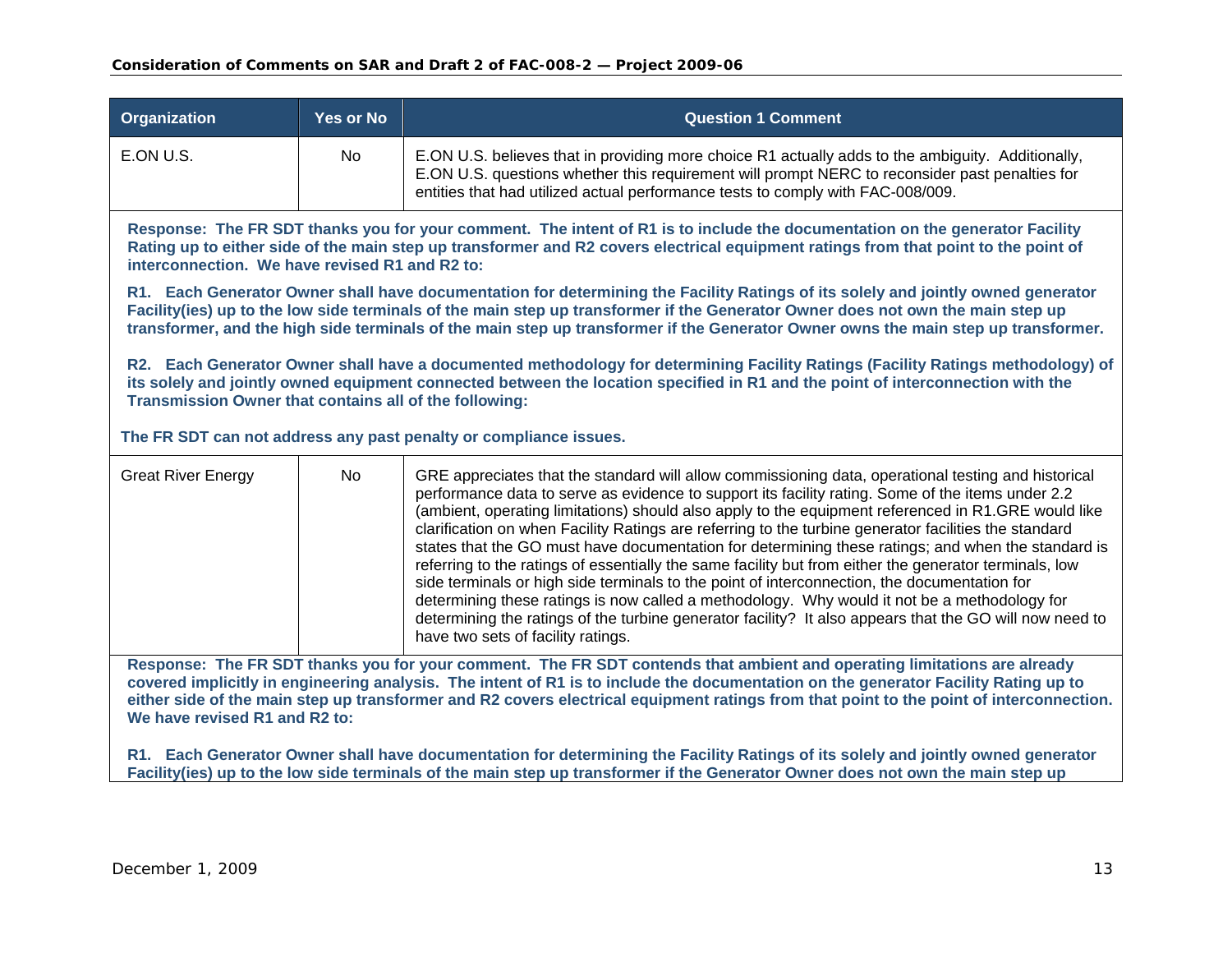| <b>Organization</b>                                                | <b>Yes or No</b>                                                                                                                                                                                                                                                                                                             | <b>Question 1 Comment</b>                                                                                                                                                                                                                                                                                                                                                                                                                                                                                                                                                                                                                                                                                                                                                                                                                                                                                                                                                                                                                                                                                                                                                                                                                                                                                                                                                                                                                                                                                                                                                                                                                                                                                                                                                                                                                                                                                                                                                                                                                                                                                                                                                                                                                                                                                                                                                                                                                                                                                                                                                                      |  |  |  |  |  |  |  |  |
|--------------------------------------------------------------------|------------------------------------------------------------------------------------------------------------------------------------------------------------------------------------------------------------------------------------------------------------------------------------------------------------------------------|------------------------------------------------------------------------------------------------------------------------------------------------------------------------------------------------------------------------------------------------------------------------------------------------------------------------------------------------------------------------------------------------------------------------------------------------------------------------------------------------------------------------------------------------------------------------------------------------------------------------------------------------------------------------------------------------------------------------------------------------------------------------------------------------------------------------------------------------------------------------------------------------------------------------------------------------------------------------------------------------------------------------------------------------------------------------------------------------------------------------------------------------------------------------------------------------------------------------------------------------------------------------------------------------------------------------------------------------------------------------------------------------------------------------------------------------------------------------------------------------------------------------------------------------------------------------------------------------------------------------------------------------------------------------------------------------------------------------------------------------------------------------------------------------------------------------------------------------------------------------------------------------------------------------------------------------------------------------------------------------------------------------------------------------------------------------------------------------------------------------------------------------------------------------------------------------------------------------------------------------------------------------------------------------------------------------------------------------------------------------------------------------------------------------------------------------------------------------------------------------------------------------------------------------------------------------------------------------|--|--|--|--|--|--|--|--|
|                                                                    |                                                                                                                                                                                                                                                                                                                              | transformer, and the high side terminals of the main step up transformer if the Generator Owner owns the main step up transformer.                                                                                                                                                                                                                                                                                                                                                                                                                                                                                                                                                                                                                                                                                                                                                                                                                                                                                                                                                                                                                                                                                                                                                                                                                                                                                                                                                                                                                                                                                                                                                                                                                                                                                                                                                                                                                                                                                                                                                                                                                                                                                                                                                                                                                                                                                                                                                                                                                                                             |  |  |  |  |  |  |  |  |
|                                                                    | R2. Each Generator Owner shall have a documented methodology for determining Facility Ratings (Facility Ratings methodology) of<br>its solely and jointly owned equipment connected between the location specified in R1 and the point of interconnection with the<br>Transmission Owner that contains all of the following: |                                                                                                                                                                                                                                                                                                                                                                                                                                                                                                                                                                                                                                                                                                                                                                                                                                                                                                                                                                                                                                                                                                                                                                                                                                                                                                                                                                                                                                                                                                                                                                                                                                                                                                                                                                                                                                                                                                                                                                                                                                                                                                                                                                                                                                                                                                                                                                                                                                                                                                                                                                                                |  |  |  |  |  |  |  |  |
| Florida Municipal Power<br>Agency, and its<br><b>Member Cities</b> | N <sub>o</sub>                                                                                                                                                                                                                                                                                                               | It is still confusing to FMPA whether, for generators, the SDT intends the standard to apply to<br>determining the electrical rating of the electrical equipment, or whether the SDT intends the standard<br>to apply to determining the capability of the mechanical plant. The NERC Glossary of Terms defines<br>a Rating as: The operational limits of a transmission system element under a set of specified<br>conditions," and Equipment Rating as: "The maximum and minimum voltage, current, frequency, real<br>and reactive power flows on individual equipment under steady state, short-circuit and transient<br>conditions, as permitted or assigned by the equipment owner." The mechanical plant has no<br>"equipment" that is limited by "voltage, current, "real and reactive power flows", but rather the<br>equipment is limited by temperatures, pressures and emissions. The MW capability of the<br>mechanical plant / prime mover is a result of operating to temperature, pressure and emission limits,<br>and is not itself an operational limit; hence, there is no MW "rating" of a prime mover because MW is<br>not the operational limit. So, it seems to FMPA that Facility Ratings are not applicable to the<br>mechanical plant of a generator, but rather, only applicable to the electrical equipment. The only<br>exception to this ought to be the frequency limits (RPM) of the turbine. Another question to ask<br>oneself is: how would such a rating be used? For instance, in the summer, utilities typically use a<br>summer rating to allow operators to operate within those ratings. Is the SDT suggesting that a MW<br>rating of the prime mover would be created and operators would limit the output of the plant to that<br>rating? That seems inappropriate since generator operators limit the output of the plant not by MWs,<br>but by temperatures, pressures and emissions, and MW output can change from hour to hour<br>depending on operating conditions. If it is for modeling in a summer peak load flow case, then it is<br>really capability at a specific ambient temperature, specific fuel source, etc. that is desired, and is<br>better handled in MOD-024 because that is not the rating of the facility. FMPA proposes that the<br>Facility Rating of the generator ought to just consider electrical equipment (and the frequency limit of<br>the turbine). Such a rating is a true "operational limit" to the capability of prime mover at any moment<br>in time, such as are temperature, pressure and emission limits. |  |  |  |  |  |  |  |  |
| applies to electrical facilities.                                  |                                                                                                                                                                                                                                                                                                                              | Response: The FR SDT thanks you for your comment. We have removed the word "turbine" to clarify that the requirement only                                                                                                                                                                                                                                                                                                                                                                                                                                                                                                                                                                                                                                                                                                                                                                                                                                                                                                                                                                                                                                                                                                                                                                                                                                                                                                                                                                                                                                                                                                                                                                                                                                                                                                                                                                                                                                                                                                                                                                                                                                                                                                                                                                                                                                                                                                                                                                                                                                                                      |  |  |  |  |  |  |  |  |
| <b>Ontario Power</b>                                               | No.                                                                                                                                                                                                                                                                                                                          | Our response to this question would be YES/NO but check boxes do not allow that. The SDT is                                                                                                                                                                                                                                                                                                                                                                                                                                                                                                                                                                                                                                                                                                                                                                                                                                                                                                                                                                                                                                                                                                                                                                                                                                                                                                                                                                                                                                                                                                                                                                                                                                                                                                                                                                                                                                                                                                                                                                                                                                                                                                                                                                                                                                                                                                                                                                                                                                                                                                    |  |  |  |  |  |  |  |  |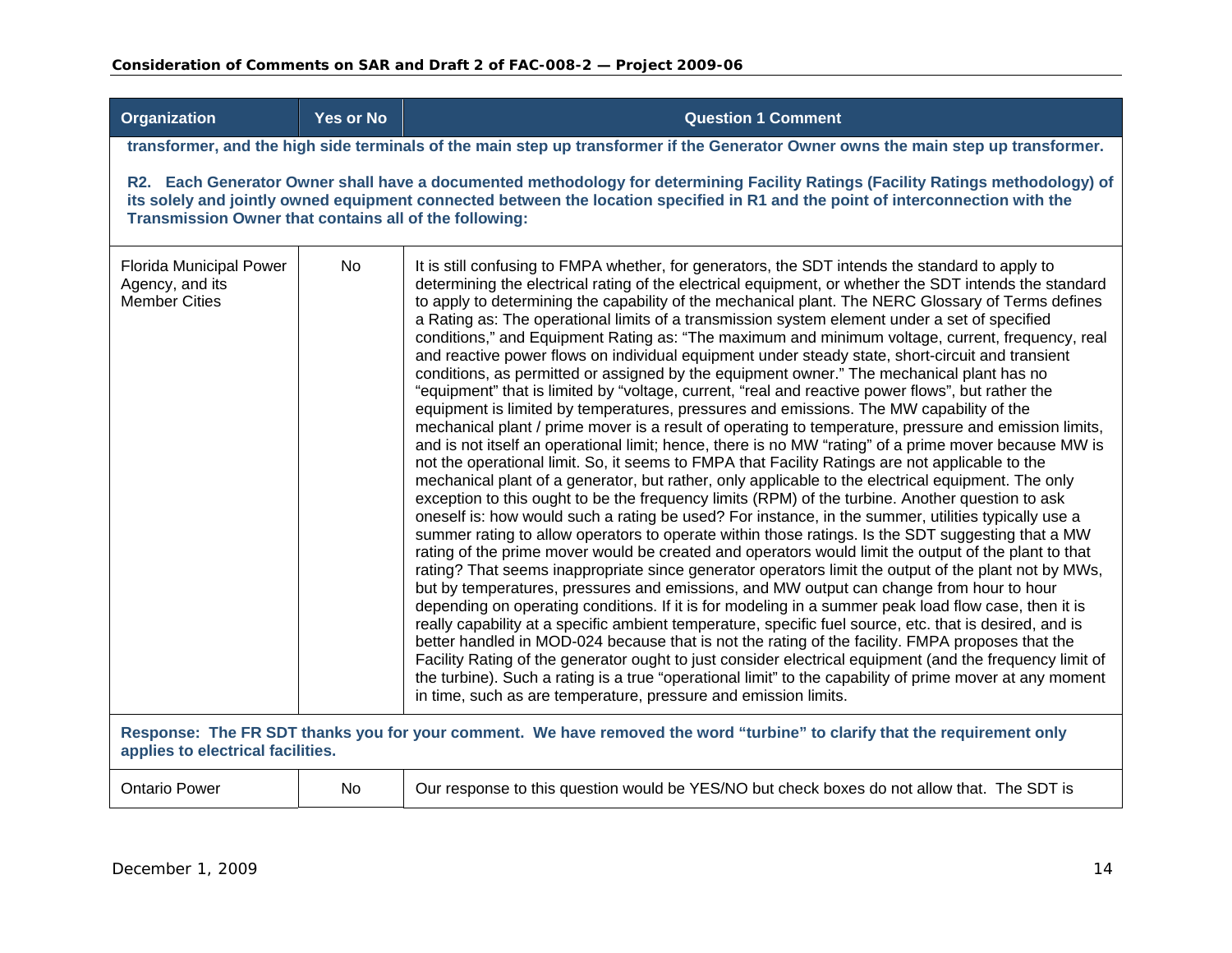| <b>Organization</b>                                                                                                                                                                                                                                                                                                                                                                                                                            | Yes or No | <b>Question 1 Comment</b>                                                                                                                                                                                                                                                                                                                                                                                                                                                                                                                                                                                                                                                                                                                                                                                                                                                                                                                                                                                                                                                                                                                                                                                                                                                                                                                                                                                                                                                                                                                                                                                                                                                                                                   |
|------------------------------------------------------------------------------------------------------------------------------------------------------------------------------------------------------------------------------------------------------------------------------------------------------------------------------------------------------------------------------------------------------------------------------------------------|-----------|-----------------------------------------------------------------------------------------------------------------------------------------------------------------------------------------------------------------------------------------------------------------------------------------------------------------------------------------------------------------------------------------------------------------------------------------------------------------------------------------------------------------------------------------------------------------------------------------------------------------------------------------------------------------------------------------------------------------------------------------------------------------------------------------------------------------------------------------------------------------------------------------------------------------------------------------------------------------------------------------------------------------------------------------------------------------------------------------------------------------------------------------------------------------------------------------------------------------------------------------------------------------------------------------------------------------------------------------------------------------------------------------------------------------------------------------------------------------------------------------------------------------------------------------------------------------------------------------------------------------------------------------------------------------------------------------------------------------------------|
| Generation                                                                                                                                                                                                                                                                                                                                                                                                                                     |           | commended for making a significant step in the right direction and changing the focus of the<br>standard from "Documented Methodologies" towards actual documentation that supports the<br>development of Facility Ratings. Nevertheless, R1 is still burdened with an ambiguous notion of what<br>constitutes a "Generation Facility". For example, term "turbine-generator" may be interpreted to<br>exclude hydro-generators. In addition, wording of R1 attempts to provide more flexibility and<br>specificity regarding "Generation Facility" boundaries but in our view actually creates unnecessary<br>confusion and complexity. Instead, we suggest that the SDT should consider using the term "up to<br>the Point of Interconnection". Here is the definition for Point of Interconnection. FERC Order 661<br>refers to Order 2003 for this definition so it is presumably the most current. From FERC Order 2003,<br>APPENDIX C "STANDARD LARGE GENERATOR INTERCONNECTION PROCEDURES (LGIP)"<br>including "STANDARD LARGE GENERATORINTERCONNECTION AGREEMENT (LGIA)":Point of<br>Interconnection shall mean the point, as set forth in Appendix A to the Standard Large Generator<br>Interconnection Agreement, where the Interconnection Facilities connect to the Transmission<br>Provider's Transmission System. By adopting the term "Point of Interconnection", FAC-008-02 would<br>have the boundaries of "Generating Facilities" clearly set and uniformly applied. This would also<br>eliminate the need for R2. The language of the standard would also become consistent with the<br>language of FAC-001-0 and FAC-002-0 that deal with the subject of Facility Connection<br>requirements and plans. |
| Response: The FR SDT thanks you for your comment. We have removed the word "turbine' to clarify that the requirement only applies<br>to electrical facilities. The intent of R1 is to include the documentation on the generator Facility Rating up to either side of the main<br>step up transformer and R2 covers electrical equipment ratings from that point to the point of interconnection. We have revised R1<br>and R <sub>2</sub> to: |           |                                                                                                                                                                                                                                                                                                                                                                                                                                                                                                                                                                                                                                                                                                                                                                                                                                                                                                                                                                                                                                                                                                                                                                                                                                                                                                                                                                                                                                                                                                                                                                                                                                                                                                                             |
| R1.                                                                                                                                                                                                                                                                                                                                                                                                                                            |           | Each Generator Owner shall have documentation for determining the Facility Ratings of its solely and jointly owned generator<br>Facility(ies) up to the low side terminals of the main step up transformer if the Generator Owner does not own the main step up<br>transformer, and the high side terminals of the main step up transformer if the Generator Owner owns the main step up transformer.                                                                                                                                                                                                                                                                                                                                                                                                                                                                                                                                                                                                                                                                                                                                                                                                                                                                                                                                                                                                                                                                                                                                                                                                                                                                                                                       |
| <b>R2.</b><br>Transmission Owner that contains all of the following:                                                                                                                                                                                                                                                                                                                                                                           |           | Each Generator Owner shall have a documented methodology for determining Facility Ratings (Facility Ratings methodology)<br>of its solely and jointly owned equipment connected between the location specified in R1 and the point of interconnection with the                                                                                                                                                                                                                                                                                                                                                                                                                                                                                                                                                                                                                                                                                                                                                                                                                                                                                                                                                                                                                                                                                                                                                                                                                                                                                                                                                                                                                                                              |
| <b>Xcel Energy</b>                                                                                                                                                                                                                                                                                                                                                                                                                             | <b>No</b> | R1 says that the documentation of the facility rating includes everything up to the generator<br>terminals, or low side GSU Transformer terminals, or high side GSU Transformer terminals. This<br>implies, but does not directly state, that all of the equipment behind the generator (e.g. the turbine,<br>boiler, pumps, fans, pulverizers, conveyor belts, etc.) must be given a rating. We feel the draft<br>standard is more ambiguous in this area than in the current version. The standard should specify if                                                                                                                                                                                                                                                                                                                                                                                                                                                                                                                                                                                                                                                                                                                                                                                                                                                                                                                                                                                                                                                                                                                                                                                                      |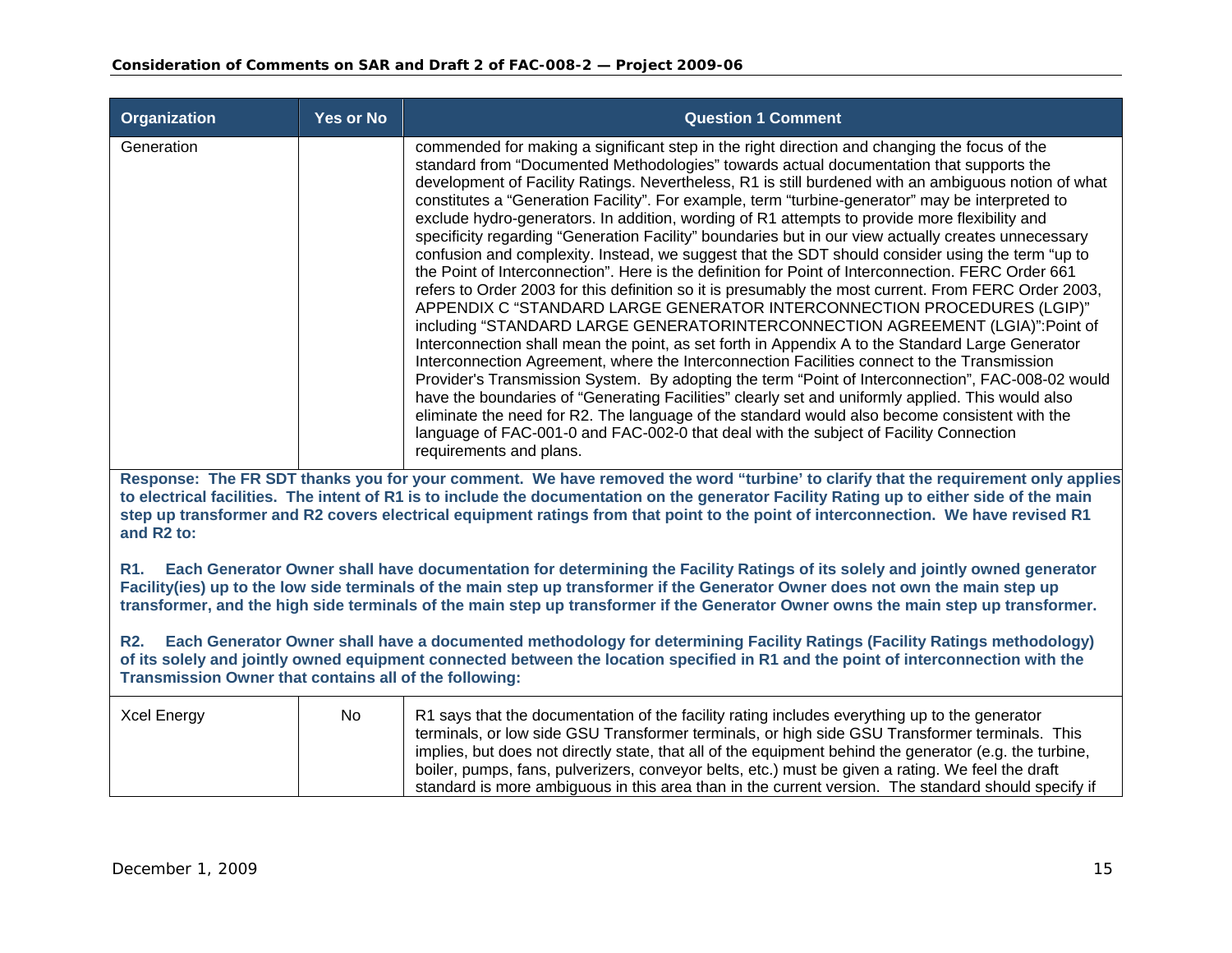| Organization                                                                                                                                                                                                                                                                                                                                                                                              | <b>Yes or No</b>                                                                                                                                                                                                                                                                                                                                                                                                                                                                                                                                                                                 | <b>Question 1 Comment</b>                                                                                                                                                                                                                                                                                                                                                                                                                                                                                                                                 |  |
|-----------------------------------------------------------------------------------------------------------------------------------------------------------------------------------------------------------------------------------------------------------------------------------------------------------------------------------------------------------------------------------------------------------|--------------------------------------------------------------------------------------------------------------------------------------------------------------------------------------------------------------------------------------------------------------------------------------------------------------------------------------------------------------------------------------------------------------------------------------------------------------------------------------------------------------------------------------------------------------------------------------------------|-----------------------------------------------------------------------------------------------------------------------------------------------------------------------------------------------------------------------------------------------------------------------------------------------------------------------------------------------------------------------------------------------------------------------------------------------------------------------------------------------------------------------------------------------------------|--|
|                                                                                                                                                                                                                                                                                                                                                                                                           |                                                                                                                                                                                                                                                                                                                                                                                                                                                                                                                                                                                                  | its scope includes only the electrical equipment from the generator out to the point of<br>interconnection, or if it also includes the prime mover and all mechanical equipment behind it. We<br>strongly feel that it should be limited to the electrical equipment between the generator and the point<br>of interconnection. In addition, having the GO chose the boundary for the plant facility creates more<br>ambiguity and inconsistency. Rating responsibility should be based on ownership and not the<br>selection of any particular boundary. |  |
|                                                                                                                                                                                                                                                                                                                                                                                                           | Response: The FR SDT thanks you for your comment. We have removed the word "turbine" from R1 to clarify that the requirement<br>only applies to electrical facilities and removed the parenthetical that included the language referencing the Generator Owner's<br>authority to choose the boundary for the plant facility. The intent of R1 is to include the documentation on the generator Facility Rating<br>up to either side of the main step up transformer and R2 covers electrical equipment ratings from that point to the point of<br>interconnection. We have revised R1 and R2 to: |                                                                                                                                                                                                                                                                                                                                                                                                                                                                                                                                                           |  |
| <b>R1.</b>                                                                                                                                                                                                                                                                                                                                                                                                | Each Generator Owner shall have documentation for determining the Facility Ratings of its solely and jointly owned generator<br>Facility(ies) up to the low side terminals of the main step up transformer if the Generator Owner does not own the main step up<br>transformer, and the high side terminals of the main step up transformer if the Generator Owner owns the main step up transformer.                                                                                                                                                                                            |                                                                                                                                                                                                                                                                                                                                                                                                                                                                                                                                                           |  |
| Each Generator Owner shall have a documented methodology for determining Facility Ratings (Facility Ratings methodology)<br><b>R2.</b><br>of its solely and jointly owned equipment connected between the location specified in R1 and the point of interconnection with the<br>Transmission Owner that contains all of the following:                                                                    |                                                                                                                                                                                                                                                                                                                                                                                                                                                                                                                                                                                                  |                                                                                                                                                                                                                                                                                                                                                                                                                                                                                                                                                           |  |
| <b>PJM</b>                                                                                                                                                                                                                                                                                                                                                                                                | No                                                                                                                                                                                                                                                                                                                                                                                                                                                                                                                                                                                               | Requirement 1 needs to be removed. Other standards that require verification of real and reactive<br>capability should suffice and this requirement is duplicative of those requirements. Even if you don't<br>believe that MOD-024 and MOD-025 sufficiently cover this requirement, a GO should be able to rate<br>it's generator any way it wants as long as it's consistent with its true capability. No methodology<br>should be required.                                                                                                            |  |
| Response: The FR SDT thanks you for your comment. The intent of R1 is to include the documentation on the generator Facility<br>Rating up to either side of the main step up transformer and R2 covers electrical equipment ratings from that point to the point of<br>interconnection. We have revised R1 and R2 to:                                                                                     |                                                                                                                                                                                                                                                                                                                                                                                                                                                                                                                                                                                                  |                                                                                                                                                                                                                                                                                                                                                                                                                                                                                                                                                           |  |
| R1. Each Generator Owner shall have documentation for determining the Facility Ratings of its solely and jointly owned generator<br>Facility(ies) up to the low side terminals of the main step up transformer if the Generator Owner does not own the main step up<br>transformer, and the high side terminals of the main step up transformer if the Generator Owner owns the main step up transformer. |                                                                                                                                                                                                                                                                                                                                                                                                                                                                                                                                                                                                  |                                                                                                                                                                                                                                                                                                                                                                                                                                                                                                                                                           |  |
| <b>R2.</b>                                                                                                                                                                                                                                                                                                                                                                                                | Each Generator Owner shall have a documented methodology for determining Facility Ratings (Facility Ratings methodology)<br>of its solely and jointly owned equipment connected between the location specified in R1 and the point of interconnection with the                                                                                                                                                                                                                                                                                                                                   |                                                                                                                                                                                                                                                                                                                                                                                                                                                                                                                                                           |  |
|                                                                                                                                                                                                                                                                                                                                                                                                           |                                                                                                                                                                                                                                                                                                                                                                                                                                                                                                                                                                                                  |                                                                                                                                                                                                                                                                                                                                                                                                                                                                                                                                                           |  |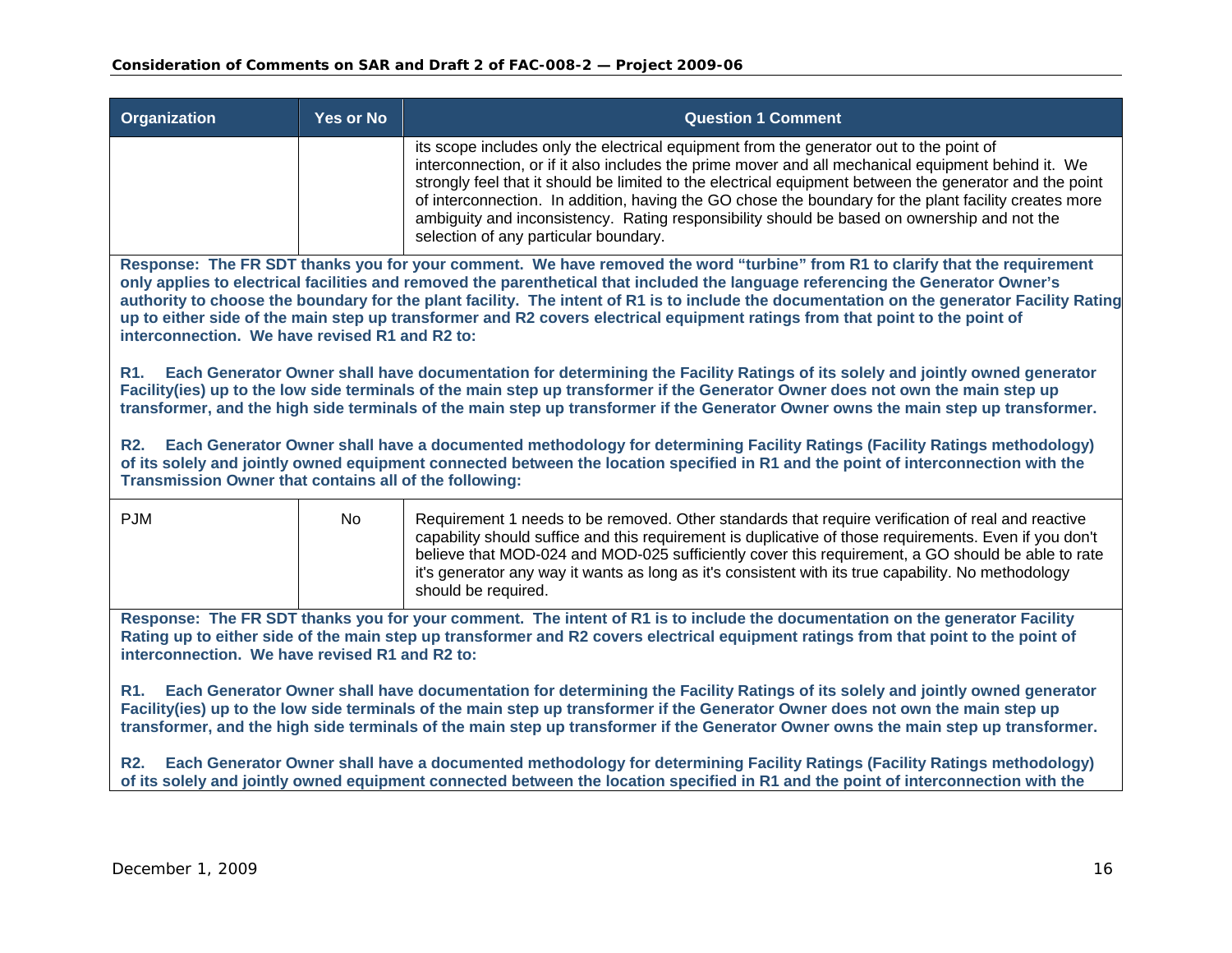| <b>Organization</b>                                                                                                                                                                                                                                                                                                                                             | <b>Yes or No</b>                                                                                                                                                                                                                                                                                                                                                                                      | <b>Question 1 Comment</b>                                                                                                                                                                                                                                                                                                                                                                                                        |  |  |
|-----------------------------------------------------------------------------------------------------------------------------------------------------------------------------------------------------------------------------------------------------------------------------------------------------------------------------------------------------------------|-------------------------------------------------------------------------------------------------------------------------------------------------------------------------------------------------------------------------------------------------------------------------------------------------------------------------------------------------------------------------------------------------------|----------------------------------------------------------------------------------------------------------------------------------------------------------------------------------------------------------------------------------------------------------------------------------------------------------------------------------------------------------------------------------------------------------------------------------|--|--|
| Transmission Owner that contains all of the following.                                                                                                                                                                                                                                                                                                          |                                                                                                                                                                                                                                                                                                                                                                                                       |                                                                                                                                                                                                                                                                                                                                                                                                                                  |  |  |
|                                                                                                                                                                                                                                                                                                                                                                 |                                                                                                                                                                                                                                                                                                                                                                                                       | R1 does not require a methodology and a GO is free to rate its generator any way it wants. That rating has to be documented.                                                                                                                                                                                                                                                                                                     |  |  |
| <b>Constellation Power</b><br>Source Generation, Inc.                                                                                                                                                                                                                                                                                                           | <b>No</b>                                                                                                                                                                                                                                                                                                                                                                                             | See response to Question 6 below.                                                                                                                                                                                                                                                                                                                                                                                                |  |  |
|                                                                                                                                                                                                                                                                                                                                                                 |                                                                                                                                                                                                                                                                                                                                                                                                       | Response: The FR SDT thanks you for your comment. Please see response to Q6 below.                                                                                                                                                                                                                                                                                                                                               |  |  |
| Ameren                                                                                                                                                                                                                                                                                                                                                          | <b>No</b>                                                                                                                                                                                                                                                                                                                                                                                             | The demarcation point should be the point of interconnection with the transmission system. For<br>example, windfarms may have a 10 mile lead line that should also be included in their facilities.                                                                                                                                                                                                                              |  |  |
| interconnection. We have revised R1 and R2 to:                                                                                                                                                                                                                                                                                                                  |                                                                                                                                                                                                                                                                                                                                                                                                       | Response: The FR SDT thanks you for your comment. The intent of R1 is to include the documentation on the generator Facility<br>Rating up to either side of the main step up transformer and R2 covers electrical equipment ratings from that point to the point of                                                                                                                                                              |  |  |
| R1.                                                                                                                                                                                                                                                                                                                                                             | Each Generator Owner shall have documentation for determining the Facility Ratings of its solely and jointly owned generator<br>Facility(ies) up to the low side terminals of the main step up transformer if the Generator Owner does not own the main step up<br>transformer, and the high side terminals of the main step up transformer if the Generator Owner owns the main step up transformer. |                                                                                                                                                                                                                                                                                                                                                                                                                                  |  |  |
| Each Generator Owner shall have a documented methodology for determining Facility Ratings (Facility Ratings methodology)<br>R2.<br>of its solely and jointly owned equipment connected between the location specified in R1 and the point of interconnection with the<br>Transmission Owner that contains all of the following:                                 |                                                                                                                                                                                                                                                                                                                                                                                                       |                                                                                                                                                                                                                                                                                                                                                                                                                                  |  |  |
| R2 applies to the 10 mile lead line that you mention.                                                                                                                                                                                                                                                                                                           |                                                                                                                                                                                                                                                                                                                                                                                                       |                                                                                                                                                                                                                                                                                                                                                                                                                                  |  |  |
| <b>RRI</b> Energy                                                                                                                                                                                                                                                                                                                                               | <b>No</b>                                                                                                                                                                                                                                                                                                                                                                                             | The requirement is improved, but on the whole, the standard requirements (and accompanying<br>obligations) place equal or more burden upon generator owners for the predicable operation of radial<br>connected facilities, than those imposed upon networked components of the transmission system,<br>where the need for facility ratings is crucial for the ever changing operating conditions of the<br>transmission system. |  |  |
| Response: The FR SDT thanks you for your comment. The intent of R1 is to include the documentation on the generator Facility<br>Rating up to either side of the main step up transformer and R2 covers electrical equipment ratings from that point to the point of<br>interconnection. R2 and R3 are equivalent requirements that apply to different entities. |                                                                                                                                                                                                                                                                                                                                                                                                       |                                                                                                                                                                                                                                                                                                                                                                                                                                  |  |  |
| <b>SPS Energy</b>                                                                                                                                                                                                                                                                                                                                               | <b>No</b>                                                                                                                                                                                                                                                                                                                                                                                             | The standard is flawed in its very purpose in that calculated, or "backed into" generator ratings as<br>described in R1.1.1 should never be used in the operation horizon for the reliable operation of the                                                                                                                                                                                                                      |  |  |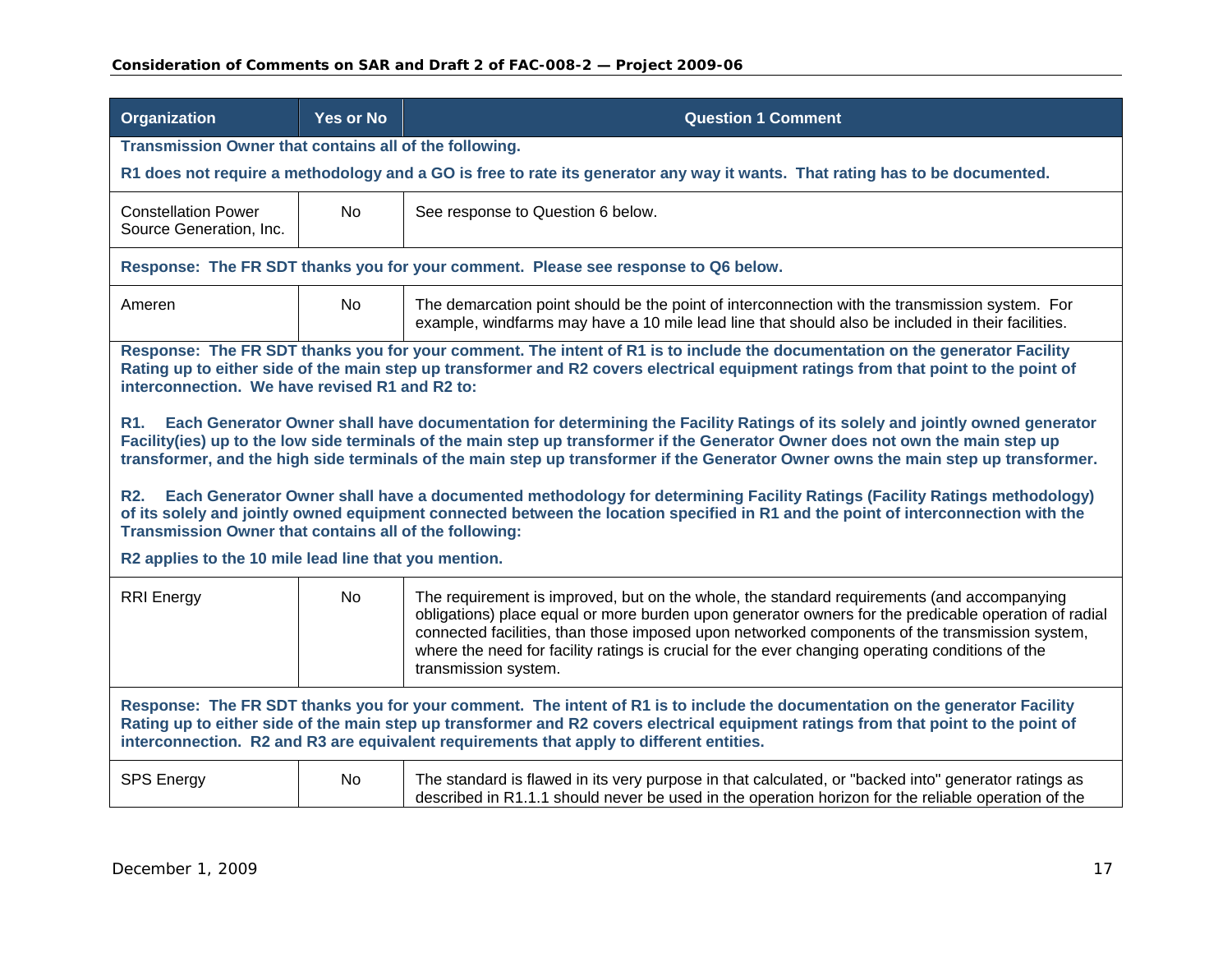| <b>Organization</b>                                                                                                                                                                                                                                                                                                                                                                                          | <b>Yes or No</b> | <b>Question 1 Comment</b>                                                                                                                                                                                                                                                                                                                                                                              |
|--------------------------------------------------------------------------------------------------------------------------------------------------------------------------------------------------------------------------------------------------------------------------------------------------------------------------------------------------------------------------------------------------------------|------------------|--------------------------------------------------------------------------------------------------------------------------------------------------------------------------------------------------------------------------------------------------------------------------------------------------------------------------------------------------------------------------------------------------------|
|                                                                                                                                                                                                                                                                                                                                                                                                              |                  | BES. Using the backed into ratings for planning is less dangerous but equally useless since real<br>ratings are readily available. The OPERATION of the BES should make use of the current capability<br>information provided by IRO-004-1 R4, TOP-00202 R13&15, and TOP-003-0                                                                                                                         |
|                                                                                                                                                                                                                                                                                                                                                                                                              |                  | R1. 1.2 "capable of demonstrating consistency" is ambiguous. Performance testing and periodic<br>capability tests will embody any applicable equipment rating, including the most limiting. 1.2 is a non-<br>sensical statement and should be removed.                                                                                                                                                 |
| mention are real-time standards.                                                                                                                                                                                                                                                                                                                                                                             |                  | Response: The FR SDT thanks you for your comment. The intent of R1 is to provide documentation on generator facility ratings for<br>planning (hence the "long-term planning: time horizon.) The day-to-day capability information in the other standards that you                                                                                                                                      |
|                                                                                                                                                                                                                                                                                                                                                                                                              |                  | We have revised Requirement R1, Part 1.2 to: "The documentation shall be consistent with the principle that the Facility Ratings do<br>not exceed the most limiting applicable Equipment Rating of the individual equipment that comprises that Facility."                                                                                                                                             |
| Arizona Public Service<br>Co.                                                                                                                                                                                                                                                                                                                                                                                | N <sub>o</sub>   | The term "Facility Rating" in R1 is still vague. It is still not clear whether it includes auxiliaries or not.<br>If the turbine generator rating is of interest, it should simply say so. There are also additional issues<br>that are not touched on with this rating requirement where the rating is not limited by the turbine<br>generator or a component but by regulatory environmental issues. |
| Response: The FR SDT thanks you for your comment. The intent of R1 is to include the documentation on the generator Facility<br>Rating up to either side of the main step up transformer and R2 covers electrical equipment ratings from that point to the point of<br>interconnection. We have revised R1 and R2 to:                                                                                        |                  |                                                                                                                                                                                                                                                                                                                                                                                                        |
| Each Generator Owner shall have documentation for determining the Facility Ratings of its solely and jointly owned generator<br>R1.<br>Facility(ies) up to the low side terminals of the main step up transformer if the Generator Owner does not own the main step up<br>transformer, and the high side terminals of the main step up transformer if the Generator Owner owns the main step up transformer. |                  |                                                                                                                                                                                                                                                                                                                                                                                                        |
| Each Generator Owner shall have a documented methodology for determining Facility Ratings (Facility Ratings methodology)<br><b>R2.</b><br>of its solely and jointly owned equipment connected between the location specified in R1 and the point of interconnection with the<br>Transmission Owner that contains all of the following:                                                                       |                  |                                                                                                                                                                                                                                                                                                                                                                                                        |
| Requirement R2, Part 2.2.4 and Requirement R3, Part R3.2.4 call for the ratings methodology to include "operating limitations" which<br>could include, but is not limited to, regulatory or environmental issues.                                                                                                                                                                                            |                  |                                                                                                                                                                                                                                                                                                                                                                                                        |
| SCE&G                                                                                                                                                                                                                                                                                                                                                                                                        | No               | The wording in the standard still does not define the boundaries of the equipment to be evaluated in<br>establishing the facility rating. Are we to assume that "the Facility Ratings of its solely and jointly                                                                                                                                                                                        |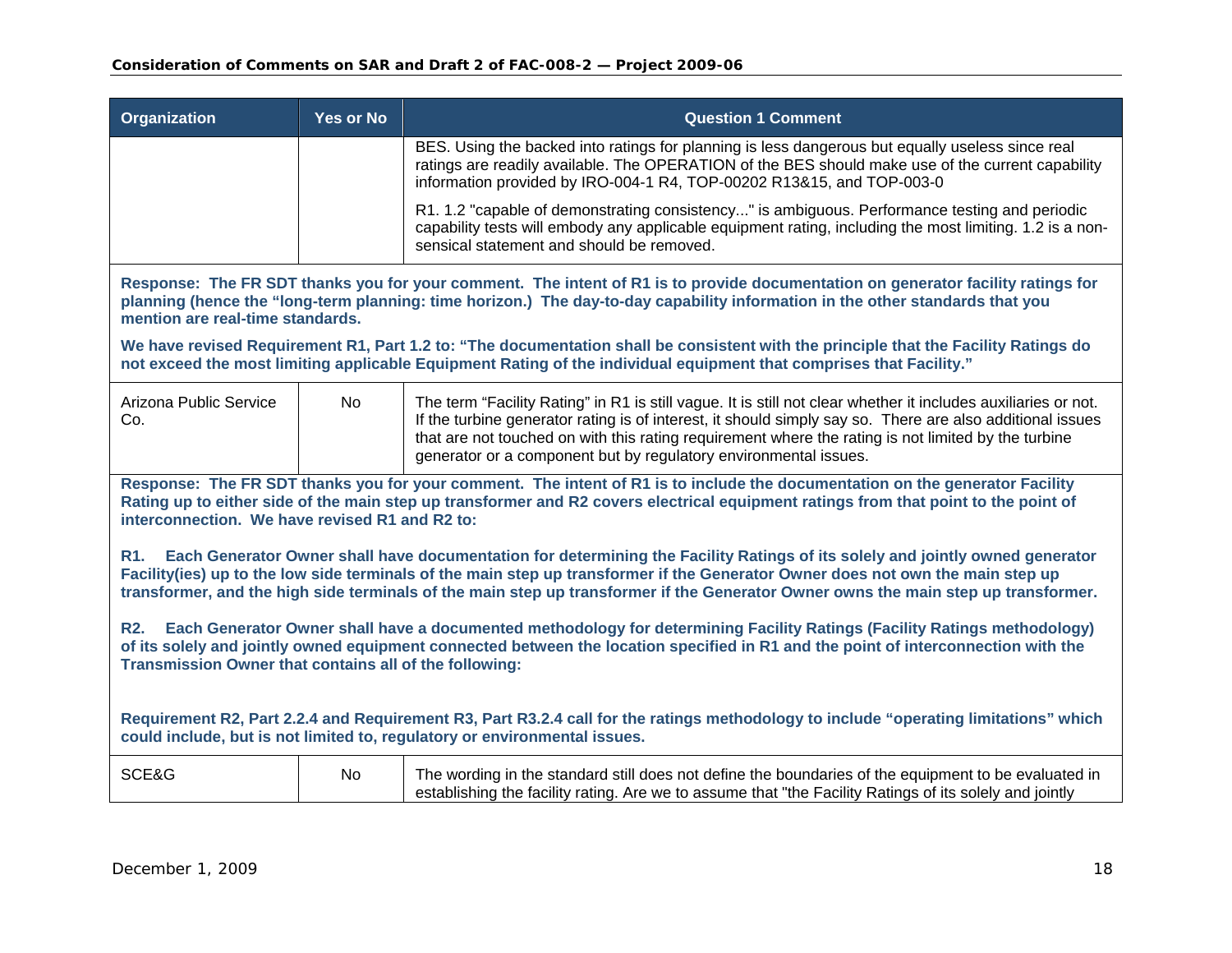| <b>Organization</b>                                                                                                                                                                                                                                                                                                                                                      | Yes or No                                                                                                                             | <b>Question 1 Comment</b>                                                                                                                                                                                                                                                                                                                                                                                                                                                                                  |  |
|--------------------------------------------------------------------------------------------------------------------------------------------------------------------------------------------------------------------------------------------------------------------------------------------------------------------------------------------------------------------------|---------------------------------------------------------------------------------------------------------------------------------------|------------------------------------------------------------------------------------------------------------------------------------------------------------------------------------------------------------------------------------------------------------------------------------------------------------------------------------------------------------------------------------------------------------------------------------------------------------------------------------------------------------|--|
|                                                                                                                                                                                                                                                                                                                                                                          |                                                                                                                                       | owned turbine-generator Facility (ies) up to the generator terminals or the low side terminals of the<br>step up transformer, or the high side terminal of the step up transformer" means all equipment in the<br>primary and secondary systems (for nuclear) and everything from the fuel source (or energy source<br>for hydros) to the generator terminals, etc?                                                                                                                                        |  |
|                                                                                                                                                                                                                                                                                                                                                                          |                                                                                                                                       | Also, it is difficult to interpret in R1.1 whether "contain at least one of the following:" means one of the<br>following elements in each subrequirment or one of the subrequirements as a whole. If the latter was<br>the intent then R1.1 should be clarified to read: "The documentation shall contain design/construction<br>information and/or Operational Information as follows:"                                                                                                                  |  |
| interconnection. We have revised R1 and R2 to:                                                                                                                                                                                                                                                                                                                           |                                                                                                                                       | Response: The FR SDT thanks you for your comment. The intent of R1 is to include the documentation on the generator Facility<br>Rating up to either side of the main step up transformer and R2 covers electrical equipment ratings from that point to the point of                                                                                                                                                                                                                                        |  |
|                                                                                                                                                                                                                                                                                                                                                                          |                                                                                                                                       | R1. Each Generator Owner shall have documentation for determining the Facility Ratings of its solely and jointly owned generator<br>Facility(ies) up to the low side terminals of the main step up transformer if the Generator Owner does not own the main step up<br>transformer, and the high side terminals of the main step up transformer if the Generator Owner owns the main step up transformer.                                                                                                  |  |
| <b>R2.</b><br>Each Generator Owner shall have a documented methodology for determining Facility Ratings (Facility Ratings methodology) of<br>its solely and jointly owned equipment connected between the location specified in R1 and the point of interconnection with the<br>Transmission Owner that contains all of the following:                                   |                                                                                                                                       |                                                                                                                                                                                                                                                                                                                                                                                                                                                                                                            |  |
| We have also removed the word "turbine" from the requirement.                                                                                                                                                                                                                                                                                                            |                                                                                                                                       |                                                                                                                                                                                                                                                                                                                                                                                                                                                                                                            |  |
| Owner to decide.                                                                                                                                                                                                                                                                                                                                                         | Requirement R1, Part 1.1 means to apply either Part 1.1.1 or Part 1.1.2. or both Part 1.1.1 and Part 1.1.2. It is up to the Generator |                                                                                                                                                                                                                                                                                                                                                                                                                                                                                                            |  |
| <b>AEP</b>                                                                                                                                                                                                                                                                                                                                                               | No                                                                                                                                    | There is additional clarification necessary in regard to whether the requirement references Real<br>(MW) and Reactive (MVAR) Power.                                                                                                                                                                                                                                                                                                                                                                        |  |
| Response: The FR SDT thanks you for your comment. Facility Rating is a defined term: "The maximum or minimum voltage,<br>current, frequency, or real or reactive power flow through a facility that does not violate the applicable equipment rating of any<br>equipment comprising the facility." The FR SDT does not feel that any further clarification is necessary. |                                                                                                                                       |                                                                                                                                                                                                                                                                                                                                                                                                                                                                                                            |  |
| FirstEnergy                                                                                                                                                                                                                                                                                                                                                              | <b>No</b>                                                                                                                             | We agree that the new requirements R1 and R2 establish separation from traditional generation<br>facilities and non-generator facilities for equipment owned (solely or jointly) by a generator owner.<br>Furthermore, it appears consistent with the approach being recommended in the draft Generator<br>Requirements at the Transmission Interface report which is presently out for industry comment.<br>However, as written requirement R1 (and to a lesser extent R2) could lead to confusion and we |  |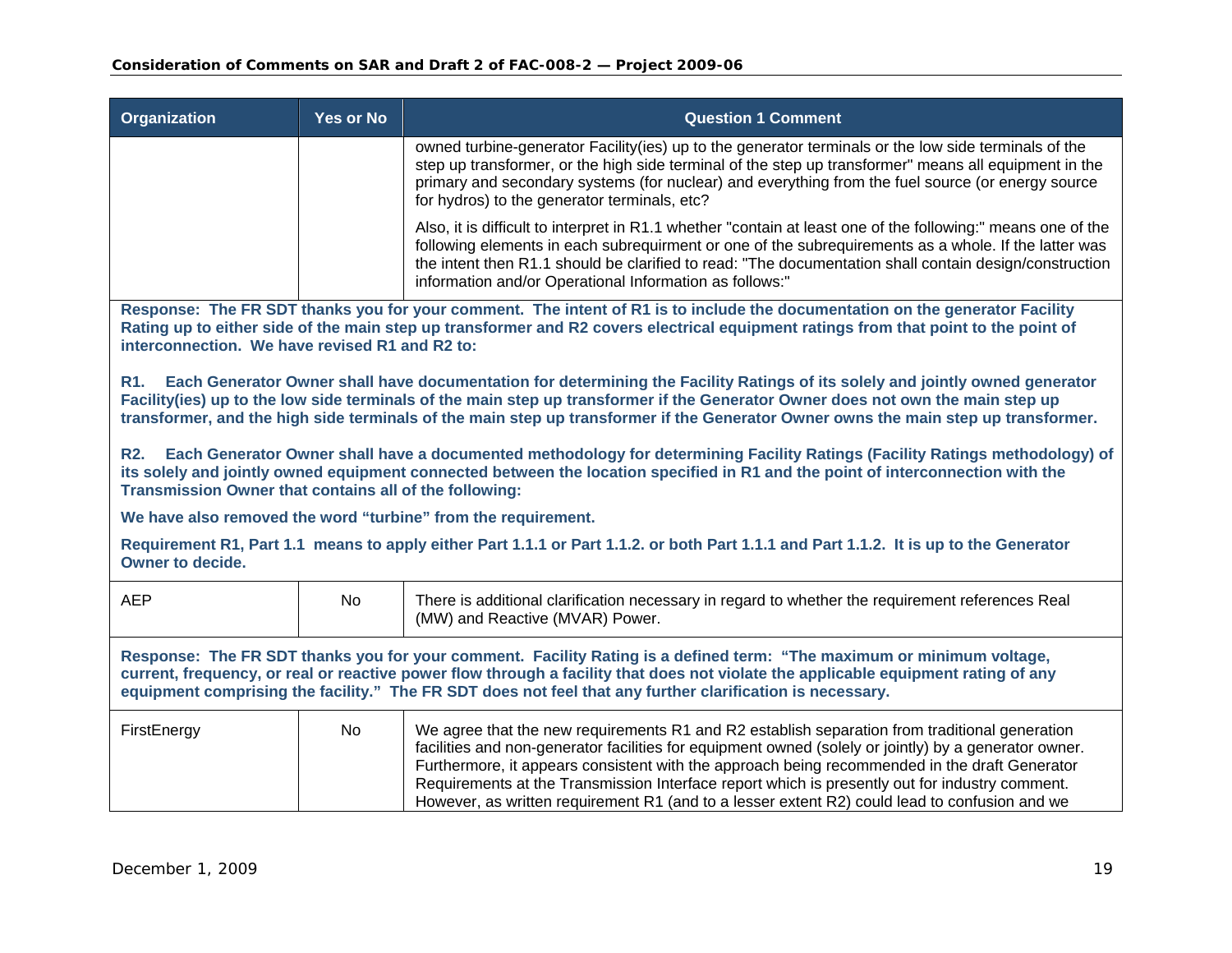| <b>Organization</b>                                                                                                                                                                                                                                                                                                                                                                                       | <b>Yes or No</b>                                                                                                                                                                                                                                                                                                                                                                                                     | <b>Question 1 Comment</b>                                                                                                                                                                                                                                                                                                                                                                                                                                                                                                                                                                                                                                                                                                                                                                                                                                 |  |
|-----------------------------------------------------------------------------------------------------------------------------------------------------------------------------------------------------------------------------------------------------------------------------------------------------------------------------------------------------------------------------------------------------------|----------------------------------------------------------------------------------------------------------------------------------------------------------------------------------------------------------------------------------------------------------------------------------------------------------------------------------------------------------------------------------------------------------------------|-----------------------------------------------------------------------------------------------------------------------------------------------------------------------------------------------------------------------------------------------------------------------------------------------------------------------------------------------------------------------------------------------------------------------------------------------------------------------------------------------------------------------------------------------------------------------------------------------------------------------------------------------------------------------------------------------------------------------------------------------------------------------------------------------------------------------------------------------------------|--|
|                                                                                                                                                                                                                                                                                                                                                                                                           |                                                                                                                                                                                                                                                                                                                                                                                                                      | believe that improvement is needed. See our comments in Questions 2 through 6 for further details.                                                                                                                                                                                                                                                                                                                                                                                                                                                                                                                                                                                                                                                                                                                                                        |  |
|                                                                                                                                                                                                                                                                                                                                                                                                           |                                                                                                                                                                                                                                                                                                                                                                                                                      | Response: The FR SDT thanks you for your comment. Please see our responses to questions 2-6.                                                                                                                                                                                                                                                                                                                                                                                                                                                                                                                                                                                                                                                                                                                                                              |  |
| <b>IRC Standards Review</b><br>Committee                                                                                                                                                                                                                                                                                                                                                                  | <b>No</b>                                                                                                                                                                                                                                                                                                                                                                                                            | We agree with the concept that each piece of electrical equipment should have a rating and how<br>they are reported will depend on the how the generator owners facilities are modeled in various<br>models. If a step up transformer is modeled separately from the generator, a rating for the step up<br>transformer should be determined individually and reported along with a rating for a generator.<br>However, we believe that R2 may actually create confusion surrounding the issue of NERC<br>registering Generation Owners as Transmission Owners. NERC has already assigned this issue to<br>a task team and this drafting team should avoid complicating the issue further.                                                                                                                                                                |  |
| and R2 to:                                                                                                                                                                                                                                                                                                                                                                                                | Response: The FR SDT thanks you for your comment. We have removed the word "turbine' to clarify that the requirement only applies<br>to electrical facilities. The intent of R1 is to include the documentation on the generator Facility Rating up to either side of the main<br>step up transformer and R2 covers electrical equipment ratings from that point to the point of interconnection. We have revised R1 |                                                                                                                                                                                                                                                                                                                                                                                                                                                                                                                                                                                                                                                                                                                                                                                                                                                           |  |
| R1. Each Generator Owner shall have documentation for determining the Facility Ratings of its solely and jointly owned generator<br>Facility(ies) up to the low side terminals of the main step up transformer if the Generator Owner does not own the main step up<br>transformer, and the high side terminals of the main step up transformer if the Generator Owner owns the main step up transformer. |                                                                                                                                                                                                                                                                                                                                                                                                                      |                                                                                                                                                                                                                                                                                                                                                                                                                                                                                                                                                                                                                                                                                                                                                                                                                                                           |  |
| Each Generator Owner shall have a documented methodology for determining Facility Ratings (Facility Ratings methodology)<br><b>R2.</b><br>of its solely and jointly owned equipment connected between the location specified in R1 and the point of interconnection with the<br>Transmission Owner that contains all of the following:                                                                    |                                                                                                                                                                                                                                                                                                                                                                                                                      |                                                                                                                                                                                                                                                                                                                                                                                                                                                                                                                                                                                                                                                                                                                                                                                                                                                           |  |
| Northeast Power<br><b>Coordinating Council</b>                                                                                                                                                                                                                                                                                                                                                            | <b>No</b>                                                                                                                                                                                                                                                                                                                                                                                                            | We disagree with the proposal in Requirement R1 that the selection of the point of demarcation<br>between the Generator Owner and Transmission Owner be left up to the Generator Owner.<br>Requirement R1 reads: R1. Each Generator Owner shall have documentation for determining the<br>Facility Ratings of its solely and jointly owned turbine-generator Facility (ies) up to the generator<br>terminals or the low side terminals of the step up transformer, or the high side terminal of the step up<br>transformer (location as specified by the Generator Owner). (Highlighting added). NERC should<br>leave this up to the Generator Owners and Transmission Owners to establish jointly, more<br>specifically to decide the "boundary", because each situation is different in the way assets are<br>divided up, and the ownership line drawn. |  |
| Response: The FR SDT thanks you for your comment. The intent of R1 is to include the documentation on the generator Facility<br>Rating up to either side of the main step up transformer and R2 covers electrical equipment ratings from that point to the point of<br>interconnection. We have removed the parenthetical phrase in R1 that included the language referencing the Generator Owner's       |                                                                                                                                                                                                                                                                                                                                                                                                                      |                                                                                                                                                                                                                                                                                                                                                                                                                                                                                                                                                                                                                                                                                                                                                                                                                                                           |  |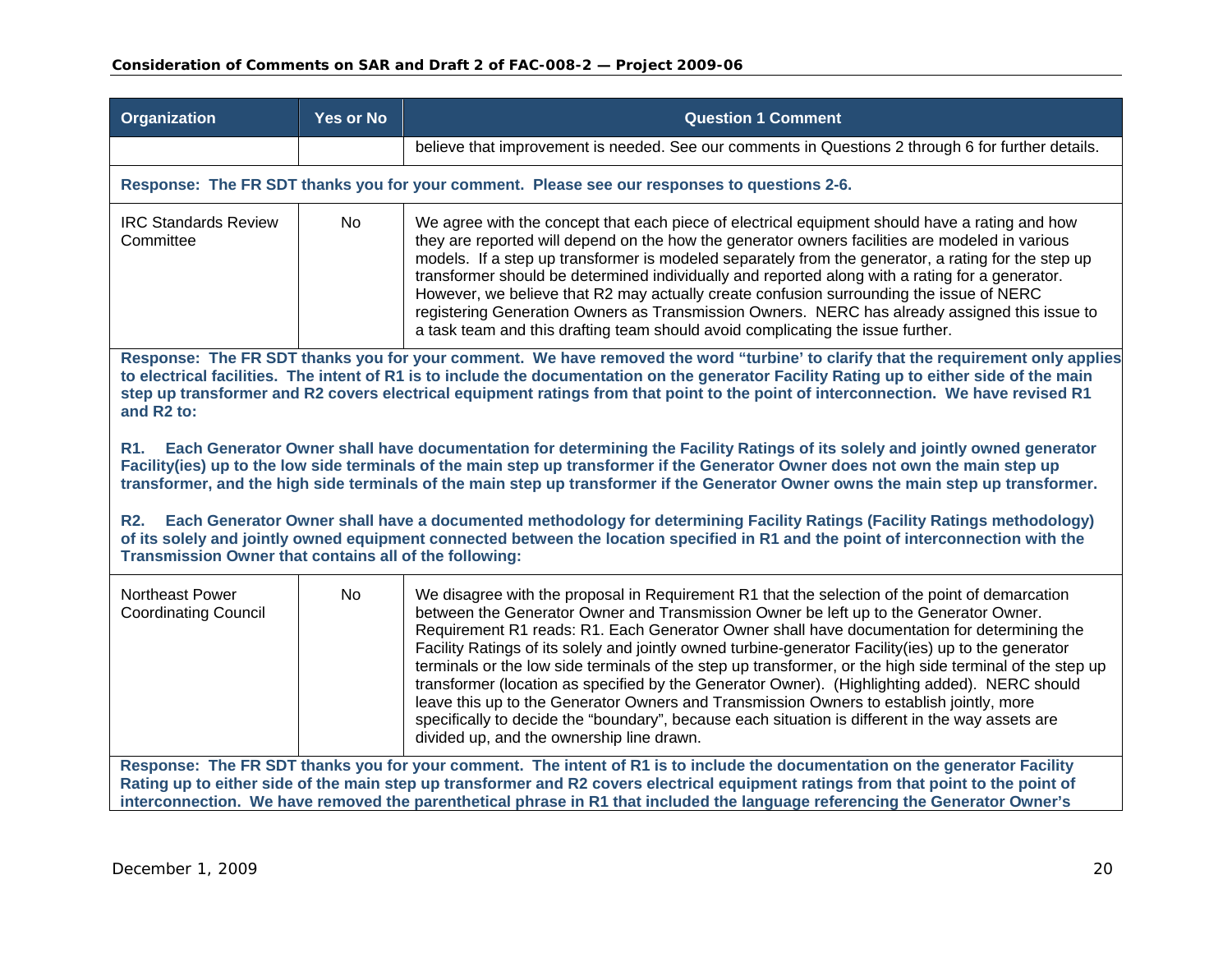**Organization 7 CONSULTER VIDEO YES OF NO CONSULTER AND ACCEPT ACCEPT ACCEPT ACCEPT ACCEPT ACCEPT ACCEPT ACCEPT** 

| authority to choose the boundary for the plant facility. We have revised R1 and R2 to:                                                                                                                                                                                                                                                                                                                                   |     |                                                                                                                                                                                                                                                                                                                                                                                                                                                                                                                                                                                                                                                                                                                                                                                                                                                                                                                                                                                                                                                                                                                                                                                                                                                           |  |
|--------------------------------------------------------------------------------------------------------------------------------------------------------------------------------------------------------------------------------------------------------------------------------------------------------------------------------------------------------------------------------------------------------------------------|-----|-----------------------------------------------------------------------------------------------------------------------------------------------------------------------------------------------------------------------------------------------------------------------------------------------------------------------------------------------------------------------------------------------------------------------------------------------------------------------------------------------------------------------------------------------------------------------------------------------------------------------------------------------------------------------------------------------------------------------------------------------------------------------------------------------------------------------------------------------------------------------------------------------------------------------------------------------------------------------------------------------------------------------------------------------------------------------------------------------------------------------------------------------------------------------------------------------------------------------------------------------------------|--|
| Each Generator Owner shall have documentation for determining the Facility Ratings of its solely and jointly owned generator<br>R <sub>1.</sub><br>Facility(ies) up to the low side terminals of the main step up transformer if the Generator Owner does not own the main step up<br>transformer, and the high side terminals of the main step up transformer if the Generator Owner owns the main step up transformer. |     |                                                                                                                                                                                                                                                                                                                                                                                                                                                                                                                                                                                                                                                                                                                                                                                                                                                                                                                                                                                                                                                                                                                                                                                                                                                           |  |
| R2.<br>Transmission Owner that contains all of the following.                                                                                                                                                                                                                                                                                                                                                            |     | Each Generator Owner shall have a documented methodology for determining Facility Ratings (Facility Ratings methodology)<br>of its solely and jointly owned equipment connected between the location specified in R1 and the point of interconnection with the                                                                                                                                                                                                                                                                                                                                                                                                                                                                                                                                                                                                                                                                                                                                                                                                                                                                                                                                                                                            |  |
| RRI Energy Inc                                                                                                                                                                                                                                                                                                                                                                                                           | No  | We do not feel that this standard should be applied to a generator. This standard clearly should be<br>applied to transmission elements that transmit power and whose rating can be influence by other<br>transmission elements both upstream and down stream of the element being rated. This is a key<br>difference between the generator ratings and transmission system equipment ratings is that the<br>generator only sees operating values that are under the operator's direct control. The generator<br>cannot operate above where the operator tells it to. The transmission system, however, sees<br>operating conditions that are influenced and impacted by so many outside forces that the<br>transmission operator is in a reactionary mode to try to control loadings on elements in the system.<br>Another difference is that if the generator overloads some element in its facility, the maximum impact<br>to the system is that the generator trips. This is no different an outcome to the transmission system<br>than if the generator tripped for any other reason. A loss of transmission system elements, however,<br>can lead to other issues and in the worst case result in cascading and system separations or<br>blackouts. |  |
| Response: The FR SDT thanks you for your comment. The purpose of FAC-008 is "To ensure Facility Ratings used in the reliable<br>planning and operation of the BES are determined based on technically sound principles." Prior to any generator being placed in<br>service, "Facility Ratings" for a generator are required for BES planning.                                                                            |     |                                                                                                                                                                                                                                                                                                                                                                                                                                                                                                                                                                                                                                                                                                                                                                                                                                                                                                                                                                                                                                                                                                                                                                                                                                                           |  |
| <b>Bonneville Power</b><br>Administration                                                                                                                                                                                                                                                                                                                                                                                | Yes |                                                                                                                                                                                                                                                                                                                                                                                                                                                                                                                                                                                                                                                                                                                                                                                                                                                                                                                                                                                                                                                                                                                                                                                                                                                           |  |
| Duke Energy                                                                                                                                                                                                                                                                                                                                                                                                              | Yes |                                                                                                                                                                                                                                                                                                                                                                                                                                                                                                                                                                                                                                                                                                                                                                                                                                                                                                                                                                                                                                                                                                                                                                                                                                                           |  |
| Georgia Transmission<br>Corporation                                                                                                                                                                                                                                                                                                                                                                                      | Yes |                                                                                                                                                                                                                                                                                                                                                                                                                                                                                                                                                                                                                                                                                                                                                                                                                                                                                                                                                                                                                                                                                                                                                                                                                                                           |  |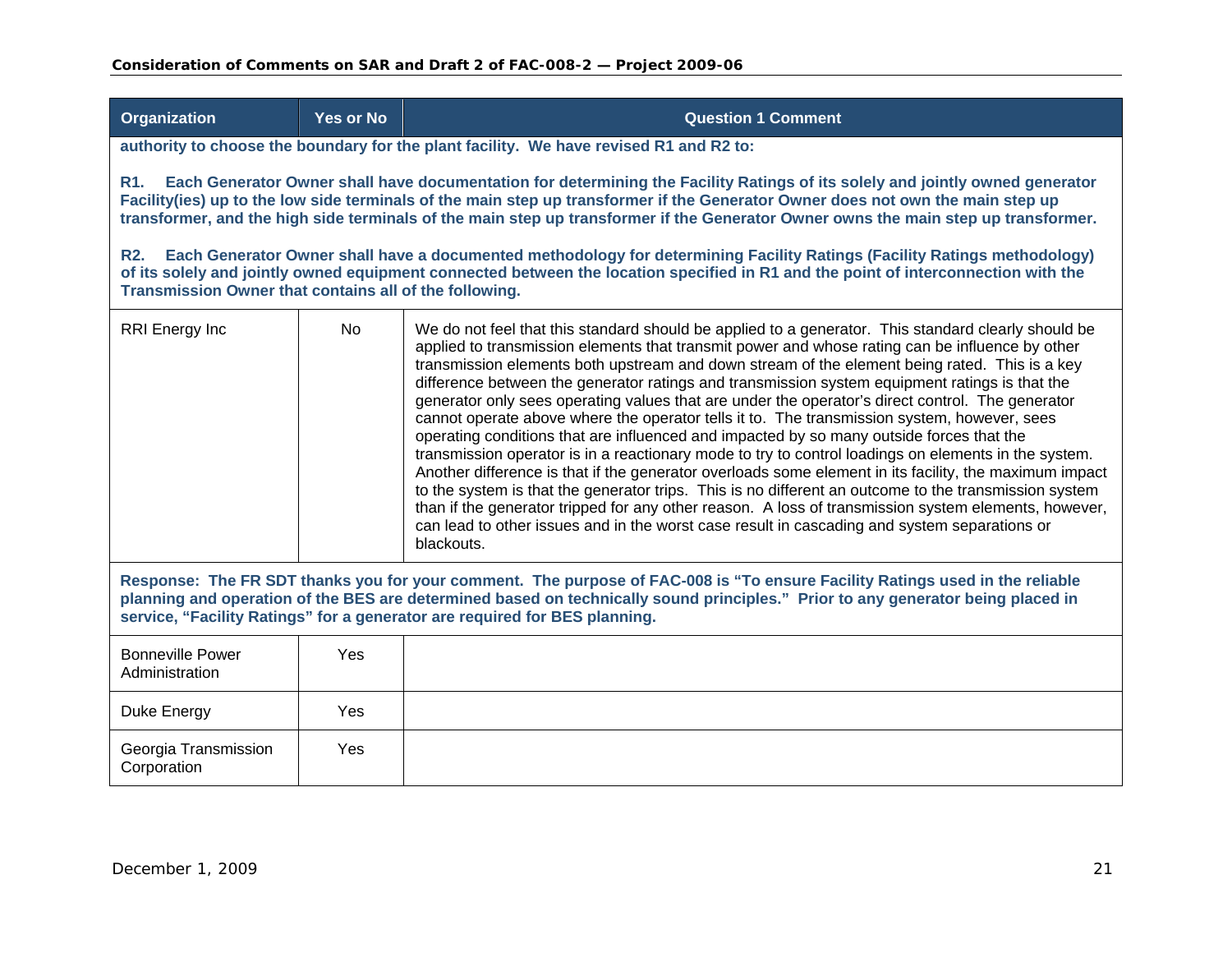### **Consideration of Comments on SAR and Draft 2 of FAC-008-2 — Project 2009-06**

| Organization                                                                                                                                                                                                                                                                                                                                                                                           | Yes or No | <b>Question 1 Comment</b>                                                                                             |
|--------------------------------------------------------------------------------------------------------------------------------------------------------------------------------------------------------------------------------------------------------------------------------------------------------------------------------------------------------------------------------------------------------|-----------|-----------------------------------------------------------------------------------------------------------------------|
| Independent Electricity<br><b>System Operator</b>                                                                                                                                                                                                                                                                                                                                                      | Yes       |                                                                                                                       |
| Manitoba Hydro                                                                                                                                                                                                                                                                                                                                                                                         | Yes       |                                                                                                                       |
| NextEra Energy<br><b>Resources</b>                                                                                                                                                                                                                                                                                                                                                                     | Yes       |                                                                                                                       |
| Pacific Gas and Electric<br>Co.                                                                                                                                                                                                                                                                                                                                                                        | Yes       |                                                                                                                       |
| PacifiCorp                                                                                                                                                                                                                                                                                                                                                                                             | Yes       |                                                                                                                       |
| Pepco Holdings, Inc. -<br><b>Affiliates</b>                                                                                                                                                                                                                                                                                                                                                            | Yes       |                                                                                                                       |
| Self-retired                                                                                                                                                                                                                                                                                                                                                                                           | Yes       |                                                                                                                       |
| <b>SERC Planning</b><br><b>Standards</b><br>Subcommittee                                                                                                                                                                                                                                                                                                                                               | Yes       |                                                                                                                       |
| Southern Company                                                                                                                                                                                                                                                                                                                                                                                       | Yes       |                                                                                                                       |
| Georgia System<br><b>Operations Corporation</b>                                                                                                                                                                                                                                                                                                                                                        | Yes       | Gives the Generator Owner choice of methodology.                                                                      |
| Response: The FR SDT thanks you for your comment.                                                                                                                                                                                                                                                                                                                                                      |           |                                                                                                                       |
| Dynegy Inc.                                                                                                                                                                                                                                                                                                                                                                                            | Yes       | R1 needs a comma after the word "terminals" so that it is clear that the GO has three location<br>options to specify. |
| Response: The FR SDT thanks you for your comment. Based on other comments, the FR SDT has made some clarifying modifications<br>to R1 and the additional comma proposed is no longer needed. The modifications made to R2 clarify that the intent of R1 is to include<br>the documentation on the generator Facility Rating up to either side of the main step up transformer and R2 covers electrical |           |                                                                                                                       |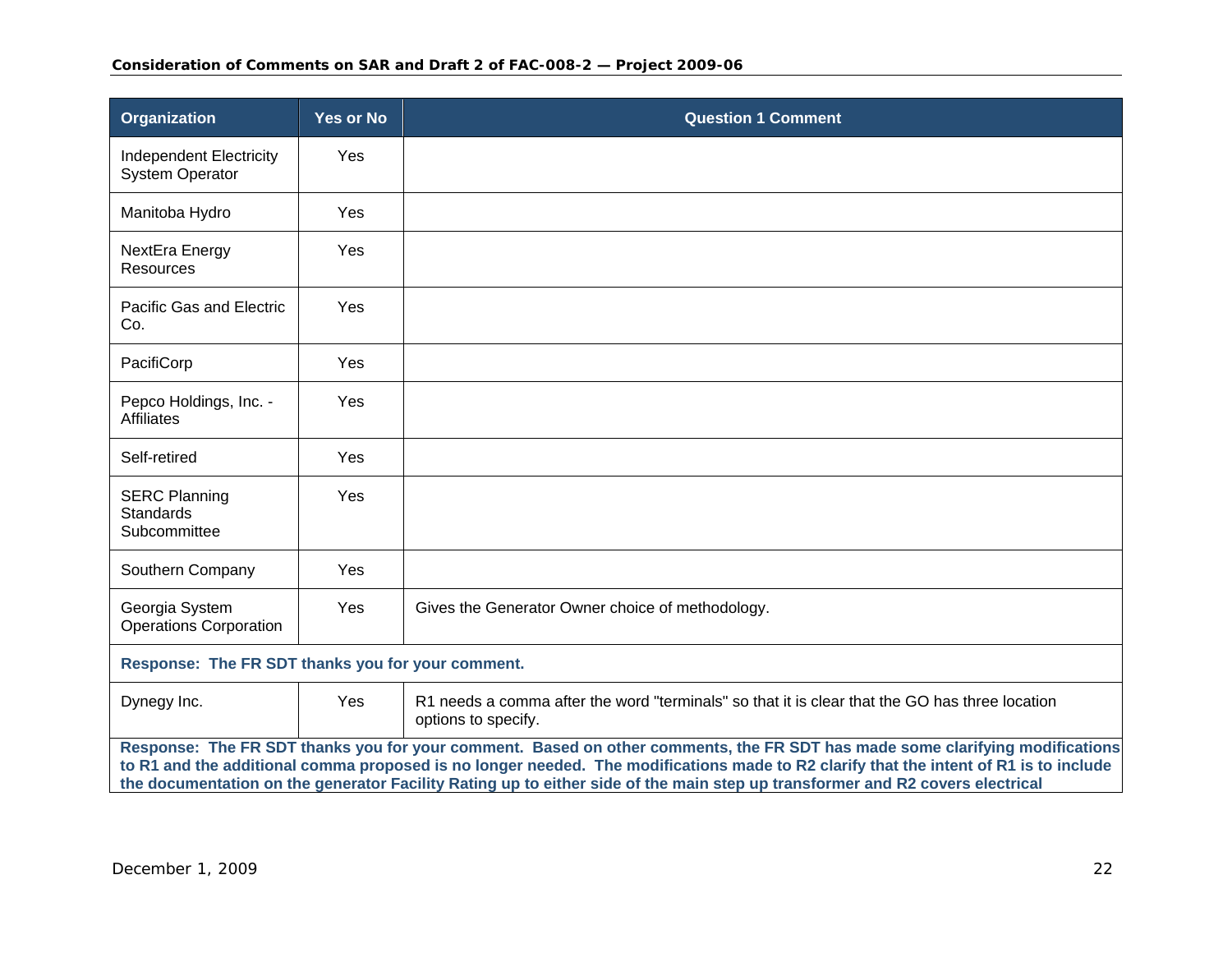| <b>Organization</b>                                                                                                                                                                                                                                                                                                                                                                                                                             | <b>Yes or No</b>                                                                                                                                                                                                                                                                                                                                                                                      | <b>Question 1 Comment</b>                                                                                                                                                                                                                                                                                                                                                                                                                                                                                                                                                                                                                                                                                                                                                                                                                                                                                  |  |
|-------------------------------------------------------------------------------------------------------------------------------------------------------------------------------------------------------------------------------------------------------------------------------------------------------------------------------------------------------------------------------------------------------------------------------------------------|-------------------------------------------------------------------------------------------------------------------------------------------------------------------------------------------------------------------------------------------------------------------------------------------------------------------------------------------------------------------------------------------------------|------------------------------------------------------------------------------------------------------------------------------------------------------------------------------------------------------------------------------------------------------------------------------------------------------------------------------------------------------------------------------------------------------------------------------------------------------------------------------------------------------------------------------------------------------------------------------------------------------------------------------------------------------------------------------------------------------------------------------------------------------------------------------------------------------------------------------------------------------------------------------------------------------------|--|
|                                                                                                                                                                                                                                                                                                                                                                                                                                                 | equipment ratings from that point to the point of interconnection. We have revised R1 and R2 to:                                                                                                                                                                                                                                                                                                      |                                                                                                                                                                                                                                                                                                                                                                                                                                                                                                                                                                                                                                                                                                                                                                                                                                                                                                            |  |
| <b>R1.</b><br><b>R2.</b>                                                                                                                                                                                                                                                                                                                                                                                                                        | Each Generator Owner shall have documentation for determining the Facility Ratings of its solely and jointly owned generator<br>Facility(ies) up to the low side terminals of the main step up transformer if the Generator Owner does not own the main step up<br>transformer, and the high side terminals of the main step up transformer if the Generator Owner owns the main step up transformer. |                                                                                                                                                                                                                                                                                                                                                                                                                                                                                                                                                                                                                                                                                                                                                                                                                                                                                                            |  |
| Transmission Owner that contains all of the following:                                                                                                                                                                                                                                                                                                                                                                                          |                                                                                                                                                                                                                                                                                                                                                                                                       | Each Generator Owner shall have a documented methodology for determining Facility Ratings (Facility Ratings methodology)<br>of its solely and jointly owned equipment connected between the location specified in R1 and the point of interconnection with the                                                                                                                                                                                                                                                                                                                                                                                                                                                                                                                                                                                                                                             |  |
| US Bureau of<br>Reclamation                                                                                                                                                                                                                                                                                                                                                                                                                     | Yes                                                                                                                                                                                                                                                                                                                                                                                                   | The text removed the ambiguity in what was to be included; however, the term "turbine" created a<br>problem in the reference to "Turbine-Generators". To start with, this would only apply to generators<br>that have a turbine as prime mover. Photovoltaic or other non rotary sources would be excluded.<br>This term could be construed as eliminating the power output rating of the turbine and only requiring<br>the generator itself. To remove the potential problem with the use of this term, it is suggested that<br>the section be rewritten as: "Each Generator Owner shall have documentation for determining the<br>Facility Ratings of its solely and jointly owned power train equipment up to the generator terminals<br>or the low side terminals of the step up transformer, or the high side terminal of the step up<br>transformer (location as specified by the Generator Owner):" |  |
|                                                                                                                                                                                                                                                                                                                                                                                                                                                 | Response: The FR SDT thanks you for your comment. We have removed the word "turbine" from R1.                                                                                                                                                                                                                                                                                                         |                                                                                                                                                                                                                                                                                                                                                                                                                                                                                                                                                                                                                                                                                                                                                                                                                                                                                                            |  |
| <b>Puget Sound Energy</b>                                                                                                                                                                                                                                                                                                                                                                                                                       | Yes                                                                                                                                                                                                                                                                                                                                                                                                   | We understand R1 to be pertinent to the generating turbines up to the GSU transformer. R1 is<br>utilized when the GO is the same entity as the TO. Please confirm we've interpreted this correctly.                                                                                                                                                                                                                                                                                                                                                                                                                                                                                                                                                                                                                                                                                                        |  |
| Response: The FR SDT thanks you for your comment. The FR SDT does not believe that you have interpreted this correctly. We have<br>revised R1 and R2 to clarify the intent. The intent of R1 is to include the documentation on the generator Facility Rating up to either<br>side of the main step up transformer and R2 covers electrical equipment ratings from that point to the point of interconnection. We<br>have revised R1 and R2 to: |                                                                                                                                                                                                                                                                                                                                                                                                       |                                                                                                                                                                                                                                                                                                                                                                                                                                                                                                                                                                                                                                                                                                                                                                                                                                                                                                            |  |
| Each Generator Owner shall have documentation for determining the Facility Ratings of its solely and jointly owned generator<br><b>R1.</b><br>Facility(ies) up to the low side terminals of the main step up transformer if the Generator Owner does not own the main step up<br>transformer, and the high side terminals of the main step up transformer if the Generator Owner owns the main step up transformer.                             |                                                                                                                                                                                                                                                                                                                                                                                                       |                                                                                                                                                                                                                                                                                                                                                                                                                                                                                                                                                                                                                                                                                                                                                                                                                                                                                                            |  |
| Each Generator Owner shall have a documented methodology for determining Facility Ratings (Facility Ratings methodology)<br><b>R2.</b><br>of its solely and jointly owned equipment connected between the location specified in R1 and the point of interconnection with the<br>Transmission Owner that contains all of the following:                                                                                                          |                                                                                                                                                                                                                                                                                                                                                                                                       |                                                                                                                                                                                                                                                                                                                                                                                                                                                                                                                                                                                                                                                                                                                                                                                                                                                                                                            |  |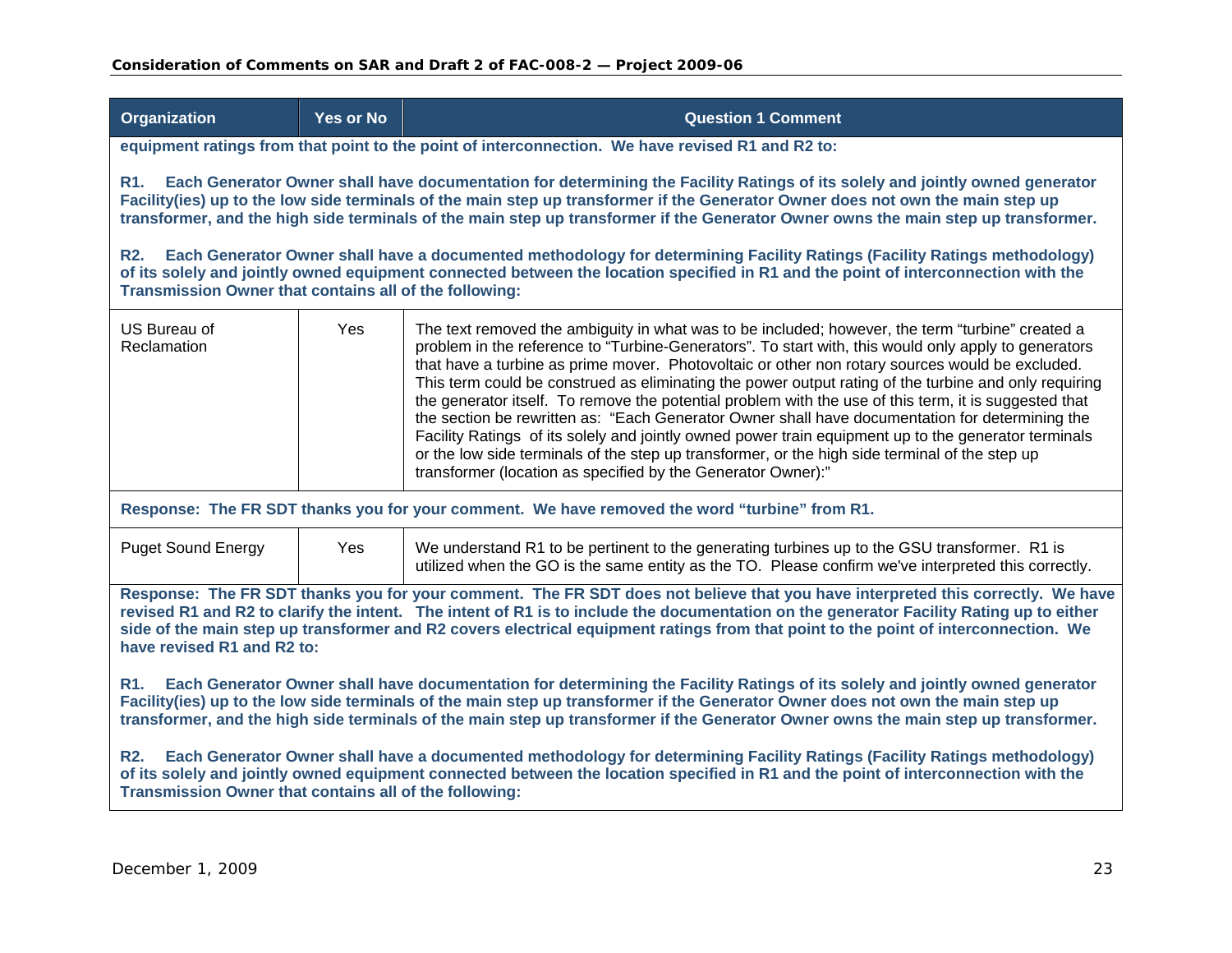| <b>Organization</b> | Yes or No | <b>Question 1 Comment</b> |
|---------------------|-----------|---------------------------|
|                     |           |                           |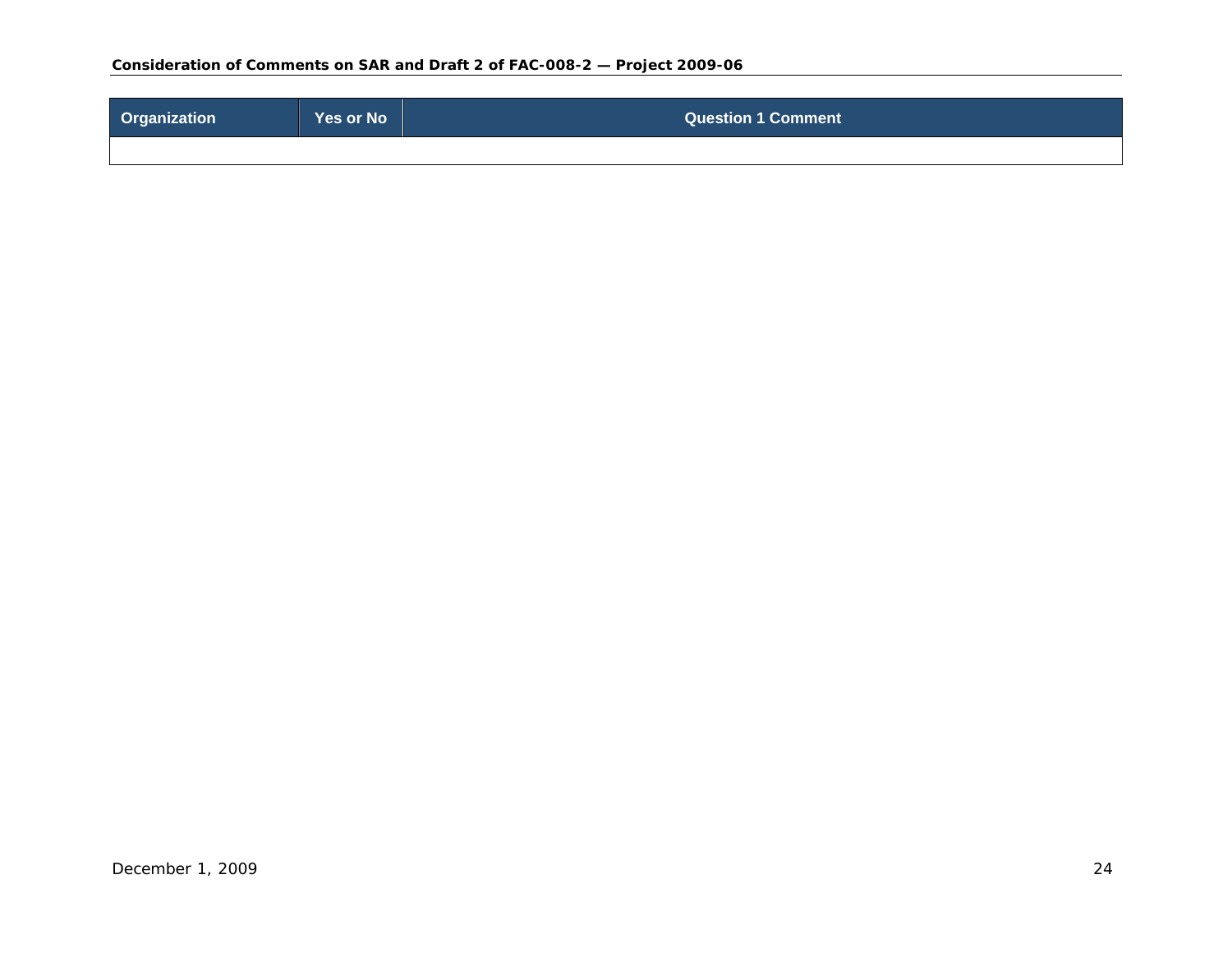**2.** Do you agree that Requirement R1 allows more latitude for the Generator Owner in how he supports the technical basis for his generator Facility Ratings?

**Summary Consideration:** Most stakeholders agree that R1 allows more latitude for the Generator Owner in how it supports the technical basis for its generator Facility Ratings. Other stakeholders suggested clarifying that only electrical Facilities were to be rated under the requirements. Two stakeholders suggested that the standard should not apply to Generator Owners and that MOD standards more appropriately address the need for generator ratings. The FR SDT does not believe that MOD-024 and MOD-025 should be the only basis for establishing generator facility ratings because, at best, a single verification by itself following what is required in MOD-024-1 and MOD-025 would be a subset of what is required in complying with FAC-008-2. The purpose of FAC-008 is "To ensure Facility Ratings used in the reliable planning and operation of the BES are determined based on technically sound principles." Prior to any generator being placed in service, "Facility Ratings" for a generator are required for BES planning.

The FR SDT removed the word "turbine" from R1 as well as the parenthetical phrase which said, "location as specified by the Generator Owner" and revised the requirement to better reflect the intent of R1 and R2. The intent of R1 is to include the documentation on the generator Facility Rating up to either side of the main step up transformer (depending on whether or not the Generator Owner owns the transformer) and R2 covers electrical equipment ratings from that point to the point of interconnection. We have revised R1 and R2 to:

R1. Each Generator Owner shall have documentation for determining the Facility Ratings of its solely and jointly owned generator Facility(ies) up to the low side terminals of the main step up transformer if the Generator Owner does not own the main step up transformer, and the high side terminals of the main step up transformer if the Generator Owner owns the main step up transformer.

<span id="page-24-0"></span>

| Organization                                                                                                                  | <b>Yes or No</b> | <b>Question 2 Comment</b>                                                                                                                                                                                                                                                                                                                                                                          |
|-------------------------------------------------------------------------------------------------------------------------------|------------------|----------------------------------------------------------------------------------------------------------------------------------------------------------------------------------------------------------------------------------------------------------------------------------------------------------------------------------------------------------------------------------------------------|
| <b>Calpine Corporation</b>                                                                                                    | No.              | A clear statement of which equipment is to be rated (the electrical equipment from the generator to<br>the point of interconnection) is needed. If the intent is to require that ratings be required based on<br>anything other than the nameplate or calculated limits of the electrical equipment comprising the<br>generating facility, such intent needs to be clearly stated in the Standard. |
| Response: The FR SDT thanks you for your comment. We have removed the word "turbine" from R1. The intent of R1 is to include  |                  |                                                                                                                                                                                                                                                                                                                                                                                                    |
| the documentation on the generator Facility Rating up to either side of the main step up transformer and R2 covers electrical |                  |                                                                                                                                                                                                                                                                                                                                                                                                    |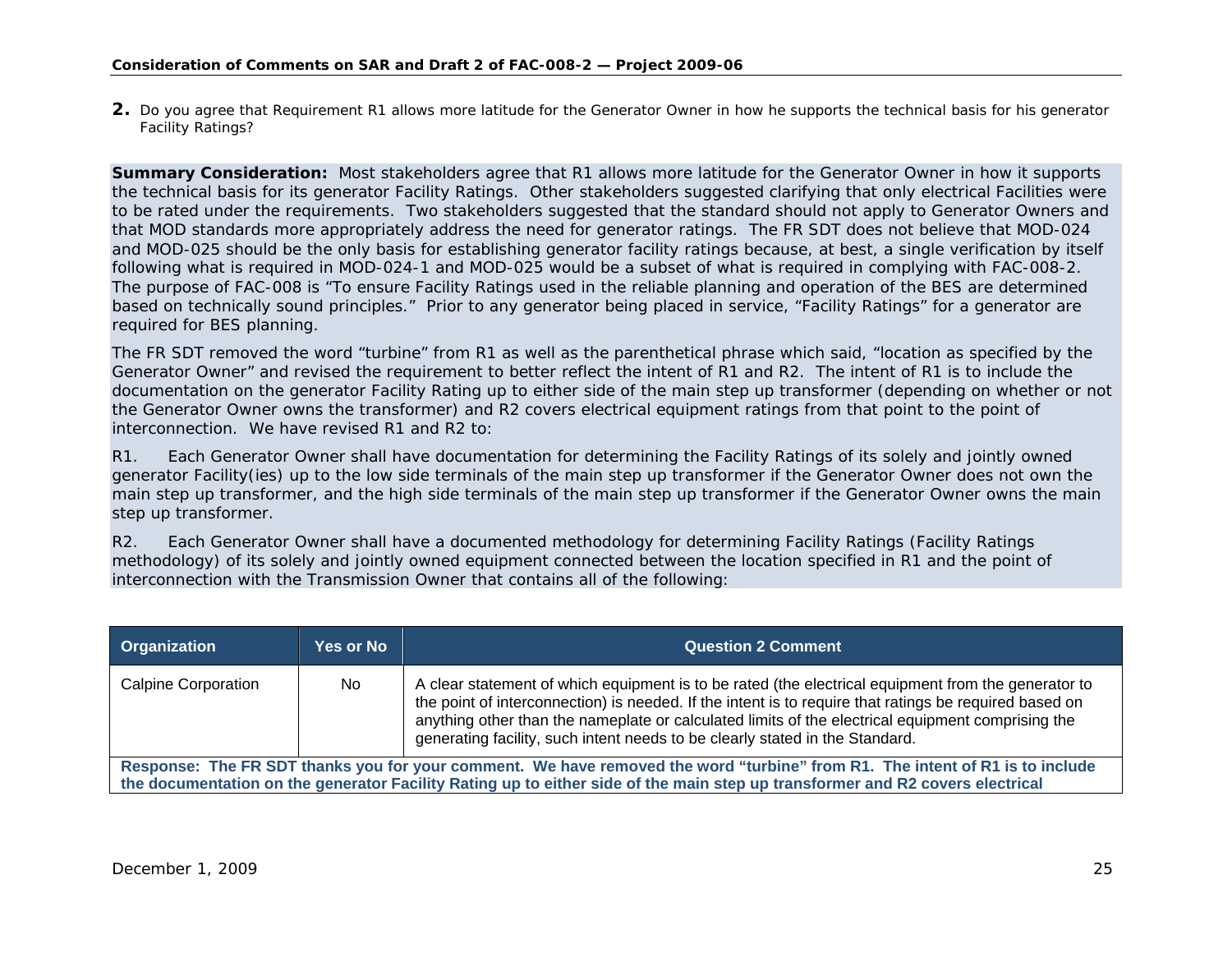| <b>Organization</b>                                                                                                                                                                                                                                                                                                                                                                                                 | <b>Yes or No</b>                                                                                                                                                                                                                                                                                                                                                                                                                                                                    | <b>Question 2 Comment</b>                                                                                                                                                                                                                                      |  |  |
|---------------------------------------------------------------------------------------------------------------------------------------------------------------------------------------------------------------------------------------------------------------------------------------------------------------------------------------------------------------------------------------------------------------------|-------------------------------------------------------------------------------------------------------------------------------------------------------------------------------------------------------------------------------------------------------------------------------------------------------------------------------------------------------------------------------------------------------------------------------------------------------------------------------------|----------------------------------------------------------------------------------------------------------------------------------------------------------------------------------------------------------------------------------------------------------------|--|--|
|                                                                                                                                                                                                                                                                                                                                                                                                                     |                                                                                                                                                                                                                                                                                                                                                                                                                                                                                     | equipment ratings from that point to the point of interconnection. We have revised R1 and R2 to:                                                                                                                                                               |  |  |
| R1.                                                                                                                                                                                                                                                                                                                                                                                                                 | Each Generator Owner shall have documentation for determining the Facility Ratings of its solely and jointly owned generator<br>Facility(ies) up to the low side terminals of the main step up transformer if the Generator Owner does not own the main step up<br>transformer, and the high side terminals of the main step up transformer if the Generator Owner owns the main step up transformer.                                                                               |                                                                                                                                                                                                                                                                |  |  |
| <b>R2.</b><br>Transmission Owner that contains all of the following:                                                                                                                                                                                                                                                                                                                                                |                                                                                                                                                                                                                                                                                                                                                                                                                                                                                     | Each Generator Owner shall have a documented methodology for determining Facility Ratings (Facility Ratings methodology)<br>of its solely and jointly owned equipment connected between the location specified in R1 and the point of interconnection with the |  |  |
| <b>SPS Energy</b>                                                                                                                                                                                                                                                                                                                                                                                                   | No                                                                                                                                                                                                                                                                                                                                                                                                                                                                                  | Latitude cannot be confused with wider ambiguity. It remains unclear how a backed-into calculation<br>can possibly be superior to actual operational data.                                                                                                     |  |  |
|                                                                                                                                                                                                                                                                                                                                                                                                                     | Response: The FR SDT thanks you for your comment. The FR SDT does not contend that it is. If a Generator Owner wished to use<br>operational data to document its Facility Rating, that is perfectly acceptable under the requirements (see specifically Requirement R1,<br>Part 1.1, second bullet Operational information such as commissioning test results, performance testing or historical performance<br>records, any of which may be supplemented by engineering analyses.) |                                                                                                                                                                                                                                                                |  |  |
| <b>Constellation Power</b><br>Source Generation, Inc.                                                                                                                                                                                                                                                                                                                                                               | <b>No</b>                                                                                                                                                                                                                                                                                                                                                                                                                                                                           | See response to Question 6 below.                                                                                                                                                                                                                              |  |  |
|                                                                                                                                                                                                                                                                                                                                                                                                                     |                                                                                                                                                                                                                                                                                                                                                                                                                                                                                     | Response: The FR SDT thanks you for your comment. Please see responses to question 6 comments.                                                                                                                                                                 |  |  |
| <b>NERC Standards</b><br><b>Review Subcommittee</b>                                                                                                                                                                                                                                                                                                                                                                 | <b>No</b>                                                                                                                                                                                                                                                                                                                                                                                                                                                                           | Some of the sub-requirements have been shifted between R1 and R2, but there appears to be no<br>substantial difference in what is ultimately required of the GO.                                                                                               |  |  |
| <b>Xcel Energy</b>                                                                                                                                                                                                                                                                                                                                                                                                  | <b>No</b>                                                                                                                                                                                                                                                                                                                                                                                                                                                                           | Some of the sub-requirements have been shifted between R1 and R2, but there appears to be no<br>substantial difference in what is ultimately required of the GO.                                                                                               |  |  |
| Response: The FR SDT thanks you for your comment. We have removed the word "turbine" from R1. The intent of R1 is to include<br>the documentation on the generator Facility Rating up to either side of the main step up transformer and R2 covers electrical<br>equipment ratings from that point to the point of interconnection. We have revised R1 and R2 to:                                                   |                                                                                                                                                                                                                                                                                                                                                                                                                                                                                     |                                                                                                                                                                                                                                                                |  |  |
| Each Generator Owner shall have documentation for determining the Facility Ratings of its solely and jointly owned generator<br><b>R1.</b><br>Facility(ies) up to the low side terminals of the main step up transformer if the Generator Owner does not own the main step up<br>transformer, and the high side terminals of the main step up transformer if the Generator Owner owns the main step up transformer. |                                                                                                                                                                                                                                                                                                                                                                                                                                                                                     |                                                                                                                                                                                                                                                                |  |  |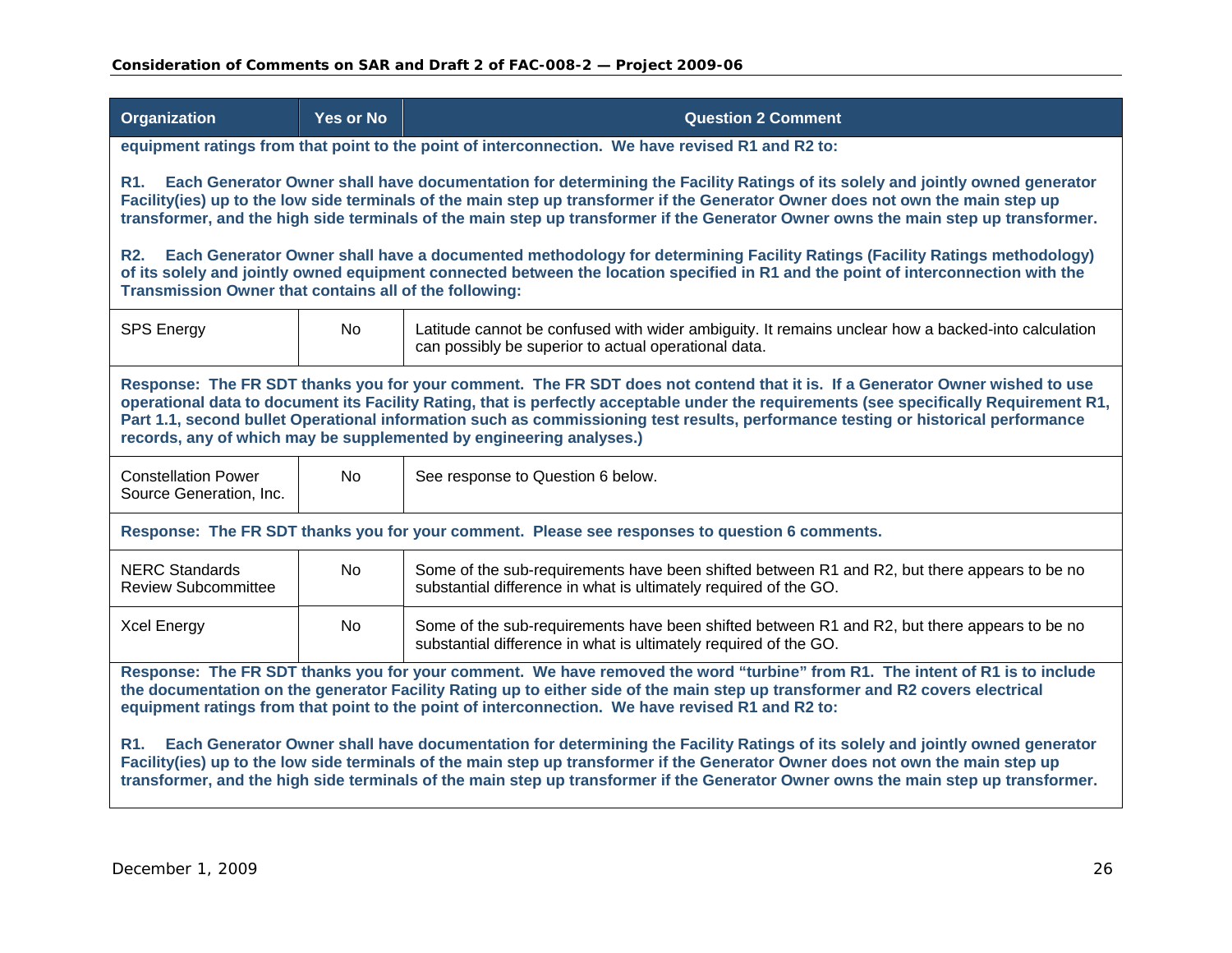| <b>Organization</b>   | <b>Yes or No</b>                                                                                                                                                                                                                                                                                                         | <b>Question 2 Comment</b>                                                                                                                                                                                                                                                                                                                                                                                                                                                                                                                                                                                                                                                                                                                                                                                                                                                                                                                                                                                                                                                                                                                                                                                                                                                                                                                                                                                                                                                                                                                                                                                                                                                                                                                                                                                                                                                                                                                                                                                                                                                                                                                                                                                                                                                                                                                                                                                                                                                                  |  |
|-----------------------|--------------------------------------------------------------------------------------------------------------------------------------------------------------------------------------------------------------------------------------------------------------------------------------------------------------------------|--------------------------------------------------------------------------------------------------------------------------------------------------------------------------------------------------------------------------------------------------------------------------------------------------------------------------------------------------------------------------------------------------------------------------------------------------------------------------------------------------------------------------------------------------------------------------------------------------------------------------------------------------------------------------------------------------------------------------------------------------------------------------------------------------------------------------------------------------------------------------------------------------------------------------------------------------------------------------------------------------------------------------------------------------------------------------------------------------------------------------------------------------------------------------------------------------------------------------------------------------------------------------------------------------------------------------------------------------------------------------------------------------------------------------------------------------------------------------------------------------------------------------------------------------------------------------------------------------------------------------------------------------------------------------------------------------------------------------------------------------------------------------------------------------------------------------------------------------------------------------------------------------------------------------------------------------------------------------------------------------------------------------------------------------------------------------------------------------------------------------------------------------------------------------------------------------------------------------------------------------------------------------------------------------------------------------------------------------------------------------------------------------------------------------------------------------------------------------------------------|--|
| R2.                   | Each Generator Owner shall have a documented methodology for determining Facility Ratings (Facility Ratings methodology)<br>of its solely and jointly owned equipment connected between the location specified in R1 and the point of interconnection with the<br>Transmission Owner that contains all of the following: |                                                                                                                                                                                                                                                                                                                                                                                                                                                                                                                                                                                                                                                                                                                                                                                                                                                                                                                                                                                                                                                                                                                                                                                                                                                                                                                                                                                                                                                                                                                                                                                                                                                                                                                                                                                                                                                                                                                                                                                                                                                                                                                                                                                                                                                                                                                                                                                                                                                                                            |  |
| <b>PJM</b>            | No                                                                                                                                                                                                                                                                                                                       | The requirements of MOD-024 and MOD-025 for validation should be the only basis for rating<br>generators.                                                                                                                                                                                                                                                                                                                                                                                                                                                                                                                                                                                                                                                                                                                                                                                                                                                                                                                                                                                                                                                                                                                                                                                                                                                                                                                                                                                                                                                                                                                                                                                                                                                                                                                                                                                                                                                                                                                                                                                                                                                                                                                                                                                                                                                                                                                                                                                  |  |
|                       |                                                                                                                                                                                                                                                                                                                          | Response: The FR SDT thanks you for your comment. The FR SDT does not believe that MOD-024 and MOD-025 should be the only<br>basis for establishing generator facility ratings because, at best, a single verification by itself following what is required in MOD-024-1<br>and MOD-025 would be a subset of what is required in complying with FAC-008-2. The purpose of FAC-008 is "To ensure Facility<br>Ratings used in the reliable planning and operation of the BES are determined based on technically sound principles." Prior to any<br>generator being placed in service, "Facility Ratings" for a generator are required for BES planning.                                                                                                                                                                                                                                                                                                                                                                                                                                                                                                                                                                                                                                                                                                                                                                                                                                                                                                                                                                                                                                                                                                                                                                                                                                                                                                                                                                                                                                                                                                                                                                                                                                                                                                                                                                                                                                     |  |
| <b>RRI</b> Energy Inc | No                                                                                                                                                                                                                                                                                                                       | We do not believe that this standard should be applicable to generators. Every unit is designed with<br>the over sight of a responsible AE that has to hold proper credentials such as ASME boiler<br>certification and must follow a host of regulations. They also must employ PE's that must sign off on<br>the design. The unit must apply for an IA with it's TO so that the TO can do an impact study. The<br>generator must comply with all the requirements mandated by the TO in order to get an IA. The<br>generator will conduct unit commercial tests to insure that unit is capable of the output specified in<br>the unit design contract. Once commercial the output of the generator is continuously monitored by<br>the TOP/RC. This is also true if the generator decides to up grade the unit. It must follow the same<br>path that it did when it built the unit. There can not be any surprises. In addition there are<br>standards and market protocols that require a generator to communicate unit capabilities to the<br>RC/BA or TOP. Most notably in TOP-002-2a requirement R3: Generator Operator shall coordinate<br>(where confidentiality agreements allow) its current-day, next-day, and seasonal operations with its<br>Host Balancing Authority and Transmission Service Provider. Also in IRO-005 measure 9: The<br>Reliability Coordinator shall have and provide upon request evidence that could include, but is not<br>limited to, voice recordings or transcripts of voice recordings, electronic communications, operator<br>logs or equivalent evidence that will be used to determine if it coordinated with Transmission<br>Operators, Balancing Authorities, and Generator Operators as needed to develop and implement<br>action plans to mitigate potential or actual SOL, IROL, CPS, or DCS violations including the<br>coordination of pending generation and transmission maintenance outages with Transmission<br>Operators, Balancing Authorities and Generator Operators. (Requirement 9 Part 1) In order for the<br>RC to comply it will have to get unit capabilities from the generator. Note that this requires the<br>generator to report actual capabilities not a calculated number based on a rating methodology. In<br>areas where there are organized markets a generator must offer the unit to the market operator<br>indicating what the unit is capable of producing for the next day market. Market rules require the |  |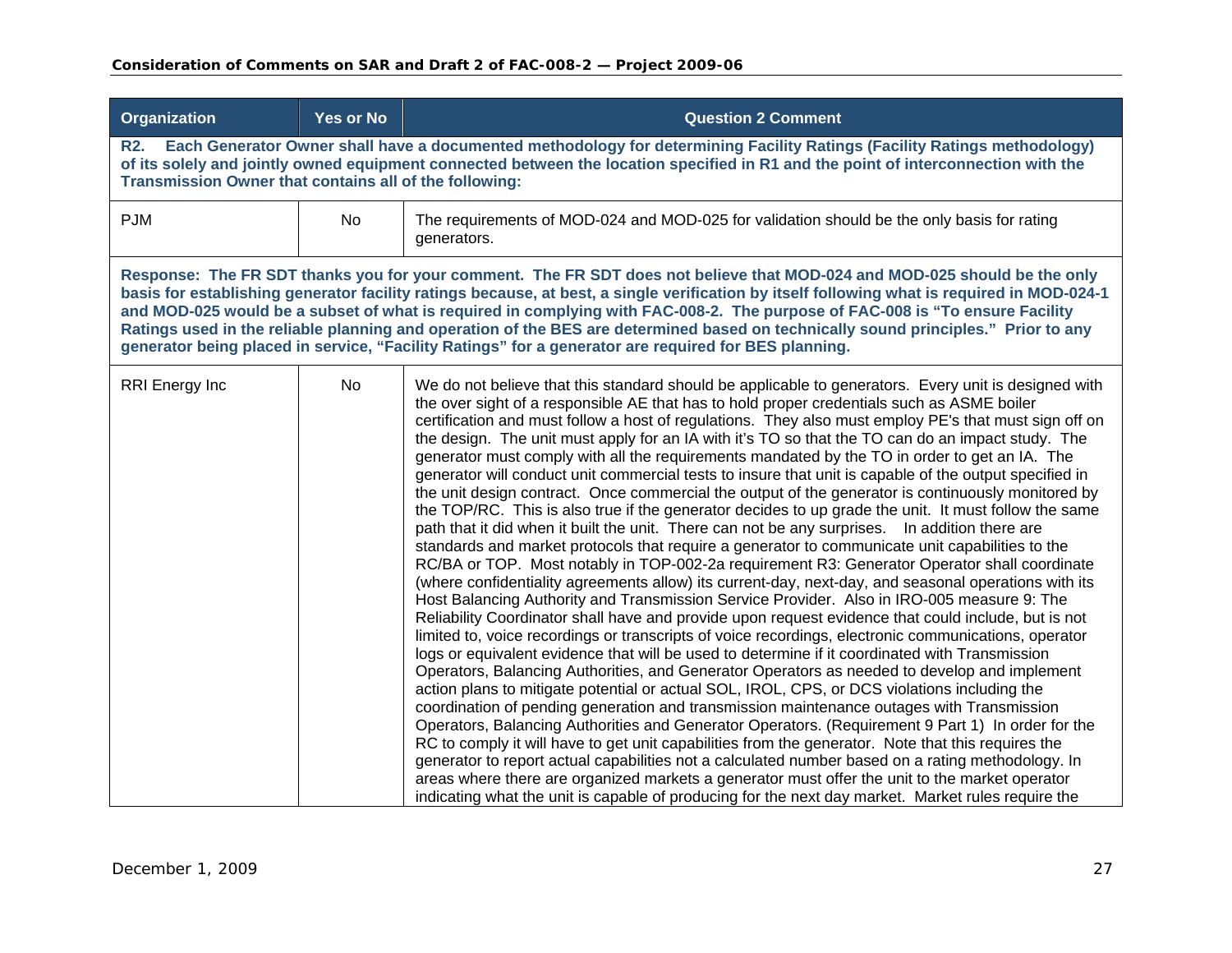| Organization                                                       | <b>Yes or No</b> | <b>Question 2 Comment</b>                                                                                                                                                                                                                                                                                                                                                                              |
|--------------------------------------------------------------------|------------------|--------------------------------------------------------------------------------------------------------------------------------------------------------------------------------------------------------------------------------------------------------------------------------------------------------------------------------------------------------------------------------------------------------|
|                                                                    |                  | generator to immediately report any unit de-rates.                                                                                                                                                                                                                                                                                                                                                     |
| acceptable method to meet R1 and R2.                               |                  | Response: The FR SDT thanks you for your comment. The purpose of FAC-008 is "To ensure Facility Ratings used in the reliable<br>planning and operation of the BES are determined based on technically sound principles." Prior to any generator being placed in<br>service, "Facility Ratings" for a generator are required for BES planning. The process / documentation that you mention above is an |
| <b>AEP</b>                                                         | Yes              |                                                                                                                                                                                                                                                                                                                                                                                                        |
| <b>Bonneville Power</b><br>Administration                          | Yes              |                                                                                                                                                                                                                                                                                                                                                                                                        |
| Duke Energy                                                        | Yes              |                                                                                                                                                                                                                                                                                                                                                                                                        |
| E.ON U.S.                                                          | Yes              |                                                                                                                                                                                                                                                                                                                                                                                                        |
| <b>Electric Market Policy</b>                                      | Yes              |                                                                                                                                                                                                                                                                                                                                                                                                        |
| Florida Municipal Power<br>Agency, and its<br><b>Member Cities</b> | <b>Yes</b>       |                                                                                                                                                                                                                                                                                                                                                                                                        |
| Georgia Transmission<br>Corporation                                | Yes              |                                                                                                                                                                                                                                                                                                                                                                                                        |
| <b>Independent Electricity</b><br><b>System Operator</b>           | Yes              |                                                                                                                                                                                                                                                                                                                                                                                                        |
| <b>IRC Standards Review</b><br>Committee                           | Yes              |                                                                                                                                                                                                                                                                                                                                                                                                        |
| Manitoba Hydro                                                     | Yes              |                                                                                                                                                                                                                                                                                                                                                                                                        |
| NextEra Energy<br><b>Resources</b>                                 | Yes              |                                                                                                                                                                                                                                                                                                                                                                                                        |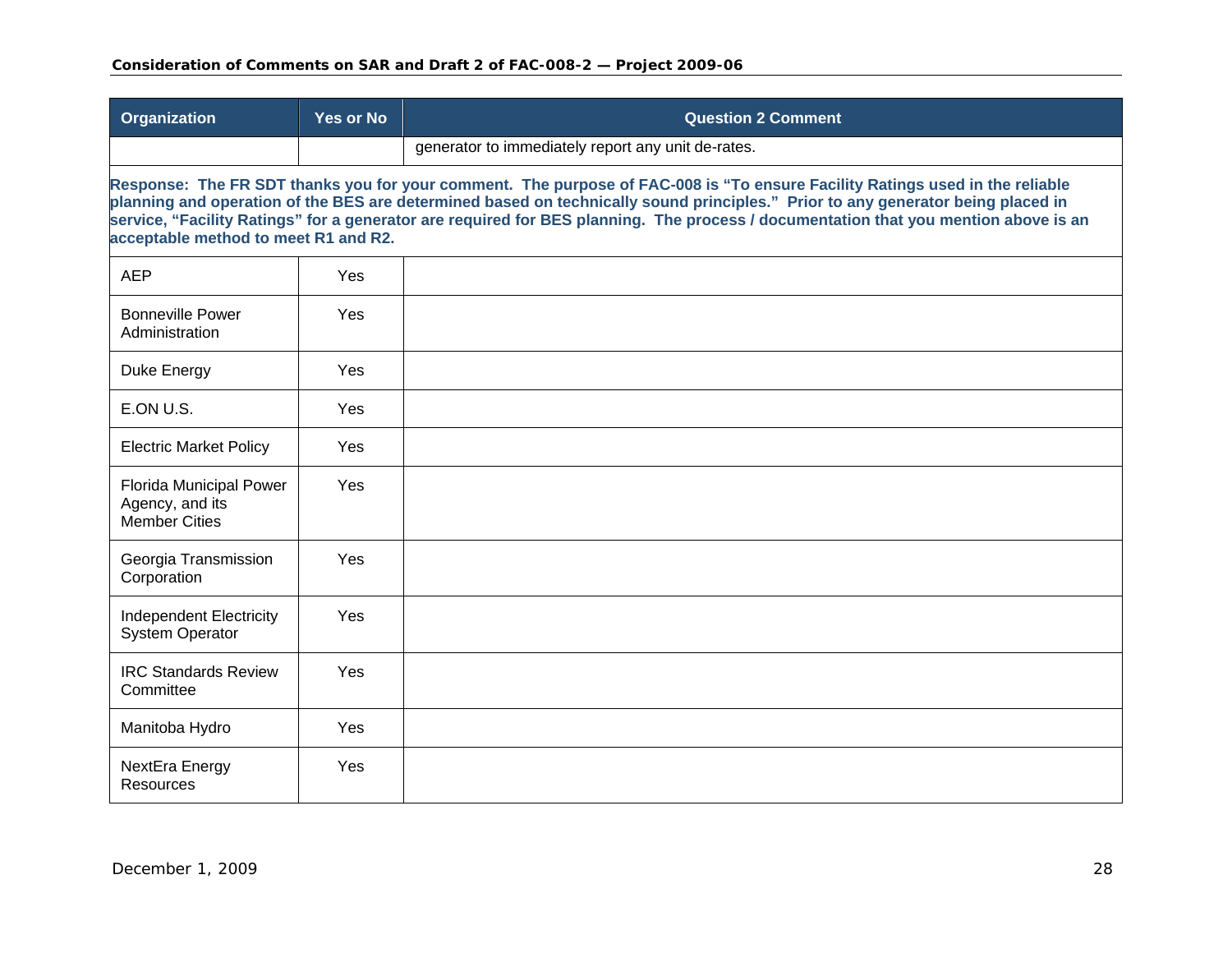| Organization                                                                                                               | <b>Yes or No</b> | <b>Question 2 Comment</b>                                                                                                                                                             |
|----------------------------------------------------------------------------------------------------------------------------|------------------|---------------------------------------------------------------------------------------------------------------------------------------------------------------------------------------|
| Northeast Power<br><b>Coordinating Council</b>                                                                             | Yes              |                                                                                                                                                                                       |
| <b>Ontario Power</b><br>Generation                                                                                         | Yes              |                                                                                                                                                                                       |
| Pacific Gas and Electric<br>Co.                                                                                            | Yes              |                                                                                                                                                                                       |
| PacifiCorp                                                                                                                 | Yes              |                                                                                                                                                                                       |
| Pepco Holdings, Inc. -<br><b>Affiliates</b>                                                                                | Yes              |                                                                                                                                                                                       |
| <b>Puget Sound Energy</b>                                                                                                  | Yes              |                                                                                                                                                                                       |
| <b>RRI</b> Energy                                                                                                          | Yes              |                                                                                                                                                                                       |
| SCE&G                                                                                                                      | Yes              |                                                                                                                                                                                       |
| Self-retired                                                                                                               | Yes              |                                                                                                                                                                                       |
| <b>SERC Planning</b><br><b>Standards</b><br>Subcommittee                                                                   | Yes              |                                                                                                                                                                                       |
| Southern Company                                                                                                           | Yes              |                                                                                                                                                                                       |
| US Bureau of<br>Reclamation                                                                                                | Yes              |                                                                                                                                                                                       |
| Arizona Public Service<br>Co.                                                                                              | Yes              | But should also explicitly allow for the regulatory environmental constraints which may be long term<br>vs. the identified short term derate as indicated by operational limitations. |
| Response: The FR SDT thanks you for your comment. The items that you mention are covered in Requirement R2, Part 2.2.4 and |                  |                                                                                                                                                                                       |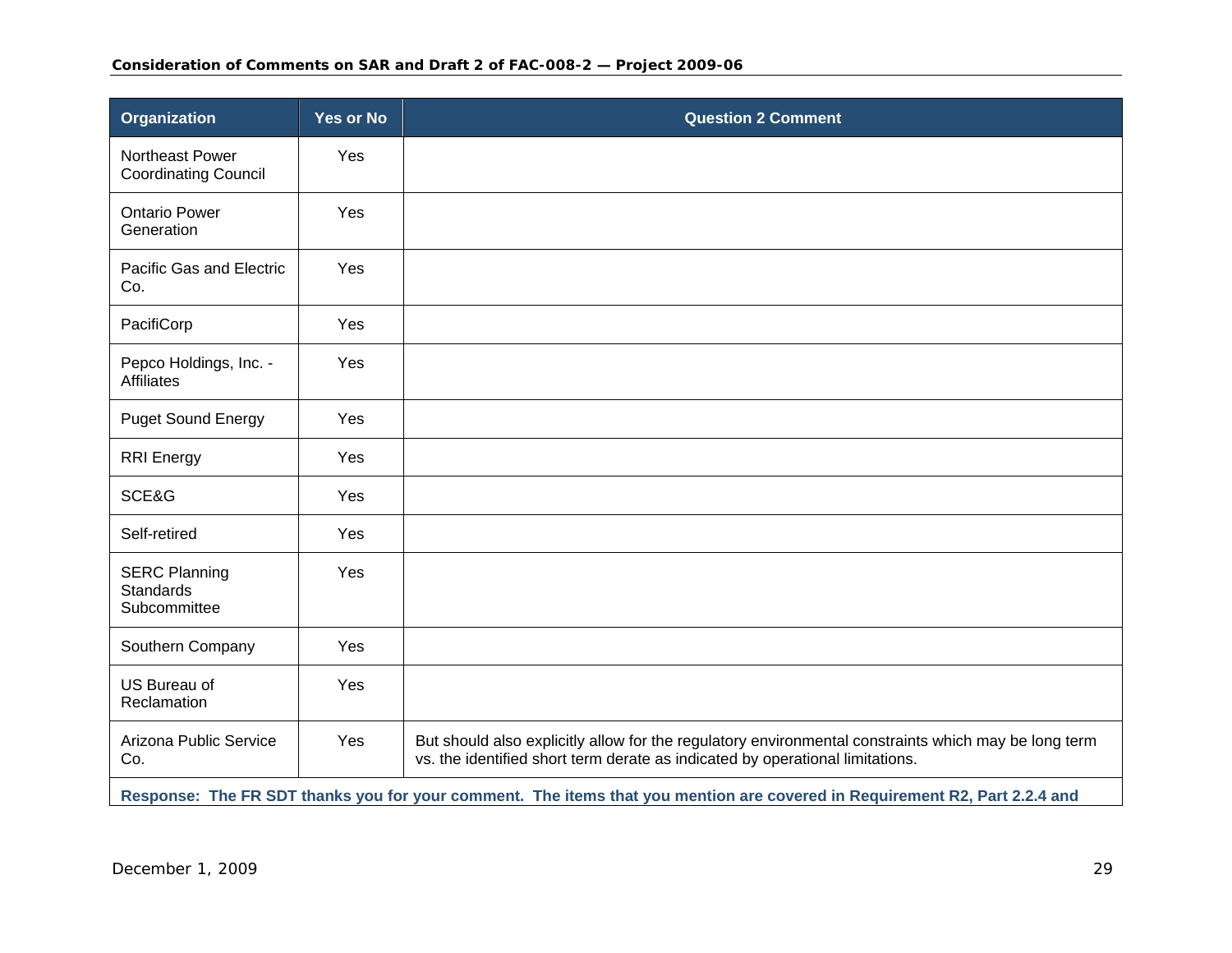| <b>Organization</b>                                                                                                                                                                                                                                                                                                                                                                                                           | <b>Yes or No</b> | <b>Question 2 Comment</b>                                                                                                                                                                                                                                                                                                                                                                                                                                                                                                                                    |
|-------------------------------------------------------------------------------------------------------------------------------------------------------------------------------------------------------------------------------------------------------------------------------------------------------------------------------------------------------------------------------------------------------------------------------|------------------|--------------------------------------------------------------------------------------------------------------------------------------------------------------------------------------------------------------------------------------------------------------------------------------------------------------------------------------------------------------------------------------------------------------------------------------------------------------------------------------------------------------------------------------------------------------|
| Requirement R3, Part 3.2.4 - "Operational Limitations"                                                                                                                                                                                                                                                                                                                                                                        |                  |                                                                                                                                                                                                                                                                                                                                                                                                                                                                                                                                                              |
| Dynegy Inc.                                                                                                                                                                                                                                                                                                                                                                                                                   | Yes              | However, the wording "do not exceed" in R1.2 needs to be replaced by "corresponds to". This is a<br>critical wording change. The new suggested wording is required or the "black box" concept<br>discussed in the Background Section is no longer valid.                                                                                                                                                                                                                                                                                                     |
|                                                                                                                                                                                                                                                                                                                                                                                                                               |                  | Response: The FR SDT thanks you for your comment. The point of Requirement R1, Part 1.2 is to makes sure that most limiting<br>facility is not exceeded. The rating may be lower, so therefore it does not "correspond to".                                                                                                                                                                                                                                                                                                                                  |
| Ameren                                                                                                                                                                                                                                                                                                                                                                                                                        | Yes              | It does provide options.                                                                                                                                                                                                                                                                                                                                                                                                                                                                                                                                     |
| Response: The FR SDT thanks you for your comment.                                                                                                                                                                                                                                                                                                                                                                             |                  |                                                                                                                                                                                                                                                                                                                                                                                                                                                                                                                                                              |
| Georgia System<br><b>Operations Corporation</b>                                                                                                                                                                                                                                                                                                                                                                               | Yes              | None.                                                                                                                                                                                                                                                                                                                                                                                                                                                                                                                                                        |
| <b>Great River Energy</b>                                                                                                                                                                                                                                                                                                                                                                                                     | Yes              | R1 appears to be giving more latitude for meeting compliance.                                                                                                                                                                                                                                                                                                                                                                                                                                                                                                |
| Response: The FR SDT thanks you for your comment.                                                                                                                                                                                                                                                                                                                                                                             |                  |                                                                                                                                                                                                                                                                                                                                                                                                                                                                                                                                                              |
| FirstEnergy                                                                                                                                                                                                                                                                                                                                                                                                                   | Yes              | While R1 provides more latitude, it could lead to unintentional problems. As written, it appears that<br>the generator owner can unilaterally choose the boundary of the generator facilities that may not<br>align with agreements. We suggest that the requirement be re-written to require the generator owner<br>simply rate all BES facilities that they own up to the point of their transmission interconnection with<br>the host transmission owner. This boundary should be well understood via contracts or agreements<br>between the two parties. |
| Response: The FR SDT thanks you for your comment. We have removed the parenthetical phrase which said, "location as specified<br>by the Generator Owner." The intent of R1 is to include the documentation on the generator Facility Rating up to either side of the<br>main step up transformer and R2 covers electrical equipment ratings from that point to the point of interconnection. We have revised<br>R1 and R2 to: |                  |                                                                                                                                                                                                                                                                                                                                                                                                                                                                                                                                                              |
| Each Generator Owner shall have documentation for determining the Facility Ratings of its solely and jointly owned generator<br>R1.<br>Facility(ies) up to the low side terminals of the main step up transformer if the Generator Owner does not own the main step up<br>transformer, and the high side terminals of the main step up transformer if the Generator Owner owns the main step up transformer.                  |                  |                                                                                                                                                                                                                                                                                                                                                                                                                                                                                                                                                              |
| Each Generator Owner shall have a documented methodology for determining Facility Ratings (Facility Ratings methodology)<br><b>R2.</b>                                                                                                                                                                                                                                                                                        |                  |                                                                                                                                                                                                                                                                                                                                                                                                                                                                                                                                                              |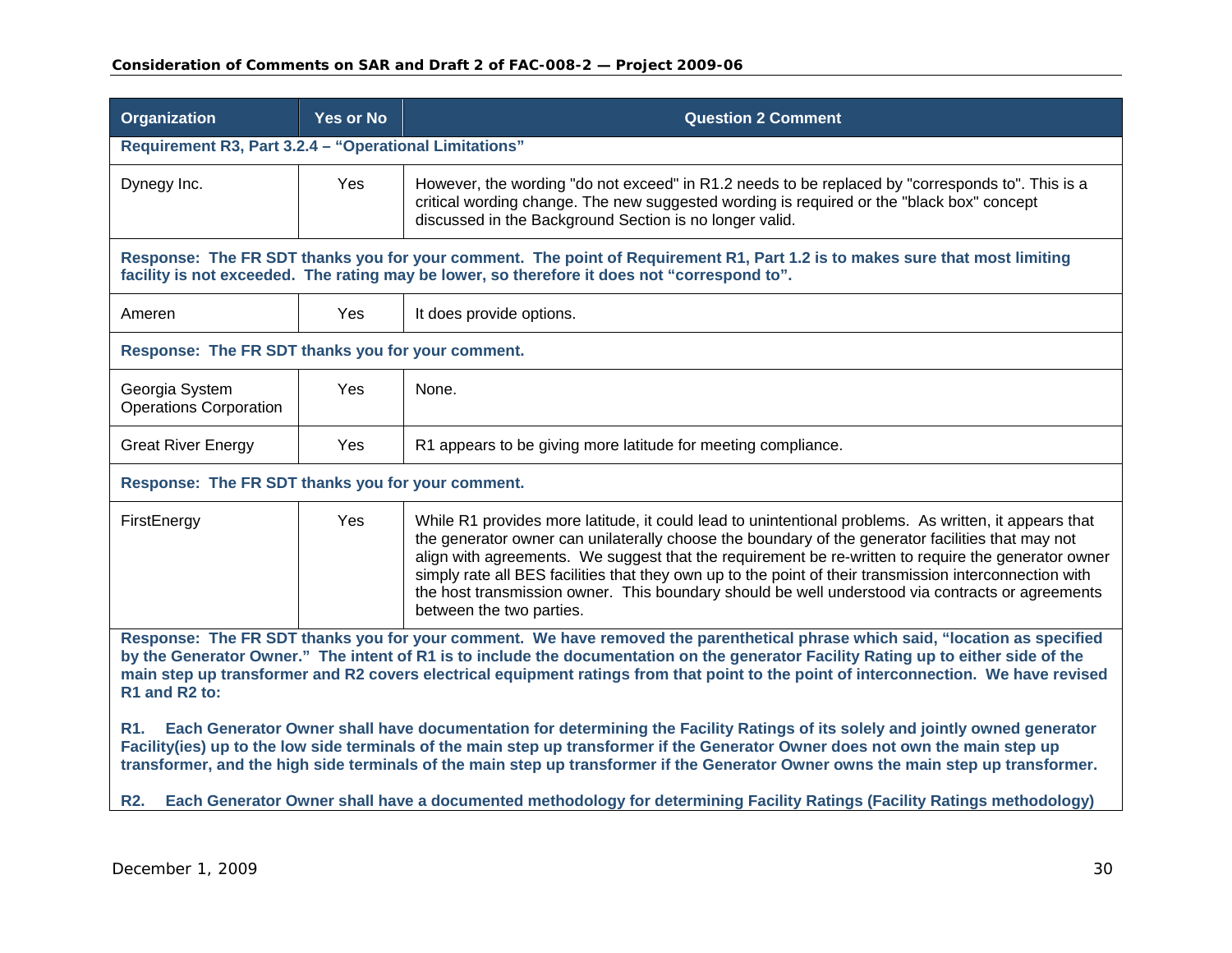### **Consideration of Comments on SAR and Draft 2 of FAC-008-2 — Project 2009-06**

| <b>Organization</b>                                                                                                                                                                                 | <b>Yes or No</b> | <b>Question 2 Comment</b> |
|-----------------------------------------------------------------------------------------------------------------------------------------------------------------------------------------------------|------------------|---------------------------|
| of its solely and jointly owned equipment connected between the location specified in R1 and the point of interconnection with the<br><b>Transmission Owner that contains all of the following:</b> |                  |                           |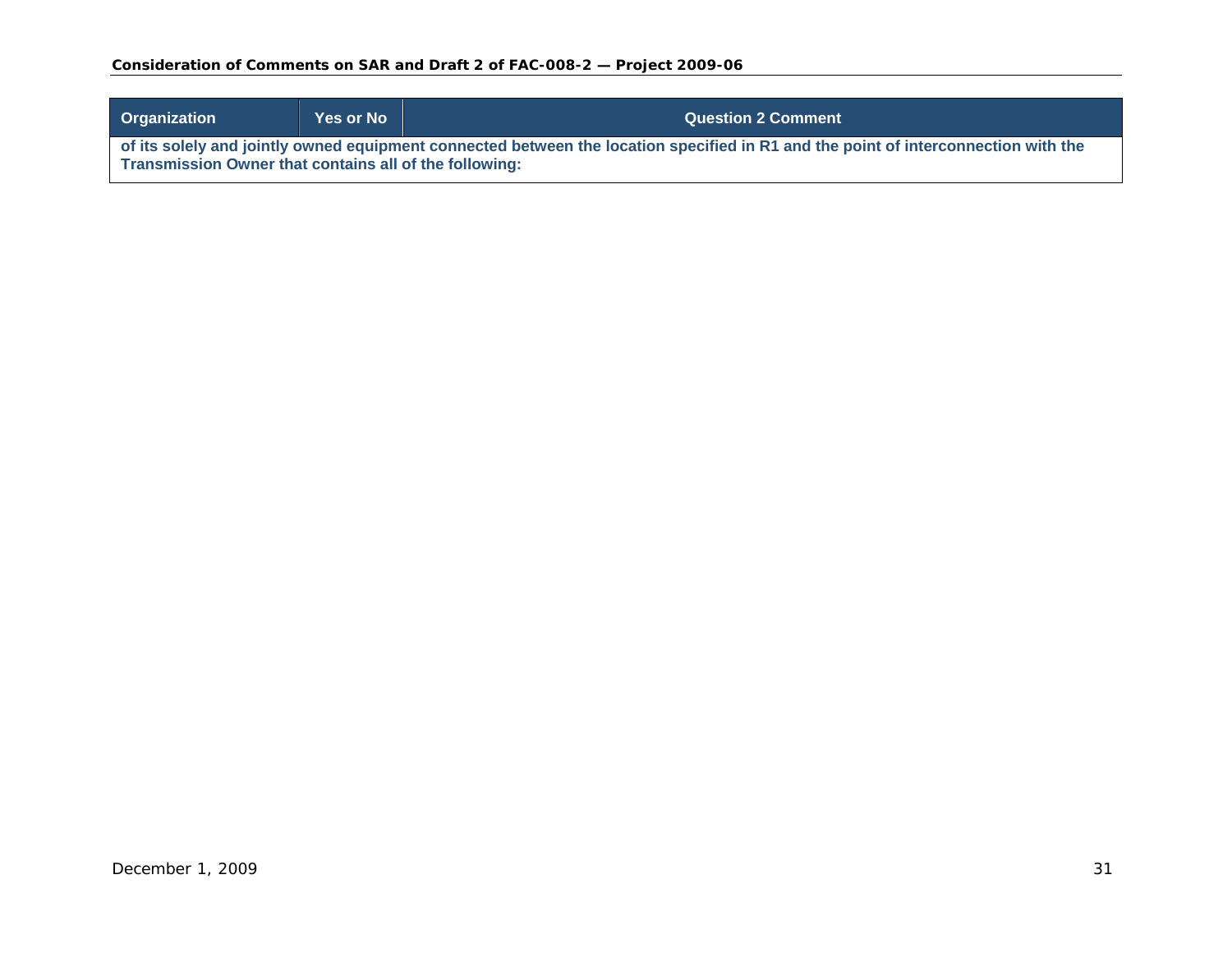**3. Do you agree that the 'black-box' approach (please refer to the background material above) for providing generating unit Facility Ratings provides the Facility ratings that can be "…used in the reliable planning and operation of the Bulk Electric System…?** 

**Summary Consideration:** Several commenters suggested that the black box approach led to more confusion for the requirements rather than clarifying them as the FR SDT intended. The intent of R1 is to include the documentation on the generator Facility Rating up to either side of the main step up transformer (depending on whether or not the Generator Owner owns the transformer) and R2 covers electrical equipment ratings from that point to the point of interconnection. We have revised R1 and R2 to:

R1. Each Generator Owner shall have documentation for determining the Facility Ratings of its solely and jointly owned generator Facility(ies) up to the low side terminals of the main step up transformer if the Generator Owner does not own the main step up transformer, and the high side terminals of the main step up transformer if the Generator Owner owns the main step up transformer.

<span id="page-31-0"></span>

| Organization                                    | Yes or No | <b>Question 3 Comment</b>                                                                                                                                                                                                                                                                                                                                                                                                                                                                                                                                                                                                                                                                   |
|-------------------------------------------------|-----------|---------------------------------------------------------------------------------------------------------------------------------------------------------------------------------------------------------------------------------------------------------------------------------------------------------------------------------------------------------------------------------------------------------------------------------------------------------------------------------------------------------------------------------------------------------------------------------------------------------------------------------------------------------------------------------------------|
| <b>NERC Standards</b><br>Review<br>Subcommittee | No.       | A. The location of the boundary of the Facility ("black-box") has no bearing on the reliability of the<br>rating.                                                                                                                                                                                                                                                                                                                                                                                                                                                                                                                                                                           |
|                                                 |           | B. MRO NSRS believes some of the confusion surrounding the ratings that generators must<br>provide hinges on misunderstanding their intended use. For example, in MOD-024 (MWs) and to<br>some extent MOD-025 (reactive capability), an owner is determining net dependable capability<br>(derived from Regional guides presently and previously) and a black box approach is appropriate.<br>These capabilities (ratings) are primarily for adequacy determination, not specific model<br>interactions. However, ratings in FAC-008 are intended to be used in transmission models and a<br>black box approach may not be appropriate if there are multiple circuits within the black box. |
|                                                 |           | C. Is the black-box approach intended to address instances with distributed generation (e.g. diesels<br>and wind farms) where generators are aggregated through one breaker?                                                                                                                                                                                                                                                                                                                                                                                                                                                                                                                |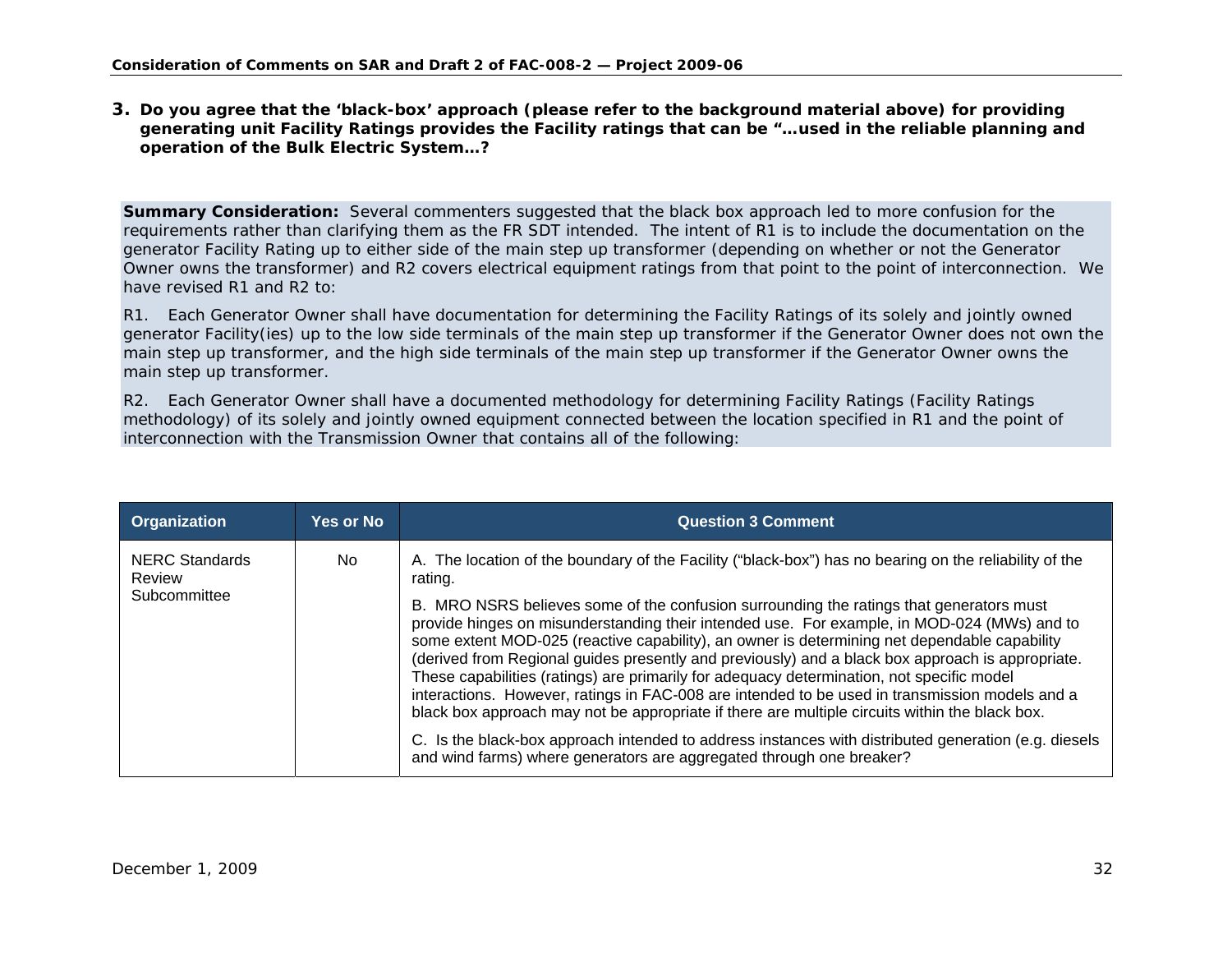| <b>Organization</b>                                                                                                                                                                                                                                                                                                                                                                                                    | <b>Yes or No</b>                                  | <b>Question 3 Comment</b>                                                                                                                                                                                                                                                                                                                                                                |  |
|------------------------------------------------------------------------------------------------------------------------------------------------------------------------------------------------------------------------------------------------------------------------------------------------------------------------------------------------------------------------------------------------------------------------|---------------------------------------------------|------------------------------------------------------------------------------------------------------------------------------------------------------------------------------------------------------------------------------------------------------------------------------------------------------------------------------------------------------------------------------------------|--|
|                                                                                                                                                                                                                                                                                                                                                                                                                        | Response: The FR SDT thanks you for your comment. |                                                                                                                                                                                                                                                                                                                                                                                          |  |
| to:                                                                                                                                                                                                                                                                                                                                                                                                                    |                                                   | A/B. The intent of R1 is to include the documentation on the generator Facility Rating up to either side of the main step up<br>transformer and R2 covers electrical equipment ratings from that point to the point of interconnection. We have revised R1 and R2                                                                                                                        |  |
| R <sub>1</sub> .<br>transformer.                                                                                                                                                                                                                                                                                                                                                                                       |                                                   | Each Generator Owner shall have documentation for determining the Facility Ratings of its solely and jointly owned<br>generator Facility(ies) up to the low side terminals of the main step up transformer if the Generator Owner does not own the main<br>step up transformer, and the high side terminals of the main step up transformer if the Generator Owner owns the main step up |  |
| <b>R2.</b>                                                                                                                                                                                                                                                                                                                                                                                                             |                                                   | Each Generator Owner shall have a documented methodology for determining Facility Ratings (Facility Ratings<br>methodology) of its solely and jointly owned equipment connected between the location specified in R1 and the point of<br>interconnection with the Transmission Owner that contains all of the following:                                                                 |  |
| C. yes                                                                                                                                                                                                                                                                                                                                                                                                                 |                                                   |                                                                                                                                                                                                                                                                                                                                                                                          |  |
| Florida Municipal<br>Power Agency, and<br>its Member Cities                                                                                                                                                                                                                                                                                                                                                            | <b>No</b>                                         | Not needed if the Facility Rating only applies to electrical equipment                                                                                                                                                                                                                                                                                                                   |  |
| Response: The FR SDT thanks you for your comment.                                                                                                                                                                                                                                                                                                                                                                      |                                                   |                                                                                                                                                                                                                                                                                                                                                                                          |  |
| <b>PJM</b>                                                                                                                                                                                                                                                                                                                                                                                                             | <b>No</b>                                         | R1 still requires documentation for determining the facility ratings That's not a black box<br>approach. R1.1 requires further details that also diverge from a black box approach.                                                                                                                                                                                                      |  |
| Response: The FR SDT thanks you for your comment. The intent of R1 is to include the documentation on the generator Facility<br>Rating up to either side of the main step up transformer and R2 covers electrical equipment ratings from that point to the point of<br>interconnection. We have revised R1 and R2 to:                                                                                                  |                                                   |                                                                                                                                                                                                                                                                                                                                                                                          |  |
| Each Generator Owner shall have documentation for determining the Facility Ratings of its solely and jointly owned<br><b>R1.</b><br>generator Facility(ies) up to the low side terminals of the main step up transformer if the Generator Owner does not own the main<br>step up transformer, and the high side terminals of the main step up transformer if the Generator Owner owns the main step up<br>transformer. |                                                   |                                                                                                                                                                                                                                                                                                                                                                                          |  |
| Each Generator Owner shall have a documented methodology for determining Facility Ratings (Facility Ratings<br><b>R2.</b><br>methodology) of its solely and jointly owned equipment connected between the location specified in R1 and the point of<br>interconnection with the Transmission Owner that contains all of the following:                                                                                 |                                                   |                                                                                                                                                                                                                                                                                                                                                                                          |  |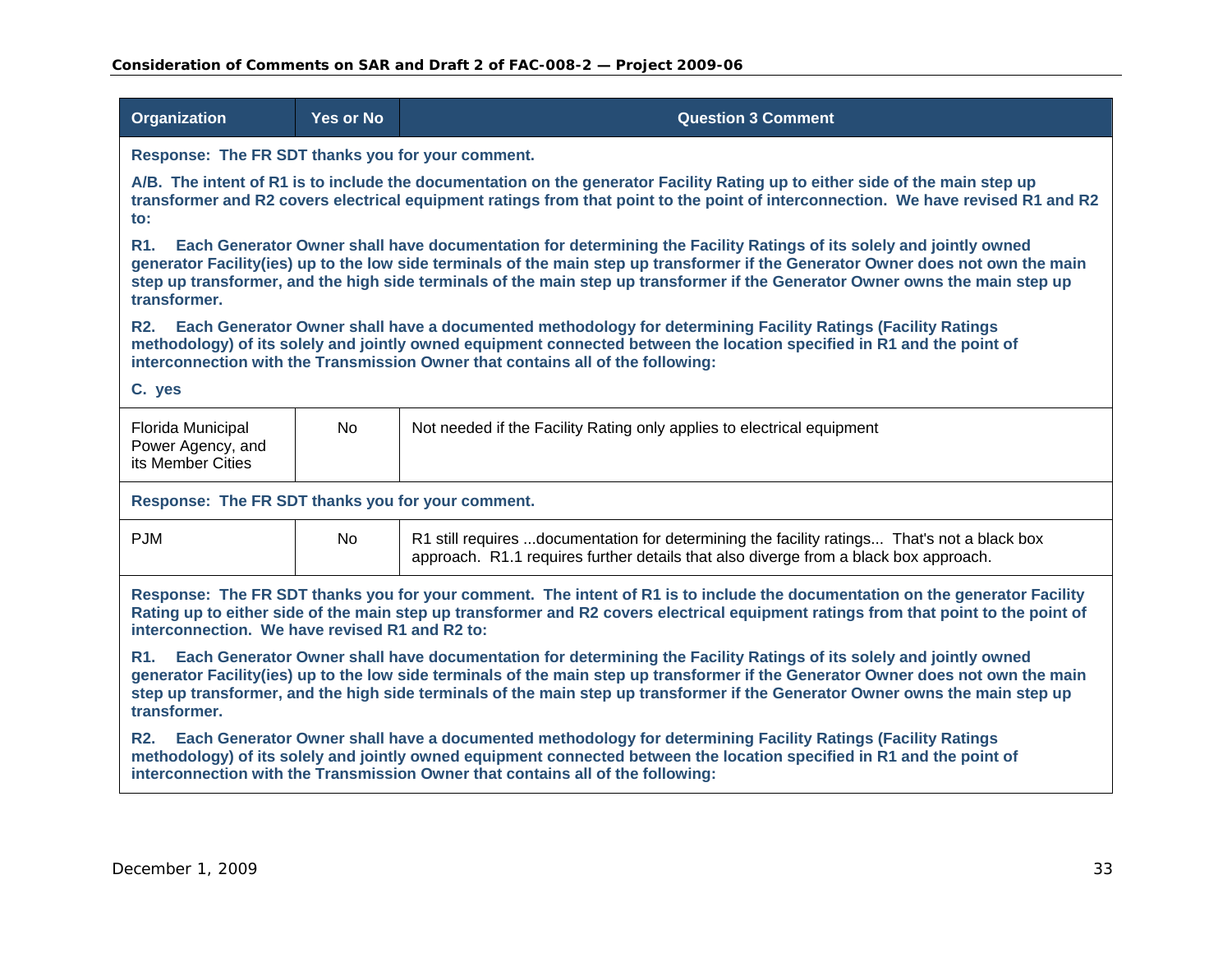| <b>Organization</b>                                                                                                                                                                                                                                                                                                                                                                                                | <b>Yes or No</b>                                                                                                                                                                                                                                                                                                                    | <b>Question 3 Comment</b>                                                                                                                                                                                                                                                                                                                                                                                                     |  |
|--------------------------------------------------------------------------------------------------------------------------------------------------------------------------------------------------------------------------------------------------------------------------------------------------------------------------------------------------------------------------------------------------------------------|-------------------------------------------------------------------------------------------------------------------------------------------------------------------------------------------------------------------------------------------------------------------------------------------------------------------------------------|-------------------------------------------------------------------------------------------------------------------------------------------------------------------------------------------------------------------------------------------------------------------------------------------------------------------------------------------------------------------------------------------------------------------------------|--|
| <b>SPS Energy</b>                                                                                                                                                                                                                                                                                                                                                                                                  | No.                                                                                                                                                                                                                                                                                                                                 | See answer to Question 2.                                                                                                                                                                                                                                                                                                                                                                                                     |  |
|                                                                                                                                                                                                                                                                                                                                                                                                                    |                                                                                                                                                                                                                                                                                                                                     | Response: The FR SDT thanks you for your comment. Please see response to Question 2.                                                                                                                                                                                                                                                                                                                                          |  |
| <b>Constellation Power</b><br>Source Generation,<br>Inc.                                                                                                                                                                                                                                                                                                                                                           | <b>No</b>                                                                                                                                                                                                                                                                                                                           | See response to Question 6 below.                                                                                                                                                                                                                                                                                                                                                                                             |  |
|                                                                                                                                                                                                                                                                                                                                                                                                                    |                                                                                                                                                                                                                                                                                                                                     | Response: The FR SDT thanks you for your comment. Please see response to Question 6.                                                                                                                                                                                                                                                                                                                                          |  |
| <b>RRI</b> Energy Inc                                                                                                                                                                                                                                                                                                                                                                                              | No.                                                                                                                                                                                                                                                                                                                                 | See the comments to Question 2 and 3.                                                                                                                                                                                                                                                                                                                                                                                         |  |
|                                                                                                                                                                                                                                                                                                                                                                                                                    |                                                                                                                                                                                                                                                                                                                                     | Response: The FR SDT thanks you for your comment. Please see response to Question 2 and Question 3.                                                                                                                                                                                                                                                                                                                           |  |
| <b>Xcel Energy</b>                                                                                                                                                                                                                                                                                                                                                                                                 | <b>No</b>                                                                                                                                                                                                                                                                                                                           | The location of the boundary of the Facility ("black-box") has no bearing on the reliability of the<br>rating.                                                                                                                                                                                                                                                                                                                |  |
|                                                                                                                                                                                                                                                                                                                                                                                                                    | Response: The FR SDT thanks you for your comment. The boundary is defined by the ownership of the Facility. The black box<br>approach is designed to provide latitude in determining the Facility Ratings for generation facilities. R4 and R5 provide for "peer<br>review" of the ratings to ensure the reliability of the rating. |                                                                                                                                                                                                                                                                                                                                                                                                                               |  |
| <b>Calpine Corporation</b>                                                                                                                                                                                                                                                                                                                                                                                         | <b>No</b>                                                                                                                                                                                                                                                                                                                           | There is no benefit to evaluating the generation facility as a "Black Box". Ratings of the electrical<br>equipment from the generator to the point of interconnect should be evaluated and the most limiting<br>element based on their electrical characteristics should provide the basis for the electrical rating of<br>the facility. FAC-00802 should not be interpreted to require any non-electrical equipment ratings. |  |
| Response: The FR SDT thanks you for your comment. The FR SDT agrees with your comments. The intent of R1 is to include the<br>documentation on the generator Facility Rating up to either side of the main step up transformer and R2 covers electrical<br>equipment ratings from that point to the point of interconnection. We have deleted the word, "turbine" from R1 and revised R1 and<br>R <sub>2</sub> to: |                                                                                                                                                                                                                                                                                                                                     |                                                                                                                                                                                                                                                                                                                                                                                                                               |  |
| Each Generator Owner shall have documentation for determining the Facility Ratings of its solely and jointly owned<br>R1.<br>generator Facility(ies) up to the low side terminals of the main step up transformer if the Generator Owner does not own the main<br>step up transformer, and the high side terminals of the main step up transformer if the Generator Owner owns the main step up<br>transformer.    |                                                                                                                                                                                                                                                                                                                                     |                                                                                                                                                                                                                                                                                                                                                                                                                               |  |
|                                                                                                                                                                                                                                                                                                                                                                                                                    |                                                                                                                                                                                                                                                                                                                                     | R2. Each Generator Owner shall have a documented methodology for determining Facility Ratings (Facility Ratings                                                                                                                                                                                                                                                                                                               |  |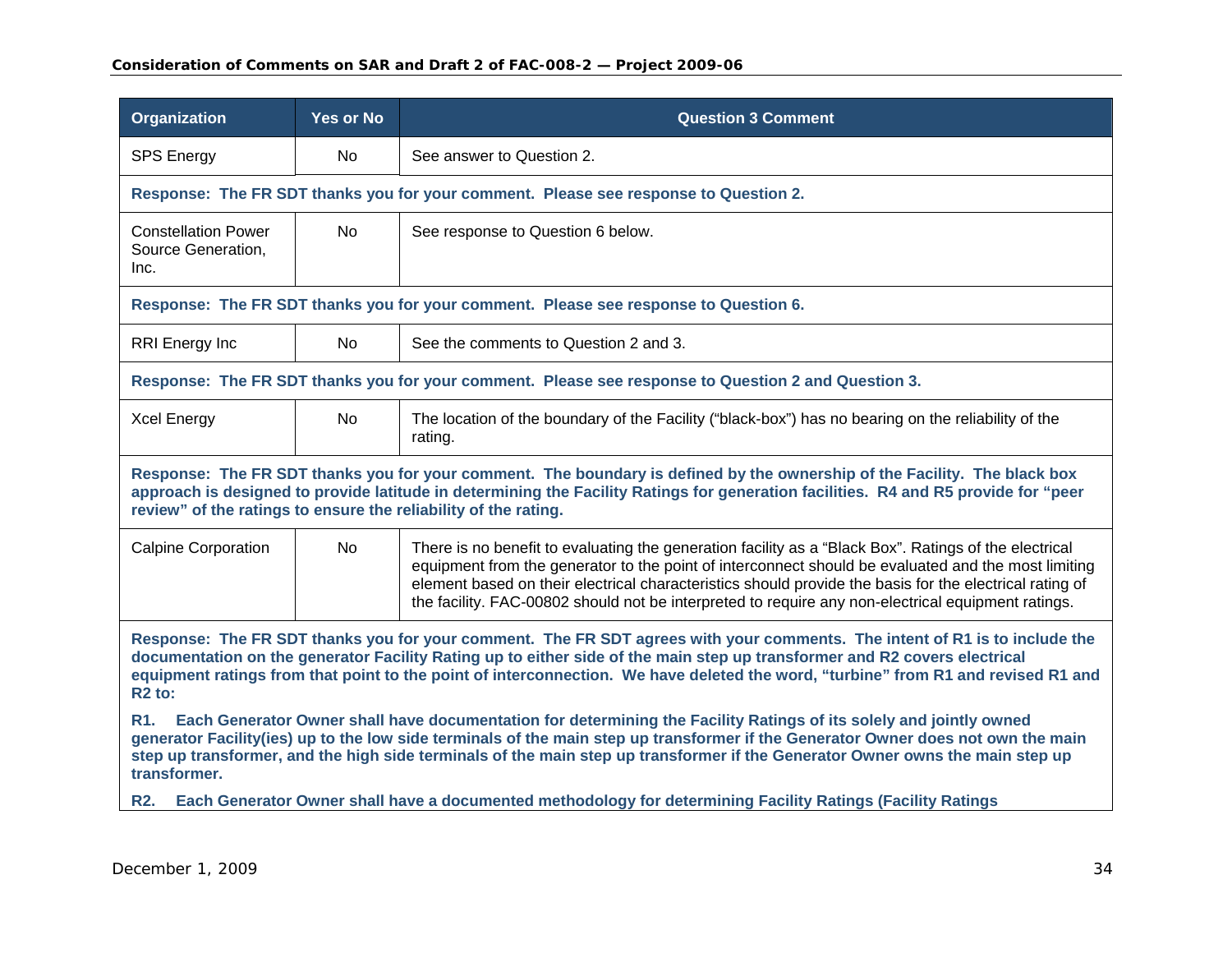| <b>Organization</b>                                                                                                                                                                                                                                                                                                                    | <b>Yes or No</b>                                                                                                                                                                                                                                                                                                                                                                         | <b>Question 3 Comment</b>                                                                                                                                                                                                                                                                                                                                                                                                                                                                                                                                                                                                  |  |
|----------------------------------------------------------------------------------------------------------------------------------------------------------------------------------------------------------------------------------------------------------------------------------------------------------------------------------------|------------------------------------------------------------------------------------------------------------------------------------------------------------------------------------------------------------------------------------------------------------------------------------------------------------------------------------------------------------------------------------------|----------------------------------------------------------------------------------------------------------------------------------------------------------------------------------------------------------------------------------------------------------------------------------------------------------------------------------------------------------------------------------------------------------------------------------------------------------------------------------------------------------------------------------------------------------------------------------------------------------------------------|--|
|                                                                                                                                                                                                                                                                                                                                        |                                                                                                                                                                                                                                                                                                                                                                                          | methodology) of its solely and jointly owned equipment connected between the location specified in R1 and the point of<br>interconnection with the Transmission Owner that contains all of the following.                                                                                                                                                                                                                                                                                                                                                                                                                  |  |
| Ameren                                                                                                                                                                                                                                                                                                                                 | <b>No</b>                                                                                                                                                                                                                                                                                                                                                                                | Typically the Generator facilities are not part of the BES so it is not clear how these ratings would<br>impact reliability planning.                                                                                                                                                                                                                                                                                                                                                                                                                                                                                      |  |
|                                                                                                                                                                                                                                                                                                                                        |                                                                                                                                                                                                                                                                                                                                                                                          | Response: The FR SDT thanks you for your comment. The intent of R1 is to include the documentation on the generator rating<br>(as defined by the Generator Owner) and R2 includes the documentation of electrical equipment rating from the generator to the<br>point of interconnection. The ratings are used in planning studies.                                                                                                                                                                                                                                                                                        |  |
| <b>IRC Standards</b><br><b>Review Committee</b>                                                                                                                                                                                                                                                                                        | <b>No</b>                                                                                                                                                                                                                                                                                                                                                                                | We believe some of the confusion surrounding the ratings that generators must provide hinges on<br>misunderstanding their intended use. For example, in MOD-024 (MWs) and to some extent MOD-<br>025 (reactive capability), an owner is determining net dependable capability (derived from Regional<br>guides presently and previously) and a black box approach is appropriate. These capabilities<br>(ratings) are primarily for adequacy determination, not specific model interactions. However, ratings<br>in FAC-008 are intended to be used in transmission models and a black box approach is not<br>appropriate. |  |
| Response: The FR SDT thanks you for your comment. The intent of R1 is to include the documentation on the generator Facility<br>Rating up to either side of the main step up transformer and R2 covers electrical equipment ratings from that point to the point of<br>interconnection. We have revised R1 and R2 to:                  |                                                                                                                                                                                                                                                                                                                                                                                          |                                                                                                                                                                                                                                                                                                                                                                                                                                                                                                                                                                                                                            |  |
| <b>R1.</b><br>transformer.                                                                                                                                                                                                                                                                                                             | Each Generator Owner shall have documentation for determining the Facility Ratings of its solely and jointly owned<br>generator Facility(ies) up to the low side terminals of the main step up transformer if the Generator Owner does not own the main<br>step up transformer, and the high side terminals of the main step up transformer if the Generator Owner owns the main step up |                                                                                                                                                                                                                                                                                                                                                                                                                                                                                                                                                                                                                            |  |
| <b>R2.</b><br>Each Generator Owner shall have a documented methodology for determining Facility Ratings (Facility Ratings<br>methodology) of its solely and jointly owned equipment connected between the location specified in R1 and the point of<br>interconnection with the Transmission Owner that contains all of the following: |                                                                                                                                                                                                                                                                                                                                                                                          |                                                                                                                                                                                                                                                                                                                                                                                                                                                                                                                                                                                                                            |  |
| FirstEnergy                                                                                                                                                                                                                                                                                                                            | No                                                                                                                                                                                                                                                                                                                                                                                       | We do not agree with this approach because the intent of this standard is not clear with regard to<br>the traditional generator facilities. Is the intent of this standard to ensure that electrical<br>infrastructure owned by the generator owner is sufficiently sized to handle the maximum generation<br>output, or is it to provide a generator rating for use in planning and operations? If it is the latter, the<br>rating that is established may be overstated and not proper for use in planning and operations<br>models, if the rating is based solely on electrical parameters.                             |  |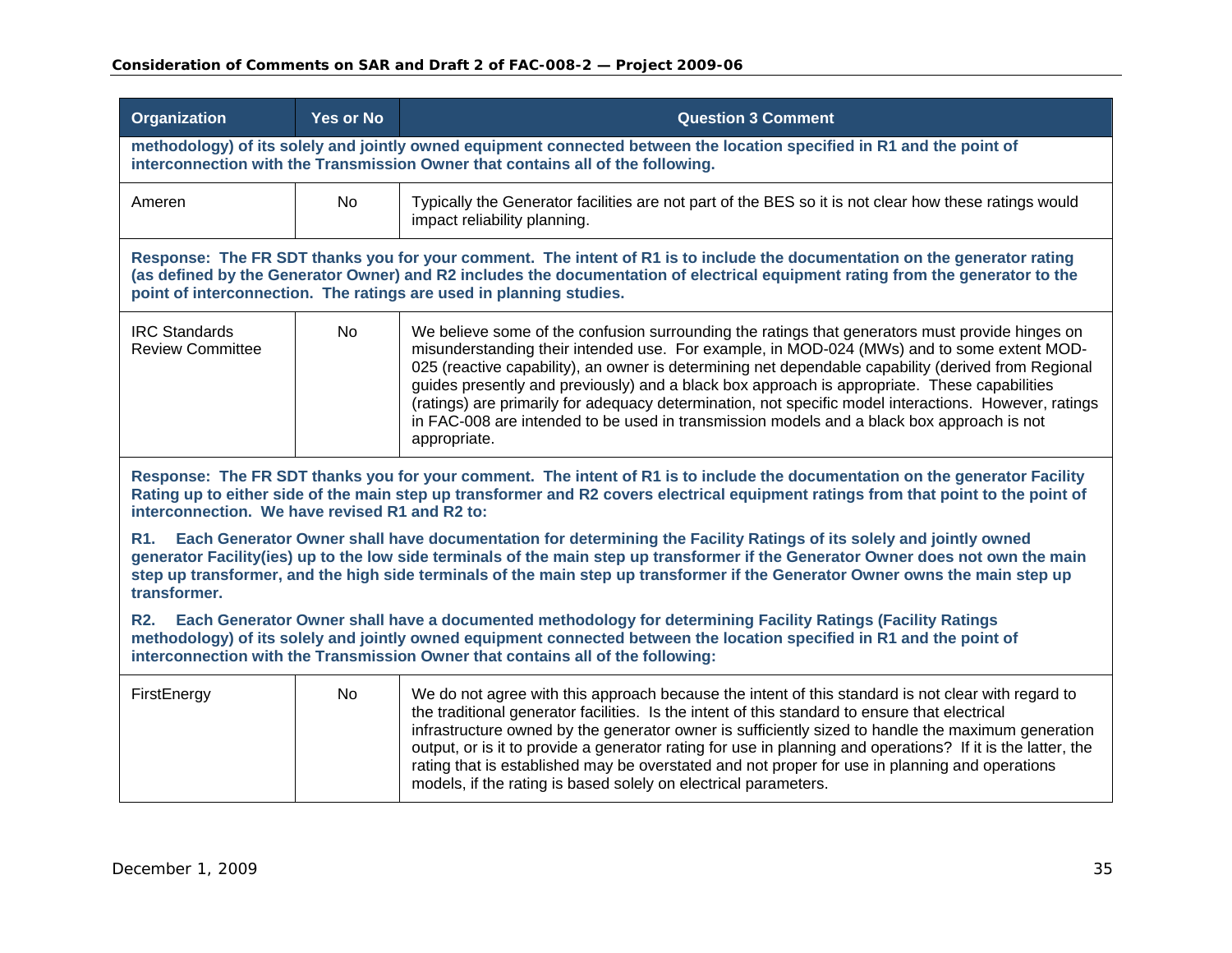| Organization                                                                                                                                                                                                                                                                                                                                                                                                                                                                                                                                    | Yes or No                                                                                                                                                                                                                                                                                                                                                                                | <b>Question 3 Comment</b>                                                                                                                                                                                                                                                                                                                                                                                                                                                                                                                                                                        |  |
|-------------------------------------------------------------------------------------------------------------------------------------------------------------------------------------------------------------------------------------------------------------------------------------------------------------------------------------------------------------------------------------------------------------------------------------------------------------------------------------------------------------------------------------------------|------------------------------------------------------------------------------------------------------------------------------------------------------------------------------------------------------------------------------------------------------------------------------------------------------------------------------------------------------------------------------------------|--------------------------------------------------------------------------------------------------------------------------------------------------------------------------------------------------------------------------------------------------------------------------------------------------------------------------------------------------------------------------------------------------------------------------------------------------------------------------------------------------------------------------------------------------------------------------------------------------|--|
|                                                                                                                                                                                                                                                                                                                                                                                                                                                                                                                                                 |                                                                                                                                                                                                                                                                                                                                                                                          | In R1, there is no consideration for operating limits that may occur due to mechanical limitations (i.e.<br>tube leak). The SDT should consider adding to R1 a similar requirement as stated in sub-part 2.2.4<br>of requirement R2 with regard to operating limitations. This issue could be a problem for an entity<br>that would choose sub-part 1.1.1 over sub-part 1.1.2 in their facility rating determination. For an<br>entity that chooses sub-part 1.1.2 of R1, it is not clear how sub-part 1.2 would be satisfied.                                                                   |  |
|                                                                                                                                                                                                                                                                                                                                                                                                                                                                                                                                                 |                                                                                                                                                                                                                                                                                                                                                                                          | The inclusion of 1.2 seems to force an entity to use 1.1.1. To resolve this, we suggest that a<br>minimum timeframe for consecutive operating hours during testing or operational tracking be<br>established that when used in 1.1.2 would also be understood to meet sub-part 1.2. Lastly, sub-part<br>1.1.2 is lacking in that the item says that operational information "may" be supplemented by<br>engineering analysis. FE suggests that R1 should also mirror sub-parts 2.2.1 through 2.2.3 of<br>requirement R2 to account for engineering analysis that should be required or expected. |  |
| Response: The FR SDT thanks you for your comment. We have removed the word "turbine' to clarify that the requirement only<br>applies to electrical facilities and not items such as tube leaks. The time horizon for R1 is long term planning, not real-time<br>operations. The intent of R1 is to include the documentation on the generator Facility Rating up to either side of the main step up<br>transformer and R2 covers electrical equipment ratings from that point to the point of interconnection. We have revised R1 and R2<br>to: |                                                                                                                                                                                                                                                                                                                                                                                          |                                                                                                                                                                                                                                                                                                                                                                                                                                                                                                                                                                                                  |  |
| <b>R1.</b><br>transformer.                                                                                                                                                                                                                                                                                                                                                                                                                                                                                                                      | Each Generator Owner shall have documentation for determining the Facility Ratings of its solely and jointly owned<br>generator Facility(ies) up to the low side terminals of the main step up transformer if the Generator Owner does not own the main<br>step up transformer, and the high side terminals of the main step up transformer if the Generator Owner owns the main step up |                                                                                                                                                                                                                                                                                                                                                                                                                                                                                                                                                                                                  |  |
| Each Generator Owner shall have a documented methodology for determining Facility Ratings (Facility Ratings<br><b>R2.</b><br>methodology) of its solely and jointly owned equipment connected between the location specified in R1 and the point of<br>interconnection with the Transmission Owner that contains all of the following:                                                                                                                                                                                                          |                                                                                                                                                                                                                                                                                                                                                                                          |                                                                                                                                                                                                                                                                                                                                                                                                                                                                                                                                                                                                  |  |
| We have also revised Requirement R1, Part 1.2 to address your concern:                                                                                                                                                                                                                                                                                                                                                                                                                                                                          |                                                                                                                                                                                                                                                                                                                                                                                          |                                                                                                                                                                                                                                                                                                                                                                                                                                                                                                                                                                                                  |  |
| The documentation shall be consistent with the principle that the Facility Ratings do not exceed the most limiting applicable<br>Equipment Rating of the individual equipment that comprises that Facility.                                                                                                                                                                                                                                                                                                                                     |                                                                                                                                                                                                                                                                                                                                                                                          |                                                                                                                                                                                                                                                                                                                                                                                                                                                                                                                                                                                                  |  |
| <b>AEP</b>                                                                                                                                                                                                                                                                                                                                                                                                                                                                                                                                      | Yes                                                                                                                                                                                                                                                                                                                                                                                      |                                                                                                                                                                                                                                                                                                                                                                                                                                                                                                                                                                                                  |  |
| Arizona Public                                                                                                                                                                                                                                                                                                                                                                                                                                                                                                                                  | Yes                                                                                                                                                                                                                                                                                                                                                                                      |                                                                                                                                                                                                                                                                                                                                                                                                                                                                                                                                                                                                  |  |

Service Co.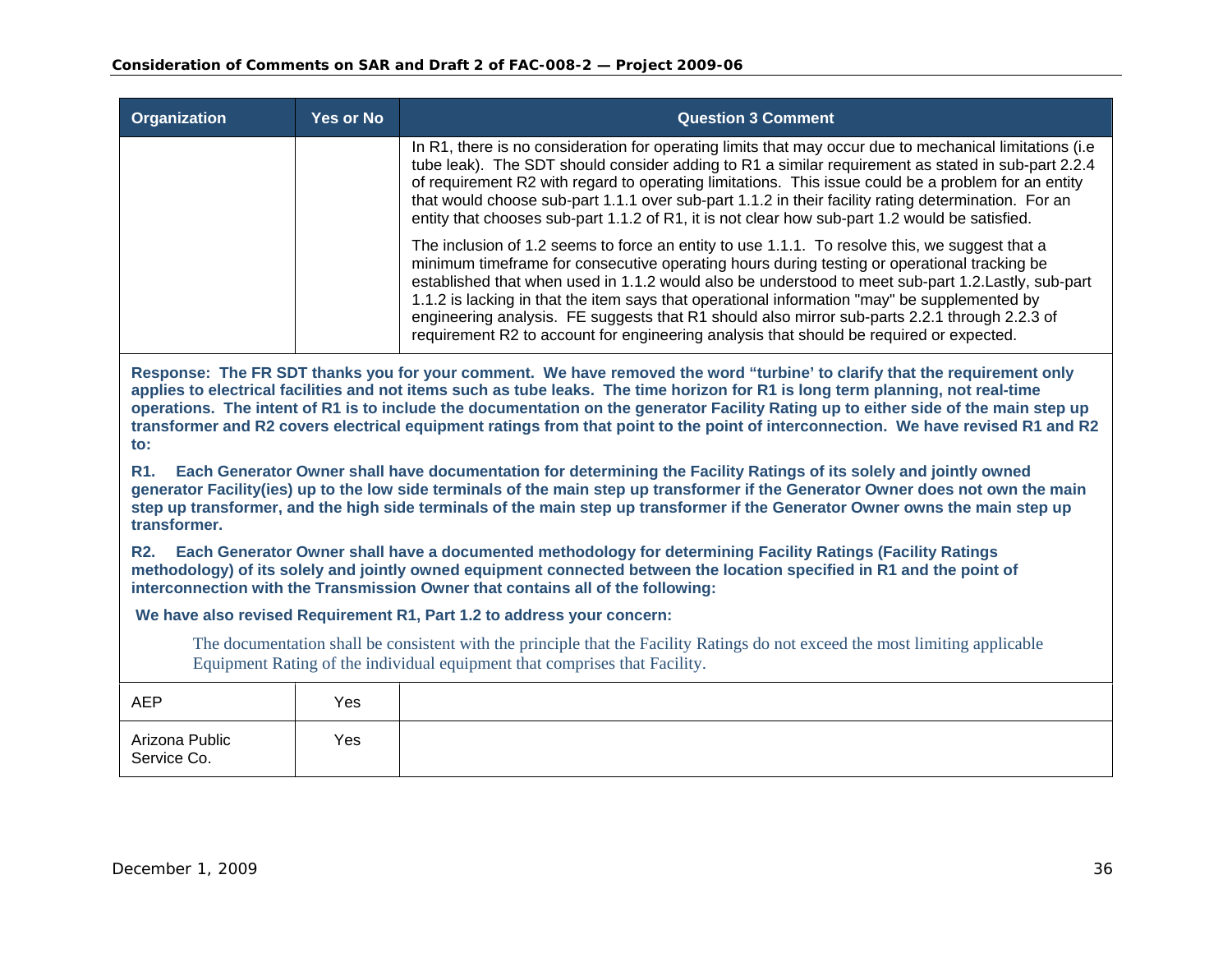| <b>Organization</b>                                  | <b>Yes or No</b> | <b>Question 3 Comment</b> |
|------------------------------------------------------|------------------|---------------------------|
| <b>Bonneville Power</b><br>Administration            | Yes              |                           |
| Duke Energy                                          | Yes              |                           |
| Dynegy Inc.                                          | Yes              |                           |
| E.ON U.S.                                            | Yes              |                           |
| Georgia<br>Transmission<br>Corporation               | Yes              |                           |
| Independent<br><b>Electricity System</b><br>Operator | Yes              |                           |
| Manitoba Hydro                                       | Yes              |                           |
| NextEra Energy<br>Resources                          | Yes              |                           |
| Northeast Power<br><b>Coordinating Council</b>       | Yes              |                           |
| <b>Ontario Power</b><br>Generation                   | Yes              |                           |
| Pacific Gas and<br>Electric Co.                      | Yes              |                           |
| PacifiCorp                                           | Yes              |                           |
| Pepco Holdings, Inc.                                 | Yes              |                           |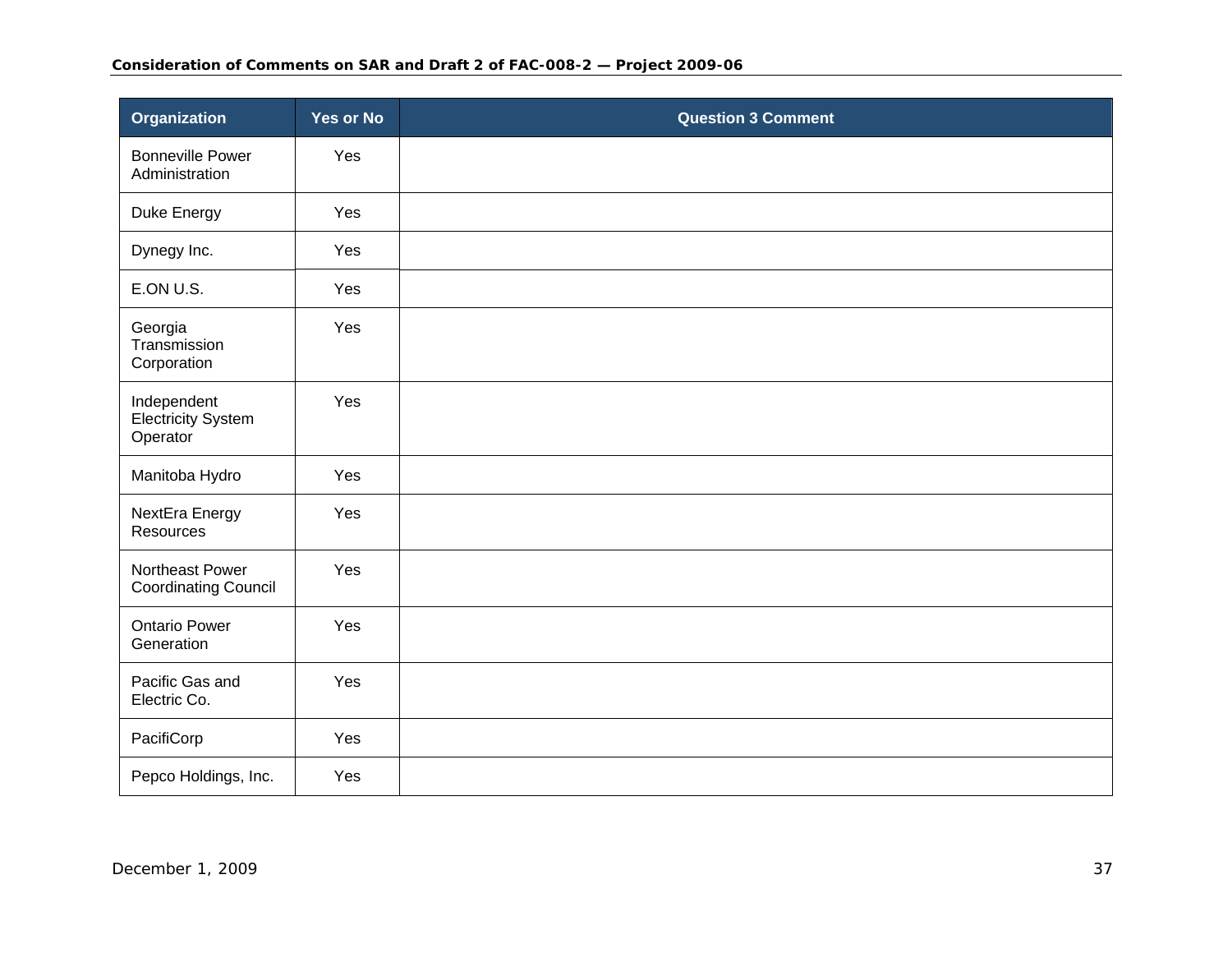| <b>Organization</b>                                                                                                                                                                                                                                                                                                   | <b>Yes or No</b>                                                                                                   | <b>Question 3 Comment</b>                                                                                                                                                                                                                                                                                                                                                                                                                                                                              |  |
|-----------------------------------------------------------------------------------------------------------------------------------------------------------------------------------------------------------------------------------------------------------------------------------------------------------------------|--------------------------------------------------------------------------------------------------------------------|--------------------------------------------------------------------------------------------------------------------------------------------------------------------------------------------------------------------------------------------------------------------------------------------------------------------------------------------------------------------------------------------------------------------------------------------------------------------------------------------------------|--|
| - Affiliates                                                                                                                                                                                                                                                                                                          |                                                                                                                    |                                                                                                                                                                                                                                                                                                                                                                                                                                                                                                        |  |
| <b>Puget Sound Energy</b>                                                                                                                                                                                                                                                                                             | Yes.                                                                                                               |                                                                                                                                                                                                                                                                                                                                                                                                                                                                                                        |  |
| Self-retired                                                                                                                                                                                                                                                                                                          | Yes                                                                                                                |                                                                                                                                                                                                                                                                                                                                                                                                                                                                                                        |  |
| <b>SERC Planning</b><br><b>Standards</b><br>Subcommittee                                                                                                                                                                                                                                                              | Yes                                                                                                                |                                                                                                                                                                                                                                                                                                                                                                                                                                                                                                        |  |
| Southern Company                                                                                                                                                                                                                                                                                                      | Yes                                                                                                                |                                                                                                                                                                                                                                                                                                                                                                                                                                                                                                        |  |
| US Bureau of<br>Reclamation                                                                                                                                                                                                                                                                                           | Yes                                                                                                                |                                                                                                                                                                                                                                                                                                                                                                                                                                                                                                        |  |
| Georgia System<br>Operations<br>Corporation                                                                                                                                                                                                                                                                           | Yes                                                                                                                | Allows definition of the "Boundaries" of the plant ("Black-box").                                                                                                                                                                                                                                                                                                                                                                                                                                      |  |
| Response: The FR SDT thanks you for your comment.                                                                                                                                                                                                                                                                     |                                                                                                                    |                                                                                                                                                                                                                                                                                                                                                                                                                                                                                                        |  |
| <b>Electric Market Policy</b>                                                                                                                                                                                                                                                                                         | Yes                                                                                                                | As noted in the background material in paragraph 3 on page 2 of 5, this approach allows latitude for<br>the Generator Owner to define the "boundary" of the generating unit Facility ("black-box") as either<br>the generator terminals or the low side terminals of the step up transformer, or the high side<br>terminal of the step up transformer "presumably chosen by the Generator Owner to be consistent<br>with the change in ownership point between the Generator and Transmission Owners." |  |
| Response: The FR SDT thanks you for your comment.                                                                                                                                                                                                                                                                     |                                                                                                                    |                                                                                                                                                                                                                                                                                                                                                                                                                                                                                                        |  |
| SCE&G                                                                                                                                                                                                                                                                                                                 | Yes                                                                                                                | The boundaries of the blackbox must be clearly defined                                                                                                                                                                                                                                                                                                                                                                                                                                                 |  |
| Response: The FR SDT thanks you for your comment. The intent of R1 is to include the documentation on the generator Facility<br>Rating up to either side of the main step up transformer and R2 covers electrical equipment ratings from that point to the point of<br>interconnection. We have revised R1 and R2 to: |                                                                                                                    |                                                                                                                                                                                                                                                                                                                                                                                                                                                                                                        |  |
| R <sub>1</sub> .                                                                                                                                                                                                                                                                                                      | Each Generator Owner shall have documentation for determining the Facility Ratings of its solely and jointly owned |                                                                                                                                                                                                                                                                                                                                                                                                                                                                                                        |  |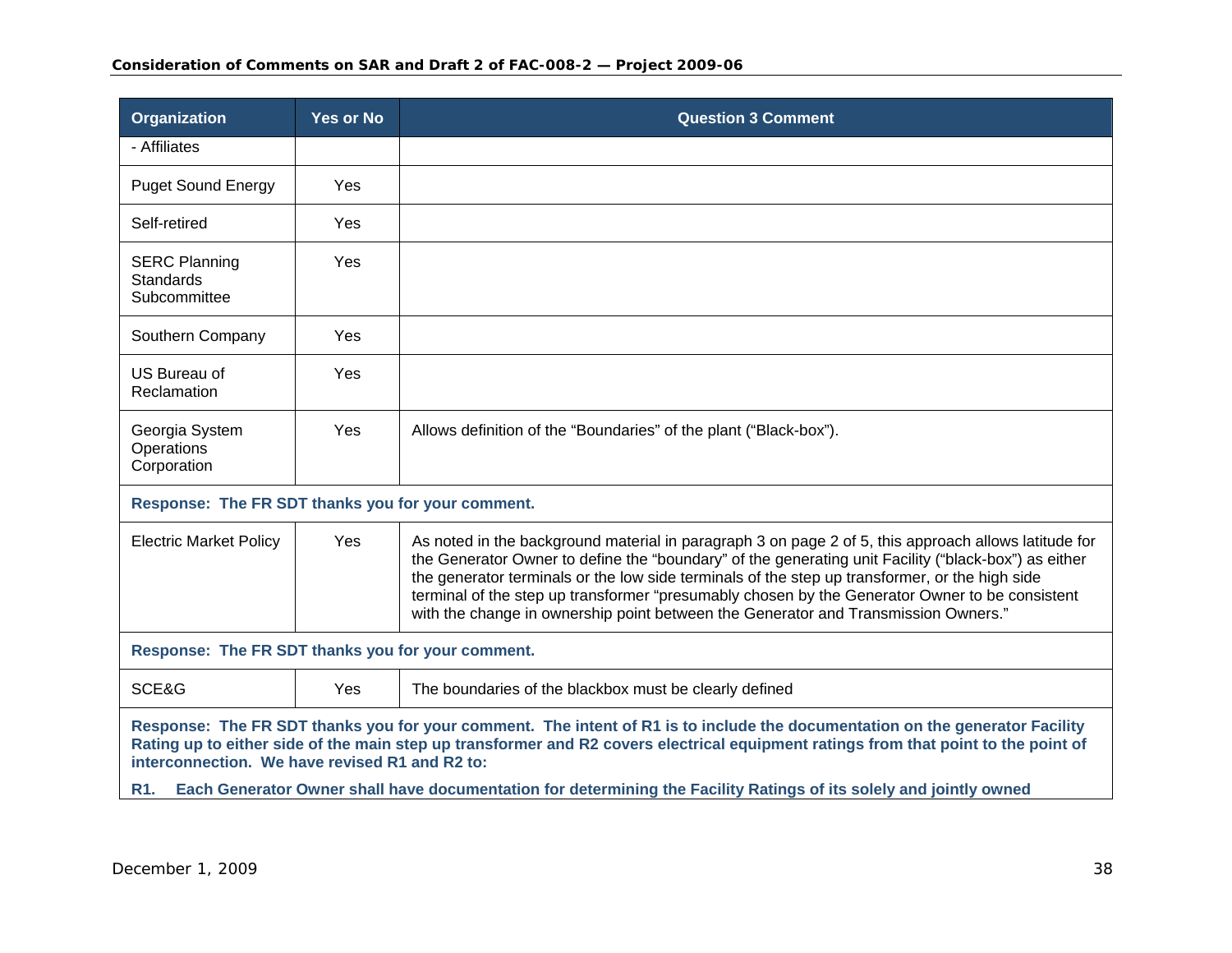| Organization                                                                                                                                                                                                                                                                                                                           | <b>Yes or No</b> | <b>Question 3 Comment</b> |
|----------------------------------------------------------------------------------------------------------------------------------------------------------------------------------------------------------------------------------------------------------------------------------------------------------------------------------------|------------------|---------------------------|
| generator Facility(ies) up to the low side terminals of the main step up transformer if the Generator Owner does not own the main<br>step up transformer, and the high side terminals of the main step up transformer if the Generator Owner owns the main step up<br>transformer.                                                     |                  |                           |
| Each Generator Owner shall have a documented methodology for determining Facility Ratings (Facility Ratings<br><b>R2.</b><br>methodology) of its solely and jointly owned equipment connected between the location specified in R1 and the point of<br>interconnection with the Transmission Owner that contains all of the following: |                  |                           |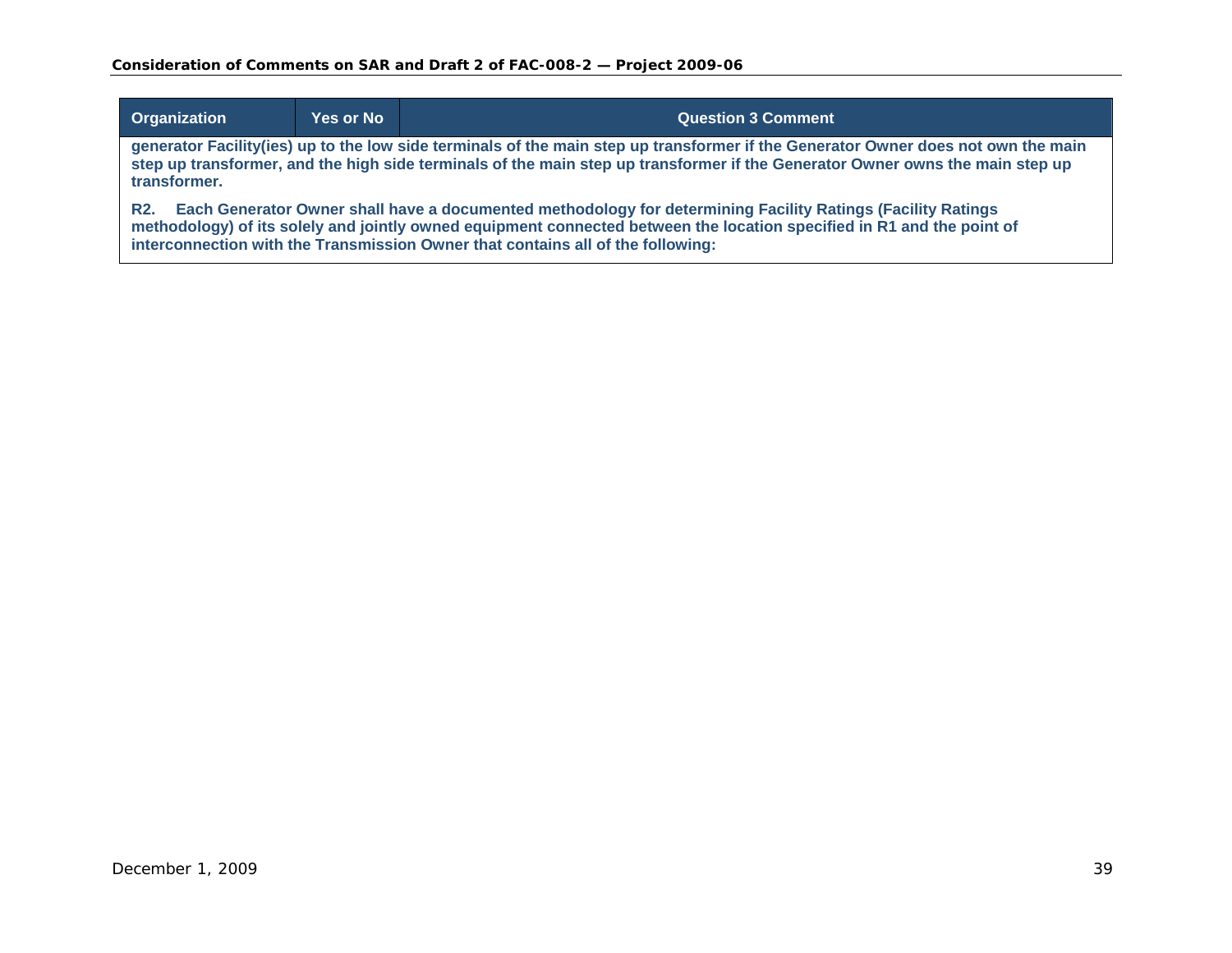**4. Do you agree that the selection of "generator terminals or the low side terminals of the step up transformer, or the high side terminal of the step up transformer" in Requirement R1 provides sufficient latitude to the Generator Owner? If not, provide please suggest other or additional locations.** 

**Summary Consideration:** Several stakeholders suggested better clarity to the requirements was needed. The intent of R1 is to include the documentation on the generator Facility Rating up to either side of the main step up transformer (depending on whether or not the Generator Owner owns the transformer) and R2 covers electrical equipment ratings from that point to the point of interconnection. We have revised R1 and R2 to:

R1. Each Generator Owner shall have documentation for determining the Facility Ratings of its solely and jointly owned generator Facility(ies) up to the low side terminals of the main step up transformer if the Generator Owner does not own the main step up transformer, and the high side terminals of the main step up transformer if the Generator Owner owns the main step up transformer.

<span id="page-39-0"></span>

| Organization                                                                                                                                                                                                                                                                                                                                                                                                 | <b>Yes or No</b> | <b>Question 4 Comment</b>                                                                                                                                        |
|--------------------------------------------------------------------------------------------------------------------------------------------------------------------------------------------------------------------------------------------------------------------------------------------------------------------------------------------------------------------------------------------------------------|------------------|------------------------------------------------------------------------------------------------------------------------------------------------------------------|
| Electric Market<br>Policy                                                                                                                                                                                                                                                                                                                                                                                    | No.              | As noted in Question 1, Requirement 1 should be expanded to include: "consistent with the change<br>in ownership between the Generator and Transmission Owners." |
| Response: The FR SDT thanks you for your comment. The intent of R1 is to include the documentation on the generator Facility<br>Rating up to either side of the main step up transformer and R2 covers electrical equipment ratings from that point to the point of<br>interconnection. We have revised R1 and R2 to:                                                                                        |                  |                                                                                                                                                                  |
| R1. Each Generator Owner shall have documentation for determining the Facility Ratings of its solely and jointly owned<br>generator Facility(ies) up to the low side terminals of the main step up transformer if the Generator Owner does not own the main<br>step up transformer, and the high side terminals of the main step up transformer if the Generator Owner owns the main step up<br>transformer. |                  |                                                                                                                                                                  |
| Each Generator Owner shall have a documented methodology for determining Facility Ratings (Facility Ratings<br><b>R2.</b><br>methodology) of its solely and jointly owned equipment connected between the location specified in R1 and the point of<br>interconnection with the Transmission Owner that contains all of the following:                                                                       |                  |                                                                                                                                                                  |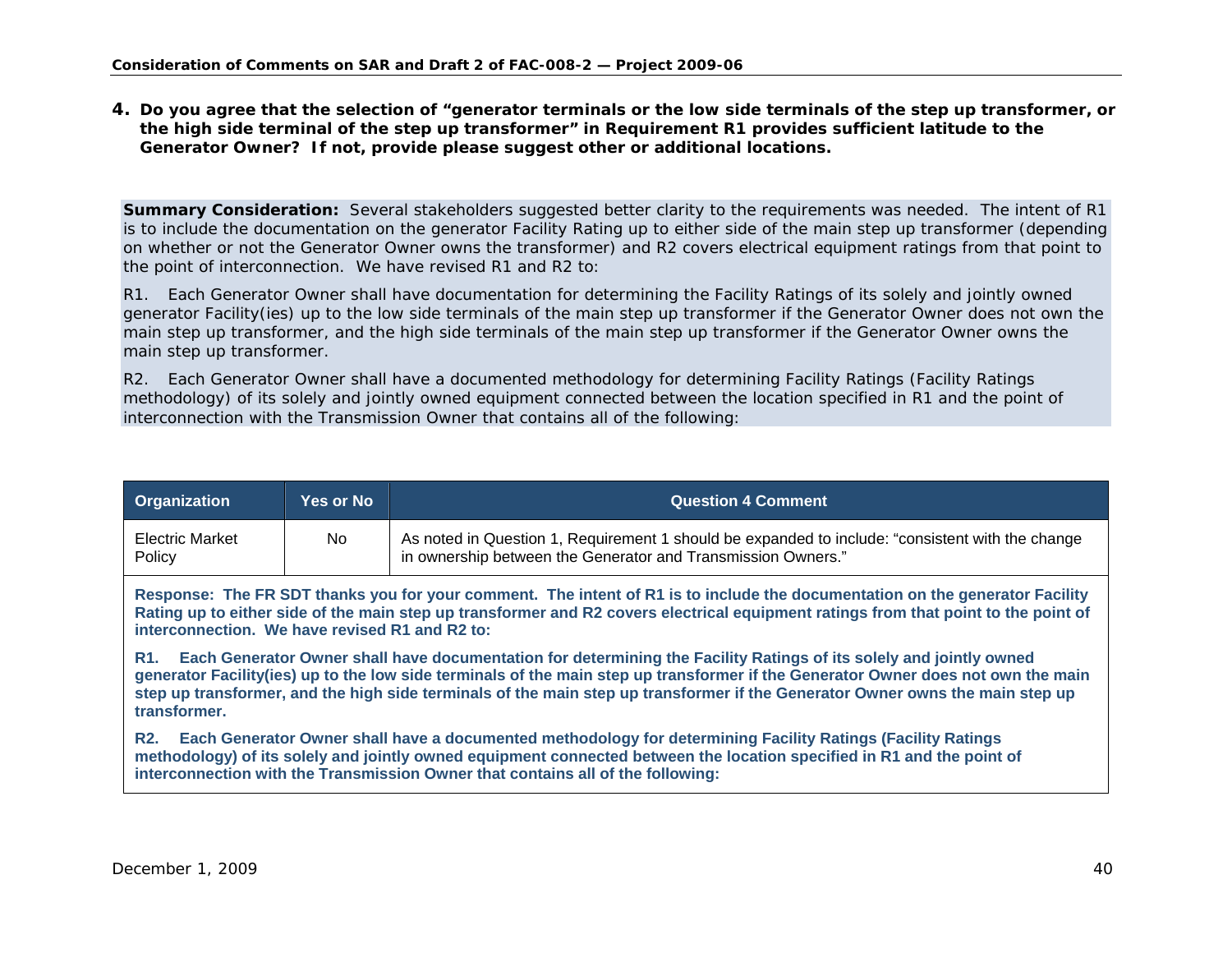| <b>Organization</b>                                                                                                                                                                                                                                                                                                                                                                                             | <b>Yes or No</b>                                                                                                                                                                                                                                                                          | <b>Question 4 Comment</b>                                                                                                                                                                                                                           |  |  |
|-----------------------------------------------------------------------------------------------------------------------------------------------------------------------------------------------------------------------------------------------------------------------------------------------------------------------------------------------------------------------------------------------------------------|-------------------------------------------------------------------------------------------------------------------------------------------------------------------------------------------------------------------------------------------------------------------------------------------|-----------------------------------------------------------------------------------------------------------------------------------------------------------------------------------------------------------------------------------------------------|--|--|
| E.ON U.S.                                                                                                                                                                                                                                                                                                                                                                                                       | No                                                                                                                                                                                                                                                                                        | E.ON U.S. believes that this requirement is adequately addressed by R1 and therefore redundant                                                                                                                                                      |  |  |
|                                                                                                                                                                                                                                                                                                                                                                                                                 |                                                                                                                                                                                                                                                                                           | Response: The FR SDT thanks you for your comment. We have revised R1 and R2 to provide clarity.                                                                                                                                                     |  |  |
| Florida Municipal<br>Power Agency, and<br>its Member Cities                                                                                                                                                                                                                                                                                                                                                     | <b>No</b>                                                                                                                                                                                                                                                                                 | If Facility Ratings only apply to electrical equipment of a power plant, then the "black box" is not<br>needed, and the various boundaries to the "black box" are not needed.                                                                       |  |  |
|                                                                                                                                                                                                                                                                                                                                                                                                                 | Response: The FR SDT thanks you for your comment. The intent of R1 is to include the documentation on the generator rating<br>(as defined by the Generator Owner) and R2 includes the documentation of electrical equipment rating from the generator to the<br>point of interconnection. |                                                                                                                                                                                                                                                     |  |  |
| Ameren                                                                                                                                                                                                                                                                                                                                                                                                          | No.                                                                                                                                                                                                                                                                                       | It seems there should be a common point of demarcation. It is not clear what the justification would<br>be for selecting one point over another. It seems that common point should be the Point of<br>Interconnection with the transmission system. |  |  |
| Response: The FR SDT thanks you for your comment. The intent of R1 is to include the documentation on the generator Facility<br>Rating up to either side of the main step up transformer and R2 covers electrical equipment ratings from that point to the point of<br>interconnection. We have revised R1 and R2 to:                                                                                           |                                                                                                                                                                                                                                                                                           |                                                                                                                                                                                                                                                     |  |  |
| Each Generator Owner shall have documentation for determining the Facility Ratings of its solely and jointly owned<br>R1.<br>generator Facility(ies) up to the low side terminals of the main step up transformer if the Generator Owner does not own the main<br>step up transformer, and the high side terminals of the main step up transformer if the Generator Owner owns the main step up<br>transformer. |                                                                                                                                                                                                                                                                                           |                                                                                                                                                                                                                                                     |  |  |
| <b>R2.</b><br>Each Generator Owner shall have a documented methodology for determining Facility Ratings (Facility Ratings<br>methodology) of its solely and jointly owned equipment connected between the location specified in R1 and the point of<br>interconnection with the Transmission Owner that contains all of the following:                                                                          |                                                                                                                                                                                                                                                                                           |                                                                                                                                                                                                                                                     |  |  |
| <b>Ontario Power</b><br>Generation                                                                                                                                                                                                                                                                                                                                                                              | No.                                                                                                                                                                                                                                                                                       | Please see the response to Q1.                                                                                                                                                                                                                      |  |  |
|                                                                                                                                                                                                                                                                                                                                                                                                                 |                                                                                                                                                                                                                                                                                           | Response: The FR SDT thanks you for your comment. Please see response to Q1.                                                                                                                                                                        |  |  |
| FirstEnergy                                                                                                                                                                                                                                                                                                                                                                                                     | No                                                                                                                                                                                                                                                                                        | See our comments in Question 2.                                                                                                                                                                                                                     |  |  |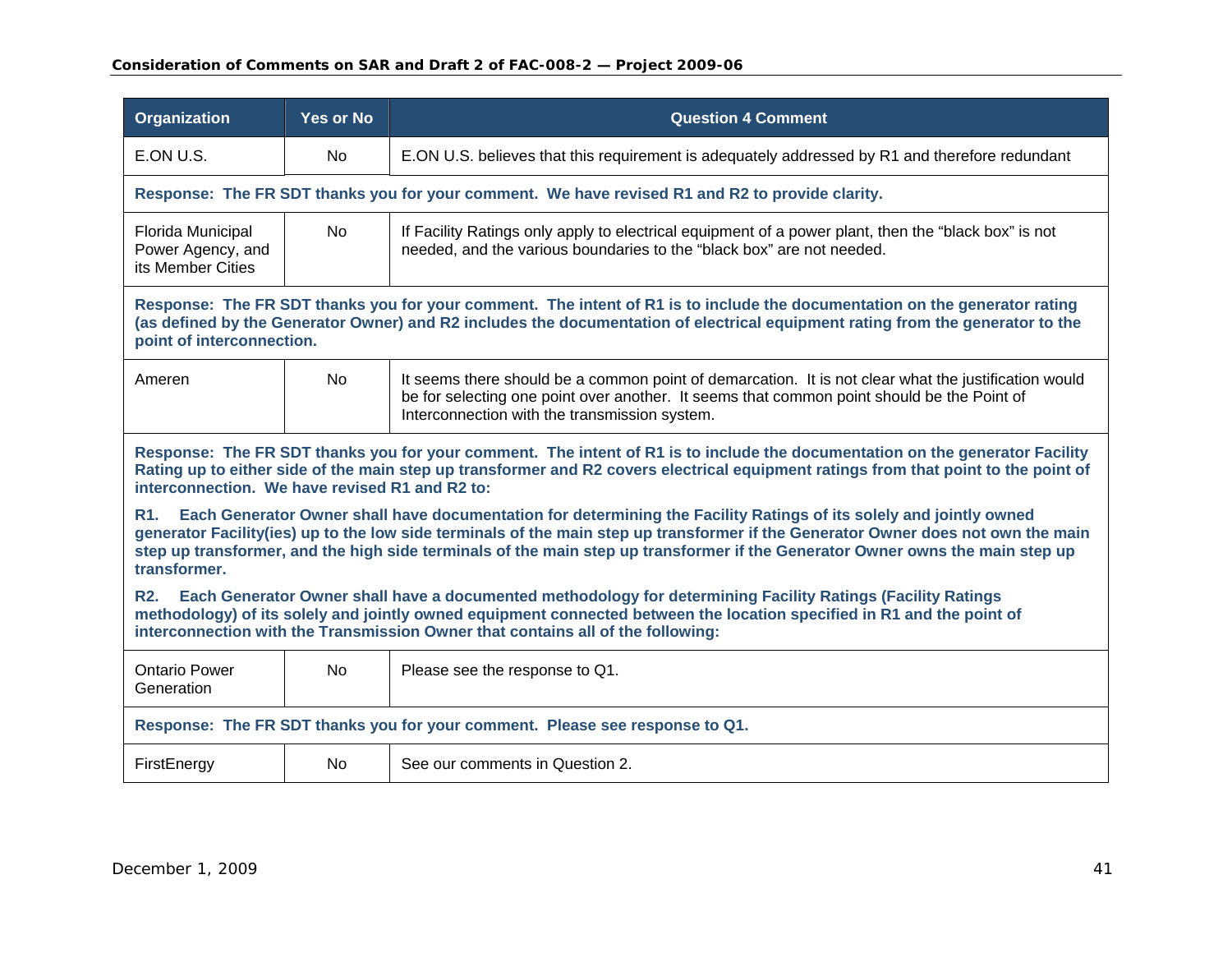| <b>Organization</b>                                                                                                                                                                                                                                                                                                                                                                                                    | <b>Yes or No</b> | <b>Question 4 Comment</b>                                                                                                                                                                                                                                                                                                                                                                                                                                                                                                                                                                                                                                                                                       |  |
|------------------------------------------------------------------------------------------------------------------------------------------------------------------------------------------------------------------------------------------------------------------------------------------------------------------------------------------------------------------------------------------------------------------------|------------------|-----------------------------------------------------------------------------------------------------------------------------------------------------------------------------------------------------------------------------------------------------------------------------------------------------------------------------------------------------------------------------------------------------------------------------------------------------------------------------------------------------------------------------------------------------------------------------------------------------------------------------------------------------------------------------------------------------------------|--|
|                                                                                                                                                                                                                                                                                                                                                                                                                        |                  | Response: The FR SDT thanks you for your comment. Please see response to Q2.                                                                                                                                                                                                                                                                                                                                                                                                                                                                                                                                                                                                                                    |  |
| RRI Energy Inc                                                                                                                                                                                                                                                                                                                                                                                                         | No.              | See the comments to Question 2 and 3.                                                                                                                                                                                                                                                                                                                                                                                                                                                                                                                                                                                                                                                                           |  |
|                                                                                                                                                                                                                                                                                                                                                                                                                        |                  | Response: The FR SDT thanks you for your comment. Please see response to Q2 and Q3.                                                                                                                                                                                                                                                                                                                                                                                                                                                                                                                                                                                                                             |  |
| <b>SPS Energy</b>                                                                                                                                                                                                                                                                                                                                                                                                      | <b>No</b>        | See answer to Question 2.                                                                                                                                                                                                                                                                                                                                                                                                                                                                                                                                                                                                                                                                                       |  |
|                                                                                                                                                                                                                                                                                                                                                                                                                        |                  | Response: The FR SDT thanks you for your comment. Please see response to Q2.                                                                                                                                                                                                                                                                                                                                                                                                                                                                                                                                                                                                                                    |  |
| Northeast Power<br>Coordinating<br>Council                                                                                                                                                                                                                                                                                                                                                                             | <b>No</b>        | The rating of the generator should be at the generator terminals, with the requirement that the unit<br>service load (if drawn between the generator terminals and the low side of the generator step-up<br>transformer) and the generator step-up transformer impedances are explicitly shown. If measured at<br>the high side of the generator step-up transformer, the rating is a net output rating that may not<br>reflect the physical limits and characteristics of the generator, unit service load, and transformer<br>losses.                                                                                                                                                                         |  |
| Response: The FR SDT thanks you for your comment. The intent of R1 is to include the documentation on the generator Facility<br>Rating up to either side of the main step up transformer and R2 covers electrical equipment ratings from that point to the point of<br>interconnection. We have revised R1 and R2 to:                                                                                                  |                  |                                                                                                                                                                                                                                                                                                                                                                                                                                                                                                                                                                                                                                                                                                                 |  |
| Each Generator Owner shall have documentation for determining the Facility Ratings of its solely and jointly owned<br><b>R1.</b><br>generator Facility(ies) up to the low side terminals of the main step up transformer if the Generator Owner does not own the main<br>step up transformer, and the high side terminals of the main step up transformer if the Generator Owner owns the main step up<br>transformer. |                  |                                                                                                                                                                                                                                                                                                                                                                                                                                                                                                                                                                                                                                                                                                                 |  |
| <b>R2.</b><br>Each Generator Owner shall have a documented methodology for determining Facility Ratings (Facility Ratings<br>methodology) of its solely and jointly owned equipment connected between the location specified in R1 and the point of<br>interconnection with the Transmission Owner that contains all of the following:                                                                                 |                  |                                                                                                                                                                                                                                                                                                                                                                                                                                                                                                                                                                                                                                                                                                                 |  |
| Independent<br><b>Electricity System</b><br>Operator                                                                                                                                                                                                                                                                                                                                                                   | <b>No</b>        | We believe the expansion of this standard to now have R1 and R2 applicable to the Generator<br>Owner is to ensure: a. It has documentation on the rating of that part of equipment associated with<br>the generating unit, and, b. It has a documented methodology to determine the facilities between its<br>generating unit and the interconnection point with the Transmission Owner. We believe the<br>determination of the rating for step-up transformers should be covered by R2, not R1. By including<br>"or the high side terminal of the step up transformer" in R1 allows the GO to use documented<br>information as opposed to a determination methodology and be spared from having to provide the |  |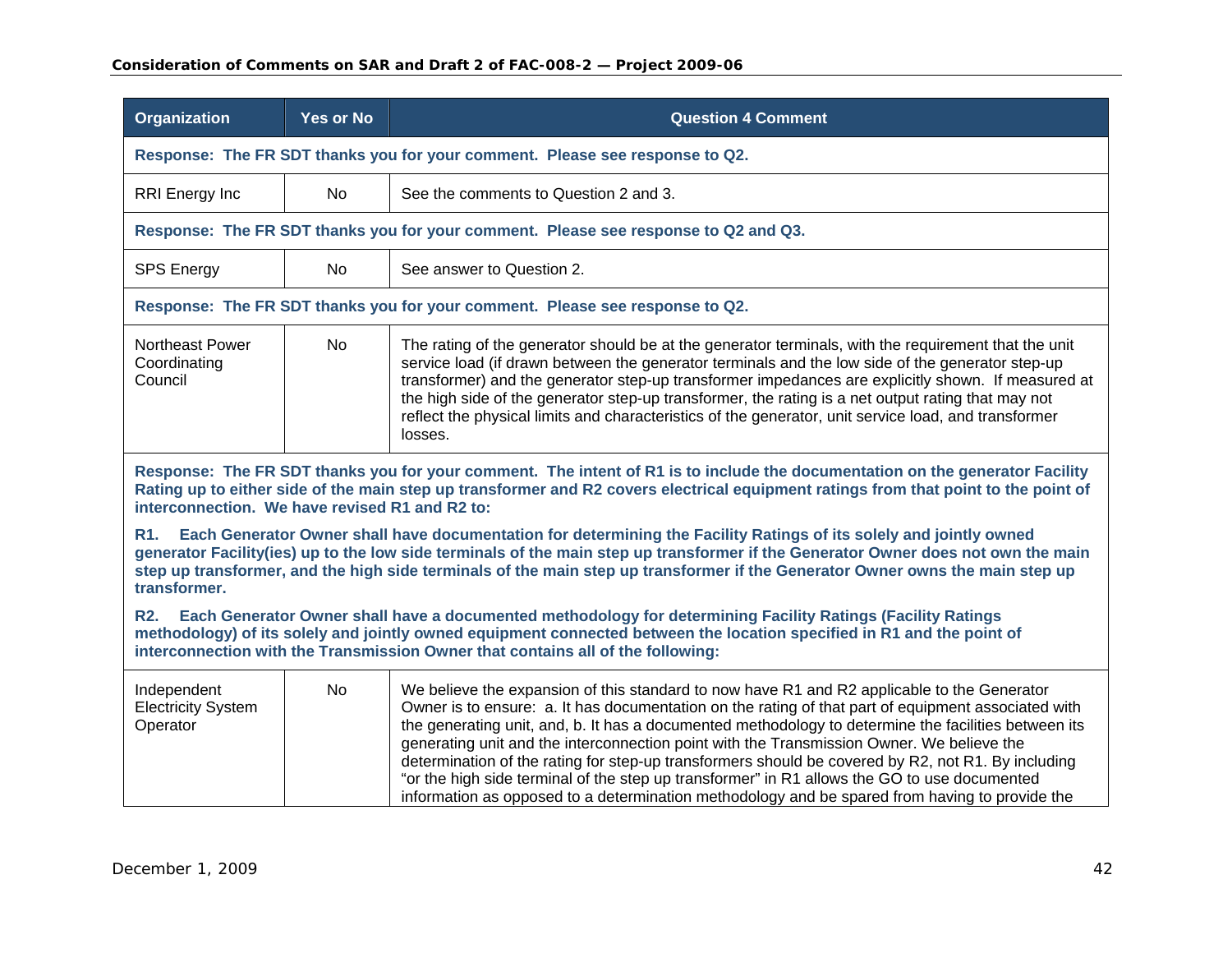| <b>Organization</b>                             | <b>Yes or No</b> | <b>Question 4 Comment</b>                                                                                                                                                                                                                                                                                                                                                                                                                                                                                                                                                                                                                                                                                                                                                                                                                                                                                 |
|-------------------------------------------------|------------------|-----------------------------------------------------------------------------------------------------------------------------------------------------------------------------------------------------------------------------------------------------------------------------------------------------------------------------------------------------------------------------------------------------------------------------------------------------------------------------------------------------------------------------------------------------------------------------------------------------------------------------------------------------------------------------------------------------------------------------------------------------------------------------------------------------------------------------------------------------------------------------------------------------------|
|                                                 |                  | methodology basis, assumptions, design criteria, etc. stipulated in R2.1 and R2.2. Beside, this will<br>make a part of R2.4 (which includes transformers) not relevant.                                                                                                                                                                                                                                                                                                                                                                                                                                                                                                                                                                                                                                                                                                                                   |
| <b>IRC Standards</b><br><b>Review Committee</b> | No.              | We believe the expansion of this standard to now have R1 and R2 applicable to the Generator<br>Owner is to ensure that: a. It has documentation on the rating of that part of equipment associated<br>with the generating unit (R1), and, b. It has a documented methodology to determine the facilities<br>between its generating unit and the interconnection point with the Transmission Owner (R2). We<br>believe the determination of the rating for step-up transformers should be covered by R2, not R1. By<br>including "or the high side terminal of the step up transformer" in R1 allows the GO to use<br>documented information as opposed to a determination methodology and be spared from having to<br>provide the methodology basis, assumptions, design criteria, etc. stipulated in R2.1 and R2.2.<br>Beside, this will make a part of R2.4 (which includes transformers) not relevant. |

**Response: The FR SDT thanks you for your comment. It can be covered in either requirement, depending on ownership. The intent of R1 is to include the documentation on the generator Facility Rating up to either side of the main step up transformer and R2 covers electrical equipment ratings from that point to the point of interconnection. We have revised R1 and R2 to:** 

**R1. Each Generator Owner shall have documentation for determining the Facility Ratings of its solely and jointly owned generator Facility(ies) up to the low side terminals of the main step up transformer if the Generator Owner does not own the main step up transformer, and the high side terminals of the main step up transformer if the Generator Owner owns the main step up transformer.** 

| <b>AEP</b>                                | Yes |  |
|-------------------------------------------|-----|--|
| Arizona Public<br>Service Co.             | Yes |  |
| <b>Bonneville Power</b><br>Administration | Yes |  |
| Duke Energy                               | Yes |  |
| Georgia                                   | Yes |  |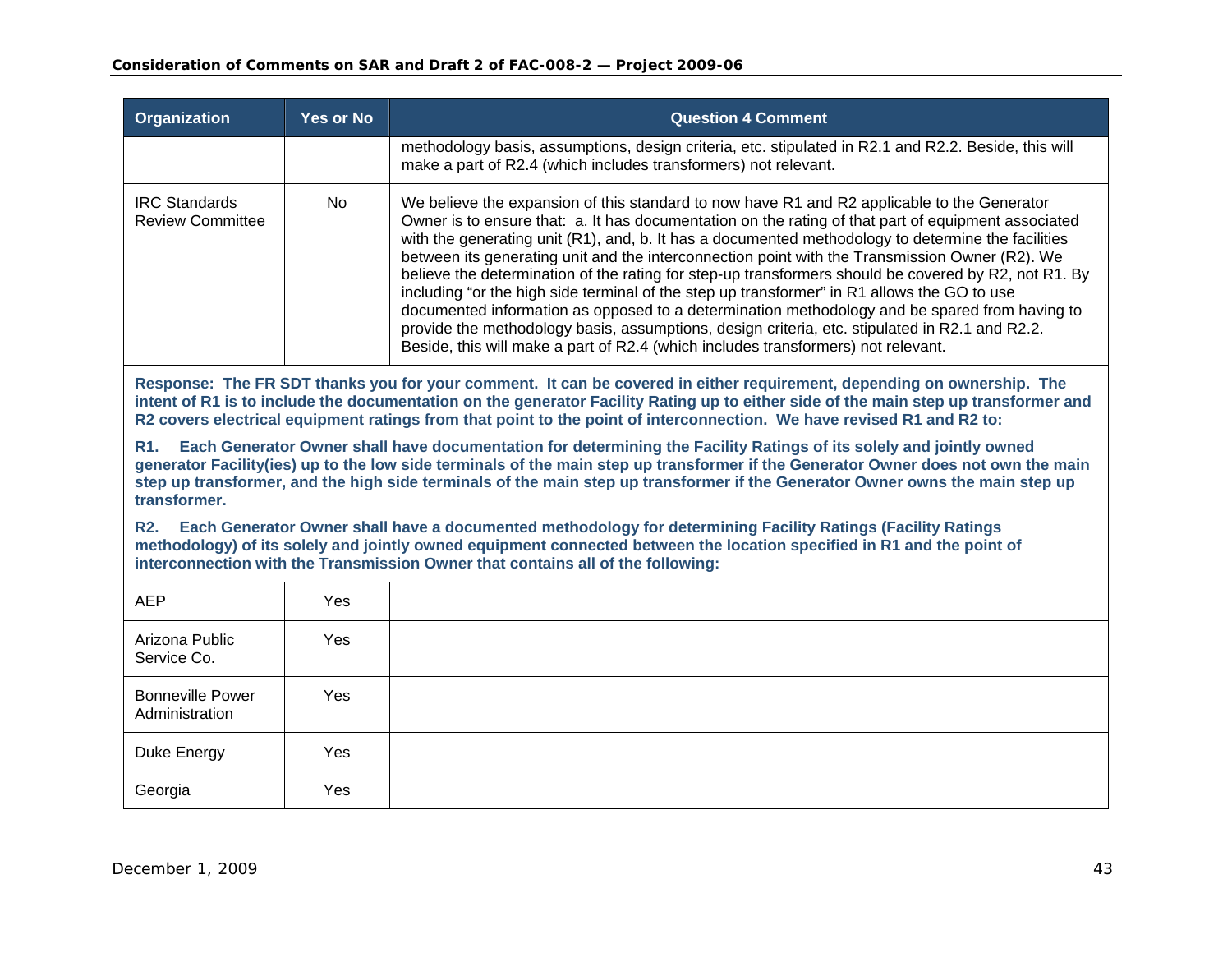| <b>Organization</b>                                      | <b>Yes or No</b> | <b>Question 4 Comment</b> |
|----------------------------------------------------------|------------------|---------------------------|
| Transmission<br>Corporation                              |                  |                           |
| <b>Great River Energy</b>                                | Yes              |                           |
| Manitoba Hydro                                           | Yes              |                           |
| <b>NERC Standards</b><br>Review<br>Subcommittee          | Yes              |                           |
| Pacific Gas and<br>Electric Co.                          | Yes              |                           |
| PacifiCorp                                               | Yes              |                           |
| Pepco Holdings,<br>Inc. - Affiliates                     | Yes              |                           |
| <b>PJM</b>                                               | Yes              |                           |
| <b>Puget Sound</b><br>Energy                             | Yes              |                           |
| SCE&G                                                    | Yes              |                           |
| Self-retired                                             | Yes              |                           |
| <b>SERC Planning</b><br><b>Standards</b><br>Subcommittee | Yes              |                           |
| Southern Company                                         | Yes              |                           |
| US Bureau of                                             | Yes              |                           |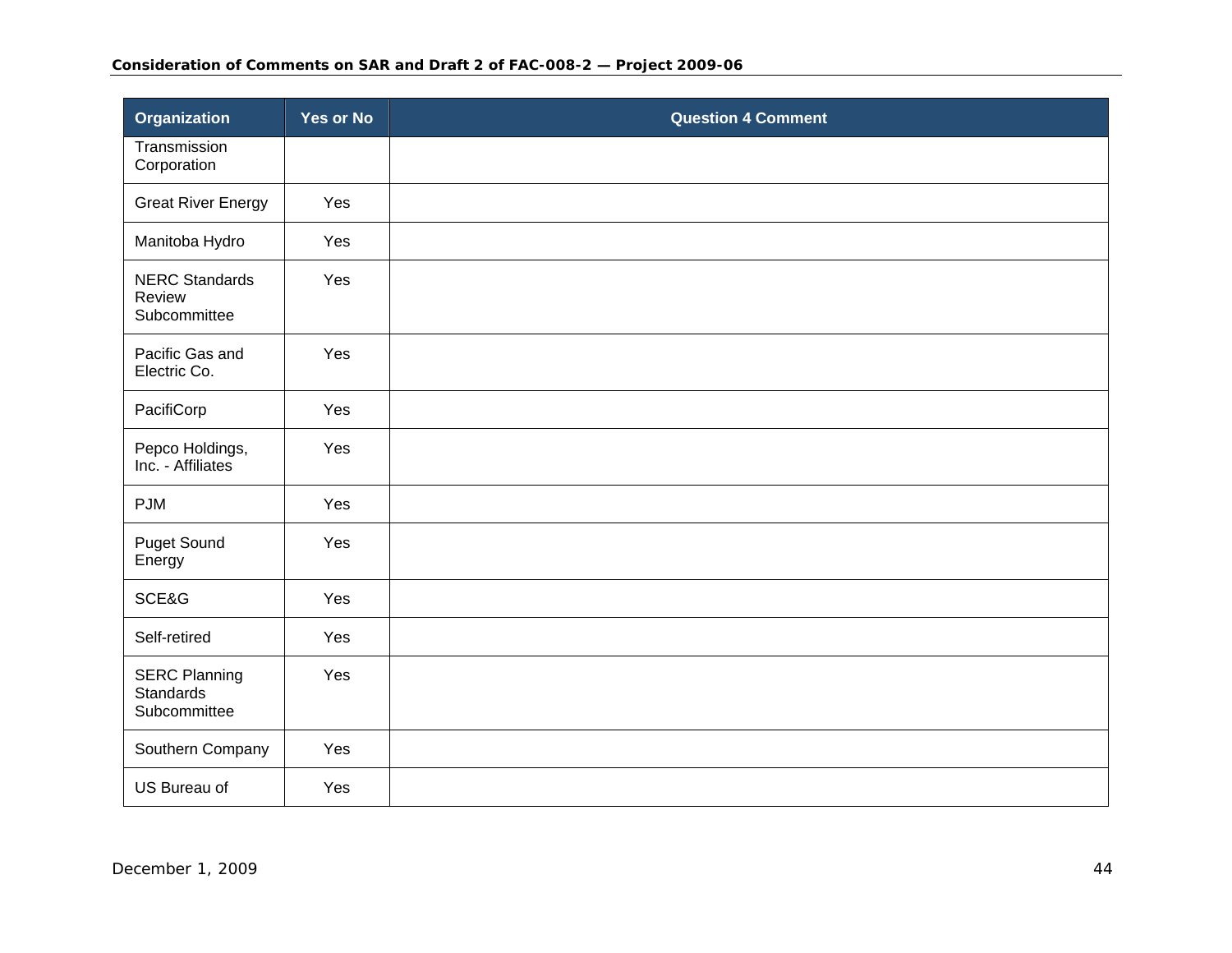| <b>Organization</b>                                                                                                                                                                                                                                                                                                                                                                                          | <b>Yes or No</b> | <b>Question 4 Comment</b>                                                                                                                                                                                                                                                                                                                                                                                                                                                                                                                                                                                                                                                                                                                                                                                                                                                                                                                                                                                                                                                                                                                                                                                                                                                                                                                                                               |
|--------------------------------------------------------------------------------------------------------------------------------------------------------------------------------------------------------------------------------------------------------------------------------------------------------------------------------------------------------------------------------------------------------------|------------------|-----------------------------------------------------------------------------------------------------------------------------------------------------------------------------------------------------------------------------------------------------------------------------------------------------------------------------------------------------------------------------------------------------------------------------------------------------------------------------------------------------------------------------------------------------------------------------------------------------------------------------------------------------------------------------------------------------------------------------------------------------------------------------------------------------------------------------------------------------------------------------------------------------------------------------------------------------------------------------------------------------------------------------------------------------------------------------------------------------------------------------------------------------------------------------------------------------------------------------------------------------------------------------------------------------------------------------------------------------------------------------------------|
| Reclamation                                                                                                                                                                                                                                                                                                                                                                                                  |                  |                                                                                                                                                                                                                                                                                                                                                                                                                                                                                                                                                                                                                                                                                                                                                                                                                                                                                                                                                                                                                                                                                                                                                                                                                                                                                                                                                                                         |
| Georgia System<br>Operations<br>Corporation                                                                                                                                                                                                                                                                                                                                                                  | Yes              | Allows for different ownership points.                                                                                                                                                                                                                                                                                                                                                                                                                                                                                                                                                                                                                                                                                                                                                                                                                                                                                                                                                                                                                                                                                                                                                                                                                                                                                                                                                  |
|                                                                                                                                                                                                                                                                                                                                                                                                              |                  | Response: The FR SDT thanks you for your comment.                                                                                                                                                                                                                                                                                                                                                                                                                                                                                                                                                                                                                                                                                                                                                                                                                                                                                                                                                                                                                                                                                                                                                                                                                                                                                                                                       |
| NextEra Energy<br><b>Resources</b>                                                                                                                                                                                                                                                                                                                                                                           | Yes              | For clarification, NextEra Energy Resources (NextEra) would like to see the designation of "step up<br>transformer" changed to "main step up transformer". Wind turbine generator facilities have multiple<br>step up transformers in the electrical system from a single generator to the point of interconnection.<br>There is a small low voltage step up transformer at each wind turbine and there is a large high<br>voltage main step up transformer which steps the voltage from all the wind turbines at the site<br>voltage up to the transmission voltage level. At an individual wind turbine site, there may be >200 of<br>the smaller step up transformers at the individual wind turbines which all connect to the larger main<br>step up transformer. Wind turbine sites are an intermittent generating asset and the site load is not<br>normally dispatchable. The individual generators are usually not dispatched, but the entire site is<br>operated as a single generating asset. Our method is to rate the entire site as a single generator<br>Facility with the black box boundary at the main step up transformer. By including this additional<br>terminology, it would allow sites with multiple step up transformers in there electrical energy delivery<br>system the latitude to identify the appropriate black box boundary for the generator Facility. |
|                                                                                                                                                                                                                                                                                                                                                                                                              |                  | Response: The FR SDT thanks you for your comment. We concur with your suggested revision and have changed R1 to.                                                                                                                                                                                                                                                                                                                                                                                                                                                                                                                                                                                                                                                                                                                                                                                                                                                                                                                                                                                                                                                                                                                                                                                                                                                                        |
| R1. Each Generator Owner shall have documentation for determining the Facility Ratings of its solely and jointly owned<br>generator Facility(ies) up to the low side terminals of the main step up transformer if the Generator Owner does not own the main<br>step up transformer, and the high side terminals of the main step up transformer if the Generator Owner owns the main step up<br>transformer. |                  |                                                                                                                                                                                                                                                                                                                                                                                                                                                                                                                                                                                                                                                                                                                                                                                                                                                                                                                                                                                                                                                                                                                                                                                                                                                                                                                                                                                         |
| Dynegy Inc.                                                                                                                                                                                                                                                                                                                                                                                                  | Yes              | See Comment on response to Question #1. R1 needs a comma after the word "terminals" so that it is<br>clear that the GO has three location options to specify.                                                                                                                                                                                                                                                                                                                                                                                                                                                                                                                                                                                                                                                                                                                                                                                                                                                                                                                                                                                                                                                                                                                                                                                                                           |
| comma.                                                                                                                                                                                                                                                                                                                                                                                                       |                  | Response: The FR SDT thanks you for your comment. Please see response to Q1. R1 was revised and obviated the need for the                                                                                                                                                                                                                                                                                                                                                                                                                                                                                                                                                                                                                                                                                                                                                                                                                                                                                                                                                                                                                                                                                                                                                                                                                                                               |
| Constellation<br><b>Power Source</b>                                                                                                                                                                                                                                                                                                                                                                         | Yes              | See response to Question 6 below.                                                                                                                                                                                                                                                                                                                                                                                                                                                                                                                                                                                                                                                                                                                                                                                                                                                                                                                                                                                                                                                                                                                                                                                                                                                                                                                                                       |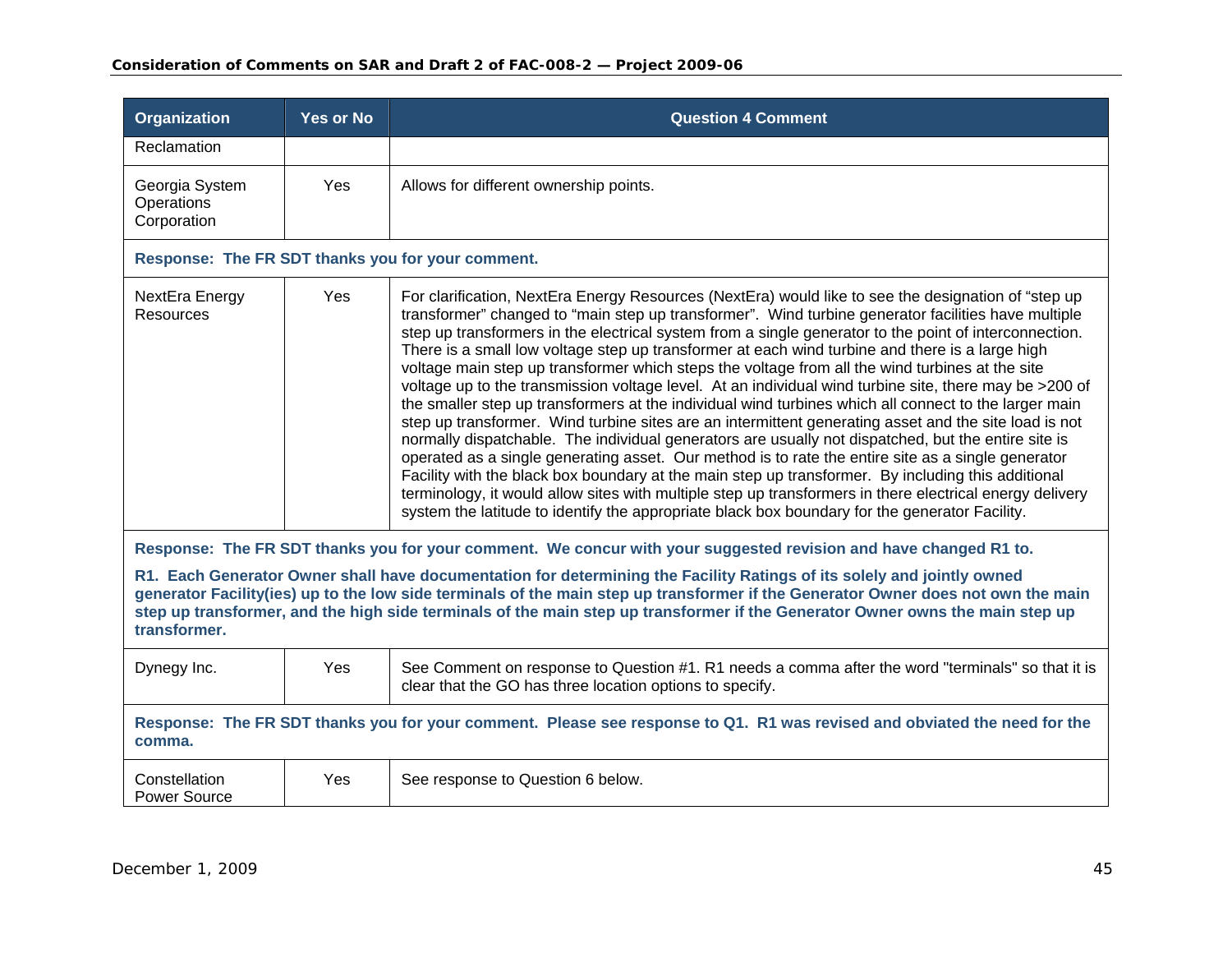| <b>Organization</b>                                                          | <b>Yes or No</b> | <b>Question 4 Comment</b>                                                                                                           |
|------------------------------------------------------------------------------|------------------|-------------------------------------------------------------------------------------------------------------------------------------|
| Generation, Inc.                                                             |                  |                                                                                                                                     |
| Response: The FR SDT thanks you for your comment. Please see response to Q6. |                  |                                                                                                                                     |
| Calpine<br>Corporation                                                       | Yes              | These points of interconnection are reasonable "cut points" for a generating unit's rating of electrical<br>equipment.              |
| Response: The FR SDT thanks you for your comment.                            |                  |                                                                                                                                     |
| Xcel Energy                                                                  | Yes              | Xcel Energy did not see this as an issue (we have always used the high side of the GSU<br>Transformer as the boundary in the past). |
| Response: The FR SDT thanks you for your comment.                            |                  |                                                                                                                                     |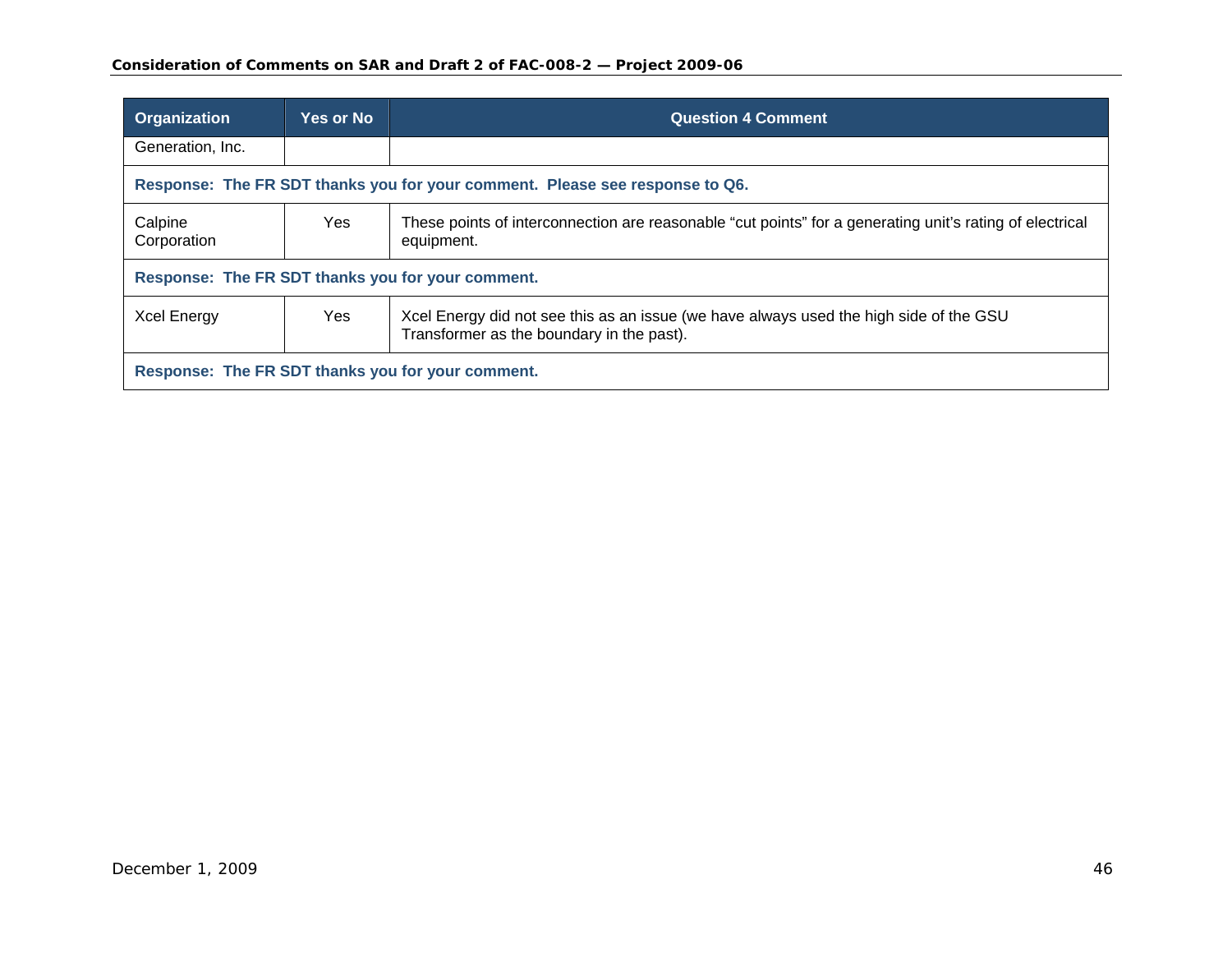#### **5. Do you agree that Requirement R2 properly addresses the rating responsibilities of generator owned Facilities outside the 'black box' that are not addressed (or not able to be addressed) in Requirement R1?**

**Summary Consideration:** Several stakeholders suggested that Requirement 2 should address both Normal and Emergency Ratings, consistent with Requirement 3. We have revised Requirement R2, Part 2.4.2 to "The scope of Ratings addressed shall include, as a minimum, both Normal and Emergency Ratings."

Still other stakeholders suggested that more clarity for R2 was needed. The intent of R1 is to include the documentation on the generator Facility Rating up to either side of the main step up transformer and R2 covers electrical equipment ratings from that point to the point of interconnection.

We have revised R<sub>2</sub> to:

R2. Each Generator Owner shall have a documented methodology for determining Facility Ratings (Facility Ratings methodology) of its solely and jointly owned equipment connected between the location specified in R1 and the point of interconnection with the Transmission Owner that contains all of the following:

| Organization | <b>Yes or No</b> | Question 5 Comment                                                                                                                                                                                |
|--------------|------------------|---------------------------------------------------------------------------------------------------------------------------------------------------------------------------------------------------|
| Ameren       |                  | : It is difficult to provide a comment when you cannot interpret the question. R1 is about<br>documentation and R2 is about the methodology. The Documentation should support the<br>methodology. |

**Response: The FR SDT thanks you for your comment. The intent of R1 is to include the documentation on the generator Facility Rating up to either side of the main step up transformer and R2 covers electrical equipment ratings from that point to the point of interconnection. We have revised R1 and R2 to:** 

<span id="page-46-0"></span>**R1. Each Generator Owner shall have documentation for determining the Facility Ratings of its solely and jointly owned generator Facility(ies) up to the low side terminals of the main step up transformer if the Generator Owner does not own the main step up transformer, and the high side terminals of the main step up transformer if the Generator Owner owns the main step up transformer.**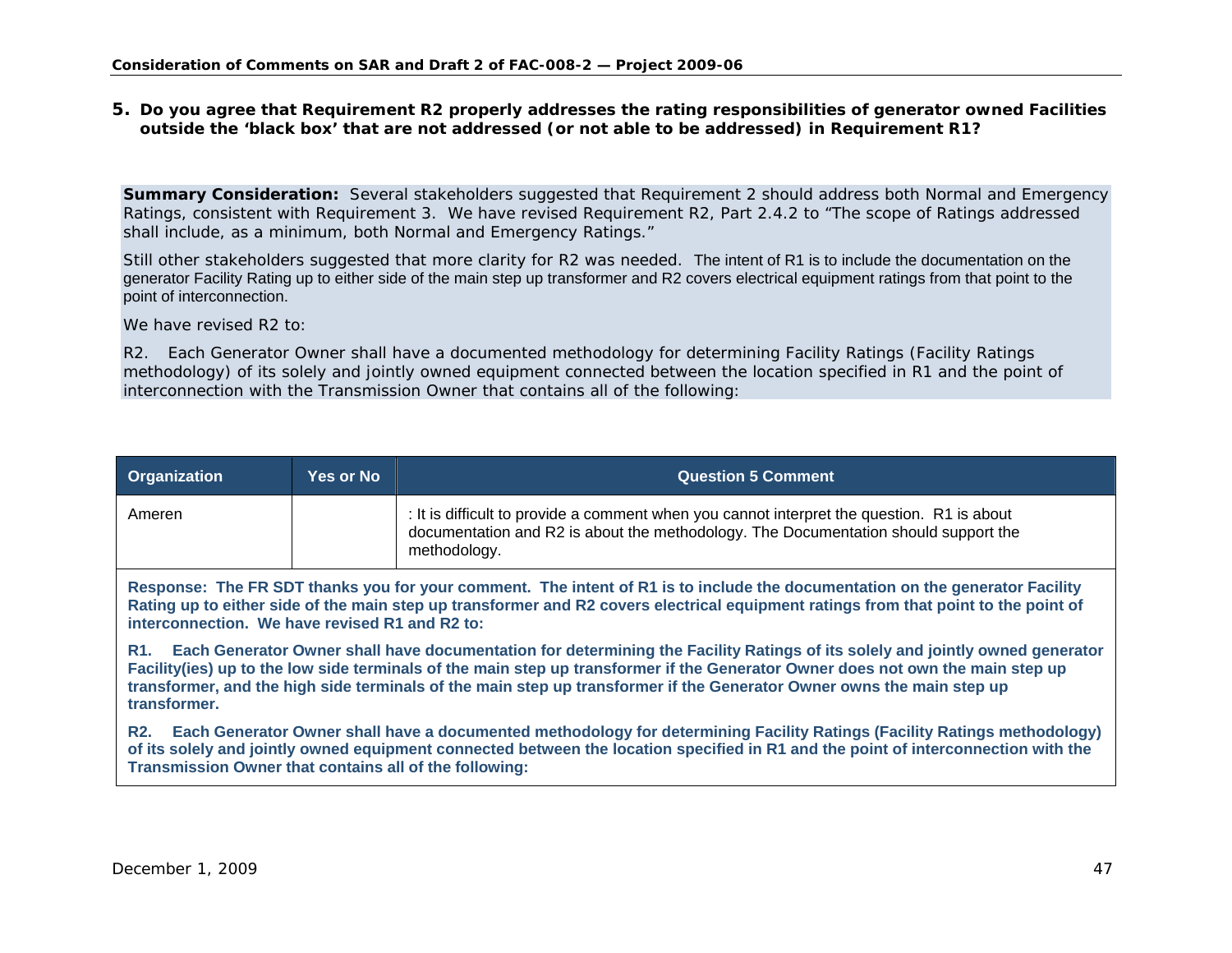| <b>Organization</b>                               | <b>Yes or No</b> | <b>Question 5 Comment</b>                                                                                                                                                                                                                                                                                          |
|---------------------------------------------------|------------------|--------------------------------------------------------------------------------------------------------------------------------------------------------------------------------------------------------------------------------------------------------------------------------------------------------------------|
| Dynegy Inc.                                       | No.              | 1. Section 2.2.3 needs to eliminated. Conductor temperature rather than ambient conditions are<br>typically considered when establishing equipment ratings.                                                                                                                                                        |
|                                                   |                  | 2. The footnote to Section 2.2.4 should be eliminated. It is not practical to develop ratings that take<br>into account the myriad of conditions that could result in "temporary de-ratings" of equipment. In<br>addition, such "temporary de-rating" values would not be used in planning or operational studies. |
|                                                   |                  | 3. The word "respect" in section R2.3 should be changed to "corresponds to".                                                                                                                                                                                                                                       |
| Response: The FR SDT thanks you for your comment. |                  |                                                                                                                                                                                                                                                                                                                    |
|                                                   |                  | 1. Ambient Conditions are part of the underlying assumptions, however this was included in the standard at stakeholder request<br>as a result of a Blackout Recommendation in a prior version of the SAR.                                                                                                          |
| 2.                                                |                  | Temporary deratings can be used in operational studies. The standard only requires documenting how the methodology<br>considers temporary equipment impairment. An example could be the loss of coolers on a transformer.                                                                                          |

**3. The point of Requirement R2, Part 2.3 is to makes sure that most limiting facility is not exceeded. The rating may be lower, so therefore it does not "correspond to".**

| <b>SPS Energy</b> | No. | Assume 2.1.3 is a performance test                                                                                                                                                                                                                                                                                                                                                                                                                                                                                                                                                                                                                                                                                 |
|-------------------|-----|--------------------------------------------------------------------------------------------------------------------------------------------------------------------------------------------------------------------------------------------------------------------------------------------------------------------------------------------------------------------------------------------------------------------------------------------------------------------------------------------------------------------------------------------------------------------------------------------------------------------------------------------------------------------------------------------------------------------|
|                   |     | 2.2.3 This is unclear and should be revised. Ambient conditions for gas turbine powered generators<br>are represented by an infinite number of points on a curve that plots temperature and humidity. How<br>many of these would comprise an "average"                                                                                                                                                                                                                                                                                                                                                                                                                                                             |
|                   |     | 2.3 Should be deleted. It does not contribute to reliability.                                                                                                                                                                                                                                                                                                                                                                                                                                                                                                                                                                                                                                                      |
|                   |     | 2.4 Should be split into transmission equipment and generator equipment. There is no need to<br>perpetuate the confusion of the industry in attempting to sort out the NA from the applicable pieces of<br>equipment that apply to Transmission Owners or Generator Owners. 2.4 Is the implication that only<br>electrical equipment is to be considered limiting elements true? What about turbines, gearboxes,<br>cooling systems, scrubber systems, fuel systems, etc? Also, R1 states that the Generator Owner<br>has the option of choosing a scope for its facility that excludes the GSU. This is inconsistent with 2.4<br>that says transformers shall be included in the scope. Need to pick a direction. |

**Response: The FR SDT thanks you for your comment. We have removed the word "turbine' to clarify that Requirement R1 only applies to electrical facilities. The intent of R1 is to include the documentation on the generator Facility Rating up to either side of the main step up transformer and R2 covers electrical equipment ratings from that point to the point of interconnection. We have**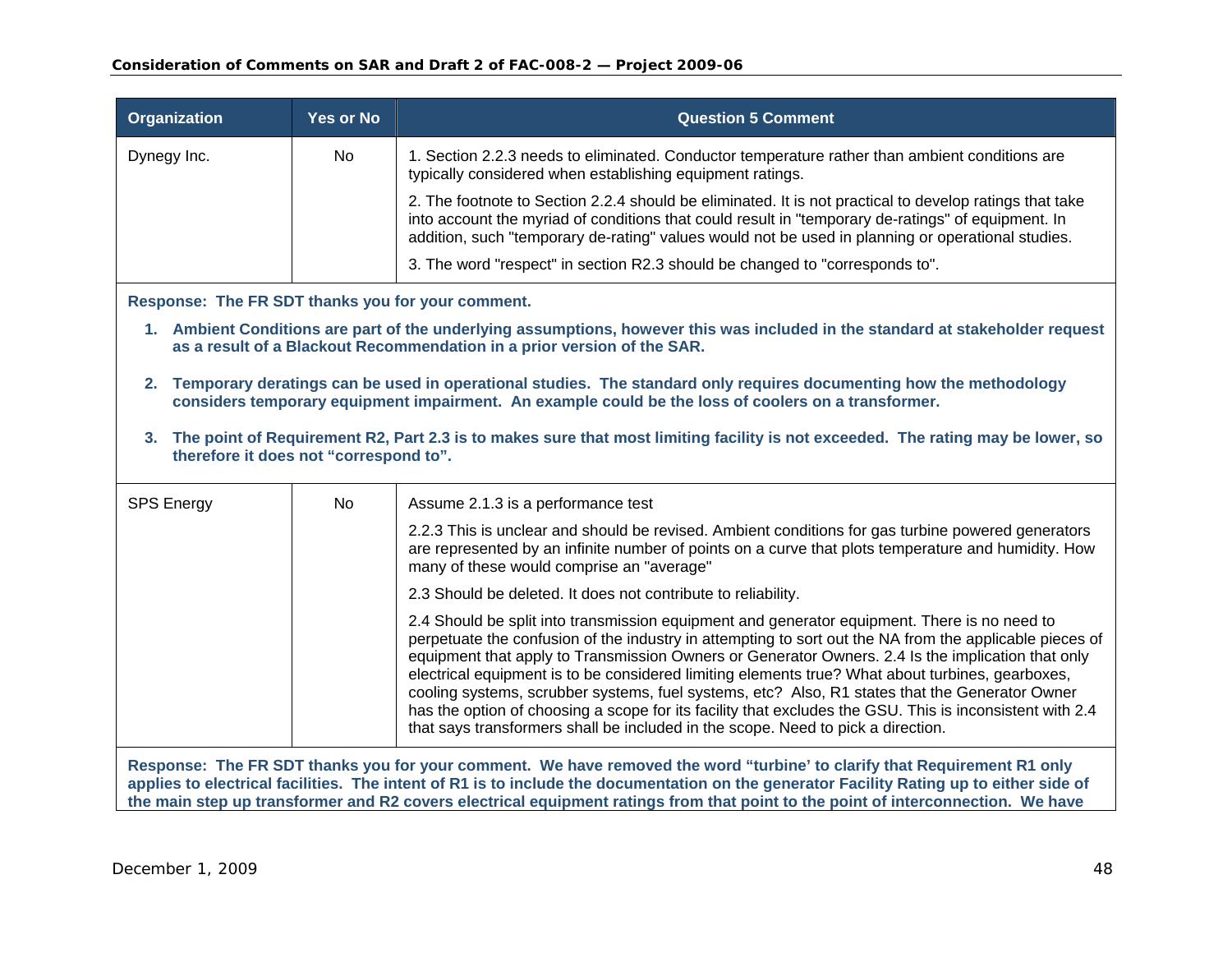| <b>Organization</b>                                                                                                                                                                                                                                                                                                                                                                             | <b>Yes or No</b>                                                                                                                                                                                                                                                                                                                                                                             | <b>Question 5 Comment</b>                                                                                                                                                                                                                                                                                                                                                                  |  |
|-------------------------------------------------------------------------------------------------------------------------------------------------------------------------------------------------------------------------------------------------------------------------------------------------------------------------------------------------------------------------------------------------|----------------------------------------------------------------------------------------------------------------------------------------------------------------------------------------------------------------------------------------------------------------------------------------------------------------------------------------------------------------------------------------------|--------------------------------------------------------------------------------------------------------------------------------------------------------------------------------------------------------------------------------------------------------------------------------------------------------------------------------------------------------------------------------------------|--|
| revised R1 and R2 to:                                                                                                                                                                                                                                                                                                                                                                           |                                                                                                                                                                                                                                                                                                                                                                                              |                                                                                                                                                                                                                                                                                                                                                                                            |  |
| transformer.                                                                                                                                                                                                                                                                                                                                                                                    | R1. Each Generator Owner shall have documentation for determining the Facility Ratings of its solely and jointly owned generator<br>Facility(ies) up to the low side terminals of the main step up transformer if the Generator Owner does not own the main step up<br>transformer, and the high side terminals of the main step up transformer if the Generator Owner owns the main step up |                                                                                                                                                                                                                                                                                                                                                                                            |  |
| <b>R2.</b><br>Transmission Owner that contains all of the following.                                                                                                                                                                                                                                                                                                                            |                                                                                                                                                                                                                                                                                                                                                                                              | Each Generator Owner shall have a documented methodology for determining Facility Ratings (Facility Ratings methodology)<br>of its solely and jointly owned equipment connected between the location specified in R1 and the point of interconnection with the                                                                                                                             |  |
|                                                                                                                                                                                                                                                                                                                                                                                                 |                                                                                                                                                                                                                                                                                                                                                                                              | Requirement 2, Part 2.3 specifies that a "Facility Rating shall respect the most limiting applicable Equipment Rating of the<br>individual equipment that comprises that Facility". The FR SDT believes that analyzing all components of a facility is important to<br>developing a rating for that facility and respecting the most limiting component is necessary for reliable ratings. |  |
| include the GSU.                                                                                                                                                                                                                                                                                                                                                                                |                                                                                                                                                                                                                                                                                                                                                                                              | Requirement R2, Part 2.4 deals with items NOT covered in R1. Having "transformers" shown in Requirement R2, Part 2.4 does not                                                                                                                                                                                                                                                              |  |
| <b>AEP</b>                                                                                                                                                                                                                                                                                                                                                                                      | <b>No</b>                                                                                                                                                                                                                                                                                                                                                                                    | Facility Ratings Methodology (FRM) is not a defined NERC term and should, therefore, be defined.                                                                                                                                                                                                                                                                                           |  |
|                                                                                                                                                                                                                                                                                                                                                                                                 |                                                                                                                                                                                                                                                                                                                                                                                              | Response: The FR SDT thanks you for your comment. We have changed "Methodology" to "methodology".                                                                                                                                                                                                                                                                                          |  |
| <b>Ontario Power</b><br>Generation                                                                                                                                                                                                                                                                                                                                                              | <b>No</b>                                                                                                                                                                                                                                                                                                                                                                                    | R2 is largely redundant as it may apply only to some rare ownership arrangements, few and far<br>between. In our view there is little value in burdening the standard with such a complex set of<br>requirements only to address few odd cases.                                                                                                                                            |  |
| Response: The FR SDT thanks you for your comment. As you suggest R2 may only apply in some cases. It is therefore necessary<br>to have R2 to prevent "gaps".                                                                                                                                                                                                                                    |                                                                                                                                                                                                                                                                                                                                                                                              |                                                                                                                                                                                                                                                                                                                                                                                            |  |
| <b>Calpine Corporation</b>                                                                                                                                                                                                                                                                                                                                                                      | No                                                                                                                                                                                                                                                                                                                                                                                           | R2 properly addresses appropriate ways all electrical components from the generator to the point of<br>interconnection should be rated, which should be the entire scope of the Standard.                                                                                                                                                                                                  |  |
| Response: The FR SDT thanks you for your comment. The intent of R1 is to include the documentation on the generator Facility<br>Rating up to either side of the main step up transformer and R2 covers electrical equipment ratings from that point to the point of<br>interconnection. We have revised R1 and R2 to:                                                                           |                                                                                                                                                                                                                                                                                                                                                                                              |                                                                                                                                                                                                                                                                                                                                                                                            |  |
| Each Generator Owner shall have documentation for determining the Facility Ratings of its solely and jointly owned generator<br>R1.<br>Facility(ies) up to the low side terminals of the main step up transformer if the Generator Owner does not own the main step up<br>transformer, and the high side terminals of the main step up transformer if the Generator Owner owns the main step up |                                                                                                                                                                                                                                                                                                                                                                                              |                                                                                                                                                                                                                                                                                                                                                                                            |  |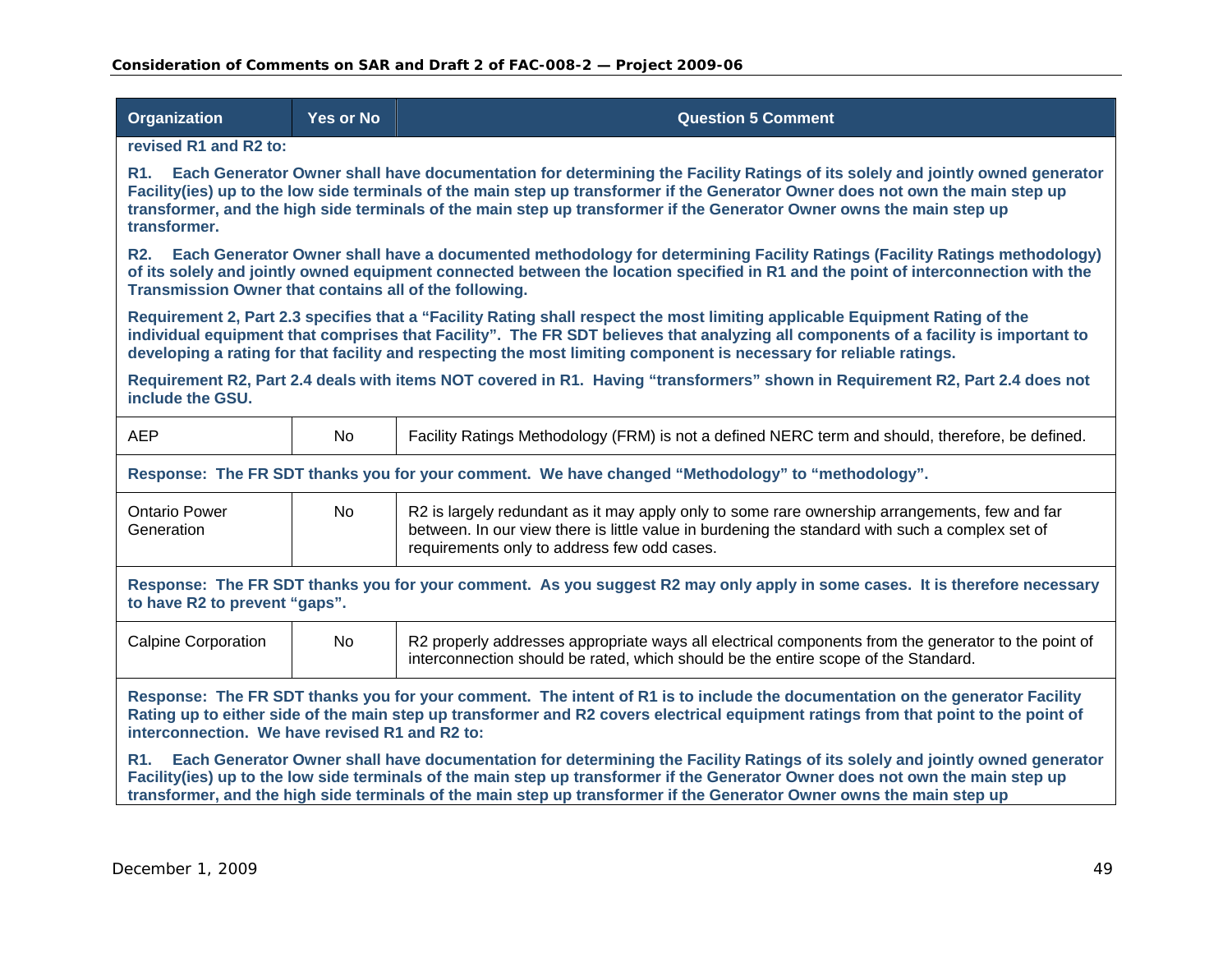| Organization                                                                                                                                                                                                                                                                                                                 | <b>Yes or No</b>                                                                                                                                                                                                                                                                                                         | <b>Question 5 Comment</b>                                                                                                                                                                                                                                                                                                                                                                                                                                   |  |
|------------------------------------------------------------------------------------------------------------------------------------------------------------------------------------------------------------------------------------------------------------------------------------------------------------------------------|--------------------------------------------------------------------------------------------------------------------------------------------------------------------------------------------------------------------------------------------------------------------------------------------------------------------------|-------------------------------------------------------------------------------------------------------------------------------------------------------------------------------------------------------------------------------------------------------------------------------------------------------------------------------------------------------------------------------------------------------------------------------------------------------------|--|
| transformer.                                                                                                                                                                                                                                                                                                                 |                                                                                                                                                                                                                                                                                                                          |                                                                                                                                                                                                                                                                                                                                                                                                                                                             |  |
| <b>R2.</b>                                                                                                                                                                                                                                                                                                                   | Each Generator Owner shall have a documented methodology for determining Facility Ratings (Facility Ratings methodology)<br>of its solely and jointly owned equipment connected between the location specified in R1 and the point of interconnection with the<br>Transmission Owner that contains all of the following: |                                                                                                                                                                                                                                                                                                                                                                                                                                                             |  |
| <b>RRI</b> Energy                                                                                                                                                                                                                                                                                                            | No.                                                                                                                                                                                                                                                                                                                      | R2.2 documentation requirements are excessive and unjustifiable for the application of existing<br>facilities that may have successfully and reliably operated for decades without the specific details<br>formally documented on this level.                                                                                                                                                                                                               |  |
|                                                                                                                                                                                                                                                                                                                              |                                                                                                                                                                                                                                                                                                                          | Response: The FR SDT thanks you for your comment. The FR SDT and the majority of industry commenters do not share your<br>assertion that Requirement R2, Part 2.2 documentation is excessive.                                                                                                                                                                                                                                                               |  |
| <b>Electric Market Policy</b>                                                                                                                                                                                                                                                                                                | <b>No</b>                                                                                                                                                                                                                                                                                                                | Requirement 2 should address both Normal and Emergency Ratings, consistent with Requirement 3.                                                                                                                                                                                                                                                                                                                                                              |  |
| Response: The FR SDT thanks you for your comment. We have revised Requirement R2, Part 2.4.2 to "The scope of Ratings<br>addressed shall include, as a minimum, both Normal and Emergency Ratings."                                                                                                                          |                                                                                                                                                                                                                                                                                                                          |                                                                                                                                                                                                                                                                                                                                                                                                                                                             |  |
| <b>Constellation Power</b><br>Source Generation,<br>Inc.                                                                                                                                                                                                                                                                     | <b>No</b>                                                                                                                                                                                                                                                                                                                | See response to Question 6 below.                                                                                                                                                                                                                                                                                                                                                                                                                           |  |
|                                                                                                                                                                                                                                                                                                                              |                                                                                                                                                                                                                                                                                                                          | Response: The FR SDT thanks you for your comment. Please see response to Q6.                                                                                                                                                                                                                                                                                                                                                                                |  |
| <b>Puget Sound Energy</b>                                                                                                                                                                                                                                                                                                    | <b>No</b>                                                                                                                                                                                                                                                                                                                | We believe that Point of Interconnection is not the correct point of demarcation for R2. Point of<br>Ownership seems more appropriate as R2 seems as if it would be utilized by a GO that is not the<br>same as the TO. Point of interconnection is not the same as point of ownership and therefore could<br>imply a GO must determine ratings for transmission facilities between point of ownership and point of<br>interconnection that it doesn't own. |  |
| Response: The FR SDT thanks you for your comment. We revised R2 to:                                                                                                                                                                                                                                                          |                                                                                                                                                                                                                                                                                                                          |                                                                                                                                                                                                                                                                                                                                                                                                                                                             |  |
| R2. Each Generator Owner shall have a documented methodology for determining Facility Ratings (Facility Ratings methodology)<br>of its solely and jointly owned equipment connected between the location specified in R1 and the point of interconnection with the<br>Transmission Owner that contains all of the following: |                                                                                                                                                                                                                                                                                                                          |                                                                                                                                                                                                                                                                                                                                                                                                                                                             |  |
| Arizona Public                                                                                                                                                                                                                                                                                                               | Yes                                                                                                                                                                                                                                                                                                                      |                                                                                                                                                                                                                                                                                                                                                                                                                                                             |  |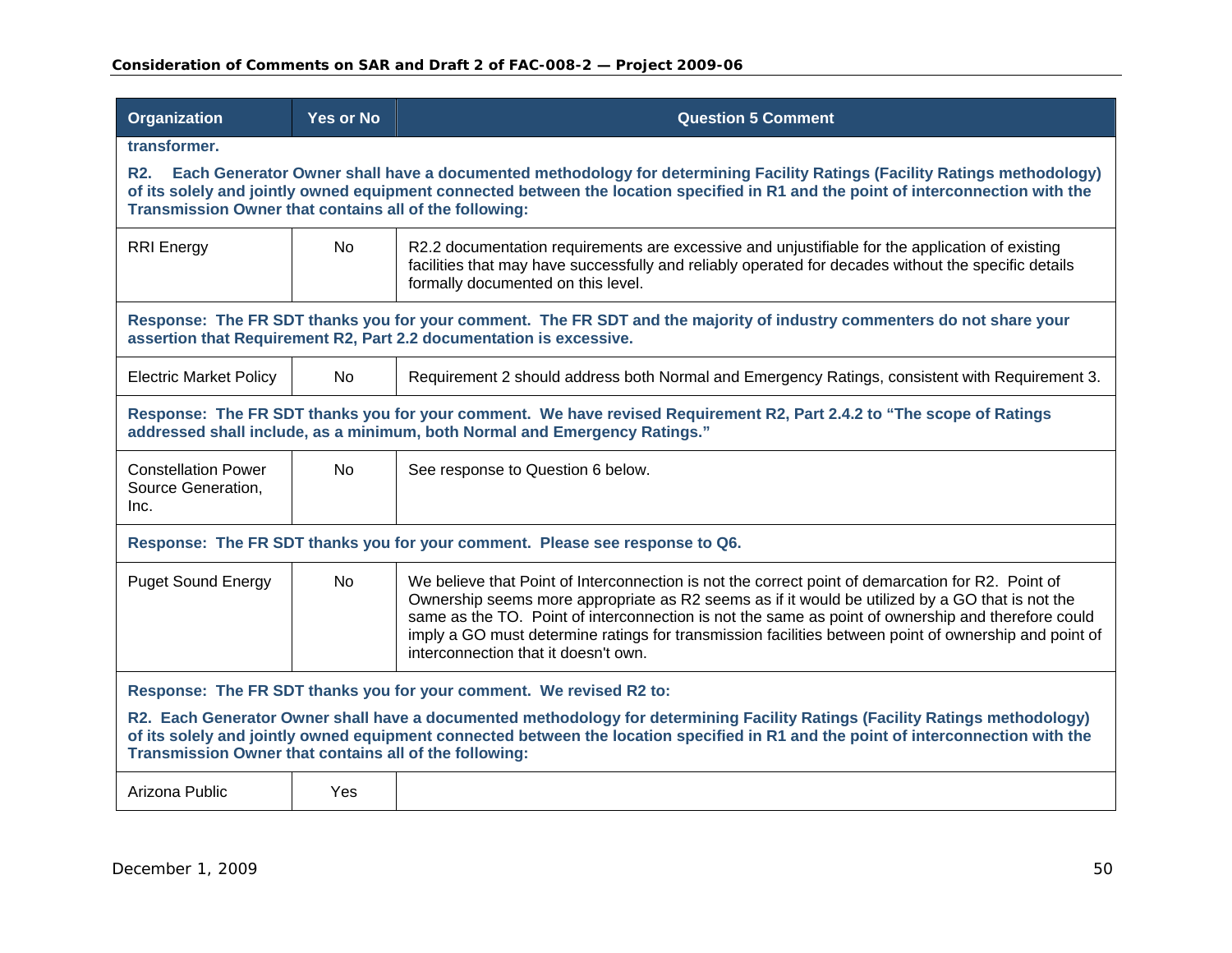| <b>Organization</b>                                         | <b>Yes or No</b> | <b>Question 5 Comment</b> |
|-------------------------------------------------------------|------------------|---------------------------|
| Service Co.                                                 |                  |                           |
| <b>Bonneville Power</b><br>Administration                   | Yes              |                           |
| Duke Energy                                                 | Yes              |                           |
| FirstEnergy                                                 | Yes              |                           |
| Florida Municipal<br>Power Agency, and<br>its Member Cities | Yes              |                           |
| Georgia<br>Transmission<br>Corporation                      | Yes              |                           |
| Independent<br><b>Electricity System</b><br>Operator        | Yes              |                           |
| Manitoba Hydro                                              | Yes              |                           |
| <b>NERC Standards</b><br>Review<br>Subcommittee             | Yes              |                           |
| Northeast Power<br><b>Coordinating Council</b>              | Yes              |                           |
| Pacific Gas and<br>Electric Co.                             | Yes              |                           |
| PacifiCorp                                                  | Yes              |                           |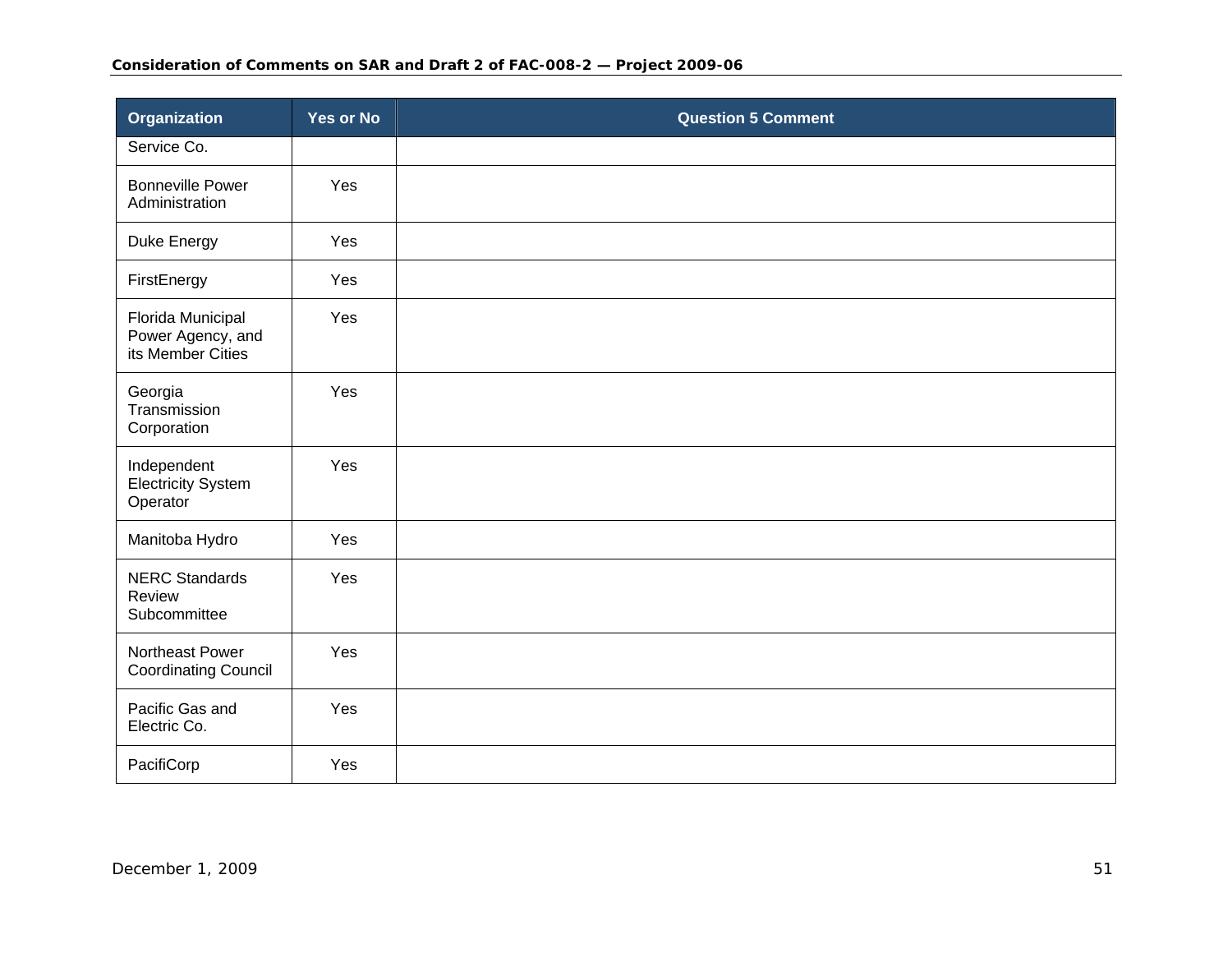| <b>Organization</b>                                                                                                                                                                                                                                                                                                          | <b>Yes or No</b> | <b>Question 5 Comment</b>                                                                                                                                                                                                                                                                                                                                                                                                                |
|------------------------------------------------------------------------------------------------------------------------------------------------------------------------------------------------------------------------------------------------------------------------------------------------------------------------------|------------------|------------------------------------------------------------------------------------------------------------------------------------------------------------------------------------------------------------------------------------------------------------------------------------------------------------------------------------------------------------------------------------------------------------------------------------------|
| Pepco Holdings, Inc.<br>- Affiliates                                                                                                                                                                                                                                                                                         | Yes              |                                                                                                                                                                                                                                                                                                                                                                                                                                          |
| <b>PJM</b>                                                                                                                                                                                                                                                                                                                   | Yes              |                                                                                                                                                                                                                                                                                                                                                                                                                                          |
| SCE&G                                                                                                                                                                                                                                                                                                                        | <b>Yes</b>       |                                                                                                                                                                                                                                                                                                                                                                                                                                          |
| Self-retired                                                                                                                                                                                                                                                                                                                 | Yes              |                                                                                                                                                                                                                                                                                                                                                                                                                                          |
| <b>SERC Planning</b><br>Standards<br>Subcommittee                                                                                                                                                                                                                                                                            | Yes              |                                                                                                                                                                                                                                                                                                                                                                                                                                          |
| Southern Company                                                                                                                                                                                                                                                                                                             | <b>Yes</b>       |                                                                                                                                                                                                                                                                                                                                                                                                                                          |
| US Bureau of<br>Reclamation                                                                                                                                                                                                                                                                                                  | Yes              |                                                                                                                                                                                                                                                                                                                                                                                                                                          |
| <b>Xcel Energy</b>                                                                                                                                                                                                                                                                                                           | Yes              |                                                                                                                                                                                                                                                                                                                                                                                                                                          |
| NextEra Energy<br>Resources                                                                                                                                                                                                                                                                                                  | <b>Yes</b>       | For clarification, NextEra would like to see the words "the point of interconnection" changed to "the<br>point of interconnection or change in ownership". We have some sites where the point of<br>interconnection is defined separately from the point on change in ownership. Although it may be<br>implied that the point of interconnection is actually a point of change in ownership, we think the<br>clarification is warranted. |
| Response: The FR SDT thanks you for your comment. We revised R2 to:                                                                                                                                                                                                                                                          |                  |                                                                                                                                                                                                                                                                                                                                                                                                                                          |
| R2. Each Generator Owner shall have a documented methodology for determining Facility Ratings (Facility Ratings methodology)<br>of its solely and jointly owned equipment connected between the location specified in R1 and the point of interconnection with the<br>Transmission Owner that contains all of the following: |                  |                                                                                                                                                                                                                                                                                                                                                                                                                                          |
| <b>Great River Energy</b>                                                                                                                                                                                                                                                                                                    | Yes              | GRE agrees that the GO must now have two sets of facility ratings.                                                                                                                                                                                                                                                                                                                                                                       |
| Response: The FR SDT thanks you for your comment.                                                                                                                                                                                                                                                                            |                  |                                                                                                                                                                                                                                                                                                                                                                                                                                          |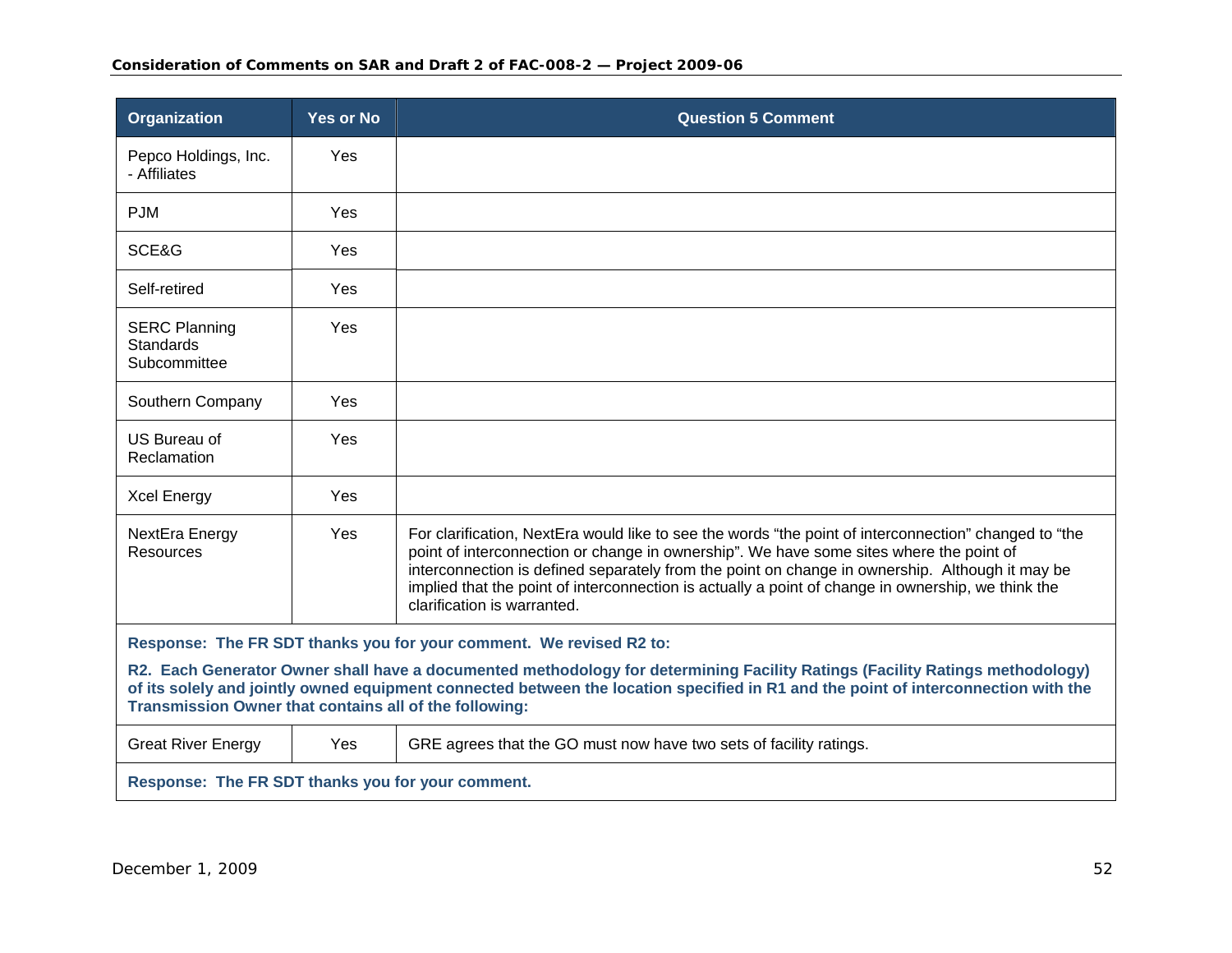| Organization                                                                                                                                                       | <b>Yes or No</b> | <b>Question 5 Comment</b>                                                                                                                                                                                        |
|--------------------------------------------------------------------------------------------------------------------------------------------------------------------|------------------|------------------------------------------------------------------------------------------------------------------------------------------------------------------------------------------------------------------|
| <b>IRC Standards</b><br><b>Review Committee</b>                                                                                                                    | Yes              | However, it is not clear that it is necessary. Shouldn't a Generation Owner that owns transmission<br>equipment on the high side of the generation step up transformer be registered as a Transmission<br>Owner? |
| Response: The FR SDT thanks you for your comment. The FR SDT can not address registration issues and we refer you to the<br><b>NERC</b> documents on registration. |                  |                                                                                                                                                                                                                  |
| Georgia System<br>Operations<br>Corporation                                                                                                                        | Yes.             | Seems general enough with responsibility on the Generator Owner to fully include all such facilities.                                                                                                            |
| Response: The FR SDT thanks you for your comment.                                                                                                                  |                  |                                                                                                                                                                                                                  |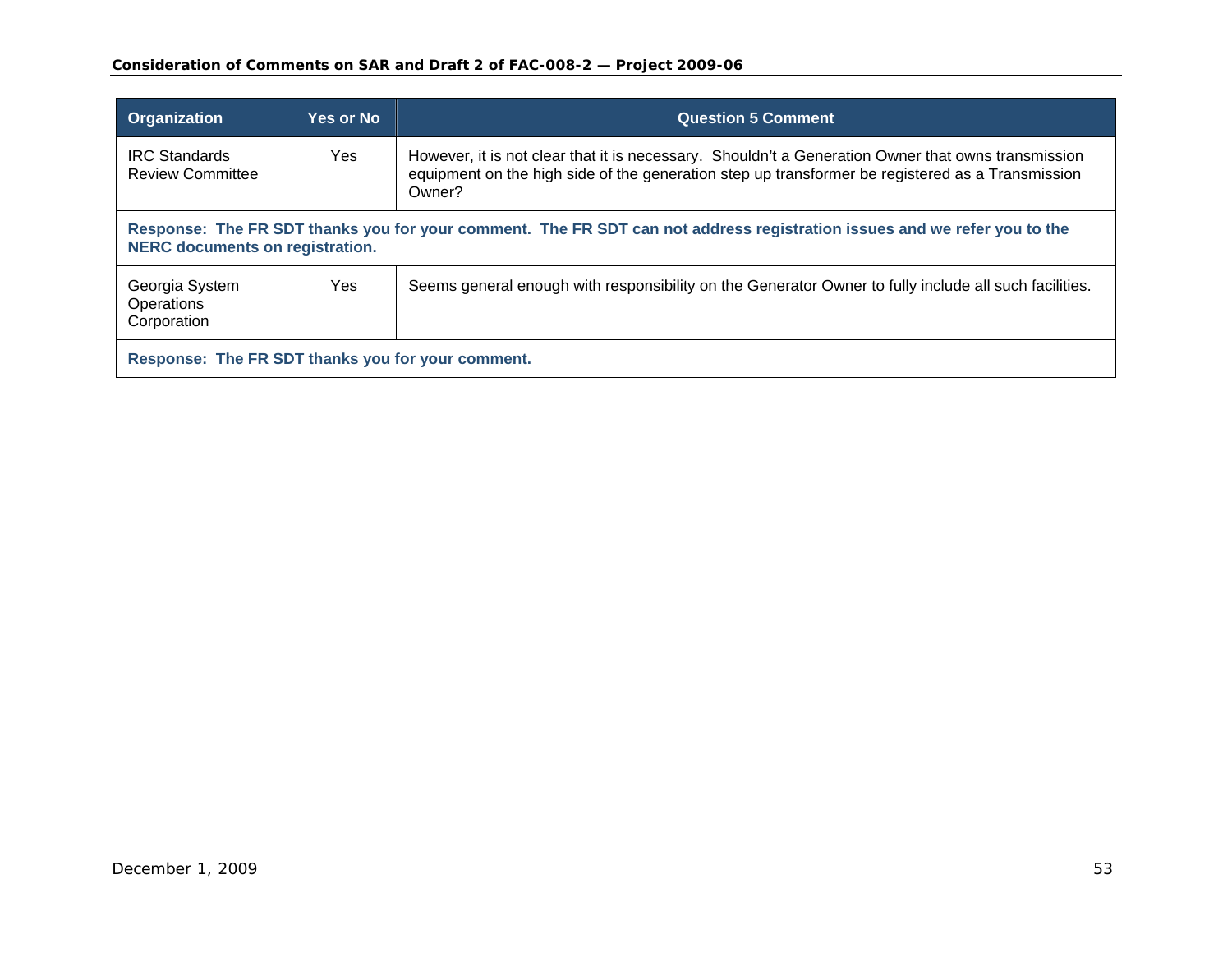**6. If you have any other comments on this standard that you have not already submitted above, please provide them here.** 

**Summary Consideration:** Several stakeholders pointed out that there are 2 sets of VSLs for R3. The first set is for R3 and the second set is for R4. The FR SDT corrected this error.

Other stakeholders suggested revising Requirement R2, Part 2.3 to change the word "respect" to "reflect" or "corresponds to". The FR SDT disagrees because the intent of Requirement R1, Part 1.2 is to makes sure that most limiting facility is not exceeded. The rating may be lower for other reasons. Similar comments were received regarding Requirement R3, Part 3.3.

Several commenters suggested revisions to the VSLs. The FR SDT agreed and made the suggested revisions unless they were no longer applicable due to revisions to the requirement. It was also suggested that Requirement R7 should include Transmission Owner(s). The FR SDT agrees and has made the revision.

One commenter noted the following: *We note that the consideration of comments to the August comments stated that "The FR SDT reviewed the VRF guidelines and agrees with the suggestion to revise the VRF to "Lower". " However we note that several of the VRFs in this current draft are Medium, not Lower. Please make the appropriate changes to the VRFs.*

The FR SDT revised the VRF's to lower for R1 and R2.

<span id="page-53-0"></span>

| <b>Organization</b>                                                                                                                                                                                                                                   | <b>Question 6 Comment</b>                                                                                                                                                                                                                                                                   |  |
|-------------------------------------------------------------------------------------------------------------------------------------------------------------------------------------------------------------------------------------------------------|---------------------------------------------------------------------------------------------------------------------------------------------------------------------------------------------------------------------------------------------------------------------------------------------|--|
| Independent<br><b>Electricity System</b><br>Operator                                                                                                                                                                                                  | (1) R1.1.2: The phrase "any of which may be supplemented by engineering analyses" does not seem appropriate in a<br>standard requirement as it is not required nor measurable. We suggest this be deleted.<br>(2) There are 2 sets of VSLs for R3. We believe the second R3 should read R4. |  |
| Response: The FR SDT thanks you for your comment.<br>1) We disagree. Removal of the phrase will not allow the flexibility of using engineering analysis for compliance with the<br>requirement.<br>2) We concur and have made the suggested revision. |                                                                                                                                                                                                                                                                                             |  |
| <b>Electric Market Policy</b>                                                                                                                                                                                                                         | 1. Applicability - The bullets should be removed and the format should be consistent with the rest of the Standard.                                                                                                                                                                         |  |
| Response: The FR SDT thanks you for your comment. Agreed. This change has been made in the revised standard.                                                                                                                                          |                                                                                                                                                                                                                                                                                             |  |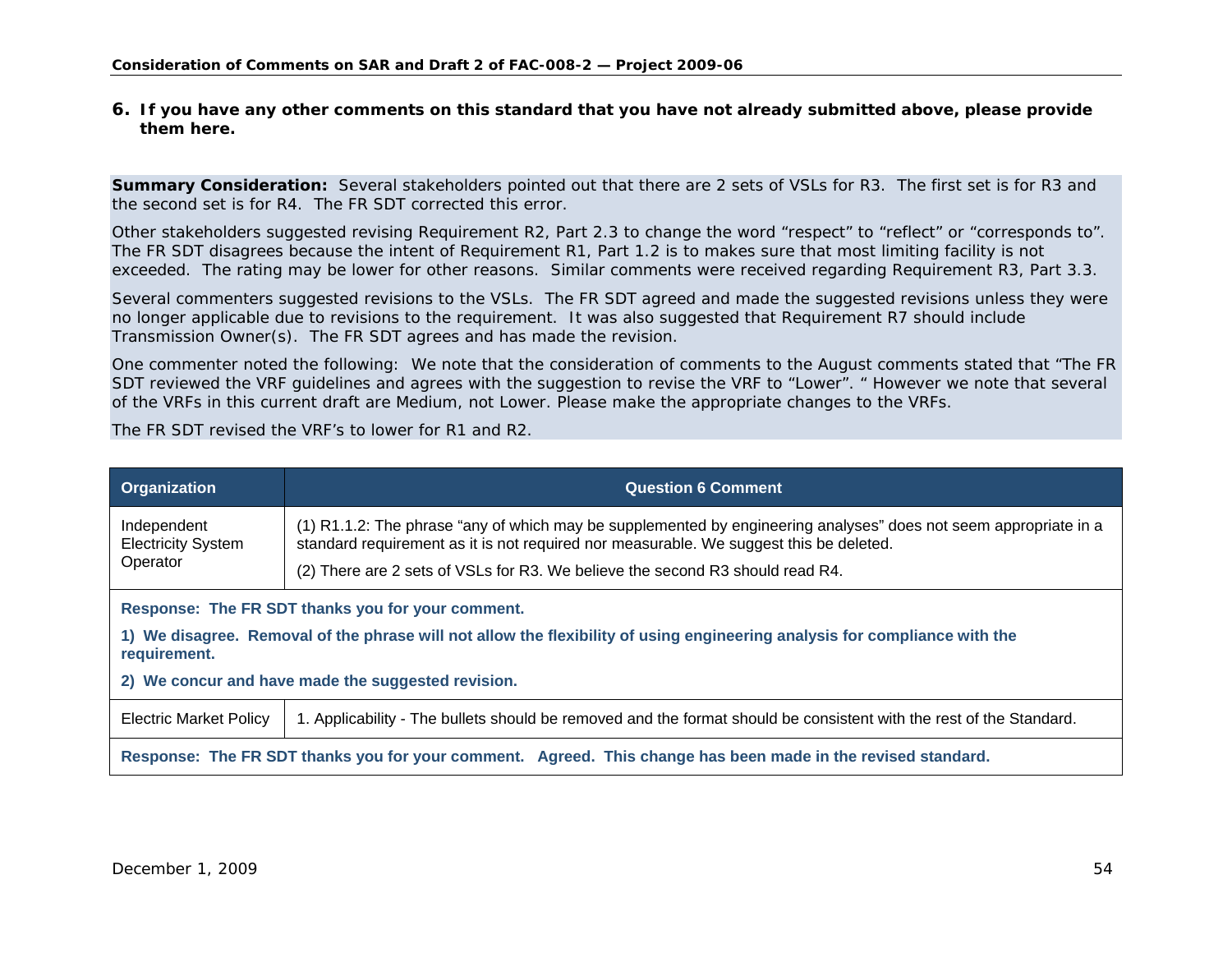| Organization | <b>Question 6 Comment</b>                                                                                                                                                                                                                                                                                                                                                                                                                                                                                                            |
|--------------|--------------------------------------------------------------------------------------------------------------------------------------------------------------------------------------------------------------------------------------------------------------------------------------------------------------------------------------------------------------------------------------------------------------------------------------------------------------------------------------------------------------------------------------|
| Duke Energy  | 1. The Background Information statement on the Comment Form describing the "black box" approach generally<br>makes sense. But the references to other equipment limiting generator voltage rating or thermal output are confusing.<br>Also the Implementation Plan should clearly reflect use of the "black box" approach.                                                                                                                                                                                                           |
|              | 2. Requirement R2.3 - change the word "respect" to "reflect".                                                                                                                                                                                                                                                                                                                                                                                                                                                                        |
|              | 3. Requirement R2.4 Delete this requirement because the scope is already established in R2. Importantly, R2.4 could<br>be interpreted to require an entity to provide a master checklist of every kind of device imaginable in order to prove<br>that the scope of equipment addresses everything postulated by the phrase "shall include, but not limited to".                                                                                                                                                                      |
|              | 4. The bulleting format under R3 is mangled. R3.1.3 should be "A practice that has been verified by testing or<br>engineering analysis."                                                                                                                                                                                                                                                                                                                                                                                             |
|              | 5. R3.3 - change the word "respect" to "reflect". Also strike the phrase "The process by which the Rating of equipment<br>that comprises a Facility is determined." because this IS your Rating Methodology.                                                                                                                                                                                                                                                                                                                         |
|              | 6. R3.4 " Strike the phrase "The scope of equipment addressed shall include, but not be limited to, transmission<br>conductors, transformers, relay protective devices, terminal equipment, and series and shunt compensation devices."<br>because the scope is already established in R3.                                                                                                                                                                                                                                           |
|              | 7. R3.4.2 should become the new R3.4                                                                                                                                                                                                                                                                                                                                                                                                                                                                                                 |
|              | 8. Measures " Change 2.4 to 2.3 under M2. Delete "3" under M4. Delete "4" under M5.                                                                                                                                                                                                                                                                                                                                                                                                                                                  |
|              | 9. R1 VSLs Delete the Moderate VSL, because if your documentation doesn't contain either 1.1.1 or 1.1.2 this is the<br>same as not having documentation, which is the Severe VSL.                                                                                                                                                                                                                                                                                                                                                    |
|              | 10. R2 VSLs In all four VSLs, 2.1.1 through 2.1.3 should be replaced with just 2.1, because 2.1 says your<br>methodology must be consistent with at least ONE of the following (i.e. 2.1.1, 2.1.2 or 2.1.3). Under the High VSL,<br>reword the phrase "The Generator Owner's Facility Rating methodology did not address all the components of<br>Requirement R2, Part 2.4" with this phrase "The Generator Owner's Facility Rating methodology did not address all of<br>its solely and jointly owned equipment as required by R2." |
|              | 11. R3 VSLs In all four VSLs, 3.1.1 through 3.1.3 should be replaced with just 3.1, because 3.1 says your<br>methodology must be consistent with at least ONE of the following (i.e. 3.1.1, 3.1.2, or 3.1.3). Under the High VSL,<br>3.4.1 and 3.4.2 should be replaced with just 3.4, for consistency with our comment about R3.4 above.                                                                                                                                                                                            |
|              | 12. R4 VSLs Change R# to R4 from R3 (three places). The wording of all four VSLs should be revised to be<br>consistent with the Requirement (Generator Owners may only have documentation and not a methodology).<br>Moderate VSL insert the phrase "more than" after the word "within" to eliminate the time overlap with the Lower VSL.                                                                                                                                                                                            |
|              | 13. R7 VSLs The Lower VSL should be eliminated because the requesting entities may request an unreasonable                                                                                                                                                                                                                                                                                                                                                                                                                           |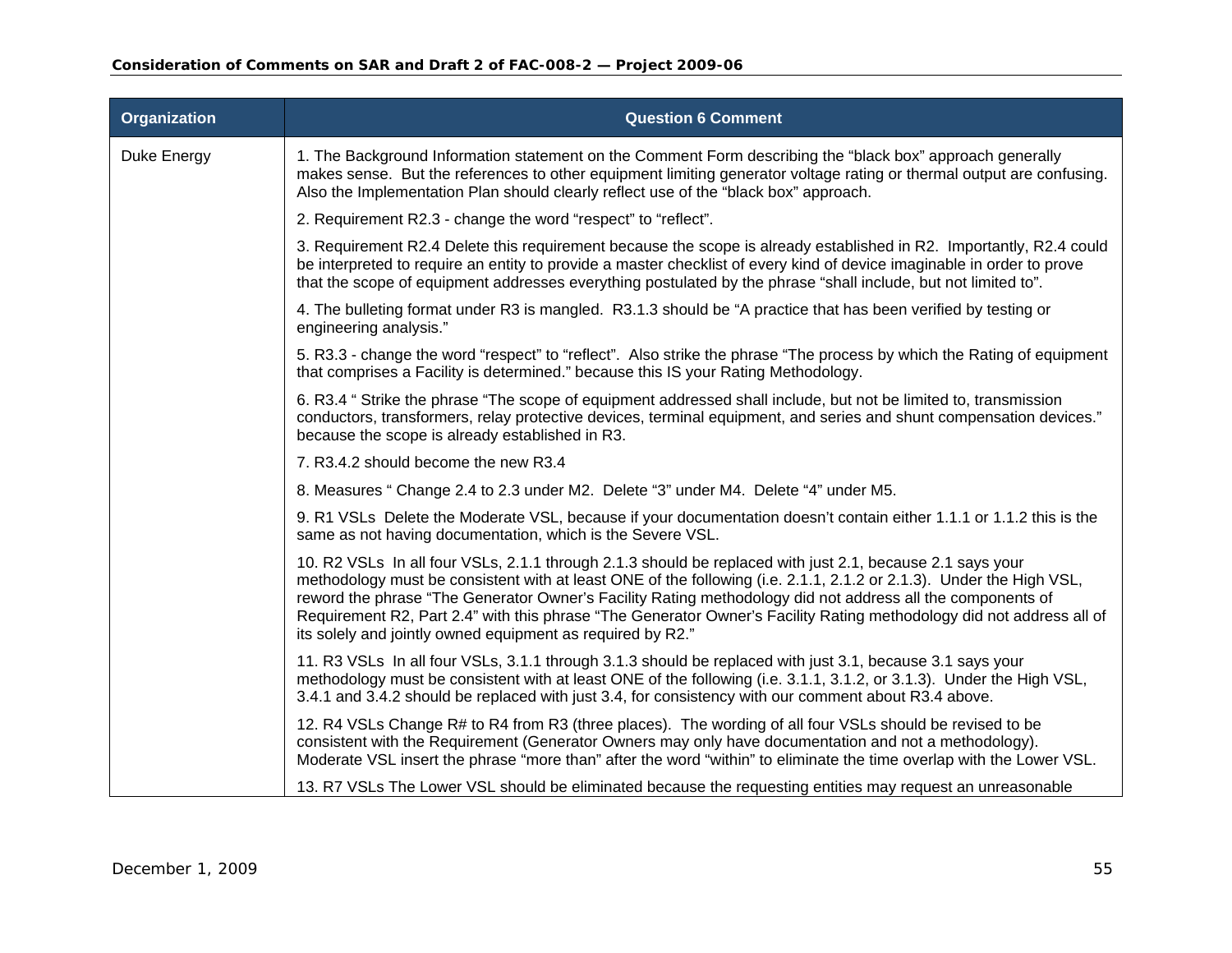| <b>Organization</b>                                                                                                                                             | <b>Question 6 Comment</b>                                                                                                                                                                                                                                                                                                                                                                      |  |  |
|-----------------------------------------------------------------------------------------------------------------------------------------------------------------|------------------------------------------------------------------------------------------------------------------------------------------------------------------------------------------------------------------------------------------------------------------------------------------------------------------------------------------------------------------------------------------------|--|--|
|                                                                                                                                                                 | schedule (i.e. instantaneous request). Suggest moving the Moderate VSL to Lower, the High VSL to Moderate, the<br>Severe VSL to High and cap it at 45 days, and create a new Severe VSL for more than 45 days late.                                                                                                                                                                            |  |  |
|                                                                                                                                                                 | Response: The FR SDT thanks you for your comment.                                                                                                                                                                                                                                                                                                                                              |  |  |
|                                                                                                                                                                 | 1. Thank you for your comment. We have revised R1 and R2 for clarity on this issue.                                                                                                                                                                                                                                                                                                            |  |  |
|                                                                                                                                                                 | 2. The point of Requirement R2, Part 2.3 is to makes sure that most limiting facility is not exceeded. The rating may be lower for<br>other reasons, so therefore it does not "correspond to".                                                                                                                                                                                                 |  |  |
| Part 2.4 should be retained.                                                                                                                                    | 3. This corresponds to Requirement R3, Part 3.4 for transmission equipment. Stakeholder consensus indicates that Requirement R2,                                                                                                                                                                                                                                                               |  |  |
| 4. We have corrected the format.                                                                                                                                |                                                                                                                                                                                                                                                                                                                                                                                                |  |  |
|                                                                                                                                                                 | 5. The point of Requirement R3, Part 3.3 is to makes sure that most limiting facility is not exceeded. The rating may be lower for<br>other reasons, so therefore it does not "reflect". The phrase that you suggest deleting is actually Requirement 3, Part 3.4 and not a<br>part of Requirement 3, Part 3.3. It is the lead in for Parts 3.4.1 and 3.4.2 and should remain in the standard. |  |  |
|                                                                                                                                                                 | 6. Stakeholder consensus indicates that Requirement R3, Part 3.4 should be retained.                                                                                                                                                                                                                                                                                                           |  |  |
|                                                                                                                                                                 | 7. Requirement R3, Part 3.4 was retained and thus Requirement R3 Part 3.4.2 shall remain.                                                                                                                                                                                                                                                                                                      |  |  |
|                                                                                                                                                                 | 8. Measures were revised to be consistent with revisions to the requirements.                                                                                                                                                                                                                                                                                                                  |  |  |
| 9. The documentation could include an analysis of the most limiting facilities but not address either Part 1.1.1 or 1.1.2. We will retain<br>the moderate VSL.  |                                                                                                                                                                                                                                                                                                                                                                                                |  |  |
| 10. We revised the VSLs as suggested except for the High VSL. There are now 2 parts for Requirement R2, Part 2.4, so the High VSL<br>is appropriate as written. |                                                                                                                                                                                                                                                                                                                                                                                                |  |  |
| 11. We revised the VSLs as suggested and to be consistent with the requirement revisions.                                                                       |                                                                                                                                                                                                                                                                                                                                                                                                |  |  |
| 12. We revised the VSLs as suggested and to be consistent with the requirement revisions.                                                                       |                                                                                                                                                                                                                                                                                                                                                                                                |  |  |
| 13: The FR SDT disagrees with removing the lower VSL.                                                                                                           |                                                                                                                                                                                                                                                                                                                                                                                                |  |  |
| Dynegy Inc.                                                                                                                                                     | 1. The word "respect" in Section R3.3 should be changed to "corresponds to".                                                                                                                                                                                                                                                                                                                   |  |  |
|                                                                                                                                                                 | 2. R4 and R5 should require the GO to have both its "documentation" (related to R1) and its Facilty Ratings<br>Methodology (relate to R2).                                                                                                                                                                                                                                                     |  |  |
|                                                                                                                                                                 | 3. All of the wording in the "Background Information" section that refers to the facilities between the high side of the<br>GSU and the Point of Interconnection with the utility that are owned by the GO as "Transmission Facilities" should be                                                                                                                                              |  |  |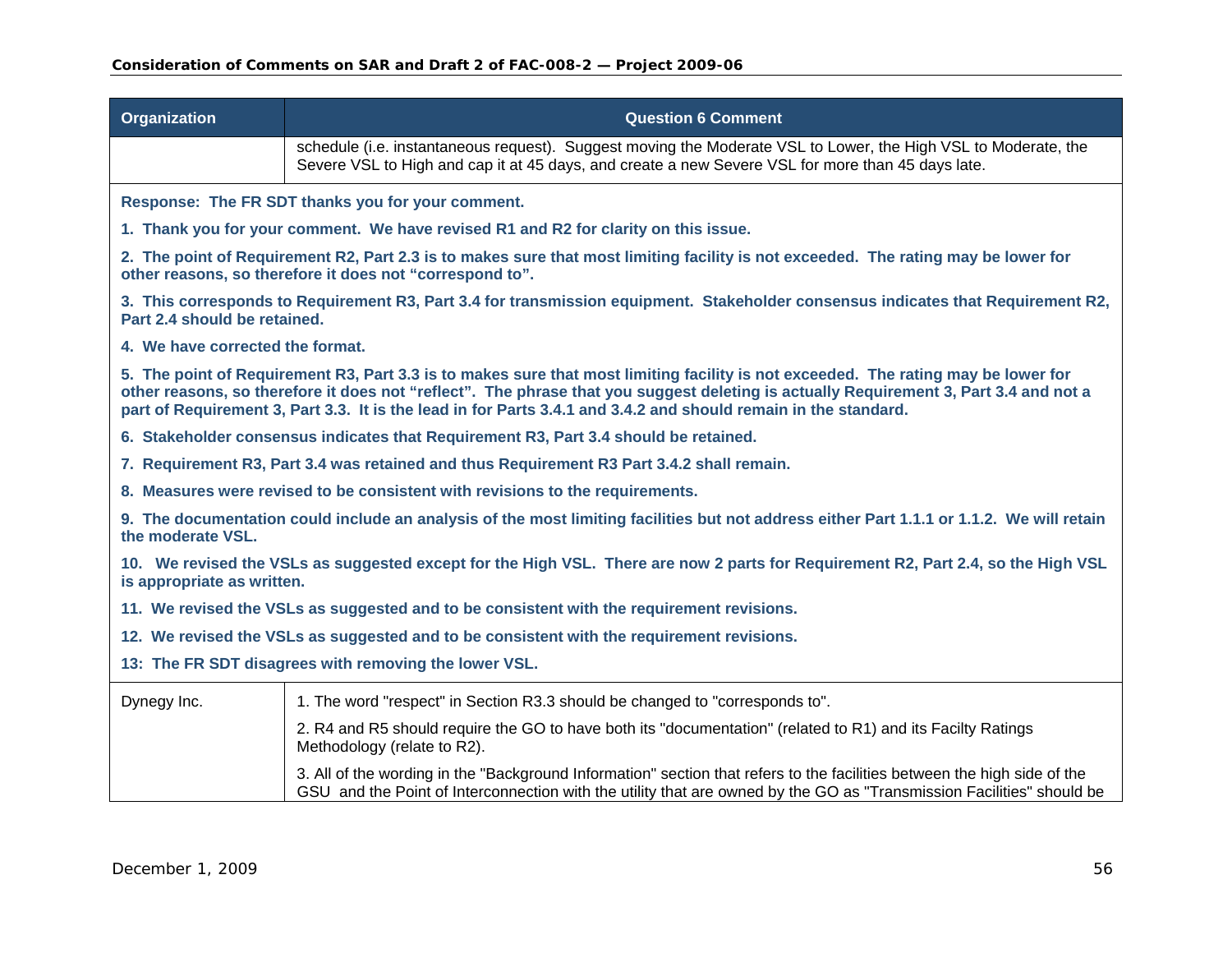| <b>Organization</b>                                                                                                                                                                                                          | <b>Question 6 Comment</b>                                                                                                                                                                                                                                                                                                                                                                                                                                                                                                                                                                                                          |  |  |
|------------------------------------------------------------------------------------------------------------------------------------------------------------------------------------------------------------------------------|------------------------------------------------------------------------------------------------------------------------------------------------------------------------------------------------------------------------------------------------------------------------------------------------------------------------------------------------------------------------------------------------------------------------------------------------------------------------------------------------------------------------------------------------------------------------------------------------------------------------------------|--|--|
|                                                                                                                                                                                                                              | removed. NERC has not officially classified these "Generator Interconnection Facilities" as "Transmission Facilities".<br>In addition, the recent recommendations of the GOTO NERC Ad Hoc Task Force state that these types of facilities<br>should not be considered "transmission facilities".                                                                                                                                                                                                                                                                                                                                   |  |  |
|                                                                                                                                                                                                                              | Response: The FR SDT thanks you for your comment.                                                                                                                                                                                                                                                                                                                                                                                                                                                                                                                                                                                  |  |  |
|                                                                                                                                                                                                                              | 1) The point of Requirement R3, Part 3.3 is to makes sure that most limiting facility is not exceeded. The rating may be lower for<br>other reasons, so therefore it does not "correspond to".                                                                                                                                                                                                                                                                                                                                                                                                                                     |  |  |
|                                                                                                                                                                                                                              | 2) We concur and have made the suggested revisions.                                                                                                                                                                                                                                                                                                                                                                                                                                                                                                                                                                                |  |  |
|                                                                                                                                                                                                                              | 3) We have revised R1 and R2 to address your concern. The intent of R1 is to include the documentation on the generator Facility<br>Rating up to either side of the main step up transformer and R2 covers electrical equipment ratings from that point to the point of<br>interconnection. We have revised R1 and R2 to:                                                                                                                                                                                                                                                                                                          |  |  |
| <b>R1.</b>                                                                                                                                                                                                                   | Each Generator Owner shall have documentation for determining the Facility Ratings of its solely and jointly owned generator<br>Facility(ies) up to the low side terminals of the main step up transformer if the Generator Owner does not own the main step up<br>transformer, and the high side terminals of the main step up transformer if the Generator Owner owns the main step up transformer.                                                                                                                                                                                                                              |  |  |
| <b>R2.</b>                                                                                                                                                                                                                   | Each Generator Owner shall have a documented methodology for determining Facility Ratings (Facility Ratings methodology)<br>of its solely and jointly owned equipment connected between the location specified in R1 and the point of interconnection with the<br>Transmission Owner that contains all of the following.                                                                                                                                                                                                                                                                                                           |  |  |
| FirstEnergy                                                                                                                                                                                                                  | 1. While R7 is similar to language in existing Requirement R2 of FAC-009-0, this requirement is somewhat duplicative<br>of with requirements of MOD-010. Additionally, rather than potentially sending information to four different parties and<br>four different schedules the team should consider a progression of information needed for operations being provided<br>to the TOP and then the TOP updating the RC and for planning the information being provided to the TP and then the<br>TP updating the PC.<br>2. Under section 4 (Applicability), replace bullets with 4.1 and 4.2 for consistency with other standards. |  |  |
|                                                                                                                                                                                                                              |                                                                                                                                                                                                                                                                                                                                                                                                                                                                                                                                                                                                                                    |  |  |
| Response: The FR SDT thanks you for your comment.                                                                                                                                                                            |                                                                                                                                                                                                                                                                                                                                                                                                                                                                                                                                                                                                                                    |  |  |
| 1) The FR SDT believes it is the responsibility of the TO and GO to ensure that those parties that have a need for their ratings actually<br>gets that rating information. Having a chain places the onus on other entities. |                                                                                                                                                                                                                                                                                                                                                                                                                                                                                                                                                                                                                                    |  |  |
| 2) The applicability section of the standard has been changed as suggested.                                                                                                                                                  |                                                                                                                                                                                                                                                                                                                                                                                                                                                                                                                                                                                                                                    |  |  |
| <b>NERC Standards</b><br>Review                                                                                                                                                                                              | A. The MRO NSRS believes the ratings developed in accordance with MOD-024 and MOD-025 are more accurate<br>and appropriate for purposes of modeling, planning and operation. Facility ratings from generator terminal to the<br>interconnection (R2) should be added to MOD-024 and MOD-025, and not included in the scope of FAC-008.                                                                                                                                                                                                                                                                                             |  |  |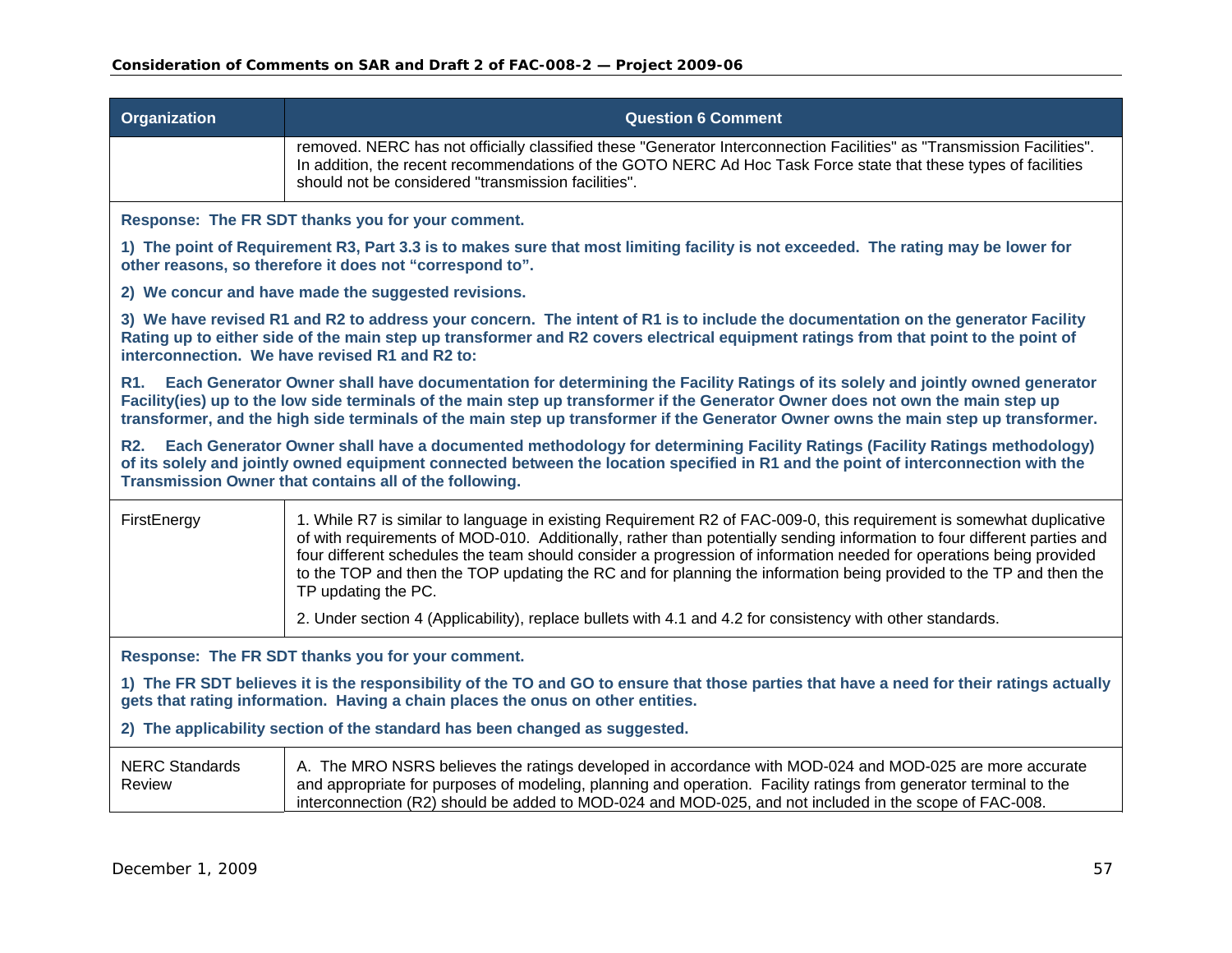| <b>Organization</b> | <b>Question 6 Comment</b>                                                                                                                                                                                                                                                                                                                                                                                                                                                                                                                                                                                                                                                                                                                                                                                                                                                                                                                                                                                                                                                                                                                                                               |
|---------------------|-----------------------------------------------------------------------------------------------------------------------------------------------------------------------------------------------------------------------------------------------------------------------------------------------------------------------------------------------------------------------------------------------------------------------------------------------------------------------------------------------------------------------------------------------------------------------------------------------------------------------------------------------------------------------------------------------------------------------------------------------------------------------------------------------------------------------------------------------------------------------------------------------------------------------------------------------------------------------------------------------------------------------------------------------------------------------------------------------------------------------------------------------------------------------------------------|
| Subcommittee        | Additionally, FAC-008 R1 appears redundant with what is already required per MOD-024 and MOD-025, and should<br>therefore be deleted.                                                                                                                                                                                                                                                                                                                                                                                                                                                                                                                                                                                                                                                                                                                                                                                                                                                                                                                                                                                                                                                   |
|                     | B. R.1.1.1 & R1.1.2 should be bulleted. R.1.1 says "The documentation shall contain at least one of the following". It<br>doesn't say "the documentation shall contain BOTH of the following". Since compliance is evaluated at the<br>requirement level, and both of these are NOT required, the MRO NSRS feels these subrequirements should be<br>bulleted.                                                                                                                                                                                                                                                                                                                                                                                                                                                                                                                                                                                                                                                                                                                                                                                                                           |
|                     | C. The MRO NSRS feels the sub-requirements under R2.1 and R3.1 should be bulleted, just as proposed for R1.1,<br>above. The corresponding measures should also be modified to correctly reflect that not "all of the items" in Parts 2.1<br>and 3.1 have to be included.                                                                                                                                                                                                                                                                                                                                                                                                                                                                                                                                                                                                                                                                                                                                                                                                                                                                                                                |
|                     | D. Concerns were previously expressed about documentation of the basis for ratings of older facilities. The MRO<br>NSRS appreciates the drafting team's response which indicated that this "Standard does not require the recreation of<br>data that is no longer available or no longer accessible for any reason." However, no modifications were made to the<br>requirements to clarify this. The MRO NSRS feels the standard should be clear about expectations. Since it is not<br>understood how, or if, the drafting team's responses could be used to clarify the intent of the requirement during an<br>audit, the MRO NSRS feels it is critical that specific language be included. Thus, the MRO NSRS recommends either<br>1) add a new bullet under 2.1 and 3.1 with language identical to 1.1.2, or 2) modify the 3rd bullet under 2.1 (currently<br>R2.1.3) and 3.1 (currently R3.1.3) with similar clarifying language as 1.1.2.                                                                                                                                                                                                                                         |
|                     | E. The phrase "Ratings of the Equipment" used in R2.1 and R3.1 should be modified, as there is no such term in the<br>NERC Glossary of Terms. "Rating" and "Equipment Rating" are both defined terms. Yet, "Equipment" and "Ratings of<br>Equipment" are not.                                                                                                                                                                                                                                                                                                                                                                                                                                                                                                                                                                                                                                                                                                                                                                                                                                                                                                                           |
|                     | F. The reference to R2.1 in R3.2 should be changed to R3.1.                                                                                                                                                                                                                                                                                                                                                                                                                                                                                                                                                                                                                                                                                                                                                                                                                                                                                                                                                                                                                                                                                                                             |
|                     | G. In R7, recommend changing "as scheduled" to "as requested".                                                                                                                                                                                                                                                                                                                                                                                                                                                                                                                                                                                                                                                                                                                                                                                                                                                                                                                                                                                                                                                                                                                          |
| <b>Xcel Energy</b>  | A. FERC approval aside, Xcel Energy believes that facility verification, as required under NERC-approved standards<br>MOD-024 and MOD-025, provides a more accurate value for the purposes of planning and operation. Xcel Energy<br>has been following the guidelines of the Regional Entities in its three operating regions (MRO, SPP, and WECC) for<br>performing these verifications for multiple decades. It is the information obtained from the verification tests that is<br>used for reporting to the NERC GADS system, to Transmission Planning for use in load flow studies, and to<br>Transmission Operations for real-time operation. The nameplate design value that results from a FAC-008 analysis is<br>of value only for long-range planning prior to construction or operation of a new facility. We fail to see how reliability is<br>enhanced when there are two different numbers being reported that describe the same facility rating. Therefore, we<br>feel R1 should be deleted from the standard. Facility ratings from generator terminal to the interconnection (R2)<br>should be added to MOD-024 and MOD-025, and not included in the scope of FAC-008. |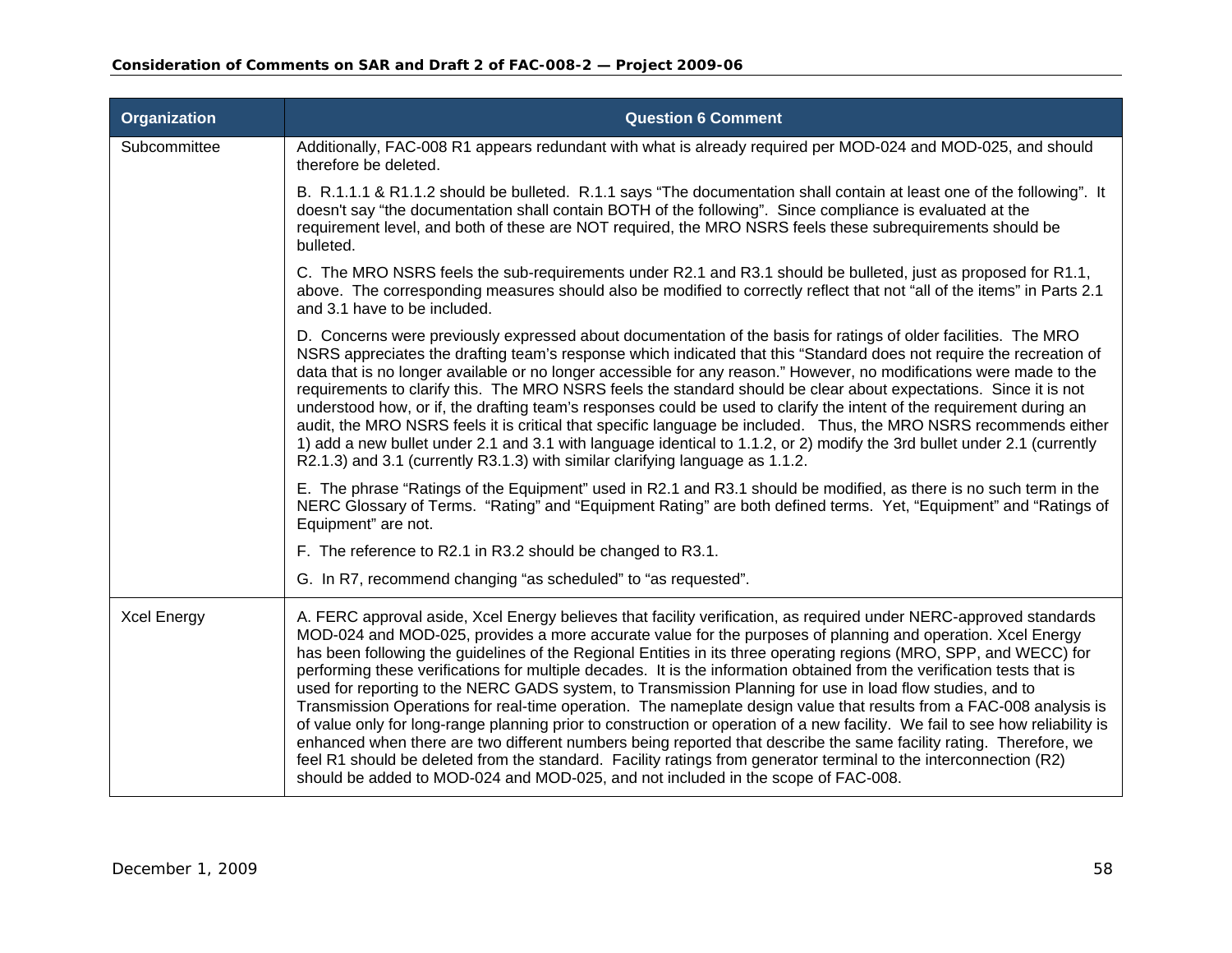| <b>Organization</b>                                                                                                                        | <b>Question 6 Comment</b>                                                                                                                                                                                                                                                                                                                                                                                                                                                                                                                                                                                                                                                                                                                                                                                                                                                                                        |  |
|--------------------------------------------------------------------------------------------------------------------------------------------|------------------------------------------------------------------------------------------------------------------------------------------------------------------------------------------------------------------------------------------------------------------------------------------------------------------------------------------------------------------------------------------------------------------------------------------------------------------------------------------------------------------------------------------------------------------------------------------------------------------------------------------------------------------------------------------------------------------------------------------------------------------------------------------------------------------------------------------------------------------------------------------------------------------|--|
|                                                                                                                                            | B. If R1 is retained, R.1.1.1 & R1.1.2 should be bulleted. R.1.1 says "The documentation shall contain at least one of<br>the following". It doesn't say "the documentation shall contain BOTH of the following". Since compliance is evaluated<br>at the requirement level, and both of these are NOT required, we feel they should be bulleted.                                                                                                                                                                                                                                                                                                                                                                                                                                                                                                                                                                |  |
|                                                                                                                                            | C. If R2 is retained, we feel the sub-requirements under R2.1 and R3.1 should be bulleted, just as proposed for R1.1<br>above. The corresponding measures should also be modified to correctly reflect that not "all of the items" in Parts 2.1<br>and 3.1 have to be included.                                                                                                                                                                                                                                                                                                                                                                                                                                                                                                                                                                                                                                  |  |
|                                                                                                                                            | D. Xcel previously expressed concerns about documentation of the basis for ratings of older facilities. We appreciate<br>the drafting team's response which indicated that this "Standard does not require the recreation of data that is no<br>longer available or no longer accessible for any reason." However, no modifications were made to the requirements to<br>clarify this. We feel the standard should be clear about expectations. Since it is not understood how, or if, the drafting<br>team's responses could be used to clarify the intent of the requirement during an audit, we feel it is critical that specific<br>language be included. If R2 is retained, we recommend either 1) add a new bullet under 2.1 and 3.1 with language<br>identical to 1.1.2, or 2) modify the 3rd bullet under 2.1 (currently R2.1.3) and 3.1 (currently R3.1.3) with similar<br>clarifying language as 1.1.2. |  |
|                                                                                                                                            | E. The phrase "Ratings of the Equipment" used in R2.1 and 3.1 should be modified, as there is no such term in the<br>NERC glossary. "Rating" and "Equipment Rating" are both defined terms. Yet, "Equipment" and "Ratings of<br>Equipment" are not.                                                                                                                                                                                                                                                                                                                                                                                                                                                                                                                                                                                                                                                              |  |
|                                                                                                                                            | F. The reference to R2.1 in R3.2 should be changed to R3.1.                                                                                                                                                                                                                                                                                                                                                                                                                                                                                                                                                                                                                                                                                                                                                                                                                                                      |  |
|                                                                                                                                            | G. In R7, recommend changing "as scheduled" to "as requested".                                                                                                                                                                                                                                                                                                                                                                                                                                                                                                                                                                                                                                                                                                                                                                                                                                                   |  |
| Response: The FR SDT thanks you for your comment. A) Using a rating acquired via testing is an acceptable method for complying<br>with R1. |                                                                                                                                                                                                                                                                                                                                                                                                                                                                                                                                                                                                                                                                                                                                                                                                                                                                                                                  |  |

**B. The FR SDT agrees, and has changed what had been numbered as 1.1.1 and 1.1.2 to bullets.** 

**C. The FR SDT agrees, and has changed what had been numbered as 2.1.1 and 2.1.2 and 2.1.3 to bullets – and made a similar change to convert the numbered items under 3.1 to bullets.** 

**D. Requirement R1, Part 1.1.2 (now a bulleted item in the revised standard) applies to generation equipment. R2 and R3 apply to nongenerator equipment. It is not appropriate to apply Requirement R1, Part 1.1.2 (now a bulleted item in the revised standard) to R2 and R3.** 

**E. Revised to "Ratings of equipment"** 

**F. We concur and have made the revision.** 

**G. "as scheduled" better reflects the intent of the requirement. Use of "as requested" might imply that an entity must respond**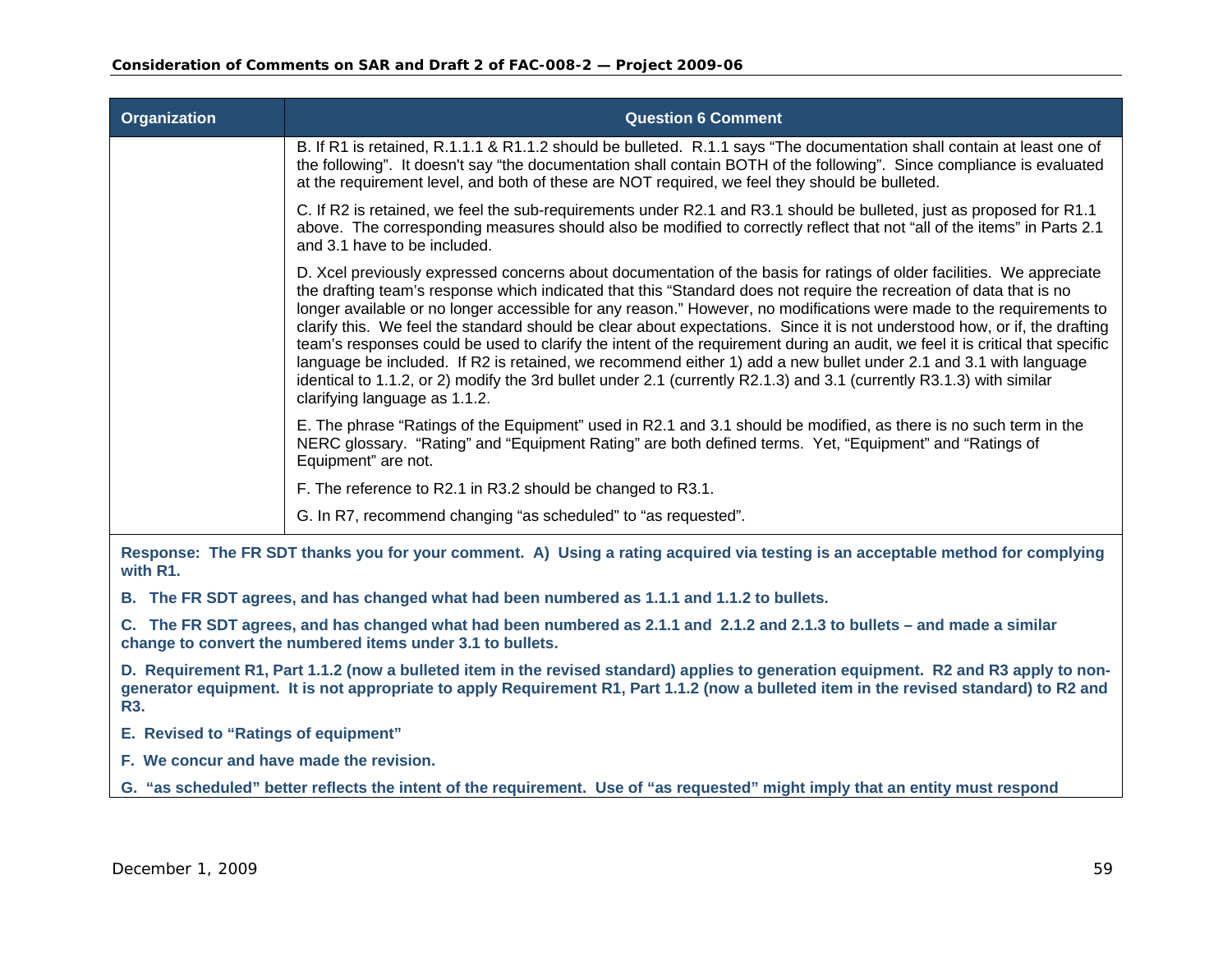| <b>Organization</b>                                                                                                                                                                                                                                                                                                  | <b>Question 6 Comment</b>                                                                                                                                                                                                                                                                                                                                                                                                                                                                                                                                         |  |
|----------------------------------------------------------------------------------------------------------------------------------------------------------------------------------------------------------------------------------------------------------------------------------------------------------------------|-------------------------------------------------------------------------------------------------------------------------------------------------------------------------------------------------------------------------------------------------------------------------------------------------------------------------------------------------------------------------------------------------------------------------------------------------------------------------------------------------------------------------------------------------------------------|--|
| immediately. This is not the intent of the requirement.                                                                                                                                                                                                                                                              |                                                                                                                                                                                                                                                                                                                                                                                                                                                                                                                                                                   |  |
| <b>IRC Standards</b><br><b>Review Committee</b>                                                                                                                                                                                                                                                                      | a. R1.1.2: The phrase "any of which may be supplemented by engineering analyses" does not seem appropriate in a<br>standard requirement as it is not required nor measurable. We suggest this be deleted.                                                                                                                                                                                                                                                                                                                                                         |  |
|                                                                                                                                                                                                                                                                                                                      | b. There are 2 sets of VSLs for R3. We believe the second R3 should read R4.                                                                                                                                                                                                                                                                                                                                                                                                                                                                                      |  |
|                                                                                                                                                                                                                                                                                                                      | Response: The FR SDT thanks you for your comment.                                                                                                                                                                                                                                                                                                                                                                                                                                                                                                                 |  |
|                                                                                                                                                                                                                                                                                                                      | a) The FR SDT feels that this statement provides needed clarification and will retain the language.                                                                                                                                                                                                                                                                                                                                                                                                                                                               |  |
|                                                                                                                                                                                                                                                                                                                      | b) We agree and have revised the numbering.                                                                                                                                                                                                                                                                                                                                                                                                                                                                                                                       |  |
| <b>CenterPoint Energy</b>                                                                                                                                                                                                                                                                                            | CenterPoint Energy believes Requirement 7 should include Transmission Owner(s) in the listing of associated entities<br>that should be provided with Facility Ratings; that is, a Generator Owner should provide ratings to the associated<br>Transmission Owner. This is needed as a Transmission Owner cannot accurately develop ratings, which must be<br>based on the most limiting series equipment, for its Transmission Line elements without knowing the ratings of series<br>line equipment in an interconnecting switchyard owned by a Generator Owner. |  |
|                                                                                                                                                                                                                                                                                                                      | Response: The FR SDT thanks you for your comment. We concur and have added Transmission Owner to the requirement.                                                                                                                                                                                                                                                                                                                                                                                                                                                 |  |
| <b>Constellation Power</b><br>Source Generation,<br>Inc.                                                                                                                                                                                                                                                             | Constellation Power Source Generation, Inc. (CPSGI) agrees in principle with the comments filed by RRI Energy in<br>response to questions 1 - 5 above.                                                                                                                                                                                                                                                                                                                                                                                                            |  |
| Response: The FR SDT thanks you for your comment. Please see responses to questions 1-5 above.                                                                                                                                                                                                                       |                                                                                                                                                                                                                                                                                                                                                                                                                                                                                                                                                                   |  |
| <b>Great River Energy</b>                                                                                                                                                                                                                                                                                            | GRE does not believe that the SDT has achieved their goal of adequately conveying to the GO that they are not<br>required to have two sets of Facility Ratings. It appears that it is a requirement to have two sets of Facility Ratings.<br>One set for the "black box" portion of the plant up to either the generator terminals, the low side of the GSU or the high<br>side of the GSU and one set for from wherever the first set of Facility Ratings ended up to the point of interconnection<br>with the with the TO.                                      |  |
| Response: The FR SDT thanks you for your comment. The intent of R1 is to include the documentation on the generator Facility<br>Rating up to either side of the main step up transformer and R2 covers electrical equipment ratings from that point to the point of<br>interconnection. We have revised R1 and R2 to |                                                                                                                                                                                                                                                                                                                                                                                                                                                                                                                                                                   |  |
| Each Generator Owner shall have documentation for determining the Facility Ratings of its solely and jointly owned generator<br>R1.                                                                                                                                                                                  |                                                                                                                                                                                                                                                                                                                                                                                                                                                                                                                                                                   |  |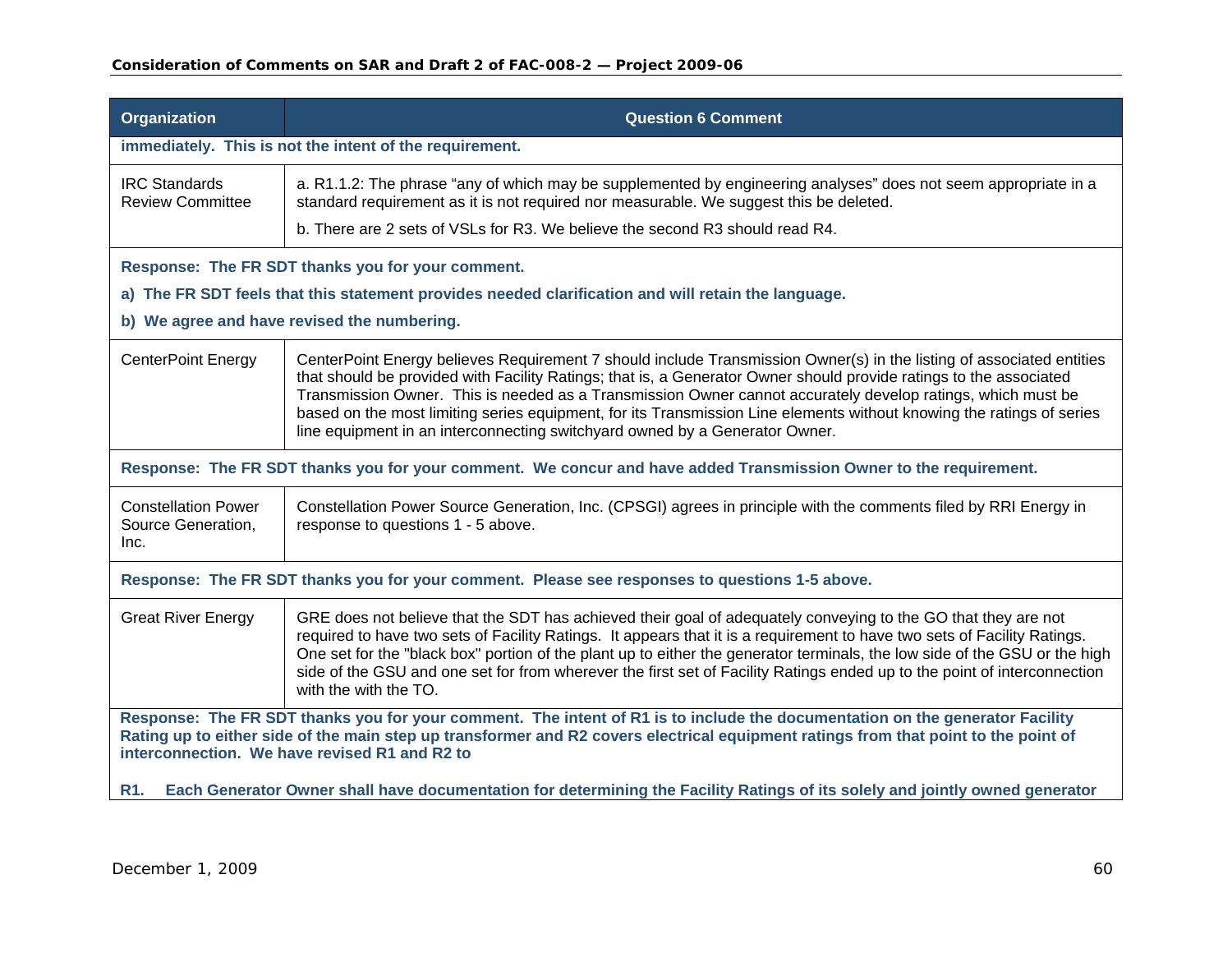| <b>Organization</b>                                                                                                                                                                                                                                                                                                                           | <b>Question 6 Comment</b>                                                                                                                                                                                                                                                                                                                                                                                                                                                                                                                                                                                                                                                                                                                                                                                                                                                                                                                                                                                                                                                                                                                                                                                                                       |
|-----------------------------------------------------------------------------------------------------------------------------------------------------------------------------------------------------------------------------------------------------------------------------------------------------------------------------------------------|-------------------------------------------------------------------------------------------------------------------------------------------------------------------------------------------------------------------------------------------------------------------------------------------------------------------------------------------------------------------------------------------------------------------------------------------------------------------------------------------------------------------------------------------------------------------------------------------------------------------------------------------------------------------------------------------------------------------------------------------------------------------------------------------------------------------------------------------------------------------------------------------------------------------------------------------------------------------------------------------------------------------------------------------------------------------------------------------------------------------------------------------------------------------------------------------------------------------------------------------------|
|                                                                                                                                                                                                                                                                                                                                               | Facility(ies) up to the low side terminals of the main step up transformer if the Generator Owner does not own the main step up<br>transformer, and the high side terminals of the main step up transformer if the Generator Owner owns the main step up transformer.                                                                                                                                                                                                                                                                                                                                                                                                                                                                                                                                                                                                                                                                                                                                                                                                                                                                                                                                                                           |
| Each Generator Owner shall have a documented methodology for determining Facility Ratings (Facility Ratings methodology) of<br><b>R2.</b><br>its solely and jointly owned equipment connected between the location specified in R1 and the point of interconnection with the<br>Transmission Owner that contains all of the following:        |                                                                                                                                                                                                                                                                                                                                                                                                                                                                                                                                                                                                                                                                                                                                                                                                                                                                                                                                                                                                                                                                                                                                                                                                                                                 |
| <b>RRI</b> Energy Inc                                                                                                                                                                                                                                                                                                                         | In the background information the SDT states: The SDT also notes that FAC-008-1 is FERC approved and<br>enforceable, while neither MOD-024 nor MOD-025 has been approved by FERC. Therefore, the SDT is of the opinion<br>that Generator Owners cannot be "exempted" from the Requirements, or the intent, of FAC-008 regardless of the<br>views of being possibly duplicative to other standards (either MOD-024 or MOD-025). We do not agree with this<br>opinion. Once submitted and approved by FERC won't this standard replace any existing FAC-008? Based on the<br>SDT's logic the industry could never propose a change to a FERC approved standard. Standards that are cast in<br>concrete will hinder improvements in reliability because they will not be able to change with technology and operating<br>experience.                                                                                                                                                                                                                                                                                                                                                                                                               |
| Response: The FR SDT thanks you for your comment. The purpose of FAC-008 is "To ensure Facility Ratings used in the reliable<br>planning and operation of the BES are determined based on technically sound principles." Prior to any generator being placed in<br>service, "Facility Ratings" for a generator are required for BES planning. |                                                                                                                                                                                                                                                                                                                                                                                                                                                                                                                                                                                                                                                                                                                                                                                                                                                                                                                                                                                                                                                                                                                                                                                                                                                 |
| <b>SERC Planning</b><br><b>Standards</b><br>Subcommittee                                                                                                                                                                                                                                                                                      | In the Lower VSL for R2, remove 2.1.1, 2.1.2, and 2.1.3 and replace them with 2.1. 2.1 states that the methodology<br>shall be consistent with at least one of 2.1.2, 2.1.2, and 2.1.3. This also applies to Moderate, High, and Severe VSLs<br>for R2. This also applies to all 4 VSL levels for R3.                                                                                                                                                                                                                                                                                                                                                                                                                                                                                                                                                                                                                                                                                                                                                                                                                                                                                                                                           |
| Response: The FR SDT thanks you for your comment. We agree and have made the suggested edit.                                                                                                                                                                                                                                                  |                                                                                                                                                                                                                                                                                                                                                                                                                                                                                                                                                                                                                                                                                                                                                                                                                                                                                                                                                                                                                                                                                                                                                                                                                                                 |
| <b>SPS Energy</b>                                                                                                                                                                                                                                                                                                                             | Is the facility rating exercise considered an actual "event" that occurs at a certain time on a certain date, much like the<br>RBA in CIP-002-2? Should it be performed periodically? Or is performing the exercise one time sufficient? There is no<br>periodicity in the standard, which contributes to the ambiguity. How many instances of tests or backed-into<br>calculations would satisfy the need to consider ambient conditions? In other words, over a twelve month period a<br>facility can likely have 365 facility ratings depending on conditions. How many of these, if any, would be useful for<br>planning or operations? Also, if it is an event, and the rating exercise took place on a day a cooling tower cell was out<br>of service limiting the facility output by say 15%, then that would be the most limiting piece of equipment, on that day.<br>But the cooling tower cell will be repaired. Would that repair then precipitate another facility rating exercise? In light of<br>other standards requirements that mandate daily reporting of capability and periodic performance tests, the revised<br>FAC-008-2 continues to be irrelevant to Generator Owners and dangerous to the BES if used for operational |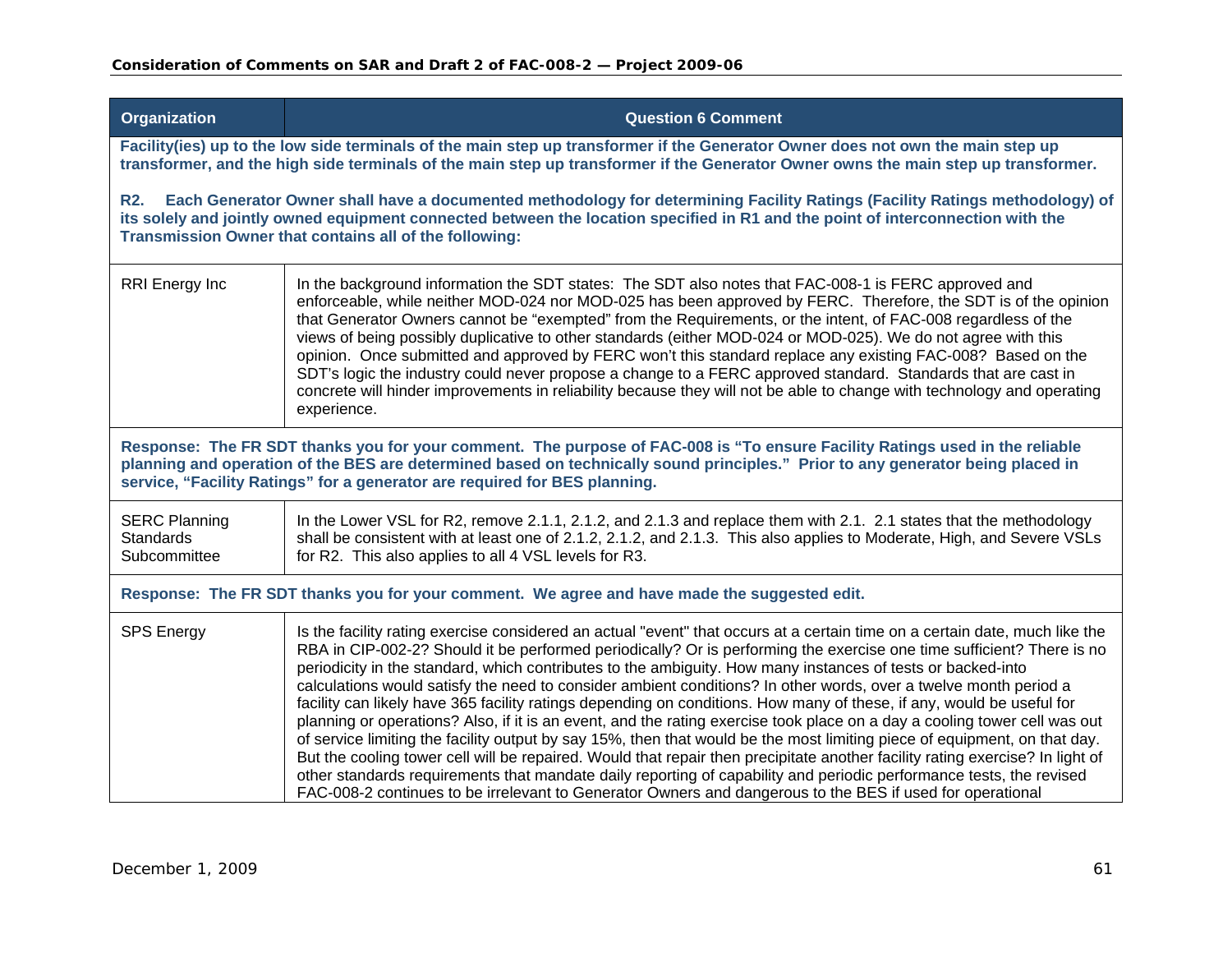| <b>Organization</b> | <b>Question 6 Comment</b>                                                                                                                                                                                                                                                                                                                                                                                                                                                                                                                                                                                                                                                                                                                                                                                                                                                                                                                                                                                                                                                                                                                                     |
|---------------------|---------------------------------------------------------------------------------------------------------------------------------------------------------------------------------------------------------------------------------------------------------------------------------------------------------------------------------------------------------------------------------------------------------------------------------------------------------------------------------------------------------------------------------------------------------------------------------------------------------------------------------------------------------------------------------------------------------------------------------------------------------------------------------------------------------------------------------------------------------------------------------------------------------------------------------------------------------------------------------------------------------------------------------------------------------------------------------------------------------------------------------------------------------------|
|                     | purposes. Generator Owners should be removed from the applicability for FAC-008-2.                                                                                                                                                                                                                                                                                                                                                                                                                                                                                                                                                                                                                                                                                                                                                                                                                                                                                                                                                                                                                                                                            |
|                     | Response: The FR SDT thanks you for your comment. The purpose of FAC-008 is "To ensure Facility Ratings used in the reliable<br>planning and operation of the BES are determined based on technically sound principles." The requirements call for documentation<br>of your ratings. Other requirements dictate the frequency of determining the ratings.                                                                                                                                                                                                                                                                                                                                                                                                                                                                                                                                                                                                                                                                                                                                                                                                     |
| Manitoba Hydro      | Manitoba Hydro does not believe that lack of documentation or incomplete documentation rates a VSL of Severe, but<br>would agree that a severe violation is warranted if limits are not provided. Therefore, there should not be any case of<br>a Severe VSL associated with R1, R2, R3, R4 or R5. A Severe Violation Severity Level should be limited to situations<br>where rating data is not provided (ie. a violation of R7). The critical issue is that planners and operators of the electric<br>system have rating data. How does the failure to make a Facility Ratings Methodology document available for<br>inspection (a violation of R4) jeopardize the reliability of the system?                                                                                                                                                                                                                                                                                                                                                                                                                                                               |
|                     | The applicability of the proposed revisions to FAC-008 to older facilities is left open to interpretation in the current<br>draft. Many transmission and generation facilities have been in service for years under ratings established at the time<br>of construction and documentation of the basis for those ratings may no longer be available. Requiring recreation of<br>those ratings now, if that is what the drafting team expects, could impose tremendous costs on the industry to perform<br>the record searches and field work that would be required to document the basis for specific ratings. The current<br>proposal requires that the methodology indentify how Equipment Rating standard(s) were used as well as how ratings<br>provided by manufacturers were considered. For older facilities or facilities acquired from other entities, the basis for<br>ratings may not have been well documented, or documented at all. Likewise, manufacturers ratings may no longer be<br>available, and indeed, the manufacturer may no longer exist. These facilities have been operated for a number of<br>years, presumably without problems. |
|                     | A narrow interpretation of Requirement 2.2 and Requirement 3.2 would force entities to collect voluminous information<br>on facilities, at a tremendous cost. These costs would be borne by customers with potentially little, if any,<br>demonstrable benefit to reliability. A clarification that this standard is not intended to require entities to recreate<br>documentation or other information needed to justify historic ratings would provide certainty and would avoid the<br>costly and time-consuming process of recreating lost data.                                                                                                                                                                                                                                                                                                                                                                                                                                                                                                                                                                                                          |
|                     | Manitoba Hydro recommends that Requirements 2.1, 2.2, 3.1 and 3.2 be revised as follows:                                                                                                                                                                                                                                                                                                                                                                                                                                                                                                                                                                                                                                                                                                                                                                                                                                                                                                                                                                                                                                                                      |
|                     | R2.1. The methodology used to establish the Ratings of the Equipment that comprises the Facility(ies) shall be<br>consistent with at least one of the following:                                                                                                                                                                                                                                                                                                                                                                                                                                                                                                                                                                                                                                                                                                                                                                                                                                                                                                                                                                                              |
|                     | R2.1.1. Ratings provided by equipment manufacturers or obtained from equipment manufacturer<br>specifications such as nameplate rating.                                                                                                                                                                                                                                                                                                                                                                                                                                                                                                                                                                                                                                                                                                                                                                                                                                                                                                                                                                                                                       |
|                     | R2.1.2. One or more industry standards developed through an open process such as Institute of Electrical and                                                                                                                                                                                                                                                                                                                                                                                                                                                                                                                                                                                                                                                                                                                                                                                                                                                                                                                                                                                                                                                  |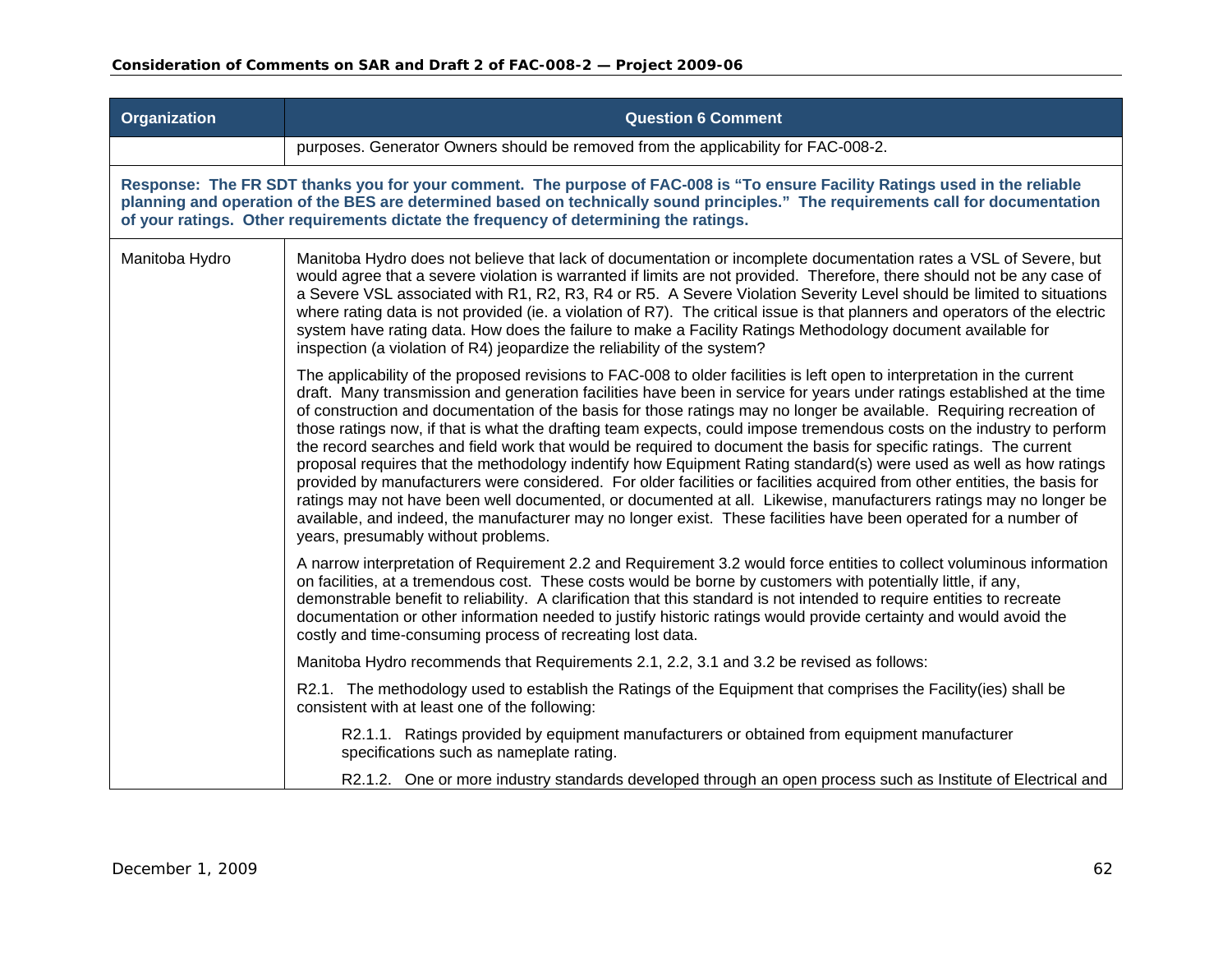| <b>Organization</b> | <b>Question 6 Comment</b>                                                                                                                                                                                                                                                        |
|---------------------|----------------------------------------------------------------------------------------------------------------------------------------------------------------------------------------------------------------------------------------------------------------------------------|
|                     | Electronics Engineers (IEEE) or International Council on Large Electric Systems (CIGRE).                                                                                                                                                                                         |
|                     | R2.1.3. A practice that has been verified by testing or engineering analysisR2.1.4. Available records, data or<br>operational experience for Equipment placed in-service prior to the effective date that does not have a<br>methodology consistent with R2.1.1, R2.2 or R2.1.3. |
|                     | R2.2. The underlying assumptions, design criteria, and methods used to determine the Equipment Ratings identified<br>in R2, Part 2.1 including identification of how each of the following were considered:                                                                      |
|                     | R2.2.1. Equipment Rating standard(s) used in development of this<br>methodology.                                                                                                                                                                                                 |
|                     | R2.2.2. Ratings provided by equipment manufacturers or obtained from equipment manufacturer<br>specifications, if available.                                                                                                                                                     |
|                     | R2.2.3. Ambient conditions (for particular or average conditions or as they vary in real-time).                                                                                                                                                                                  |
|                     | R3.1. The methodology used to establish the Ratings of the Equipment that comprises the Facility(ies) shall be<br>consistent with at least one of the following:                                                                                                                 |
|                     | R3.1.1. Ratings provided by equipment manufacturers or obtained from equipment manufacturer<br>specifications such as nameplate rating.                                                                                                                                          |
|                     | R3.1.2. One or more industry standards developed through an open process such as Institute of Electrical and<br>Electronics Engineers (IEEE) or International Council on Large Electric Systems (CIGRE).                                                                         |
|                     | R3.1.3. A practice that has been verified by testing or engineering analysis                                                                                                                                                                                                     |
|                     | R3.1.4. Available records, data or operational experience for Equipment placed in-service prior to the effective<br>date that does not have a methodology consistent with R3.1.1, R3.2 or R3.1.3.                                                                                |
|                     | R3.2. The underlying assumptions, design criteria, and methods used to determine the Equipment Ratings identified<br>in R3, Part 3.1 including identification of how each of the following were considered:                                                                      |
|                     | R3.2.1. Equipment Rating standard(s) used in development of this methodology.                                                                                                                                                                                                    |
|                     | R3.2.2. Ratings provided by equipment manufacturers or obtained from equipment manufacturer<br>specifications, if available.                                                                                                                                                     |
|                     | R3.2.3. Ambient conditions (for particular or average conditions or as they vary in real-time).                                                                                                                                                                                  |
|                     | Response: The FR SDT thanks you for your comment. The VSL is only applied after a violation of the standard has been determined.<br>We believe that you are confusing the violation risk factor with the violation severity level.                                               |
|                     | Except for the verification component, adding this suggestion is redundant with 2.1.3 and 3.1.3. The words "a practice" include                                                                                                                                                  |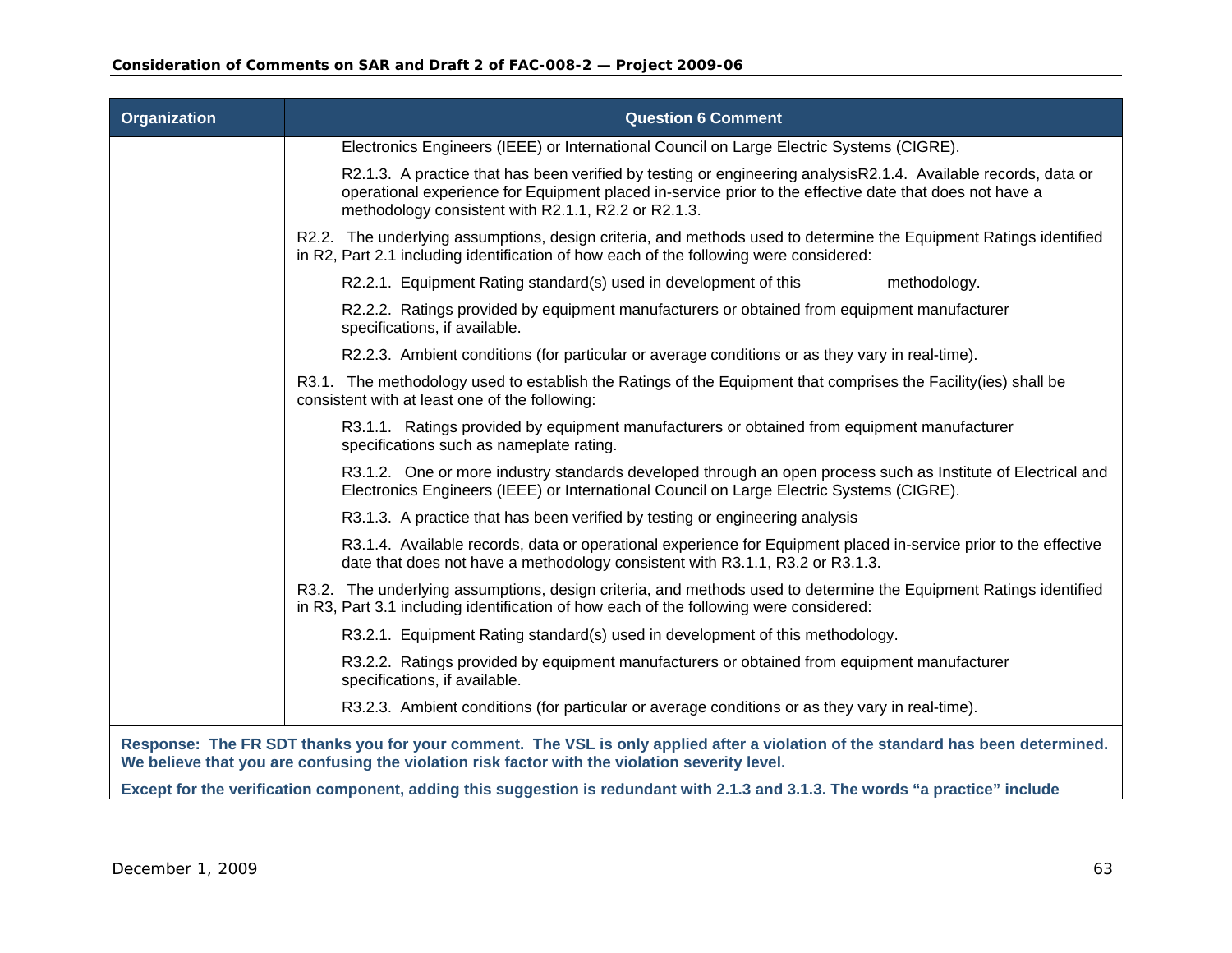| <b>Organization</b>                                                                                                                                                                                                                                                                                                                                                                                                                     | <b>Question 6 Comment</b>                                                                                                                                                                                                                                                                                          |
|-----------------------------------------------------------------------------------------------------------------------------------------------------------------------------------------------------------------------------------------------------------------------------------------------------------------------------------------------------------------------------------------------------------------------------------------|--------------------------------------------------------------------------------------------------------------------------------------------------------------------------------------------------------------------------------------------------------------------------------------------------------------------|
| "operational experience" that show equipment loadings that equal the rating for the rating duration specified. The SDT believes such<br>practice must be supportable via testing or engineering analysis. Your change would circumvent the verification. Operating<br>Limitations (Part Requirement R2, Part 2.2.4, which you omitted) are part of the underlying assumptions for the rating methodology<br>which should be considered. |                                                                                                                                                                                                                                                                                                                    |
| Georgia System<br>Operations<br>Corporation                                                                                                                                                                                                                                                                                                                                                                                             | None.                                                                                                                                                                                                                                                                                                              |
| Northeast Power                                                                                                                                                                                                                                                                                                                                                                                                                         | i. On page 1, regarding paragraph 1.2 under R1., the words "do not exceed" should be replaced with "correspond to".                                                                                                                                                                                                |
| <b>Coordinating Council</b>                                                                                                                                                                                                                                                                                                                                                                                                             | ii. On page 2, regarding paragraph 2.3 under R2., the word "respect" should be replaced with "correspond to".                                                                                                                                                                                                      |
|                                                                                                                                                                                                                                                                                                                                                                                                                                         | iii. On page 2, regarding R3., the second "each" in the first line should be deleted.                                                                                                                                                                                                                              |
|                                                                                                                                                                                                                                                                                                                                                                                                                                         | iv. Also, in sub-paragraph 3.2 on p. 3, the reference to R2.1 should be a reference to R3.1.                                                                                                                                                                                                                       |
|                                                                                                                                                                                                                                                                                                                                                                                                                                         | v. The sub-paragraphs under 2.2 and 3.2 repeat each other word for word with only one word of difference between<br>Requirements R2 and R3: the use of "Generator" instead of "Transmission". Suggest that those two Requirements<br>be reviewed to see if they can be combined to eliminate duplication.          |
|                                                                                                                                                                                                                                                                                                                                                                                                                                         | vi. Sub-paragraph 3.4.1 on page 3 has no wording associated with it.                                                                                                                                                                                                                                               |
| Response: The FR SDT thanks you for your comment.                                                                                                                                                                                                                                                                                                                                                                                       |                                                                                                                                                                                                                                                                                                                    |
| i. Point of Requirement R1, Part 1.2 is to makes sure that most limiting facility is not exceeded. The rating may be lower, so therefore<br>it does not "correspond to".                                                                                                                                                                                                                                                                |                                                                                                                                                                                                                                                                                                                    |
| ii. Point of Requirement R2, Part 2.3 is to makes sure that most limiting facility is not exceeded. The rating may be lower, so<br>therefore it does not "correspond to".                                                                                                                                                                                                                                                               |                                                                                                                                                                                                                                                                                                                    |
| lij and iv. We concur and have made the edits                                                                                                                                                                                                                                                                                                                                                                                           |                                                                                                                                                                                                                                                                                                                    |
| These requirements have been kept separate to ensure clarity of the intent of the requirements.<br>v.                                                                                                                                                                                                                                                                                                                                   |                                                                                                                                                                                                                                                                                                                    |
| We have corrected the formatting error.<br>vi.                                                                                                                                                                                                                                                                                                                                                                                          |                                                                                                                                                                                                                                                                                                                    |
| SCE&G                                                                                                                                                                                                                                                                                                                                                                                                                                   | Phil Kleckly: In the Lower VSL for R2, remove 2.1.1, 2.1.2, and 2.1.3 and replace them with 2.1. 2.1 state that the<br>methodology shall be consistent with at least one of 2.1.1, 2.1.2, and 2.1.3. This also applies to Moderate, High, and<br>Severe VSLs for R2. This also applies to all 4 VSL levels for R3. |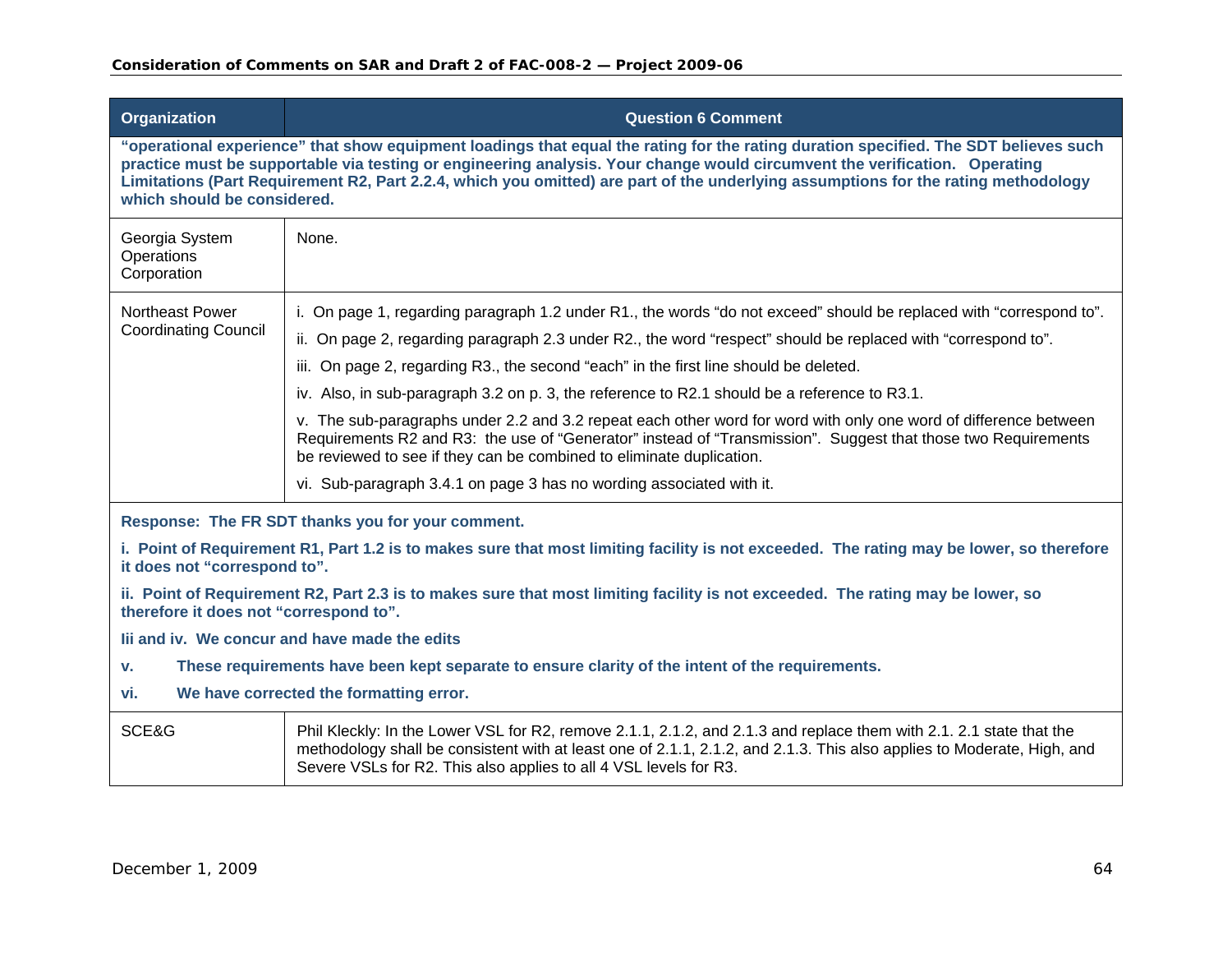| <b>Organization</b>                                                                                                                                                                                                                                                | <b>Question 6 Comment</b>                                                                                                                                                                                                                                                                                                                                                     |  |
|--------------------------------------------------------------------------------------------------------------------------------------------------------------------------------------------------------------------------------------------------------------------|-------------------------------------------------------------------------------------------------------------------------------------------------------------------------------------------------------------------------------------------------------------------------------------------------------------------------------------------------------------------------------|--|
|                                                                                                                                                                                                                                                                    | Response: The FR SDT thanks you for your comment. We concur and have made the suggested edits.                                                                                                                                                                                                                                                                                |  |
| PacifiCorp                                                                                                                                                                                                                                                         | Please explain 2.2.4 and the footnote below. This is unclear. 2.2.4. Operating limitations.1 1 Such as temporary de-<br>ratings of impaired equipment in accordance with good utility practice.                                                                                                                                                                               |  |
| Response: The FR SDT thanks you for your comment. The footnote provides one example of Operating Limitations to consider in<br>the Facility Ratings methodology. Other factors may include environmental or legal constraints on output or duration of generation. |                                                                                                                                                                                                                                                                                                                                                                               |  |
| <b>Omaha Public Power</b>                                                                                                                                                                                                                                          | R2.4: Change "but not limited to" to "but not be limited to" to be consistent with R3.4.1.                                                                                                                                                                                                                                                                                    |  |
| <b>District</b>                                                                                                                                                                                                                                                    | R3, first paragraph: Strike the second occurrence of the word "each".                                                                                                                                                                                                                                                                                                         |  |
|                                                                                                                                                                                                                                                                    | R3.2, first paragraph: It appears that "R2.1" was intended to be "R3.1".                                                                                                                                                                                                                                                                                                      |  |
|                                                                                                                                                                                                                                                                    | M3: Strike the second occurrence of the word "each".                                                                                                                                                                                                                                                                                                                          |  |
|                                                                                                                                                                                                                                                                    | M4: It appears that "Requirement 34" was intended to be "Requirement 4".                                                                                                                                                                                                                                                                                                      |  |
|                                                                                                                                                                                                                                                                    | M4, M5, R4, and R5: M4 and M5 are inconsistent with R4 and R5 with regard to Generator Owners. R4 and R5 refer<br>to a Generator Owner's documentation for determining Facility Ratings but not its Facility Ratings Methodology, while<br>M4 and M5 refer to a Generator Owner's Facility Ratings Methodology but not its documentation for determining<br>Facility Ratings. |  |
|                                                                                                                                                                                                                                                                    | R5: If the first sentence of R5 is to retain the reference to a Generator Owner's documentation for determining Facility<br>Ratings, then it seems like the second sentence of R5 needs to be revised to also include a reference to the<br>Generator Owner's documentation for determining Facility Ratings.                                                                 |  |
|                                                                                                                                                                                                                                                                    | M6: Change "documentation used to develop its Facility Ratings" to "documentation for determining its Facility<br>Ratings" to be consistent with the wording used in other parts of the standard.                                                                                                                                                                             |  |
| Response: The FR SDT thanks you for your comment. We concur with your comments and have made the suggested revisions.                                                                                                                                              |                                                                                                                                                                                                                                                                                                                                                                               |  |
| <b>AEP</b>                                                                                                                                                                                                                                                         | i. Suggest adding additional alternative, i.e. "performance history," to R2.1.3.                                                                                                                                                                                                                                                                                              |  |
|                                                                                                                                                                                                                                                                    | ii. Footnote 1 and 2 should be included in the requirement if it is to be applicable. We believe "temporary de-rates"<br>should not be included in the equipment rating for R2.2.4.                                                                                                                                                                                           |  |
|                                                                                                                                                                                                                                                                    | iii. R3.2 typo "R2.1" should be "R3.1."                                                                                                                                                                                                                                                                                                                                       |  |
|                                                                                                                                                                                                                                                                    | iv. R3.4.1 should read "thermal capability of relay protective devices" instead of just "relay protective devices", thus                                                                                                                                                                                                                                                      |  |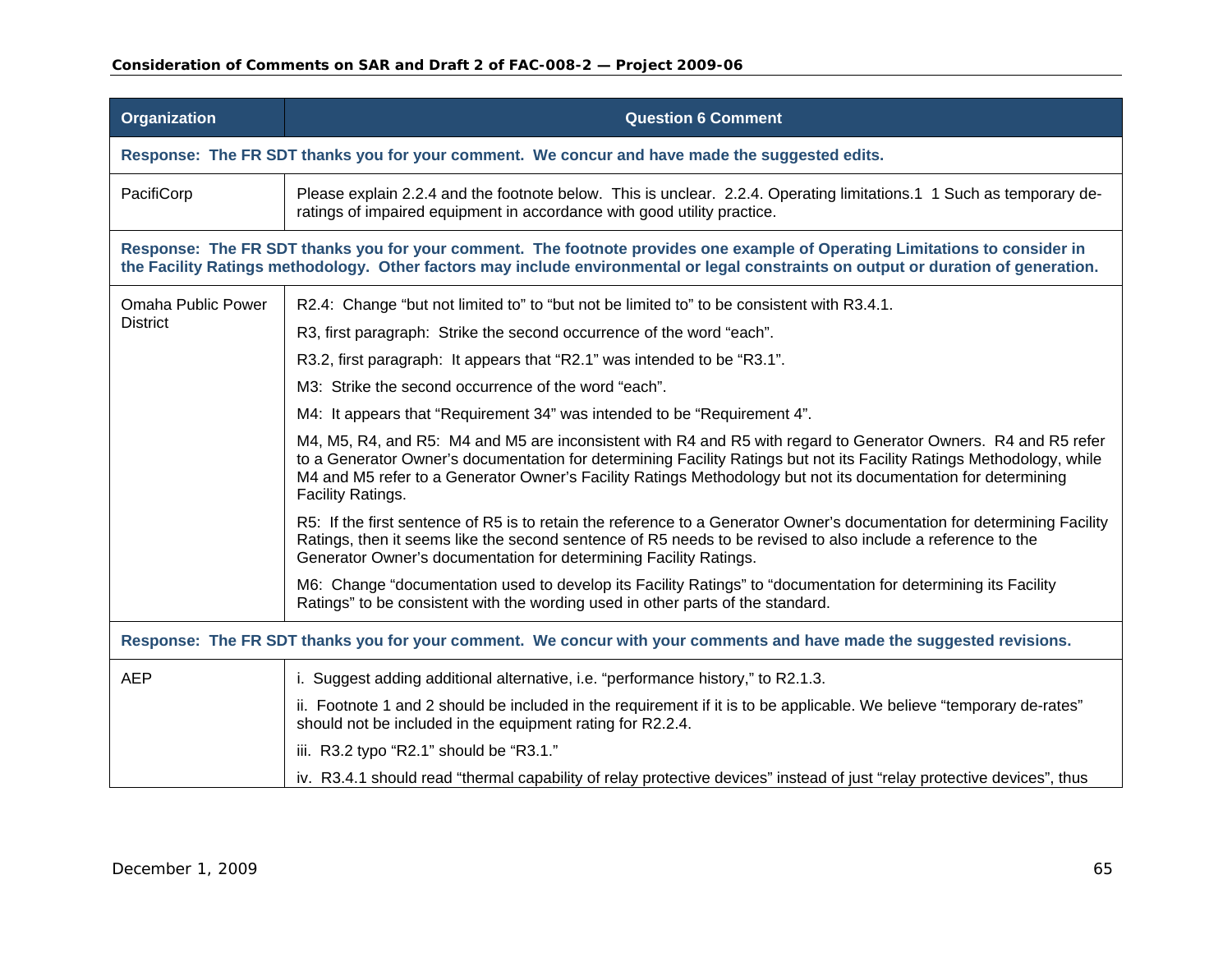|                                                                                                | Organization       | <b>Question 6 Comment</b>                                                                                                                                                                                                                                                                                                                                                                                                                                                                                                                                                                                                                                 |
|------------------------------------------------------------------------------------------------|--------------------|-----------------------------------------------------------------------------------------------------------------------------------------------------------------------------------------------------------------------------------------------------------------------------------------------------------------------------------------------------------------------------------------------------------------------------------------------------------------------------------------------------------------------------------------------------------------------------------------------------------------------------------------------------------|
|                                                                                                |                    | deferring to PRC-023 to address relay trip settings, since relay trip settings are not Facility Ratings.                                                                                                                                                                                                                                                                                                                                                                                                                                                                                                                                                  |
|                                                                                                |                    | v. We do not believe that the change shown in R4 was necessary.                                                                                                                                                                                                                                                                                                                                                                                                                                                                                                                                                                                           |
|                                                                                                |                    | vi. "R7 " Delete the phrase "modifications to existing Facilities and re-ratings of existing Facilities" since the term<br>"existing Facilities" already covers the ratings that are there today or anything that may alter those ratings on those<br>"existing Facilities" in the future.?                                                                                                                                                                                                                                                                                                                                                               |
|                                                                                                |                    | vii. How do M1 and M2 differ from one another?                                                                                                                                                                                                                                                                                                                                                                                                                                                                                                                                                                                                            |
|                                                                                                |                    | Response: The FR SDT thanks you for your comment.                                                                                                                                                                                                                                                                                                                                                                                                                                                                                                                                                                                                         |
| i.                                                                                             | revised standard.) | We concur and have added this to Requirement R2, Part 2.1.3 (Now the third bullet under Requirement R2, Part 2.1 in the                                                                                                                                                                                                                                                                                                                                                                                                                                                                                                                                   |
| ii.                                                                                            |                    | The footnote provides one example of Operating Limitations to consider in the Facility Ratings methodology. Other factors<br>may include environmental or legal constraints on output or duration of generation.                                                                                                                                                                                                                                                                                                                                                                                                                                          |
| iii.                                                                                           |                    | We have made the suggested edit.                                                                                                                                                                                                                                                                                                                                                                                                                                                                                                                                                                                                                          |
| iv.                                                                                            |                    | Requirement R3, Part 3.4.1 requires that the methodology include the "scope of equipment addressed" which includes the<br>thermal capabilities of the relay as well as the relay settings.                                                                                                                                                                                                                                                                                                                                                                                                                                                                |
| v.                                                                                             |                    | Revisions to R4 were required to reflect revisions in verbiage of R1 and R2.                                                                                                                                                                                                                                                                                                                                                                                                                                                                                                                                                                              |
| vi.                                                                                            |                    | We do not agree. The requirement provides needed clarity as written.                                                                                                                                                                                                                                                                                                                                                                                                                                                                                                                                                                                      |
| vii.                                                                                           |                    | M1 applies to R1 (generator equipment); M2 applies to R2 (from generator to change in ownership of facilities)                                                                                                                                                                                                                                                                                                                                                                                                                                                                                                                                            |
| Reclamation                                                                                    | US Bureau of       | The measure M6 needs to be revised to be consistent with the proposed changes in R1. The term "evidence to show<br>its Facility Ratings are consistent" might imply that an independent assessment of consistency is needed. Revising the<br>language as follows would clarify the issue: "Each Transmission Owner and Generator Owner shall have as evidence<br>its Facility Ratings which were developed with the documentation used to determine its Facility Ratings as specified in<br>Requirement R1 or Facility Ratings which were developed utilizing its Facility Ratings Methodology as specified in<br>Requirements R2 and R3 (Requirement 6). |
|                                                                                                |                    | "The Violation Severity Table also needs to be adjusted to remain consistent with R1. The following changes should<br>be incorporated into the R6 for all levels. "The responsible entity failed to establish Facility Ratings utilizing the<br>documentation used to determine its Facility Ratings as specified in R1 or Facilty Ratings utilizing Facility Ratings<br>Methodology as specified in R2 for X% or less of its solely owned and jointly owned Facilities. (R6)"                                                                                                                                                                            |
| Response: The FR SDT thanks you for your comment. We concur and have made the suggested edits. |                    |                                                                                                                                                                                                                                                                                                                                                                                                                                                                                                                                                                                                                                                           |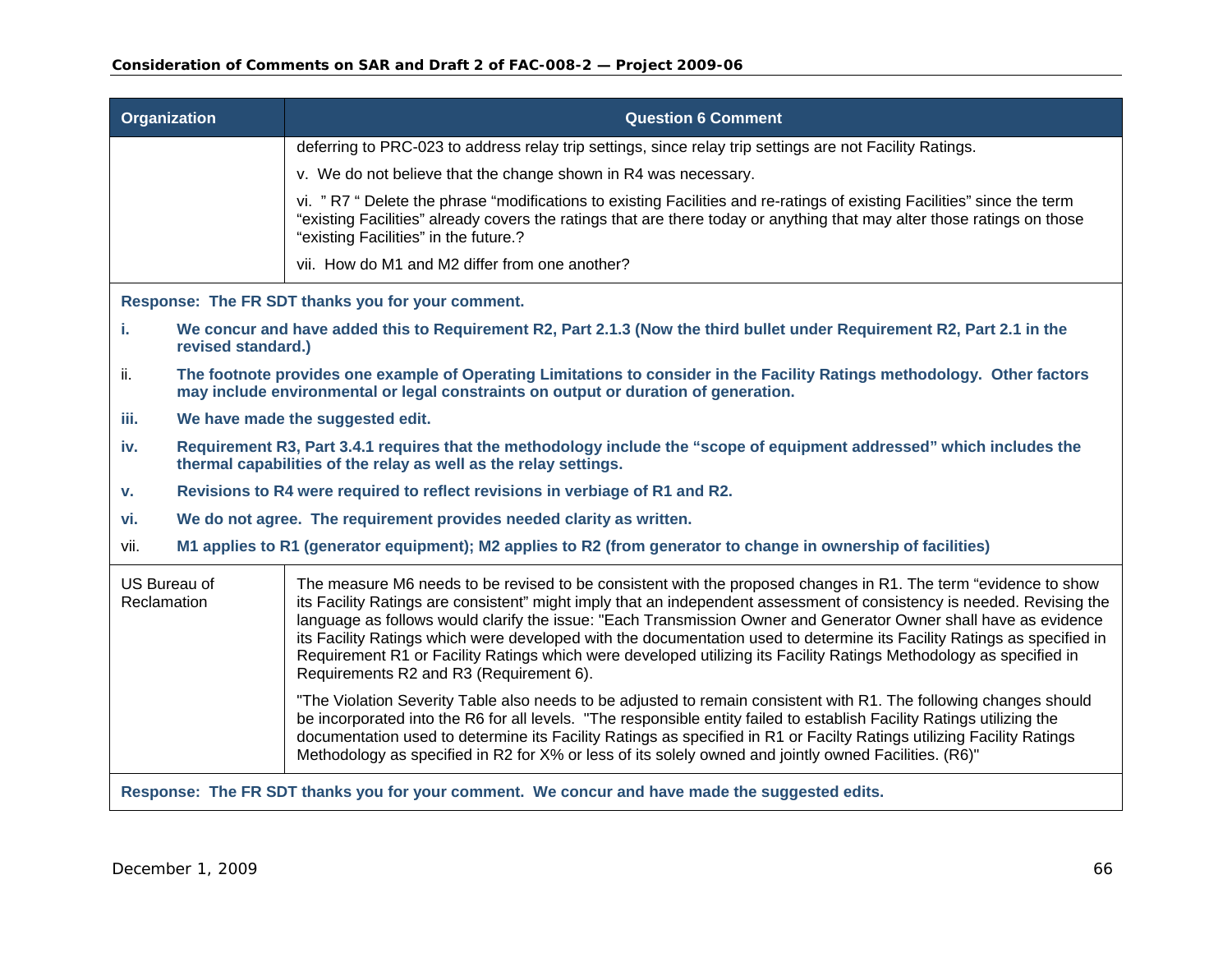| <b>Organization</b>        | <b>Question 6 Comment</b>                                                                                                                                                                                                                                                                                                                                                                                                                                                                                                                                                                                                                                                                                                                                                                                                                                                                                                                                                                                                                                                                                                                                                                                                                                                                                                                                                                                                                                                                                                                                                                                                                                                                                                                                                                                                                                                                                                                                                                                                                                                                                                                                                                                                                                                                                                                                                                                                                                                                                                                                                                                                                                                                                                                                                                                                                                                                                                                                                                                                                                                                                                                                                                                                                                                                                                                                                                                                                                                                                                                                                                                                                                                                                                                                                                                                                                                                                                                                                                                                                                            |
|----------------------------|----------------------------------------------------------------------------------------------------------------------------------------------------------------------------------------------------------------------------------------------------------------------------------------------------------------------------------------------------------------------------------------------------------------------------------------------------------------------------------------------------------------------------------------------------------------------------------------------------------------------------------------------------------------------------------------------------------------------------------------------------------------------------------------------------------------------------------------------------------------------------------------------------------------------------------------------------------------------------------------------------------------------------------------------------------------------------------------------------------------------------------------------------------------------------------------------------------------------------------------------------------------------------------------------------------------------------------------------------------------------------------------------------------------------------------------------------------------------------------------------------------------------------------------------------------------------------------------------------------------------------------------------------------------------------------------------------------------------------------------------------------------------------------------------------------------------------------------------------------------------------------------------------------------------------------------------------------------------------------------------------------------------------------------------------------------------------------------------------------------------------------------------------------------------------------------------------------------------------------------------------------------------------------------------------------------------------------------------------------------------------------------------------------------------------------------------------------------------------------------------------------------------------------------------------------------------------------------------------------------------------------------------------------------------------------------------------------------------------------------------------------------------------------------------------------------------------------------------------------------------------------------------------------------------------------------------------------------------------------------------------------------------------------------------------------------------------------------------------------------------------------------------------------------------------------------------------------------------------------------------------------------------------------------------------------------------------------------------------------------------------------------------------------------------------------------------------------------------------------------------------------------------------------------------------------------------------------------------------------------------------------------------------------------------------------------------------------------------------------------------------------------------------------------------------------------------------------------------------------------------------------------------------------------------------------------------------------------------------------------------------------------------------------------------------------------------|
| <b>Calpine Corporation</b> | The NERC Glossary of Terms Used in Reliability Standards defines the following: Facility " A set of ELECTRICAL<br>equipment that operates as a single Bulk Electric System Element (e.g., a line, a generator, a shunt compensator,<br>transformer, etc.)Facility Rating "The maximum or minimum voltage, current, frequency, or real or reactive power flow<br>through a facility that does not violate the applicable equipment rating of any equipment comprising the facility. It<br>would seem clear from the above definitions that a Facility Rating would apply ONLY to electrical equipment. For a<br>generation facility, this would exclude the prime mover or other energy source or ancillary equipment that could limit<br>the actual real power output of the Facility. Requirement R 1.1.2 allows a Generator Owner the option of establishing<br>the Facility Rating up to the generator terminals or low or high side terminals of the step up transformer by providing<br>the following documentation: Operational information such as commissioning test results, performance testing or<br>historical performance records, any of which may be supplemented by engineering analysis. Testing or historical<br>performance isn't sufficient to establish a Facility Rating without knowing the underlying Equipment Rating for each<br>piece of Equipment which comprises the subject portion of the Facility. Since electrical equipment can be operated<br>above its rating for an extended period of time without obvious damage, the fact that a Facility has demonstrated a<br>particular real power flow does not establish that no individual piece of equipment is violating its rating, as required by<br>the definition of Facility Rating. It's possible to upgrade or replace a prime mover such that its capability is above the<br>nameplate rating of the generator. In this instance, running the prime mover at its full capability is above the rating of<br>the generator, unless the generator rating has also been increased, which should then have accompanying<br>documentation. Other than the generator itself, all Equipment that makes up a Generation Facility is included in<br>Transmission Facilities. Since the generator is just another piece of electrical equipment, with ratings for voltage,<br>frequency, current, etc., there's no reason to have separate requirements for Generation Facilities and Transmission<br>Facilities. Based on comments received on the previous draft of the standard, there is a large body who believes that<br>the Facility Rating for generation facilities is its capability to produce real or reactive power. There is also a contingent<br>that believes the Facility Rating for generation facilities is the rating of the most limiting piece of electrical equipment.<br>By inclusion of Requirements R 1.1.1 and R 1.1.2, the drafting team has allowed both definitions to be used at the<br>Generator Owner's discretion. As has also been pointed out in previous comments, the rating of the most limiting<br>piece of electrical equipment and the capability of the prime mover are likely to be significantly different and are used<br>for entirely different purposes. By allowing either to be provided to various entities as the Facility Rating, the end user<br>does not know what they're being provided. This could lead to erroneous results in planning and subsequent impacts<br>on reliability. It's recommended that the drafting team follow the NERC definition for Facility and Facility Rating and<br>explicitly limit the scope to electrical equipment only. It's recommended that this be clearly described in an appendix<br>attached to the standard to eliminate the confusion that exists today. In addition, the appendix should refer to MOD-<br>024 and MOD-025 as the standards which demonstrate the real and reactive power capability of the Facility, but do<br>not represent a generation facility's Facility Rating. |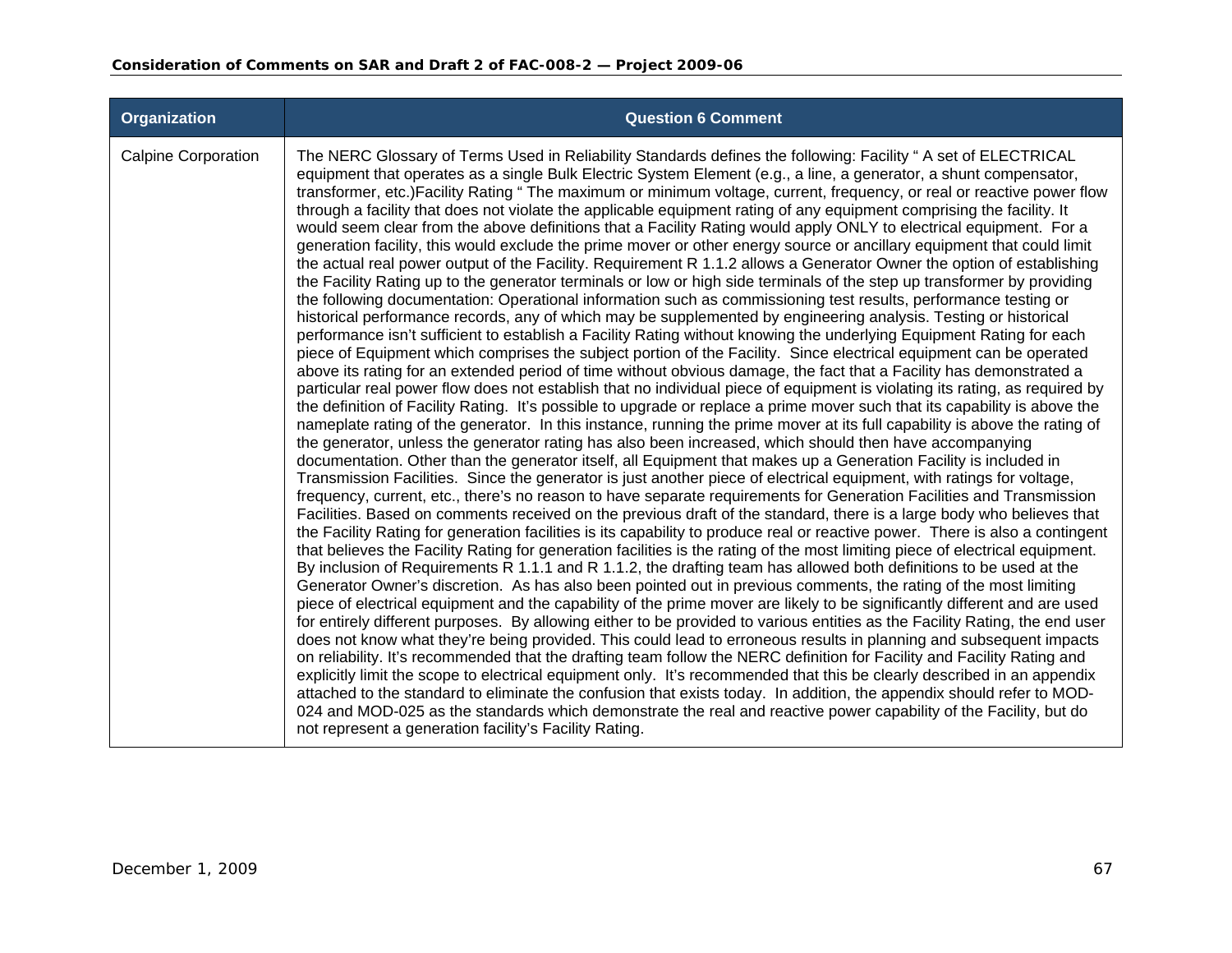| <b>Organization</b> | <b>Question 6 Comment</b>                                                                                                                                                                                                                                                                                                                                                                                                                                                                                                                                                                                                                                                                                                                                                                                                                                                                                                                                                                                                                                                                                                                                                                                                                                                                                                                                                                                                                                                                                                                                                                                                                             |
|---------------------|-------------------------------------------------------------------------------------------------------------------------------------------------------------------------------------------------------------------------------------------------------------------------------------------------------------------------------------------------------------------------------------------------------------------------------------------------------------------------------------------------------------------------------------------------------------------------------------------------------------------------------------------------------------------------------------------------------------------------------------------------------------------------------------------------------------------------------------------------------------------------------------------------------------------------------------------------------------------------------------------------------------------------------------------------------------------------------------------------------------------------------------------------------------------------------------------------------------------------------------------------------------------------------------------------------------------------------------------------------------------------------------------------------------------------------------------------------------------------------------------------------------------------------------------------------------------------------------------------------------------------------------------------------|
|                     | Response: The FR SDT thanks you for your comment. We have removed the word "turbine" from R1. We believe that this will address<br>your concern about "electrical" equipment only. This standard (FAC-008) allows performance testing or historical performance<br>records as a means to determine facility ratings as provided in MOD-024 and MOD-025, therefore the FR SDT does not believe that<br>there is a need to explicitly name those standards here.                                                                                                                                                                                                                                                                                                                                                                                                                                                                                                                                                                                                                                                                                                                                                                                                                                                                                                                                                                                                                                                                                                                                                                                        |
| <b>RRI Energy</b>   | The primary basis given for maintaining the applicability of generator owners is that FAC-008-1 is a FERC approved<br>standard, even though the standard was written at a time when few were paying attention to the requirements from a<br>legally binding perspective. By this logic, the Standard requirements will last to infinity. There is no disagreement that<br>Generator Owner facility ratings should be rated on a technically sound basis. The standard requirements are<br>centered more on the excessive management of documentation rather than reliability of the BES. It is not justifiable to<br>place the same level of documentation requirements to the radial components of a generator owner as those applied<br>to the network components of a transmission system. The generator facilities are designed as projects by registered<br>professional engineers and are connected to the transmission facility through an application process. Changes in unit<br>output ratings must go through a similar process. Generator owner facilities are not subject to the dynamic and ever-<br>changing conditions of a networked transmission system. Generating owners are expending unproductive resources<br>to reverse engineer documentation of Facility Ratings at locations that have multiple decades of successful operation.<br>No one is seriously questioning the ability of the generating units to deliver their specified outputs except for regulators<br>in an audit conditions, that are finding non-compliance on documentation technicalities that have no material impact<br>on the reliability of the BES. |
|                     | Response: The FR SDT thanks you for your comment. The requirement calls for documenting how facility ratings were determined.<br>This may simply state that actual testing of the generator was used to determine the rating.                                                                                                                                                                                                                                                                                                                                                                                                                                                                                                                                                                                                                                                                                                                                                                                                                                                                                                                                                                                                                                                                                                                                                                                                                                                                                                                                                                                                                         |
| Southern Company    | The wording in R3 (except for those generating unit Facilities addressed in R1) should say (except for those<br>generating unit Facilities addressed in R1 and R2).                                                                                                                                                                                                                                                                                                                                                                                                                                                                                                                                                                                                                                                                                                                                                                                                                                                                                                                                                                                                                                                                                                                                                                                                                                                                                                                                                                                                                                                                                   |
|                     | The wording in R3.2 needs to be changed from "Equipment Ratings identified in R2.1" to "Equipment Ratings"<br>identified in R3.1."                                                                                                                                                                                                                                                                                                                                                                                                                                                                                                                                                                                                                                                                                                                                                                                                                                                                                                                                                                                                                                                                                                                                                                                                                                                                                                                                                                                                                                                                                                                    |
|                     | To make the wording in the requirements consistent, the wording in R3.2 should be changed from "Equipment Ratings"<br>identified in R2.1" to read "Equipment Ratings identified in Requirement R3, Part 3.1."                                                                                                                                                                                                                                                                                                                                                                                                                                                                                                                                                                                                                                                                                                                                                                                                                                                                                                                                                                                                                                                                                                                                                                                                                                                                                                                                                                                                                                         |
|                     | Remove 2.1.1, 2.1.2, and 2.1.3 and replace them with 2.1 in the VSLs for R2. Requirement 2.1 states that the<br>methodology shall with at least one of 2.1.1, 2.1.2, and 2.1.3.                                                                                                                                                                                                                                                                                                                                                                                                                                                                                                                                                                                                                                                                                                                                                                                                                                                                                                                                                                                                                                                                                                                                                                                                                                                                                                                                                                                                                                                                       |
|                     | Remove 3.1.1, 3.1.2, and 3.1.3 and replace them with 3.1 in the VSLs for R3. Requirement 3.1 states that the<br>methodology shall with at least one of 3.1.1, 3.1.2, and 3.1.3.                                                                                                                                                                                                                                                                                                                                                                                                                                                                                                                                                                                                                                                                                                                                                                                                                                                                                                                                                                                                                                                                                                                                                                                                                                                                                                                                                                                                                                                                       |